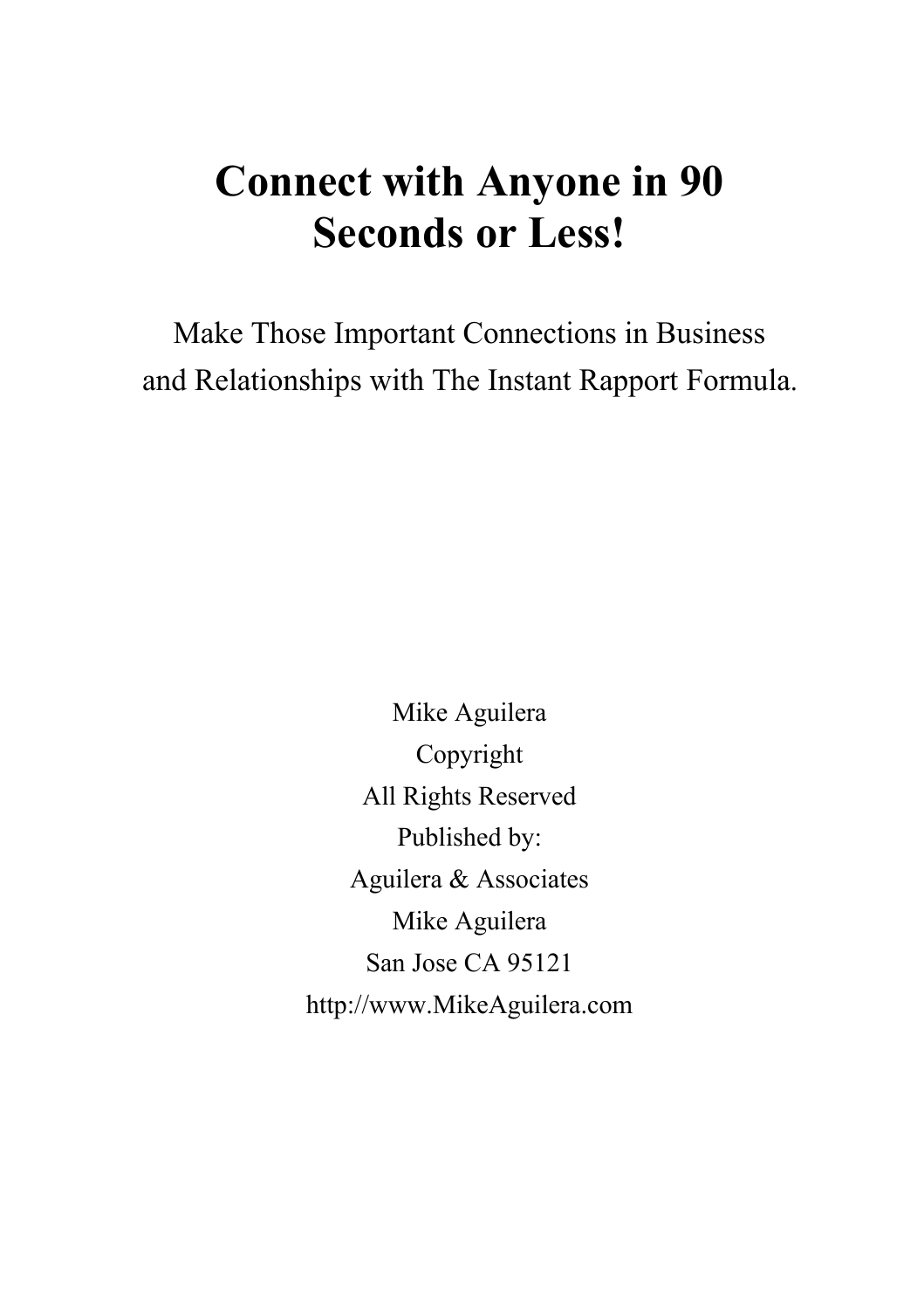# **Table of Contents**

## **Part One**

| The Mindset and Attitude of Having Unstoppable |  |
|------------------------------------------------|--|
| Chapter 1:                                     |  |
|                                                |  |
| Chapter 2:                                     |  |
|                                                |  |
| Chapter 3:                                     |  |
| Reframing - Changing the Experience19          |  |
| Chapter 4: Energy Techniques23                 |  |
| Chapter 5: Preparing for Success26             |  |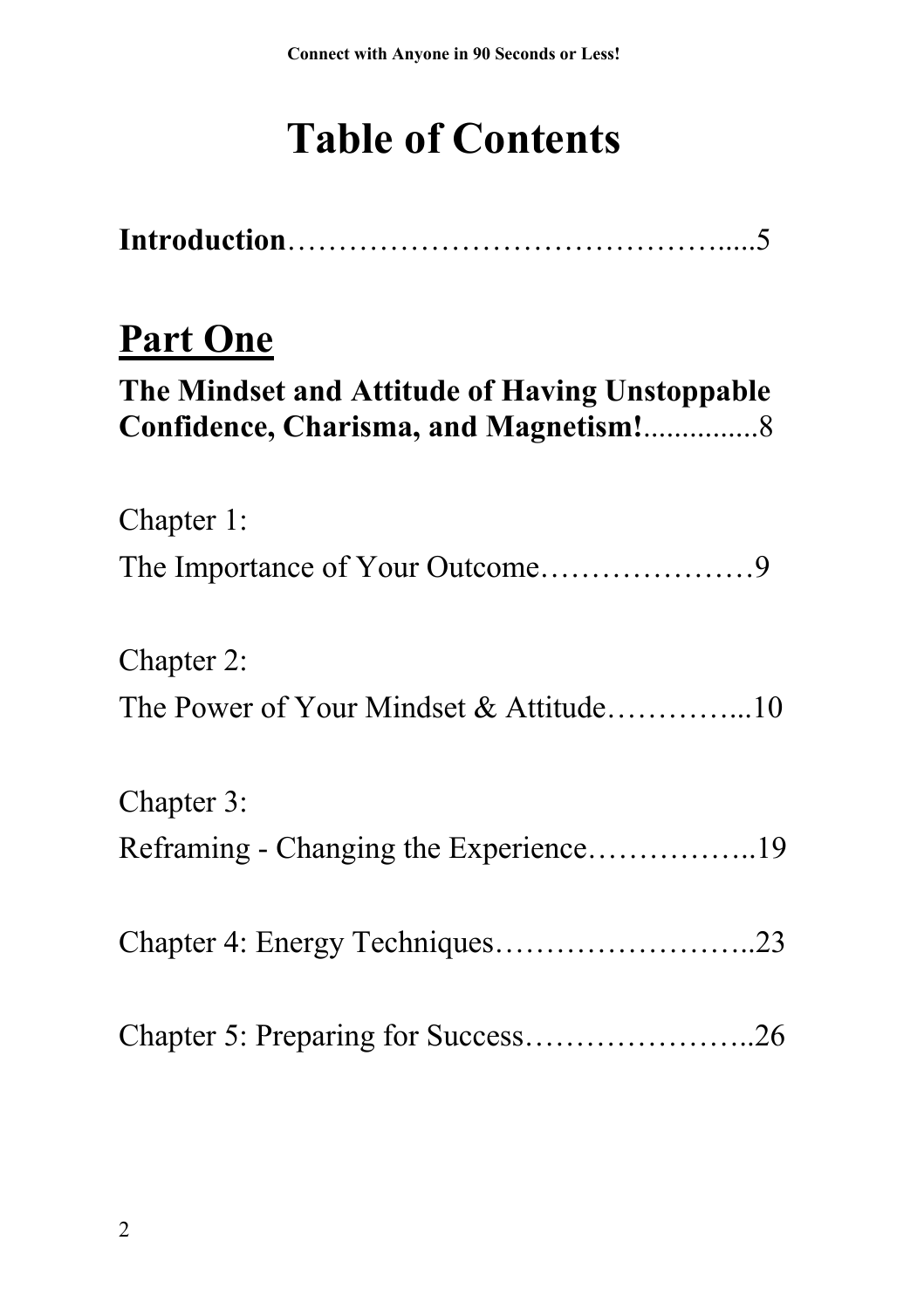## **Part Two**

## **The Contact**

| How to create rapport in the critical first seven |  |  |
|---------------------------------------------------|--|--|
| Chapter 6:                                        |  |  |
|                                                   |  |  |
| Chapter 7:                                        |  |  |
|                                                   |  |  |
| Chapter 8:                                        |  |  |
| How to Say a Person's                             |  |  |
|                                                   |  |  |

# **Part Three**

|--|

| Chapter 9:  |  |
|-------------|--|
|             |  |
|             |  |
| Chapter 10: |  |
|             |  |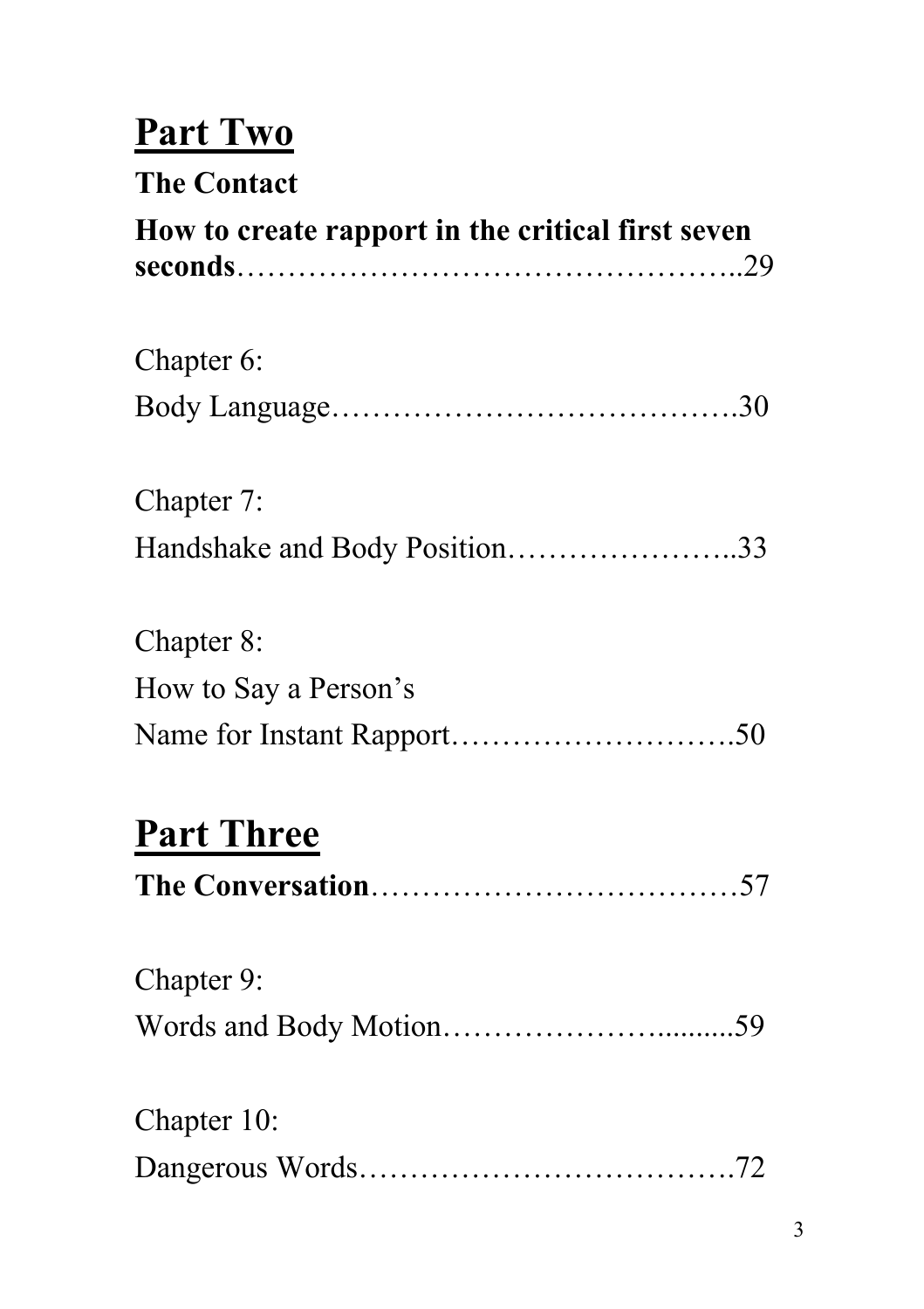| Chapter 11:                            |  |
|----------------------------------------|--|
|                                        |  |
| Chapter 12:                            |  |
|                                        |  |
| Chapter 13:                            |  |
| Power Questions that Reveal a Persons' |  |
| <b>Part Four</b>                       |  |
| Chapter 14:                            |  |
|                                        |  |
| Chapter 15:                            |  |
|                                        |  |
| Chapter 16:                            |  |
| Rapport and Leadership127              |  |
|                                        |  |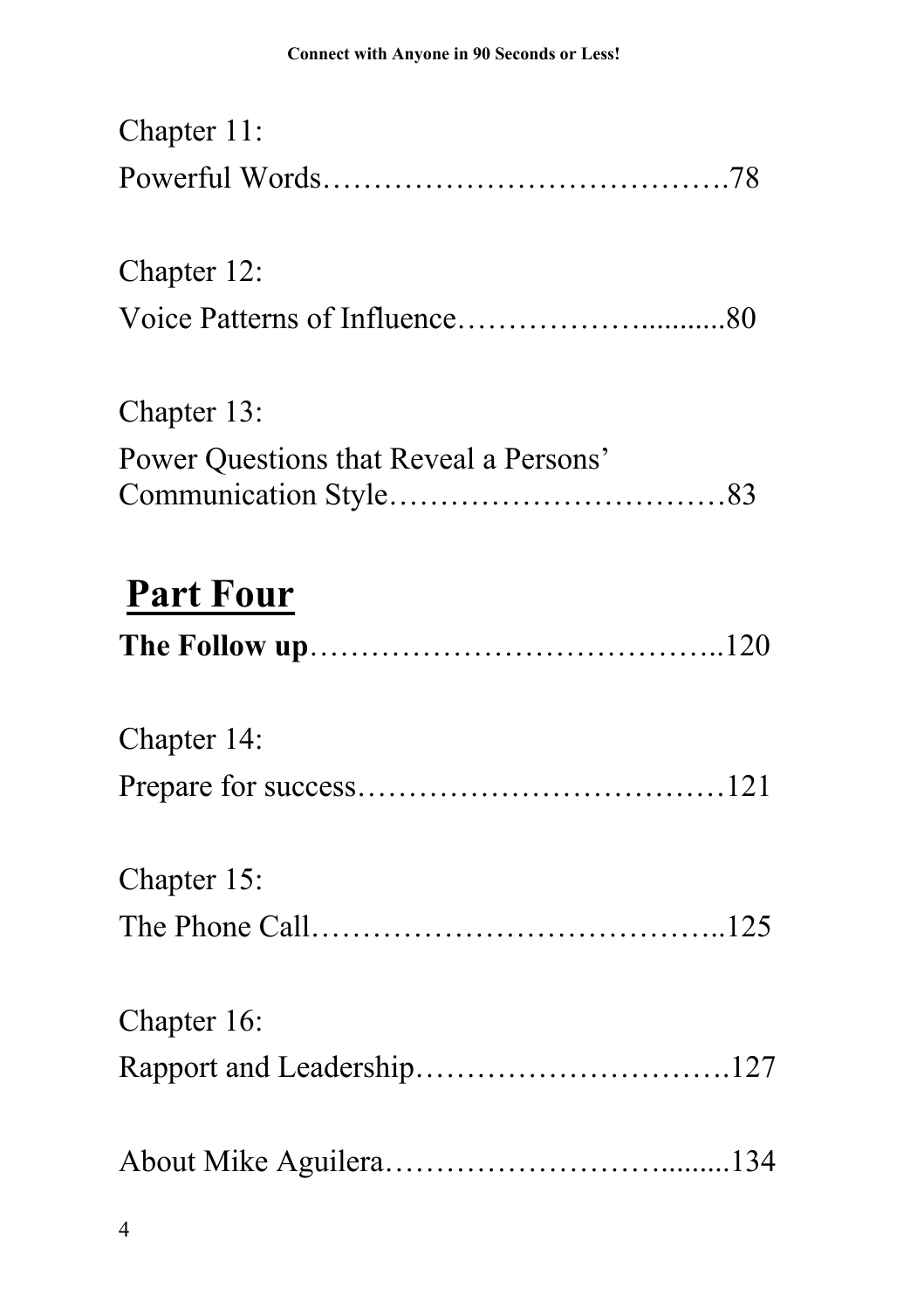#### **Introduction**

Ever have the experience, when you thought the conversation or meeting went well, and you asked yourself, "Why did they not buy?" "Why did that person not take the action I suggested?" Or, "Why did they not select me, my company, promote me, or hire me?" You will soon discover it may have been your level of connection and rapport.

#### **According to the Stanford Research Institute, 85% of your success is related to people skills (communication skills/rapport skills), and only 15% is related to technical skill and ability.**

This book is filled with techniques and information about body language, psychology, and *Neuro-Linguistic Programming (NLP). NLP* is an advanced communication system modeled after therapists. This book will help you in creating strong and powerful connections with others for business, networking, job interviews, leadership, and relationships.

A major complaint in business and relationships is how others are bad listeners. Many of the questions and techniques in this book will make you a better listener and a great conversationalist. You will learn techniques that will help you in leadership, relationships, sales, job interviews, career advancement, and negotiations. Ultimately, you will feel more confident when meeting and conversing with others. And, you will have new communication tools and skills that will help you in many ways.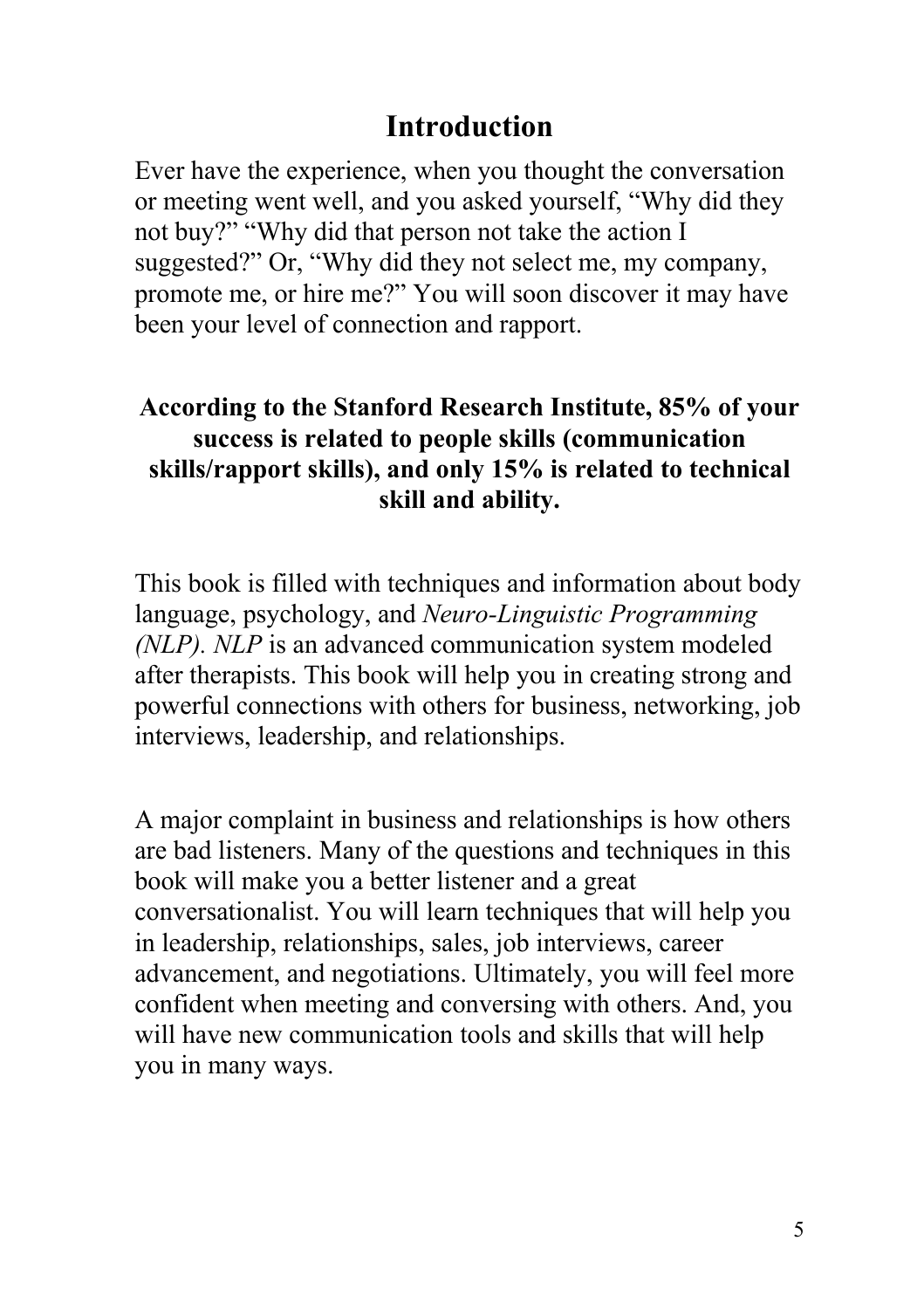As you read this book, you will embark on a journey of selfexploration and self-discovery. You will discover your own communication style and understand why you talk, explain, sell, or present, in a certain way. In addition, you will learn what you need to do to possess a natural talent to easily connect with people.

In the first 90 seconds of approaching someone, your walk, handshake, introduction, and initial conversation can determine whether or not your encounter will be a positive experience in creating instant *rapport*.

There are four parts to creating rapport in 90 seconds or less. I call it "*The Instant Rapport Formula*." Part *One* is how to have the proper mindset and attitude that creates instant rapport. In Part *Two*, you will learn how to create rapport in the initial contact, and the vital first two to seven seconds. Part *Three* is the conversation segment. You will learn: what important questions to ask in order to build rapport and provide insight about others; the do's and don'ts about body motions; and how to understand a person's communication system. Part *Four* is about what to do to initiate, and/or regain rapport, trust, confidence, and the follow-up after your contacts.

You may already be using techniques and concepts, without you being aware of it, which may be impacting your rapport with others. Some may be, or not be, to your benefit during your contacts. This book will provide you with those *beneficial* techniques and concepts that you will need to learn more about yourself and others.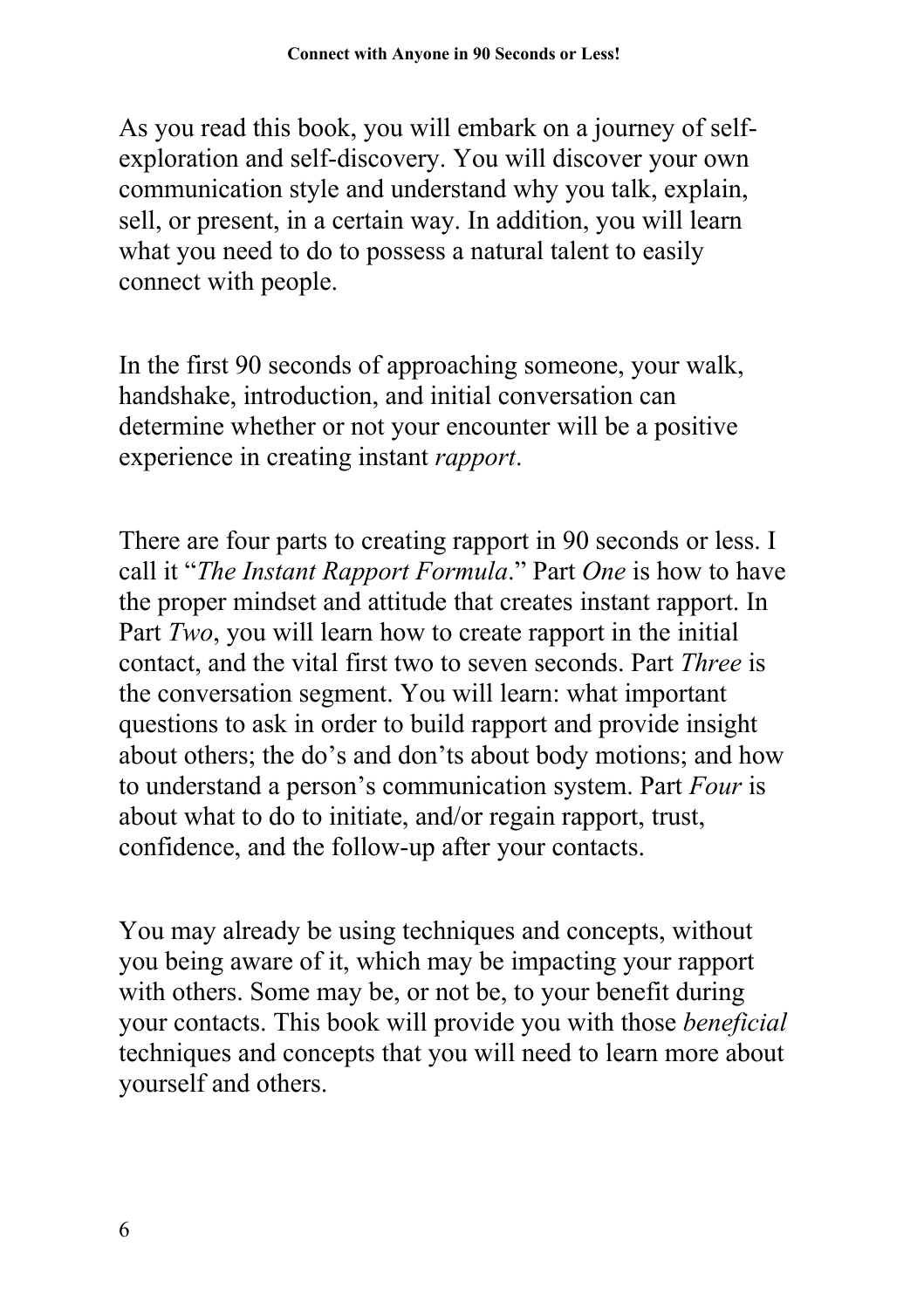Part of your experiences throughout my book will be like learning new languages. The communication style that you have at this moment is your *natural* language. Your *natural* language is what you use to express yourself and to process information. You will soon discover different communication styles which are in essence *other* languages.

One segment will help you *decode* how you and others communicate and process information. The results of this *decoding* skill will provide you with the powerful knowledge as to which communication strategies you need to implement with different contacts. This ability will allow you to connect with people in 90 seconds or less.

This book is similar to the workbook that I use during my fullday NLP seminar. Using even one technique alone can give you that extra edge to make a huge difference, and make improvements in your life and career.

My book is designed to give you insights and ah-ha moments. Take your time reading it, and apply the strategies and techniques as you need them. Follow my formula, and soon you will be amazed by your own results!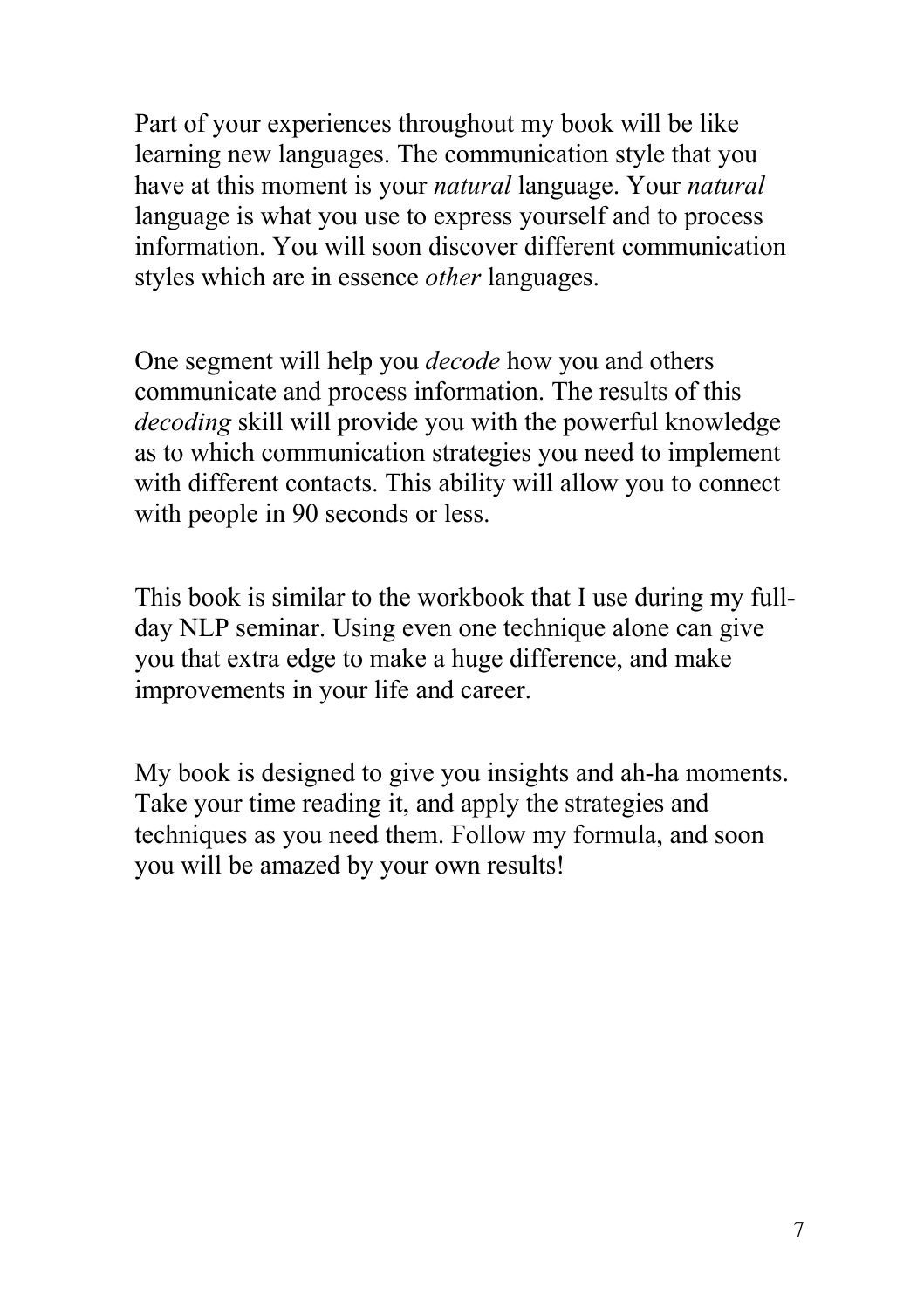# **Part One**

## **The Mindset and Attitude of Owning Unstoppable Confidence, Charisma, and Magnetism!**

I am going to cover some key elements to help you develop that proper *mindset* for creating *instant rapport*. Your mindset influences your awareness, body motions, and ultimately, how you communicate.

You will learn how your *mindset* can reframe or re-label a specific activity so that you feel better about an experience.

You will discover powerful and effective new techniques to have that *proper mindset* that will not only help you create rapport; it will also enhance your charisma, magnetism, and projection of self- confidence.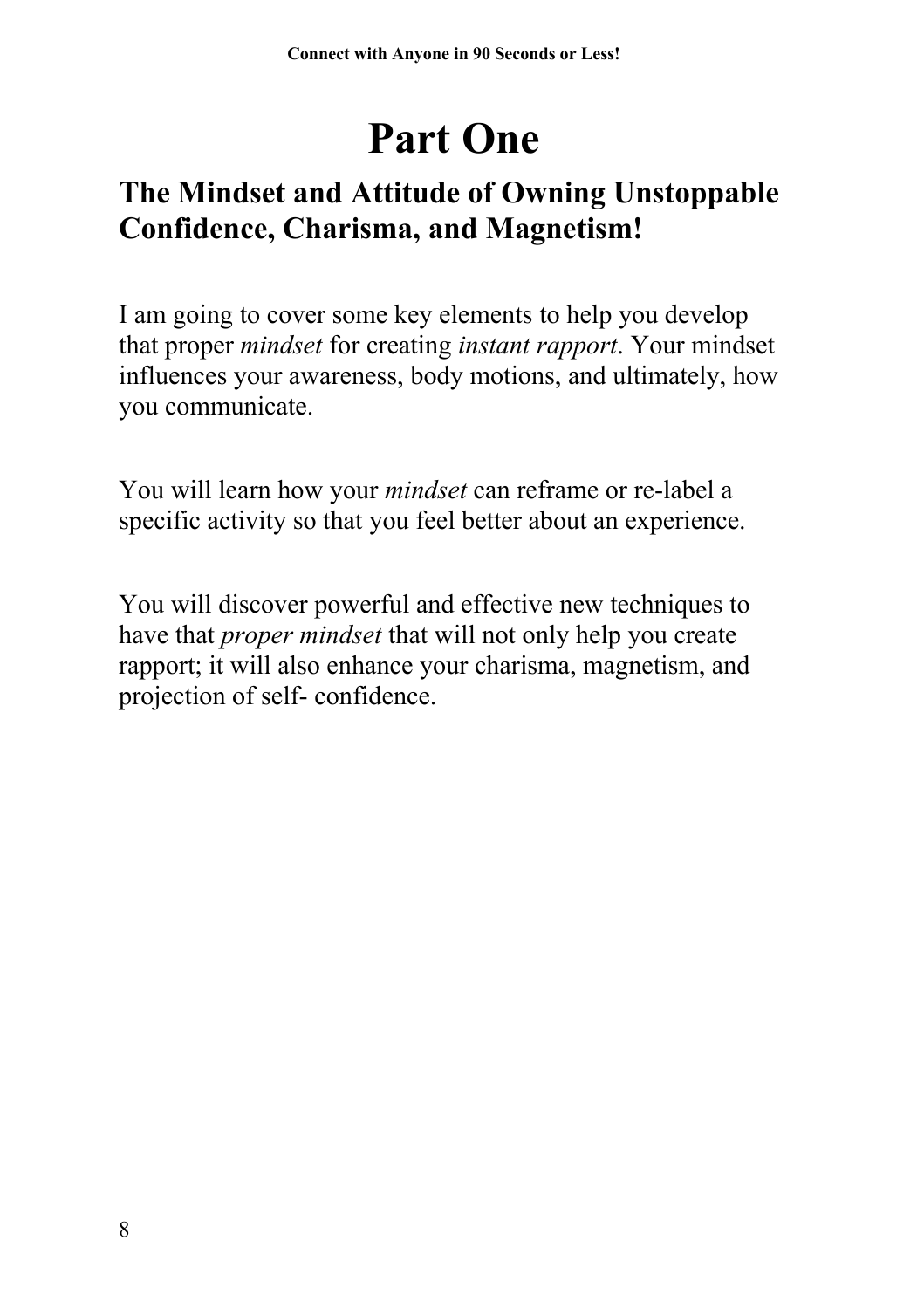# **Chapter 1 The Importance of Your Outcome**

The first thing I want you to do, is think about your career or your business, and then think about an *outcome* that you would love to achieve with your newly acquired information. As you're thinking about the desired outcome important to you, you will be able to identify certain key strategies that you feel would help you in getting there. This book will help you with business and personal relationships, career advancement, sales and/or leadership.

Now, the outcome that you desire is dependent on your *Mindset and Attitude.* You want to own that *vital* mindset and attitude: of unstoppable confidence to approach anyone; to have influential charisma and magnetism to draw them to you; to have a positive experience when you connect with them; and, to create lasting rapport with those new contacts.

You will learn energy exercises and techniques that will help create that positive energy and confidence within you. These techniques will also help to prepare you when approaching someone either at a business function, networking event, sales meeting, or job interview.

When you're about to approach someone, there are some key things you want to do as you ready yourself to initiate the contact, make the connection, and create that instant rapport.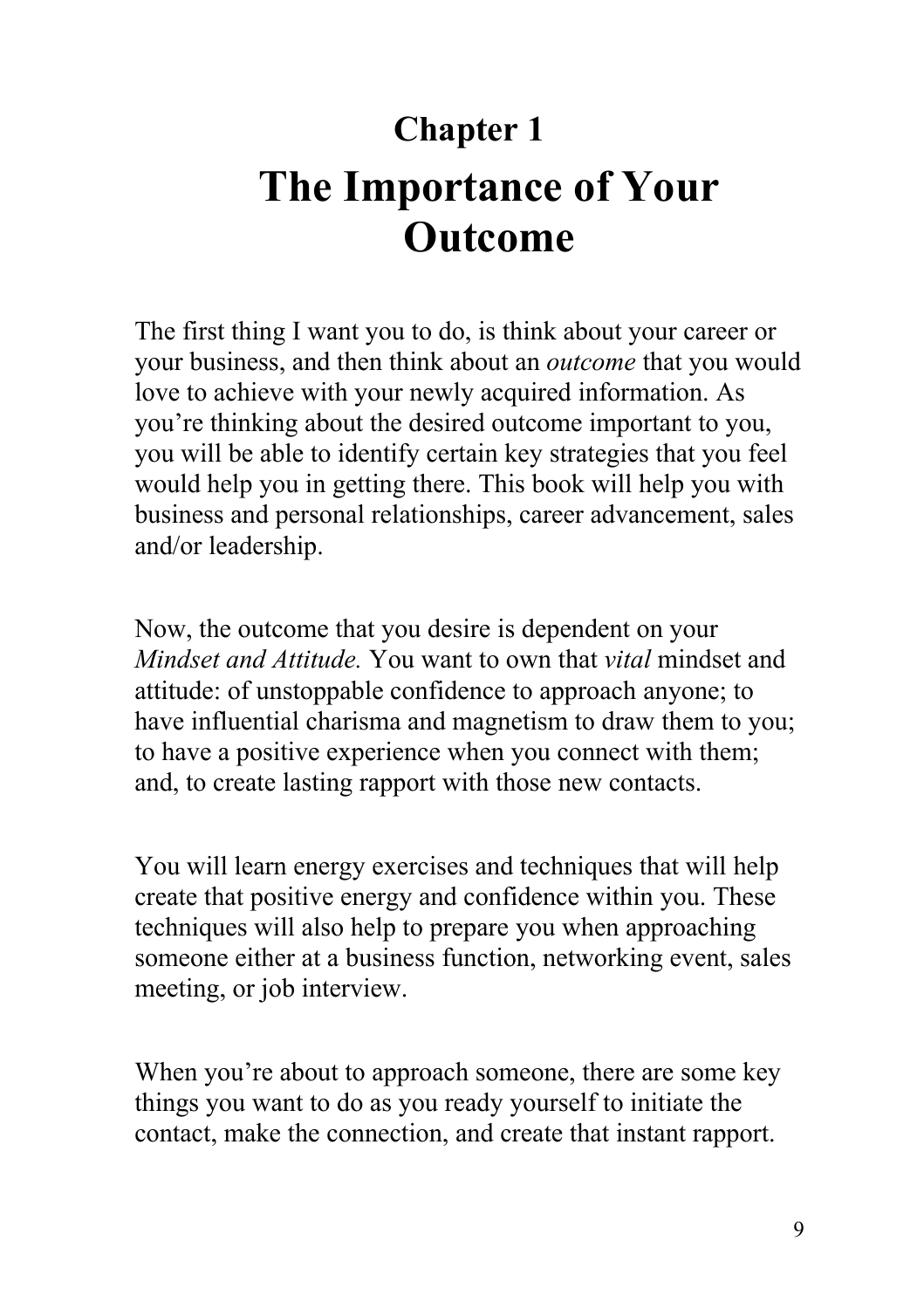# **Chapter 2 The Power of Your Mindset & Attitude**

You will discover some key concepts to help you obtain that *mindset and attitude* that *you will* enjoy connecting with people, and that people will want to approach and connect with you.

You must have proper positive intentions in your mind. Intentions about helping them or making them feel better. You want to have good intentions in mind, because people can sense whether your intentions are good or bad. Bad intentions will be revealed in your body language, eye contact, voice, and by the words you use.

Having good, positive intentions will help you feel better in any type of meeting or encounter. Whether it's preparing to meet someone new, a client, an employee, or management, your intentions should be set and clear in your mind, prior to the connection.

### **Assume Rapport – Go First**

One powerful key technique, or concept, to approach anyone with confidence and charisma is to *Assume Rapport*! What I mean by this, is for you to assume that you will like the people you meet. Whether it's at a business meeting, a networking event, a job interview or any event, if you are going to approach someone, *assume* you are going to like them, and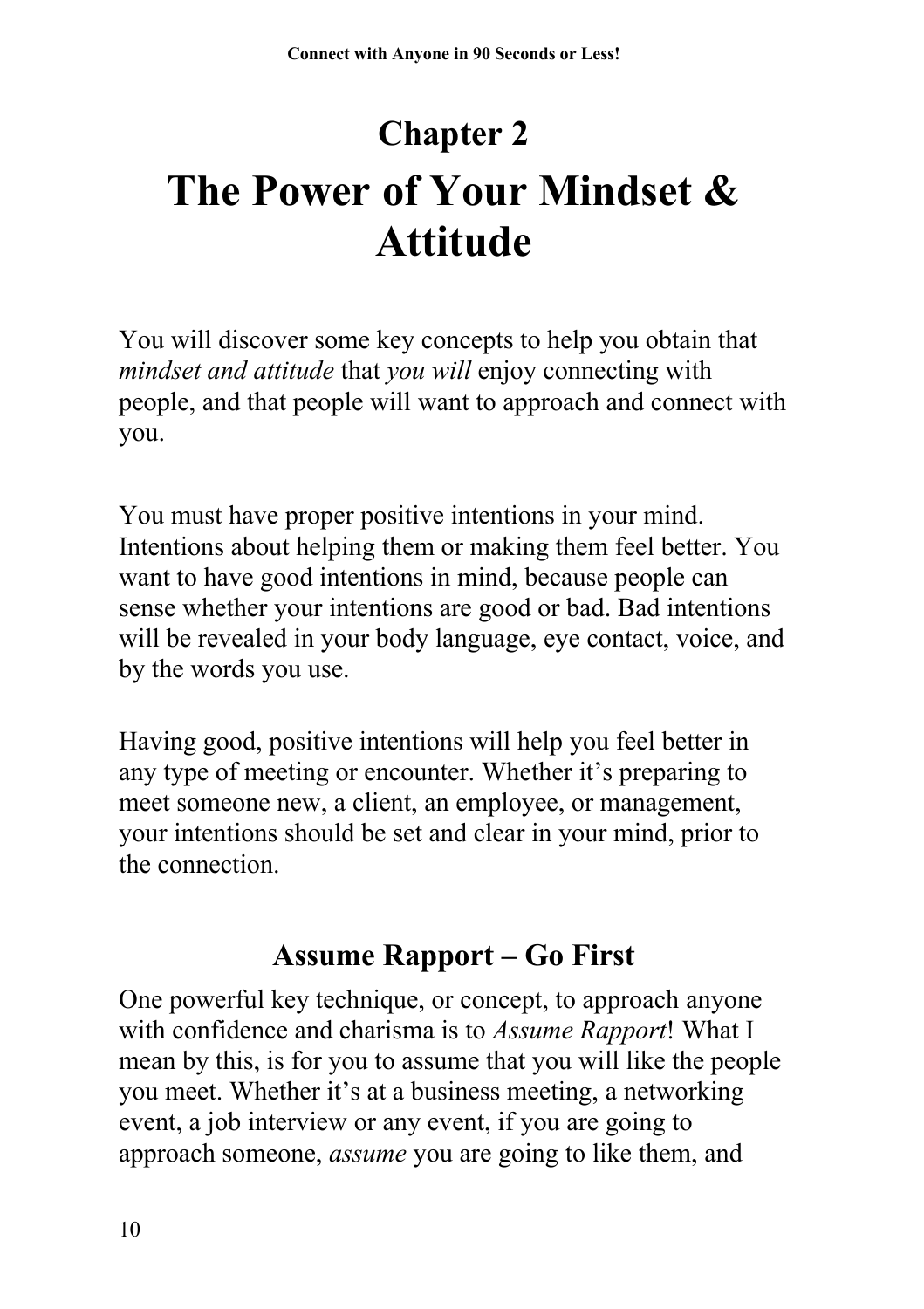*assume* that they are going to like you. Initiate, go first, and allow yourself to get into that feeling of *instant rapport*.

When you observe great net-workers in action, they confidently work the room, naturally connect with people, and instantly create rapport. They seem to own the room. Why? Because they have already *assumed* that they will like anyone they are about to meet, and their positive energy and confident body language, becomes naturally engaging to those he meets.

Inexperienced net-workers, on the other hand, *do not* assume this; instead, they go to an event or meeting thinking, "What's going to go wrong?" or "Are they going to like me?" or "Am I going to connect with them?" They have already created that mindset *not* to make successful connections or create instant rapport with people. You see, when one thinks in a negative manner, and has negative assumptions, their words, body motions, and hesitant actions will reflect that, people will notice and avoid the encounter. Don't sabotage your prospective connections. *Start assuming rapport* with those you are going to meet.

Also keep in mind, when you *assume rapport*, you expect people to be good (until proven differently), so treat them accordingly, and notice all the good things about them. Whereas, *expecting* someone to be a bad person, or thinking that they will not like you, you will interact with those expectations in mind. You then focus *only* on the negative aspects about that person, because you need to justify your expectations that they are "a bad person."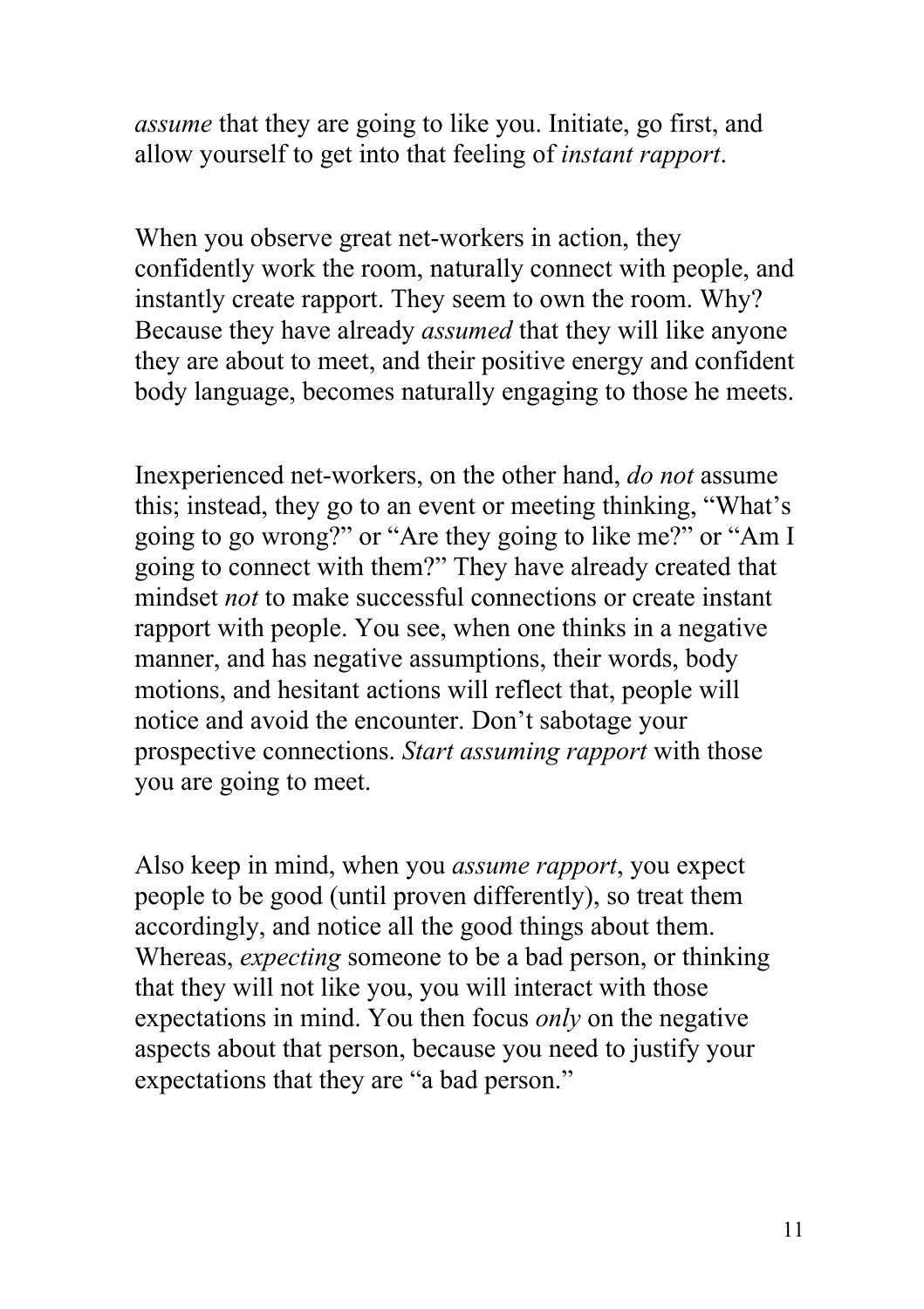## **Business and Leadership Rapport Tip**

Expect your co-workers, boss, and management to be good people (until proven differently.)

#### **Expect that you are going to like them.**

If you are planning to have an important meeting, or maybe a review, expect it to go well. Your expectations will be revealed in subtle ways, positively or negatively, with your words, body motions, and verbal communication, which can affect the entire interaction. Your expectations can affect how people treat you, and more importantly, how you treat them.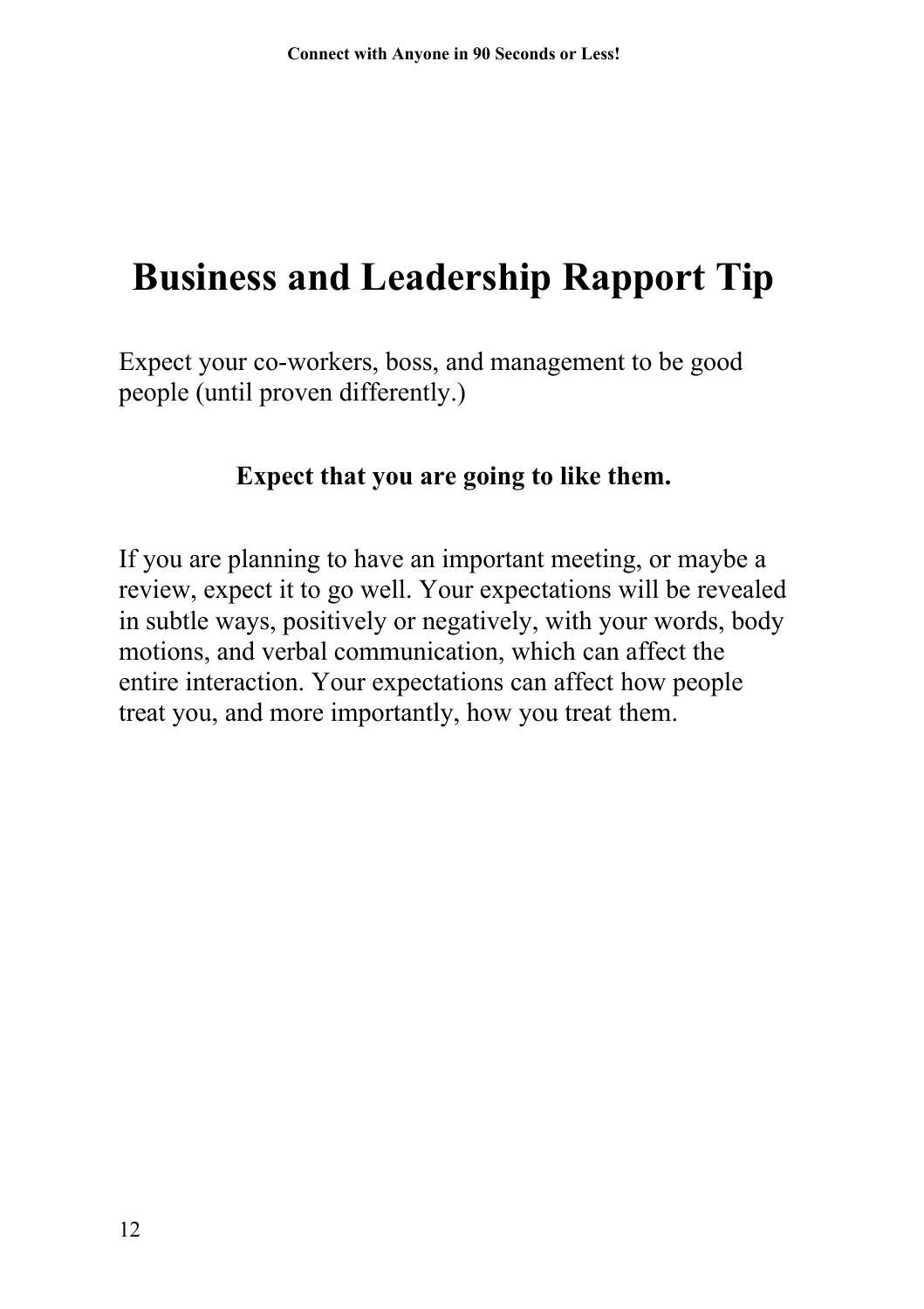Yes, your mindset and attitude do play a big part in creating rapport. Actually, it plays an important part in your life and reality, as well.

#### **Be a Friendly**

People are always searching for other *friendly* people, so be, and move, as a friendly person. Smile, and make eye contact. In other words, just *"be a friendly.*" Be the type of person that people are attracted to, and feel comfortable to be around with.

Another way to be *friendly* that's very effective, is to think of ways to help people feel good and positive, during and after your interaction. You can start by complementing them. This initiates the connection and builds the rapport. The result is that people will feel good being around you, and you will feel better about yourself.

#### **The Awareness Factor**

In connecting with people at either a networking event, social event, or a business function, there's what I call *The Awareness Factor,* and also the *Luck Factor*. If you're looking for great people to connect with, expect them to be in the room, and feel excited about that possible discovery. Your subconscious mind will notice those people. Your subconscious mind is always searching for what's important to you. A great example of that is when you want to buy something new, like a new car; you begin to notice that car everywhere. You will see it on the street, in ads, and hear people talk about it. So, place in your mind that *specific* people are important to you, and you will begin to notice them. It's as if your subconscious radar spots them within the group.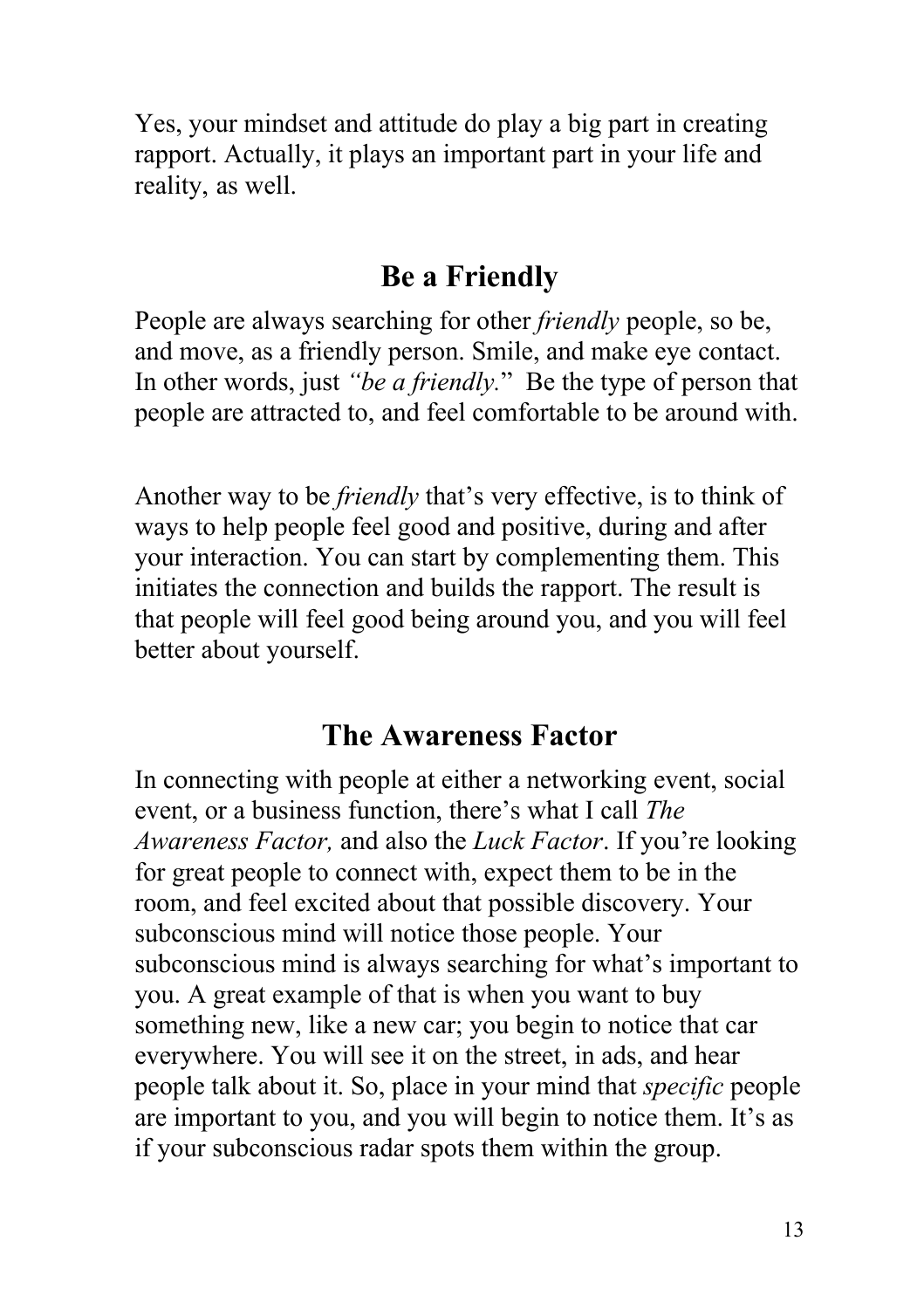It might feel like *you're* attracting them into your life, but actually, it's because you are now becoming more *aware* of *them.* This is also the realization of "when the student is ready, the teacher appears".

#### **Luck Factor**

Another important element that helps you find key people, and to become aware of resources that can instantly help you, is *expect to be lucky*, expect to find great people. Feel excited about connecting with others. Walk into a room *feeling lucky*, and that you will meet the right people. Once you become aware of what you want, your energy and focus shifts, and you'll find that amazing things will begin to happen in your life.

These two mindset ideas, *The Awareness Factor and Luck Factor* do affect your body motion and energy in a positive manner. You become more engaging and alert. Now the opposite would be focusing on bad people, and expecting the event itself to be bad. In this case, it will affect your energy negatively, and you will notice only those bad people in the room. If you expect and believe *everyone* to be bad, or that they are not the right type of people, you tend to notice or imagine, negative things about those people to justify *that* expectation and belief. In essence, when you look *only* for the bad, you will miss *all* the good.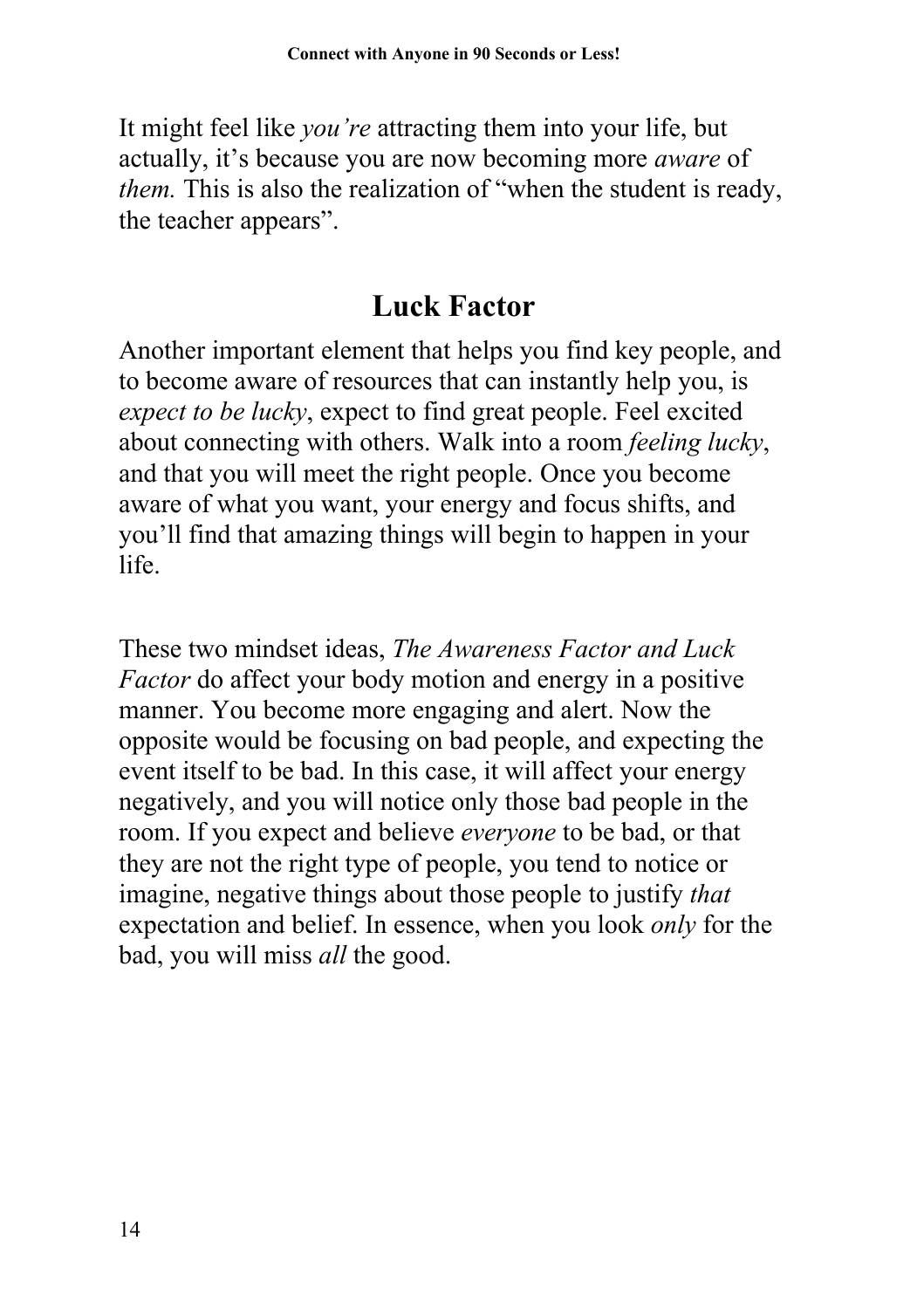#### **Be the host of the party**

Another technique that can help you at an event is to take the mindset, and the attitude, of being a host. Imagine that person as your company at home. When at an event, walk around and see how people are doing; through this action people will have that sense that you care, and the rapport will start to build. Connect with people, help them, and make them feel good about you.

#### **Dangerous words that will impact your feelings and awareness**

I am now going to cover and point out three *dangerous words*. (I'll cover more of them in Chapter Three "The Conversation" section.) I want you to be aware of these *dangerous words* when you speak to yourself and to understand how they can affect the conversation. The use of these words can also be factors that affect your mindset and attitude when meeting people.

One dangerous word is *Hope*. Imagine a doctor saying "I *hope* I can find what's wrong with you. "There isn't much confidence in that message, and you may wonder if he has confidence in himself. When you think and talk to yourself, be aware of how certain words can impact your own confidence as you prepare for meetings or presentations. If you think and tell yourself, "I *hope* this goes well" or "I *hope* I connect with them," you are talking in doubt, and that will affect your energy negatively. Your lack of confidence will be reflected by your body motion and your body language. The word *hope* actually implies that you *expect* things to go bad, but *hope* it goes well. This expectation can also affect how you interact with others. If you expect the interaction to go bad, your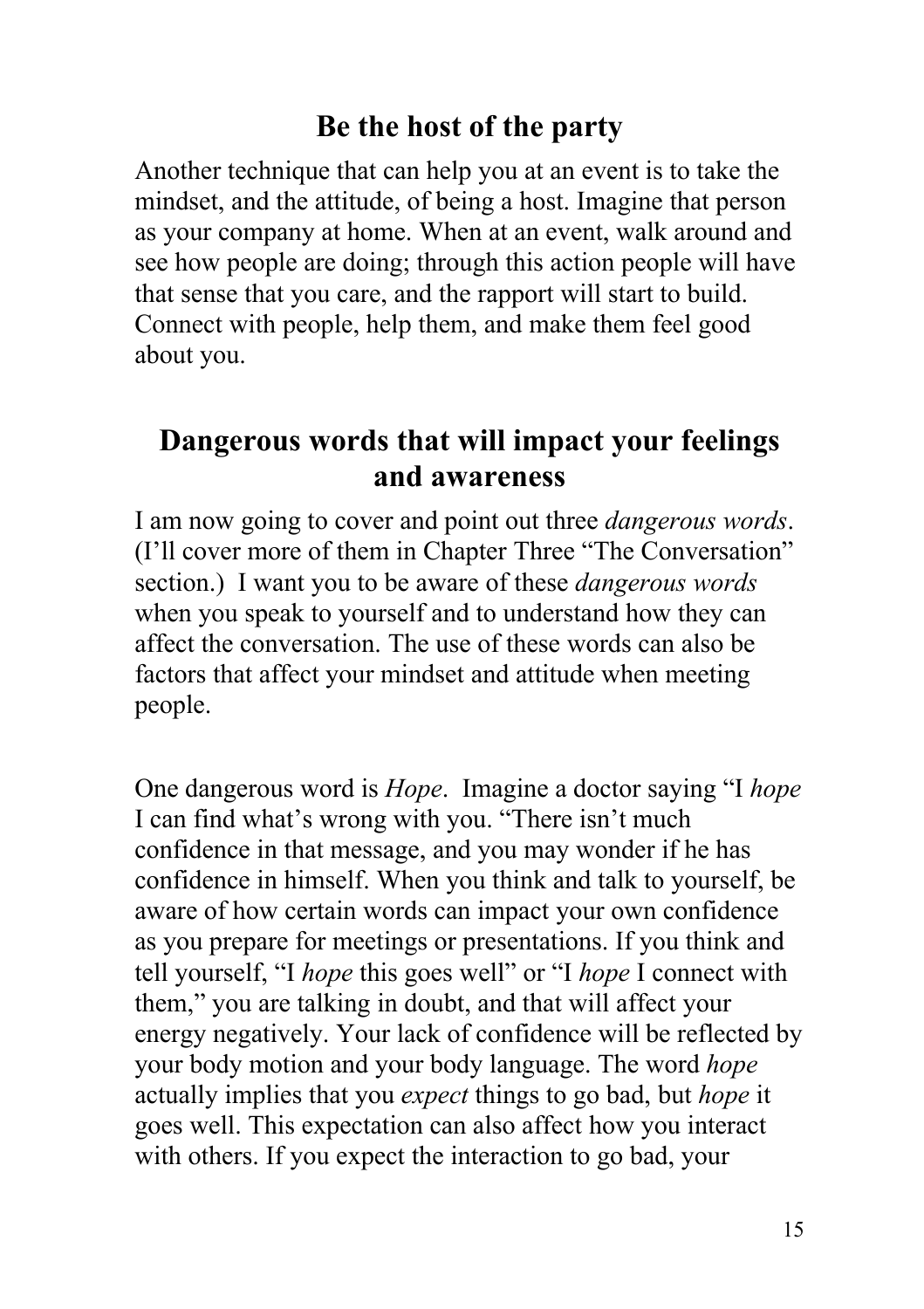words, actions, and perceptions will reflect that. Your expectations strongly influence the interaction.

The right thing to do is to remove the negative thoughts, and replace them with internal statements like "I *know* this is going to be a great meeting" or "I *know* I am going to connect with some great people" or "I *know* I am going to have great rapport with everyone that I meet." You'll find that when you think about the positive outcome that you want, and tell yourself it will happen, it often does. Your mind will focus on either your negative or positive thought at that time, and it will be projected externally to others. So be aware of the word *hope* in your thoughts, and during conversations.

Another dangerous word is *Don't.* What if I say to you, "*Don't* think about a blue elephant", of course you'll think about a blue elephant, even though I said not to. *Don't* is in the category of words called *negation* (to create an image and then erase it). Saying *don't,* can lead to unwanted thoughts and feelings. For instance, if I say to you "*Don't* worry," you have to think about worrying, which then causes you to *feel* worried. Other examples include the thoughts, "I *don't* want to make mistakes" or "I *don't* want things to go wrong" or "I *don't* want that person to be upset with me." Phrases like these will not only cause negative trains of thought, and generate unwanted feelings, but they can also impact how you approach people with your body motion, energy, and level of rapport with others.

What you should do, is think about the desired outcome that you want. So, instead of telling yourself, "I *don't* want things to go wrong," say "I *want* things to go perfect," or "I *want*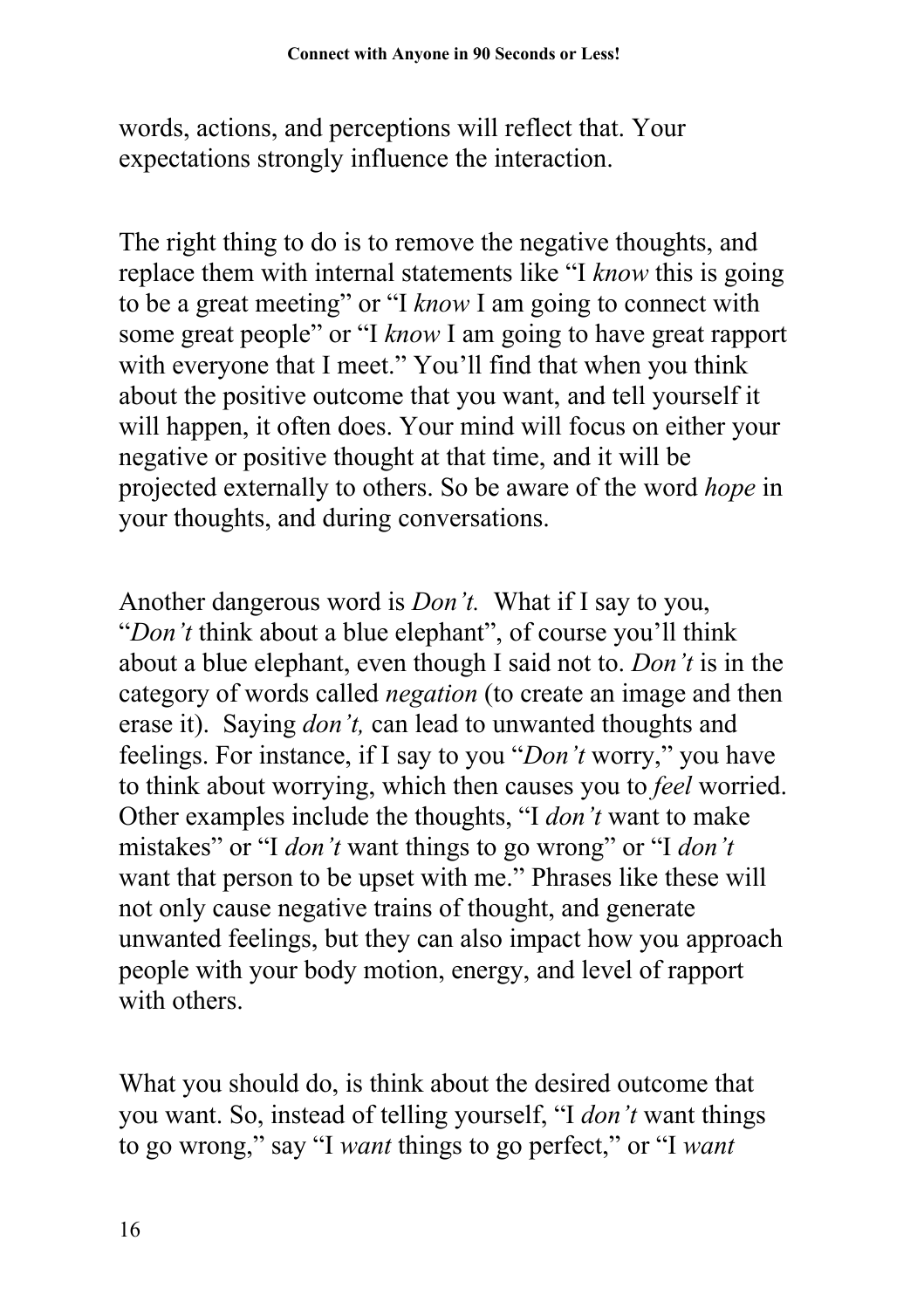things to go great," and your mind will capture that. Your energy will shift, and this will positively affect the way you approach people, and the energy you are projecting.

One more dangerous word in this mindset and attitude portion is *Try*. *Try* simply means to *attempt* to do something; not do it, but *attempt*.

This word has an affect on your level of energy, because you're telling yourself, "I'm going to *try* to connect with this person," or "I'm going to *try* to help this person." You are instructing your subconscious mind to *attempt*, which creates hesitation and procrastination. You want to remove that from your internal dialogue. Instead of saying, "I'm going to *try* to help this person" or "I'm going to *try* to connect with this person," replace it with "I'm *going to do* my best *to connect* with this person," and "I'm *going to help* this person."

If you think about and use these words frequently, "I *hope* things go well," "I *don't* want to mess up," or "I'm going to *try,*" you will start combining these words within your internal dialogue. This will potentially impact your energy and mindset when approaching people, as well as, your interactions and level of confidence with them.

It's very important to have the *proper* mindset, thought process, and feelings when you approach someone. That is, you want to think, feel, and be confident during, and after, all of your interactions. Words are powerful; use them to your advantage.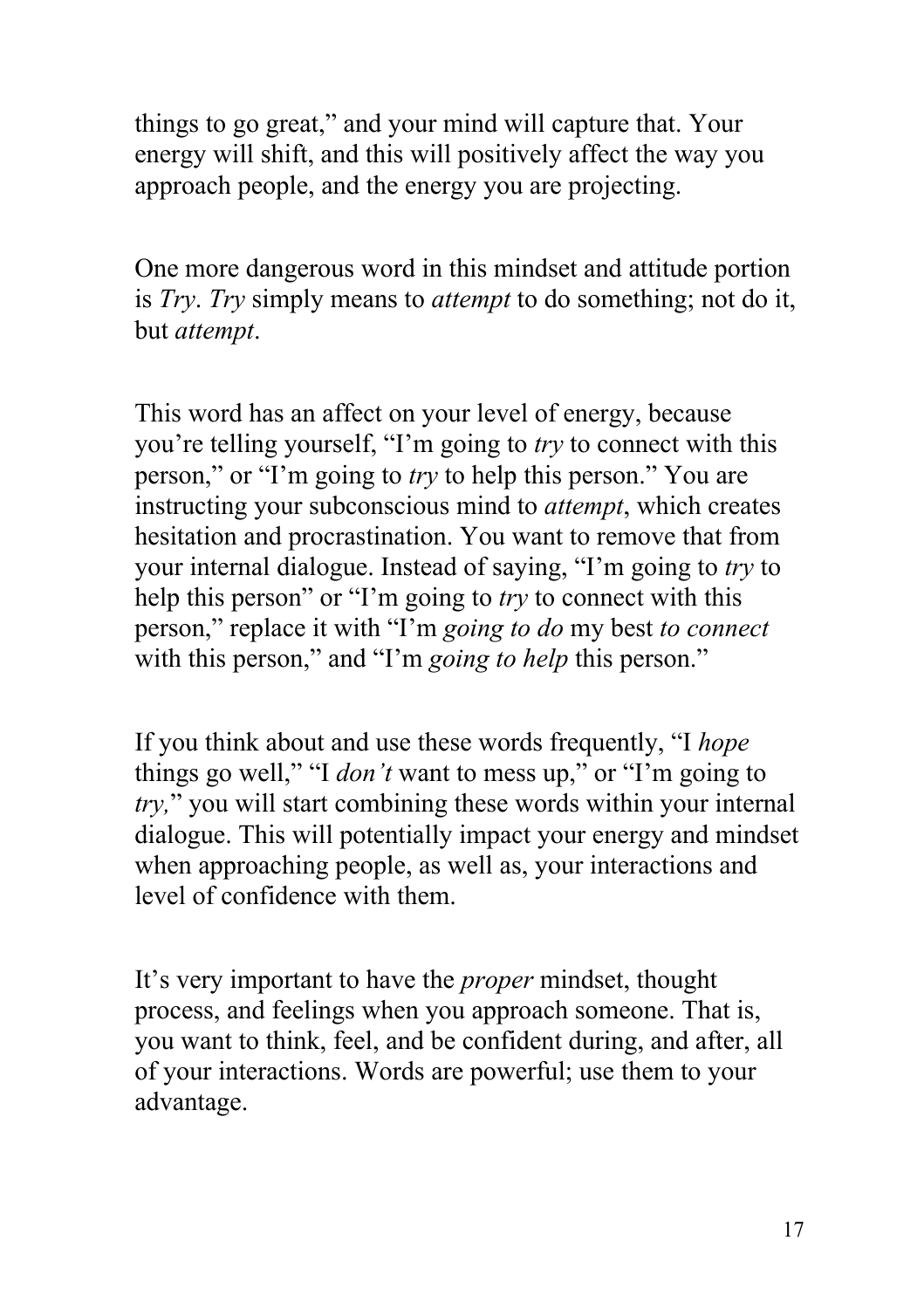I'll finish with *intention*. You want thoughts of helping others. "I *can* help anyone in the room," or "I *can* help my coworkers, company, and boss," or "I *can* help in my relationship."

Whatever the situation may be, think about what you can do to help people that you meet**.** As you help more people, you begin to establish yourself as someone to trust, to seek advice from, to respect, and more importantly, as someone to refer others to.

We covered a lot about the mindset and the attitude in this section. This valuable information will help boost your confidence, charisma, and magnetism, which are important factors in building the rapport that you want, and need, with people.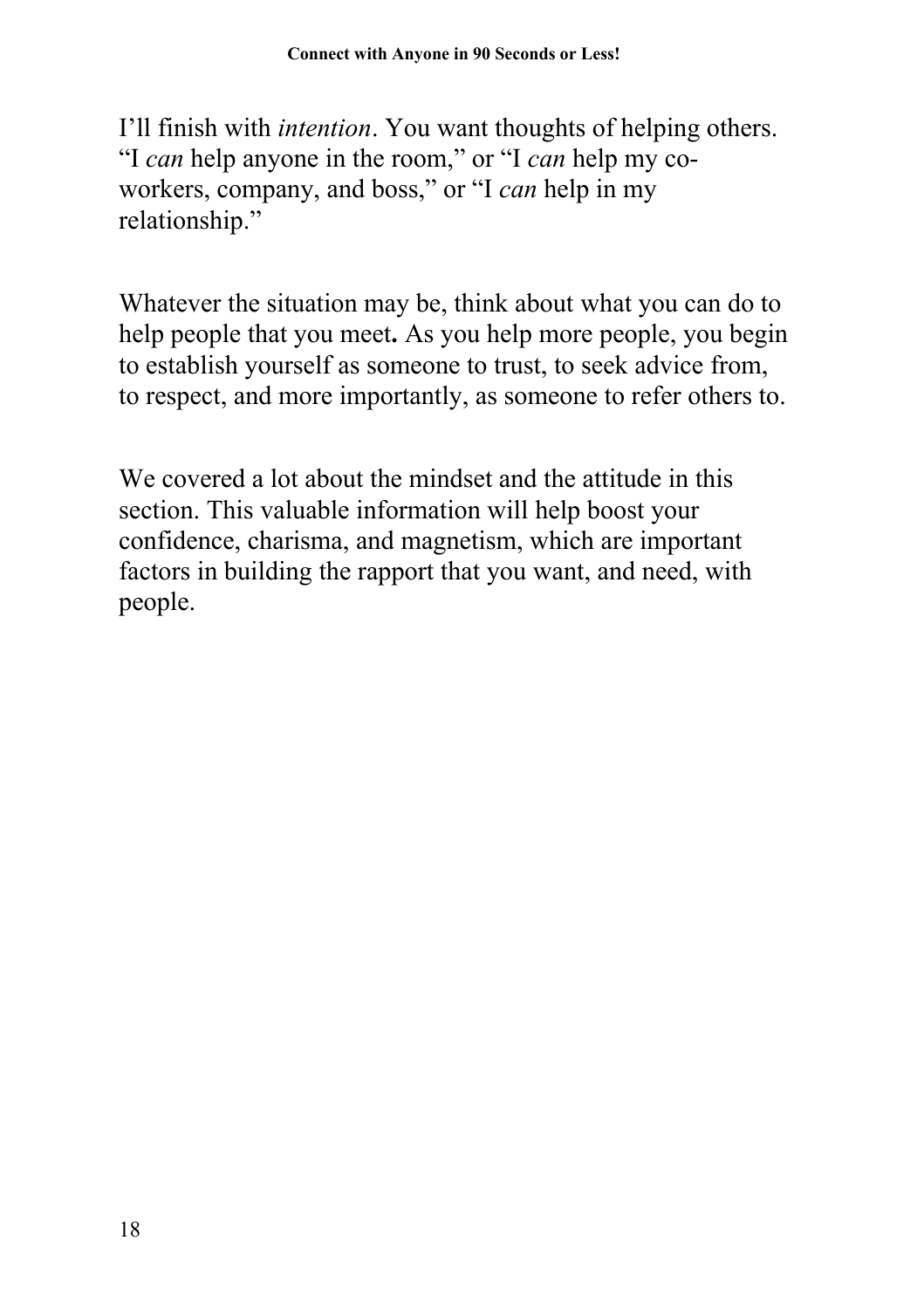# **Chapter 3 Reframing**

## **Changing the Experience**

Now, I'm going to go into what's called *Reframing*.

In NLP, *Neuro-Linguistics Programming*, therapists that were using NLP were applying and identifying certain words, then changed those words, which in turn changed the experience.

It's similar to reframing a picture. You change the frame of a picture, and the picture changes. Certain colors become more brilliant than others. If you change the label or meaning of an experience, the experience itself changes, and as a result, your *feelings* of that experience changes. Some key things to keep in mind in regards to reframing that will help as you approach someone, is to have the proper mindset and attitude.

## **Reframe: Selling, Presenting, Job Interview**

An example of reframing is when you are about to approach someone, you probably have in your mindset that, "I am going to *sell* them something," or "I am going to *present* to them." These words will impact your feelings about that particular interaction.

What I recommend you do is replace *sell*, *present*, *meeting,* or even *job interview,* with one word, and that word is *conversation*. "I'm going to have a *conversation* with this person or group," or "I'm going to have a *conversation* about this job opportunity or about a promotion," or "I'm going to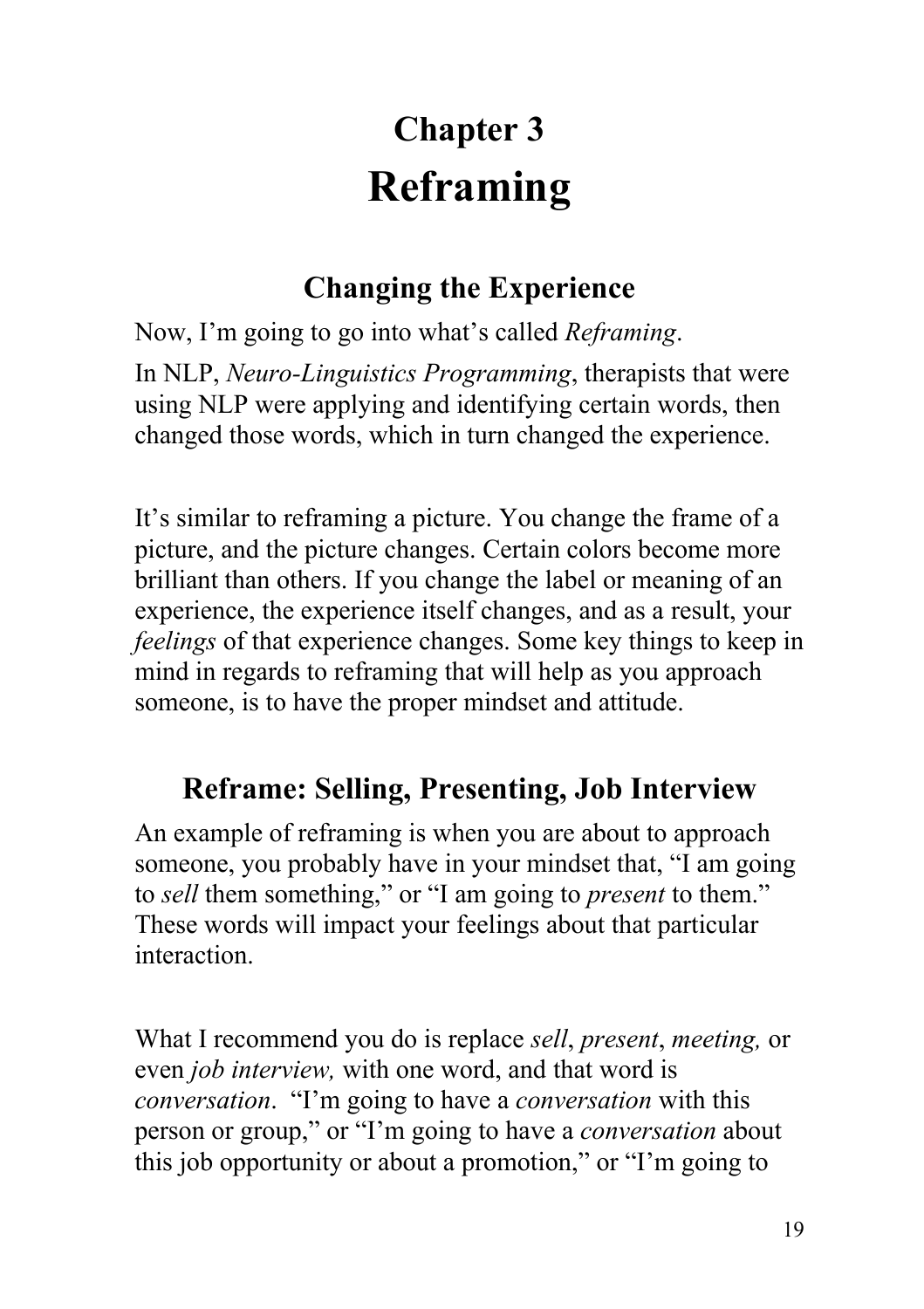have a *conversation* about my product or service, and how it can help this person."

When you think of the word *conversation*, your feeling about that encounter changes, you become more relaxed, the rapport builds, and you become more engaged. So changing that word, and thinking about having conversations with people, instead of *selling* to them or *presenting* to them will affect you, change your mindset, and change your energy level. This allows you to feel more positive and at ease, when connecting with people. So empower yourself and re-label these words with *conversation*.

When people label or think about selling, it may feel like begging for money, or having to ask for money. This creates a negative reaction from many people. I've coached professionals with this issue, and a lot of this is connected back to childhood. For instance, when you asked your parents for money, their response may have been to ask you why you needed the money, or tell you that money doesn't grow on trees, you have to earn it. You probably felt bad about asking them for money, or felt like you were begging for the money.

Part of this experience will tend to transfer into adulthood. You might be great at marketing, or great at creating a product, but if it seems that you're *asking* for money, this tends to attract a negative reaction from others.

What helps to avoid this is instead of *thinking* about asking for money, think about having a *conversation in helping them.* Feel good about *naturally* asking during the *conversation,* since the money will be in exchange for your services to them.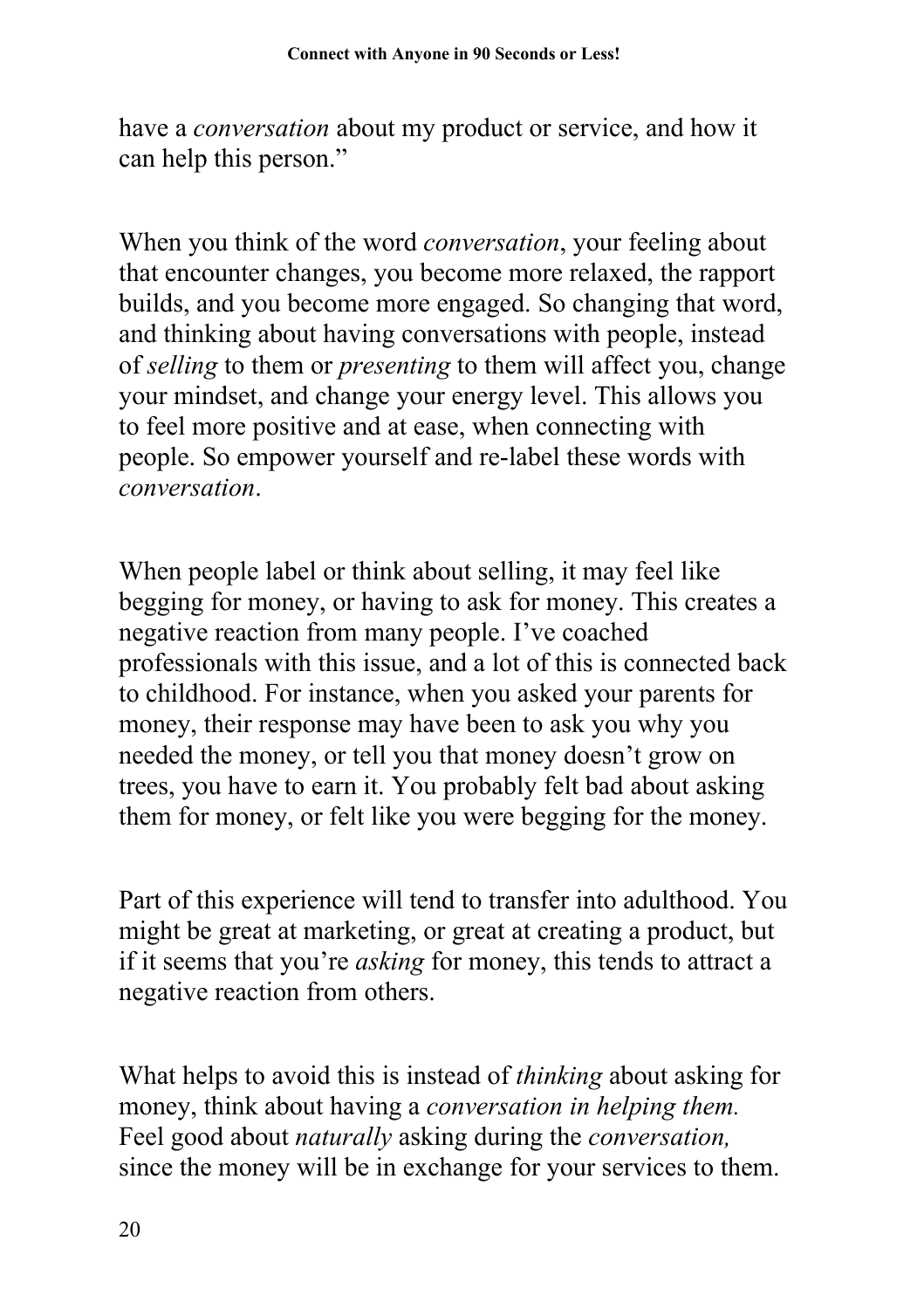Have thoughts about helping people; you're there to help them. As a result, you've made the transaction and they're happy to pay for your services.

#### **Reframe Shy**

Another issue many people have is a concern of being *shy.* Actually, I was labeled as being shy when I was very young.

I remember comments by family members "Oh he doesn't talk much, he's *shy*." However, I eventually re-labeled (reframed) shy to something that is more empowering and helpful. If you've been labeled, or told, or feel that you are shy, and believe it may be limiting opportunities in your life, then the following will help you. Instead of thinking about being shy, re-label that with 'you are *Respectful*, *Sincere,* or *Considerate* with people'.

Being shy isn't a negative thing, it may be that you don't want to interrupt someone, and you're just being quiet and respectful. You're cautious and you don't want to offend anyone. Shy individuals may think, "I don't want to approach anyone if they are conversing with others, because I may be interrupting them, and that is not appropriate." Consider *relabeling* your action as respectful or considerate; then approach them with that in mind. Remember to also think about you wanting to help them. When you *re-label* it in this manner, you feel ready, rather than hesitant, to approach and engage with people. So, you're *respectful* and/or *considerate*, not shy. Re-label yourself and see what happens.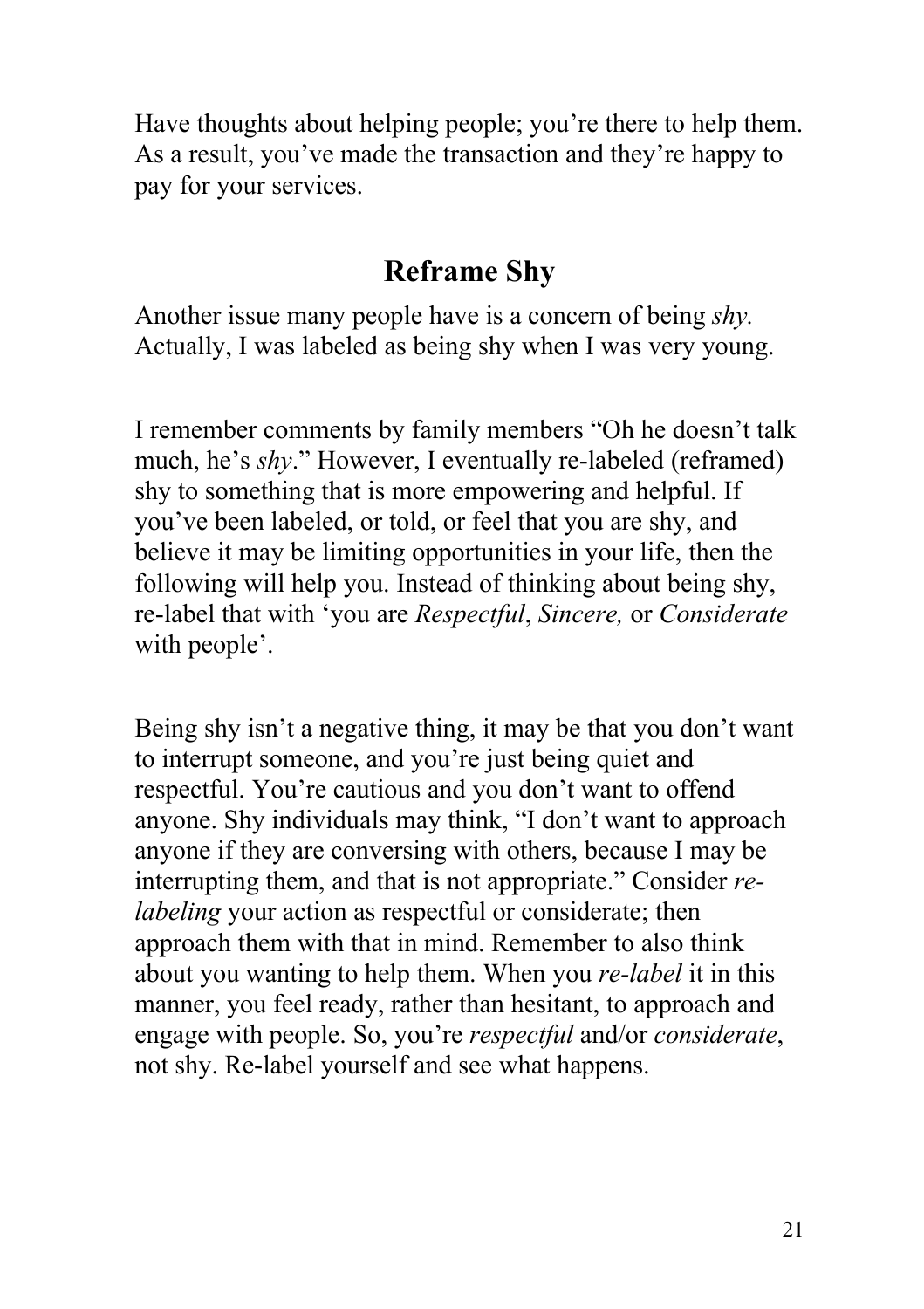(This reframe/re-label technique will help in most cases, unless the shyness stems from something traumatic.)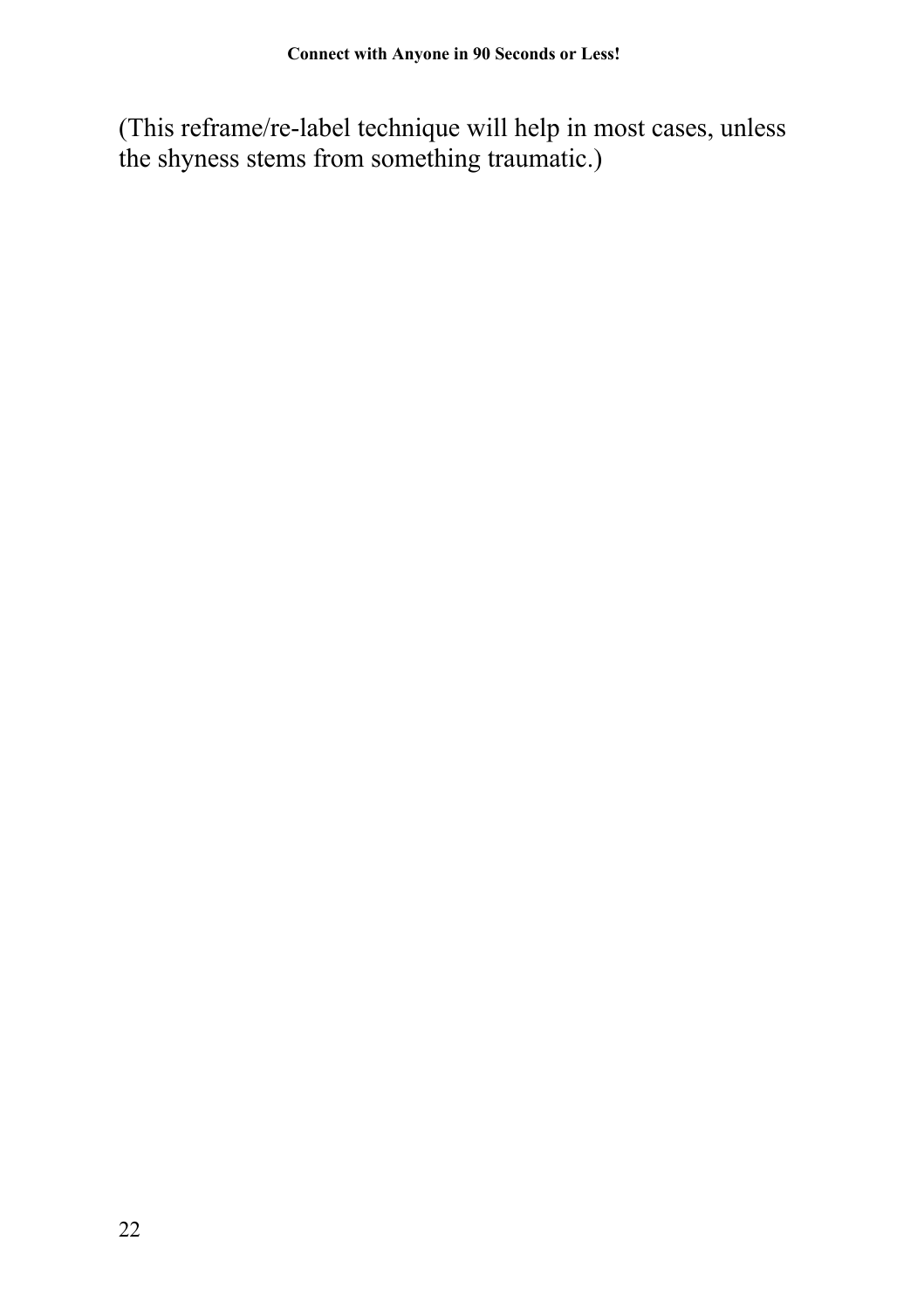# **Chapter 4 Energy Techniques**

This section covers *energy techniques* with ideas and exercises that will help you create more *positive energy.* This is important if you want that instant rapport with people.

#### **How to resonate with others and create harmony**

First, a simple technique that will help you when approaching someone that you want to connect with; imagine what it would feel like if you were wearing their clothes, and in their shoes, almost as if you were them. Imagining this creates that sense of being in harmony with them.

Imagine wearing their suit. In situations where you're the male approaching a female, or vice versa, then simply imagine how you would feel walking as they do. If they move fast, but you don't, speed up your movements to match theirs. Imagine that they are vibrating at a certain energy level, and that you're reflecting that same energy in return. This is referred to as "*matching & mirroring*." You match and reflect the motions, gestures, stance, etc. This creates a strong sense of "This person is a lot like me."

I refer to this as a *tribal effect*; the impression that you are part of their so-called tribe, or community of friends. For example, if they are sitting and leaning forward in their chairs with one arm on the table, then you sit and lean forward with the same arm on the table. If they make gestures with their hands while talking, you can naturally use the same, or similar, gestures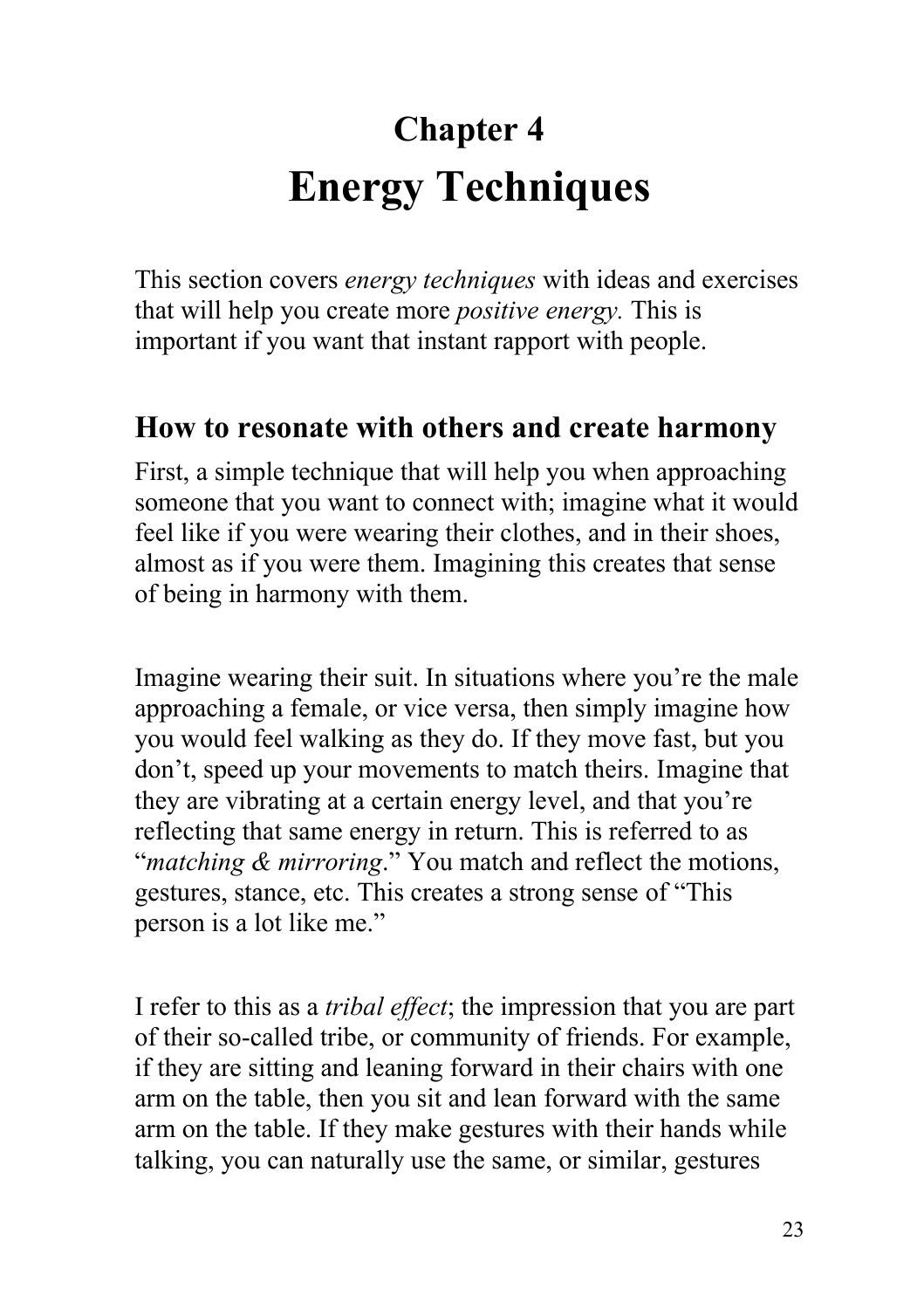when you talk. (The motions and gestures do not have to be exact). When doing this you are creating instant rapport in two ways: one, because *you're* paying attention to the person in the moment, which they will sense; and two, you are reflecting back the motions and energy *to them*. After shifting your energy to *match & mirror,* and have made the connection, then you gradually shift back to your own natural style. Once you've established the rapport, that person will follow your style, and your pace, as you did theirs. This leads into a powerful state of resonance and harmony.

## **Projection**

*Projection* is a technique that will help you with your energy as you're connecting with people*. Projection* is to project the feeling that you would like yourself and the other person to have; however, in order for this to occur, you need to be in the mental state of *that feeling* first. For example, you walk up to someone and *you project* to them - be poised, confident, or relaxed. It's as if you're sending an energy beam and projecting into them *that* feeling of confidence or relaxation. As you think about projecting and sending confidence, you are feeling that emotional state within yourself as well.

*Projection* is a mindset that allows you to create inner energy. Your body language shifts in response to this energy; your energy improves, you become more engaging, and people will sense this.

### **Visualization Rehearsal**

One more energy technique….if you're preparing to meet someone that you know, or may not know, one thing that will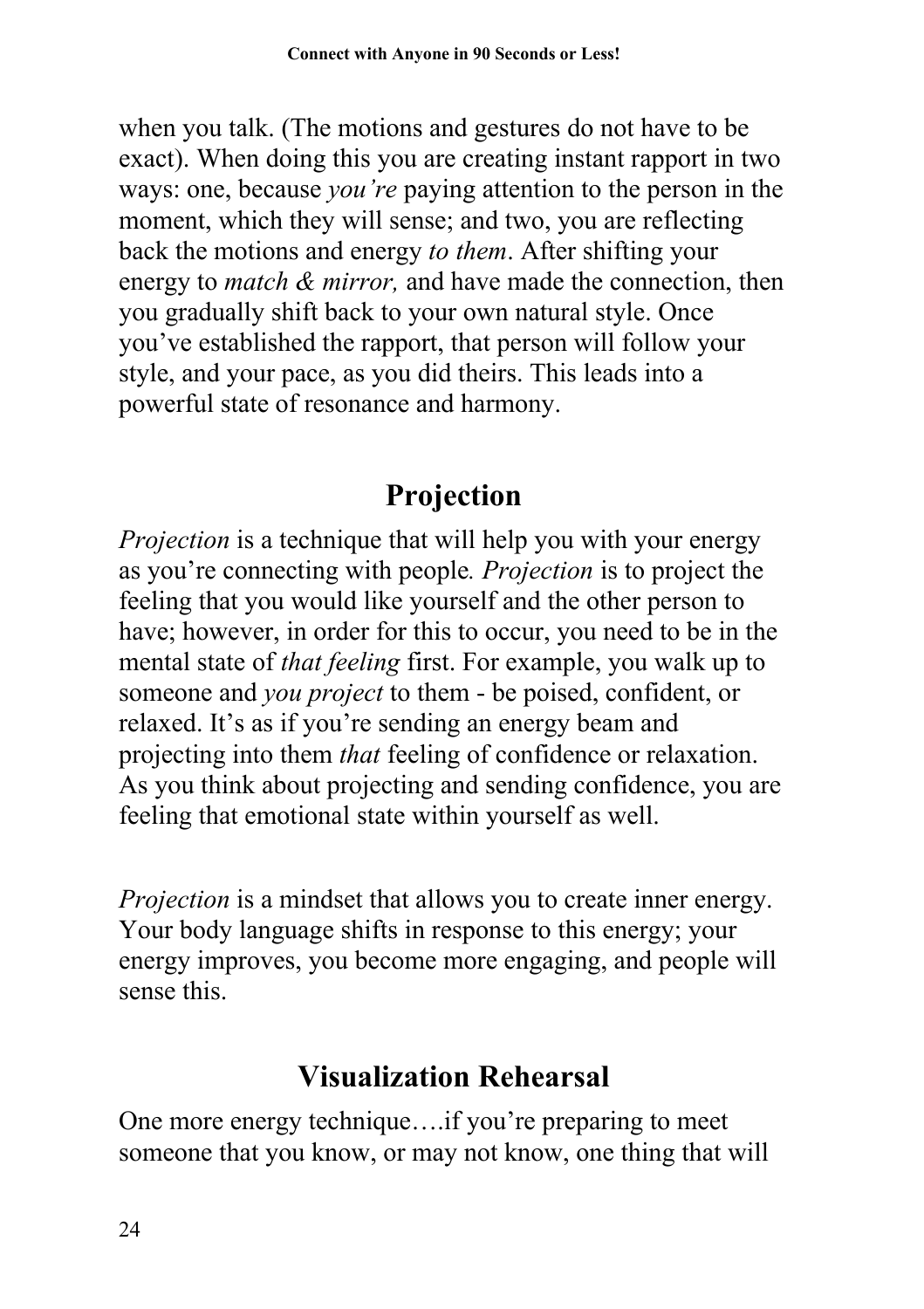help create good energy within you is a *visualization rehearsal.* Before the meeting, imagine meeting that person, connecting with them, and establishing rapport. Take a moment, sit down, and *visualize* the entire encounter as if you were there. *Imagine* what you would see, what you would hear, what you would feel. This will help your energy shift in a positive way when you *are* there: you'll feel more relaxed, more engaged, and more at ease.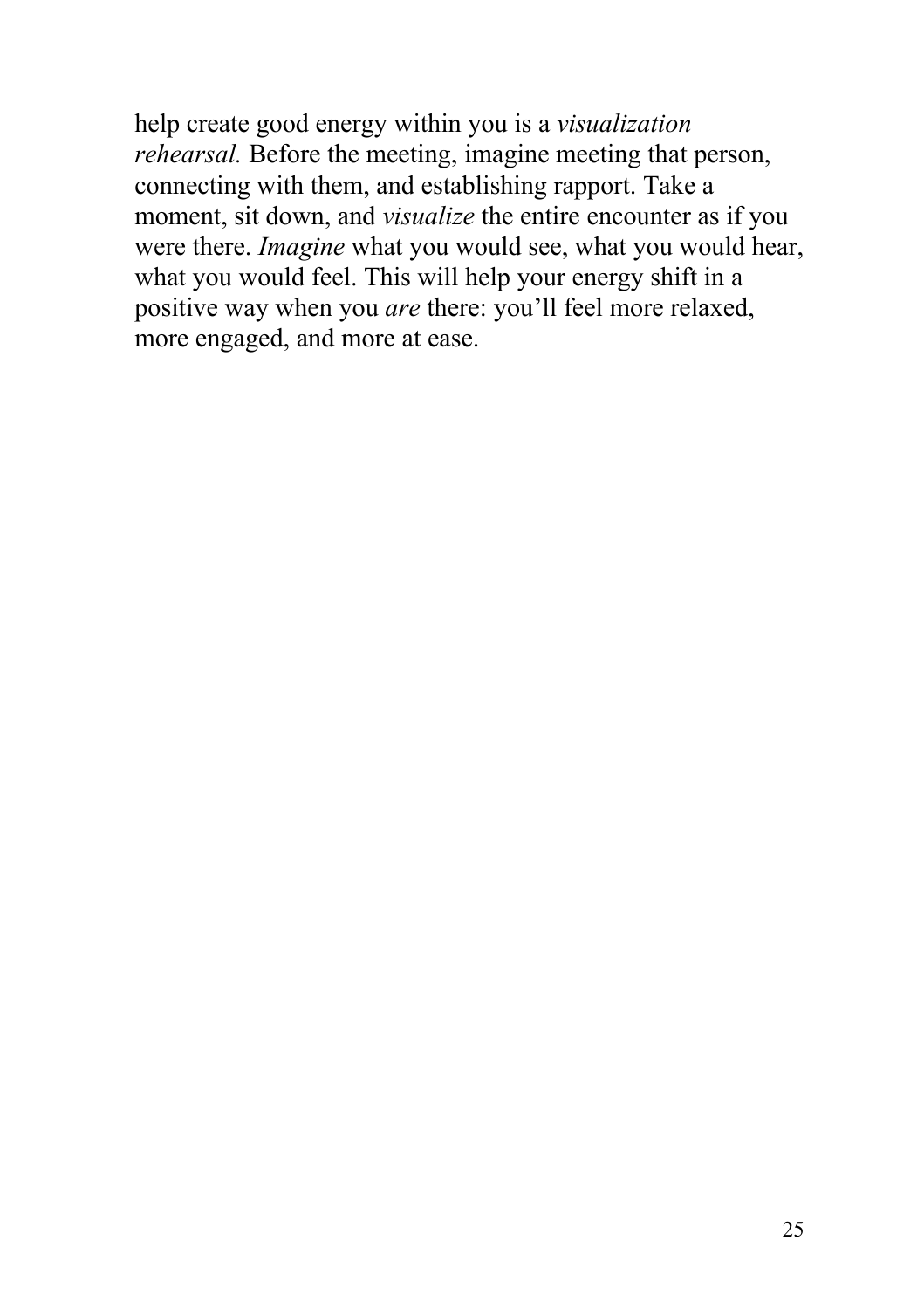# **Chapter 5 Preparing for Success**

The following will help prepare you for the initial contact of creating rapport.

These are additional techniques I suggest you to do and think about as you prepare to approach someone.

#### **V-A-K**

These NLP modalities *Visual, Auditory*, and *Kinesthetic* are part of people's communication styles. People tend to use one of these modalities - visual, auditory, or kinesthetic to process information, make decisions, communicate, and express themselves.

A *visual* person is more sensitive and aware of *images* and use *picture* type words. An *auditory* person is more sensitive to *sounds* and will use *sound* type words. And, a *kinesthetic* person is more sensitive to *feelings* and will use *feeling or emotion* words.

For example, when someone is very visual they will use visual words. And they will use visual gestures or hand motions. They will say phrases like, "that *looks* good" or "*picture this,*" and gesture with their hands, as if drawing a picture.

As you prepare to meet someone, you observe them from across the room talking and making pictures with their hands.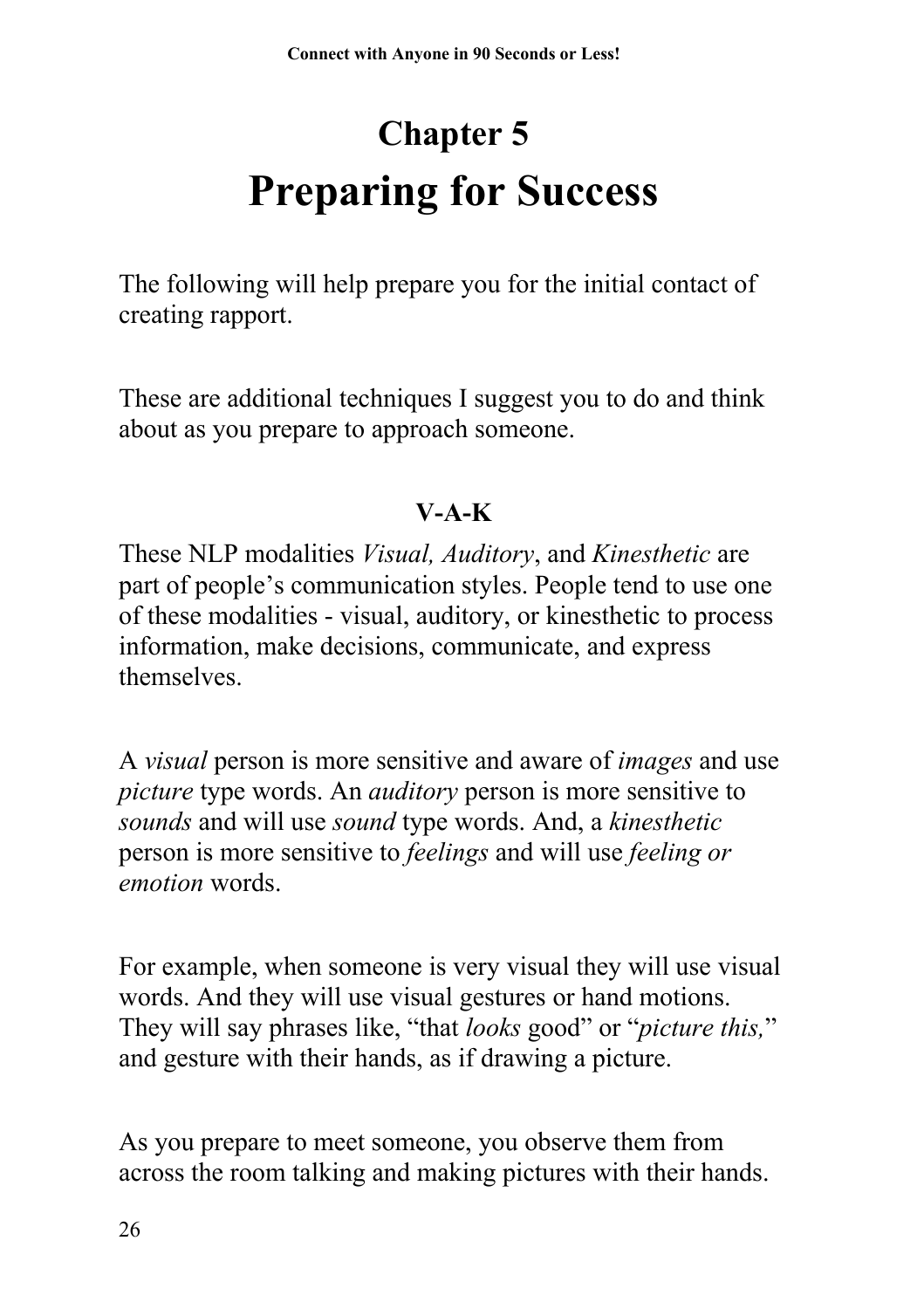You're next thought is, "Okay, this person seems to be *visual*," so your strategy will be to use visual words during the conversation. Now**,** if you're not a visual person, consider using your hands to create visual images or pictures. This increases your ability to create rapport, and have your message understood**.**

If persons are *auditory*, their gestures or hand motions will be more like those of orchestra conductors; rhythmic hand motions - up and down, side to side. They don't make pictures with their hands as visual people do.

As you're preparing to approach an auditory person, think of using auditory words such as, "How does that *sound* to you?" or "this *clicks*?" or "does it *sound* right?" "Let's *talk* about it." You can also combine auditory words with auditory-type gestures or hand motions, which can also be considered as connecting by using *matching and mirroring*. (*See the Energy Techniques* section)

The *kinesthetic* person will make slower gestures. They tend to be touching, rubbing, wringing their hands, or rubbing their forehead or arms, as if revealing how they feel about that interaction. When approaching them, you need to think about kinesthetic words, as well as, kinesthetic type motions or gestures to use. These are examples of *kinesthetic words* like "How does this *feel* to you?" "This is a *solid* idea**,"** or "Do you get a *sense* of what I'm talking about?"

It's important for you to know your own VAK preference. Say you're in the situation where you'll be meeting with a kinesthetic person, but you are a visual person. You will create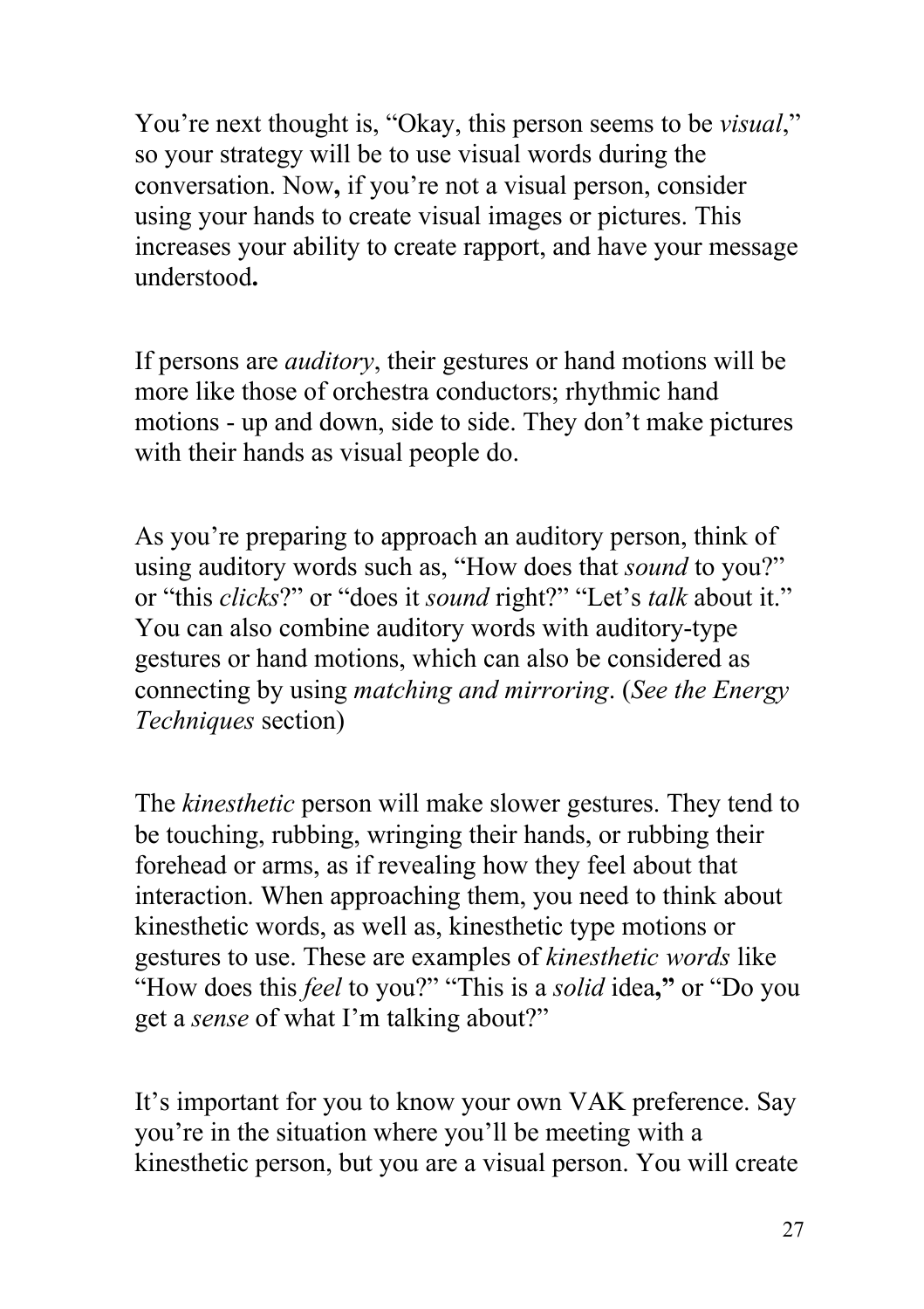rapport with them much more quickly if you slow down your hand motions and gestures. If possible, don't make pictures with your hands, instead use the same type of gestures or hand motions that they are using.

The same applies if you are auditory or kinesthetic and want to connect with other *VAK* styles.

To create rapport and connect with people, observe their gestures and motions before making the initial contact.

One other thing….when preparing to make initial contact be attentive to how they sit or stand as well.

If that person is standing at an angle, standing with feet together or wide apart, stand or sit as they are. This reflects back to them that "this person is like me," which also creates for instant rapport. As you approach and meet you still need to make sure you monitor personal distance when you stand facing them.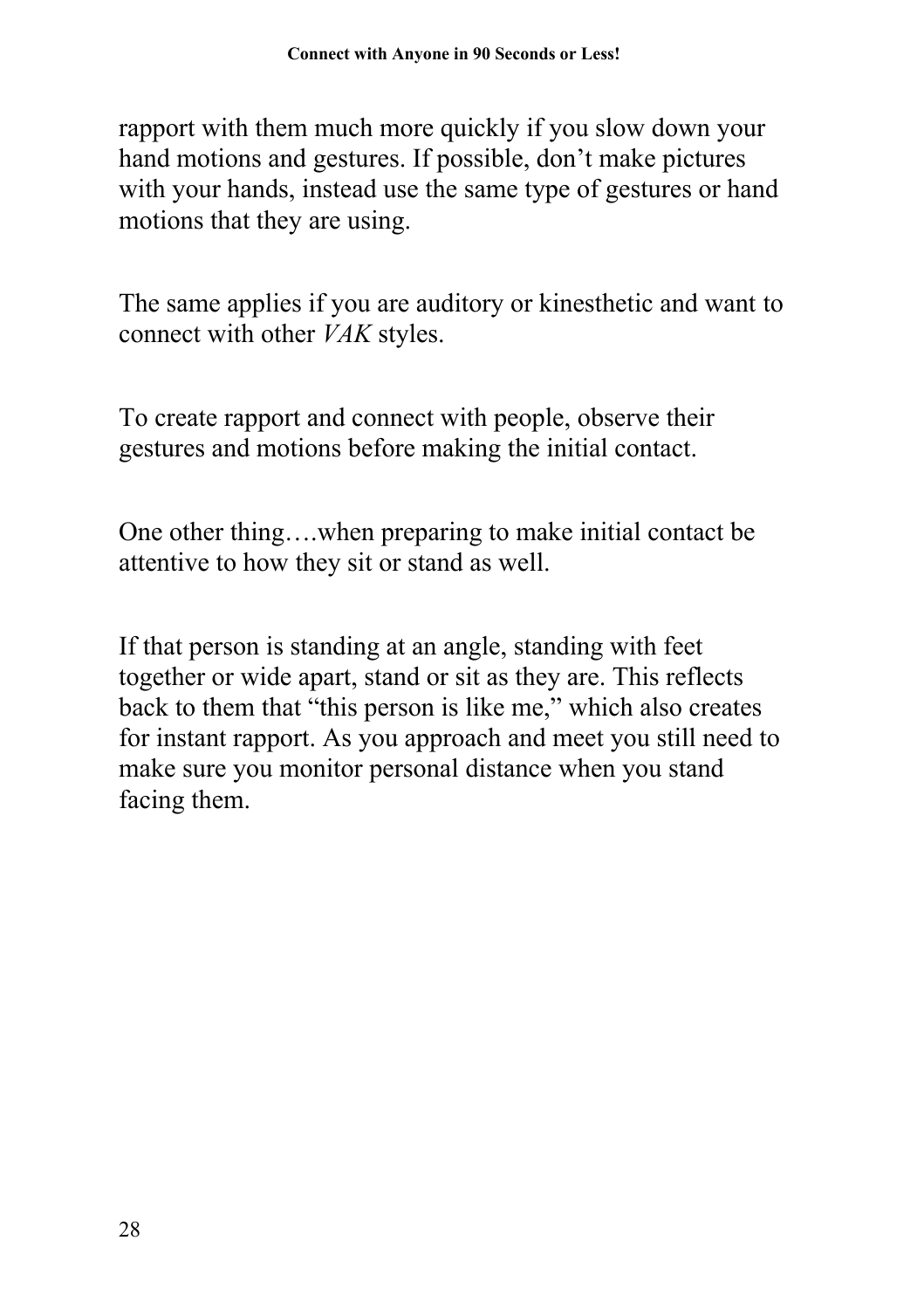# **Part Two**

## **The Contact**

### How to create rapport in the critical first two to seven seconds

This is the second part of the Instant Rapport Formula, *The Contact*; or the initial contact you make when you approach someone. The initial impressions you give within the first few seconds are crucial. You can start the rapport process even as you begin to approach someone.

As I mentioned in the first element, *Part One*; always have your outcome in mind. The same applies here in making your initial contact.

In this section, as part of making the initial contact, I will cover *Body Motion* and *Body Language* techniques, and *"The Magic Elements of How to Say a Person's Name that Helps Create Instant Rapport."* You will learn secrets for remembering people's names, which is a crucial factor for developing strong connections, and creating instant rapport. How *you say* their name can make a big difference.

Before going into *body motion and body language*, remember to keep in mind about *assuming* rapport when approaching someone. Also keep in mind, the visual, auditory, and kinesthetic signals they may be revealing. However, these signals may not be revealed to you, or sensed by you, until the first couple of seconds into your conversation.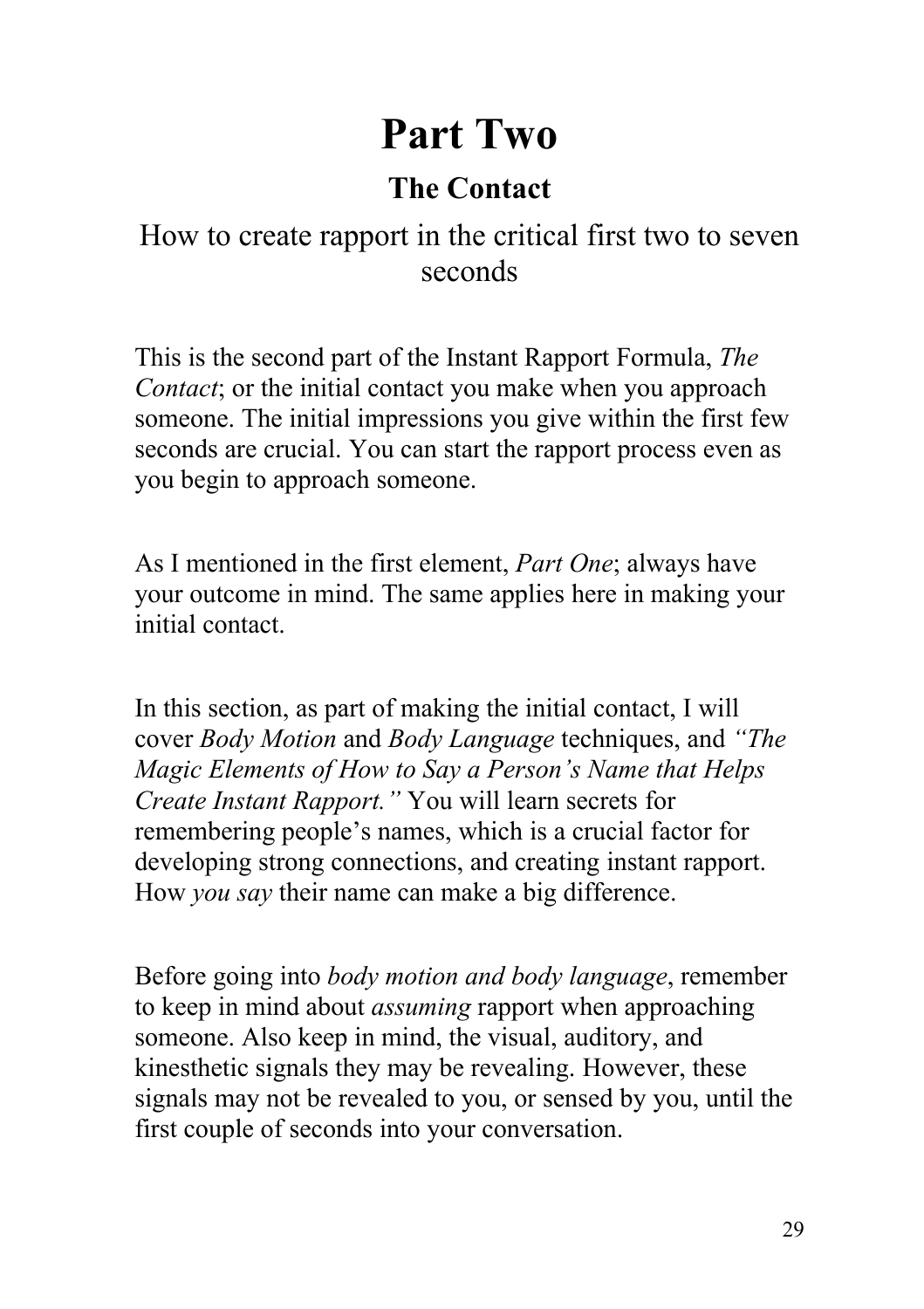# **Chapter 6 Body Language**

### **Harmonize and Synchronize**

During your approach, you can begin to create rapport with just your *body motion* alone. If someone is walking towards you (a man or a woman), pay attention to the way they walk. Do this only as you are walking towards each other.

As your walking towards them, create the sense of rapport before you meet them, by mirroring their walk. For example, if they walk towards you swinging their arms high, then you walk towards them swinging your arms slightly high. Or, if they have their hands down with little movement, you do the same. Remember, it doesn't have to be exact to create the impact that you want.

This is part of the *matching and mirroring* that I talked about earlier. Reflect back what you see, to create that *tribal effect* and the strong feeling that *you* are like them. Continue to match and mirror during your conversation. Reflect back what you see the other person doing. Reflect the way they sit, stand, and move.

Some of you may be questioning these techniques and think, "If I am matching and mirroring them, will they think I am mocking them, or copying what they are doing?" The answer is no, most people will not get the sense that you're doing that, they'll just simply feel that you are *like* them. *Matching and mirroring* will give you flexibility in your communication.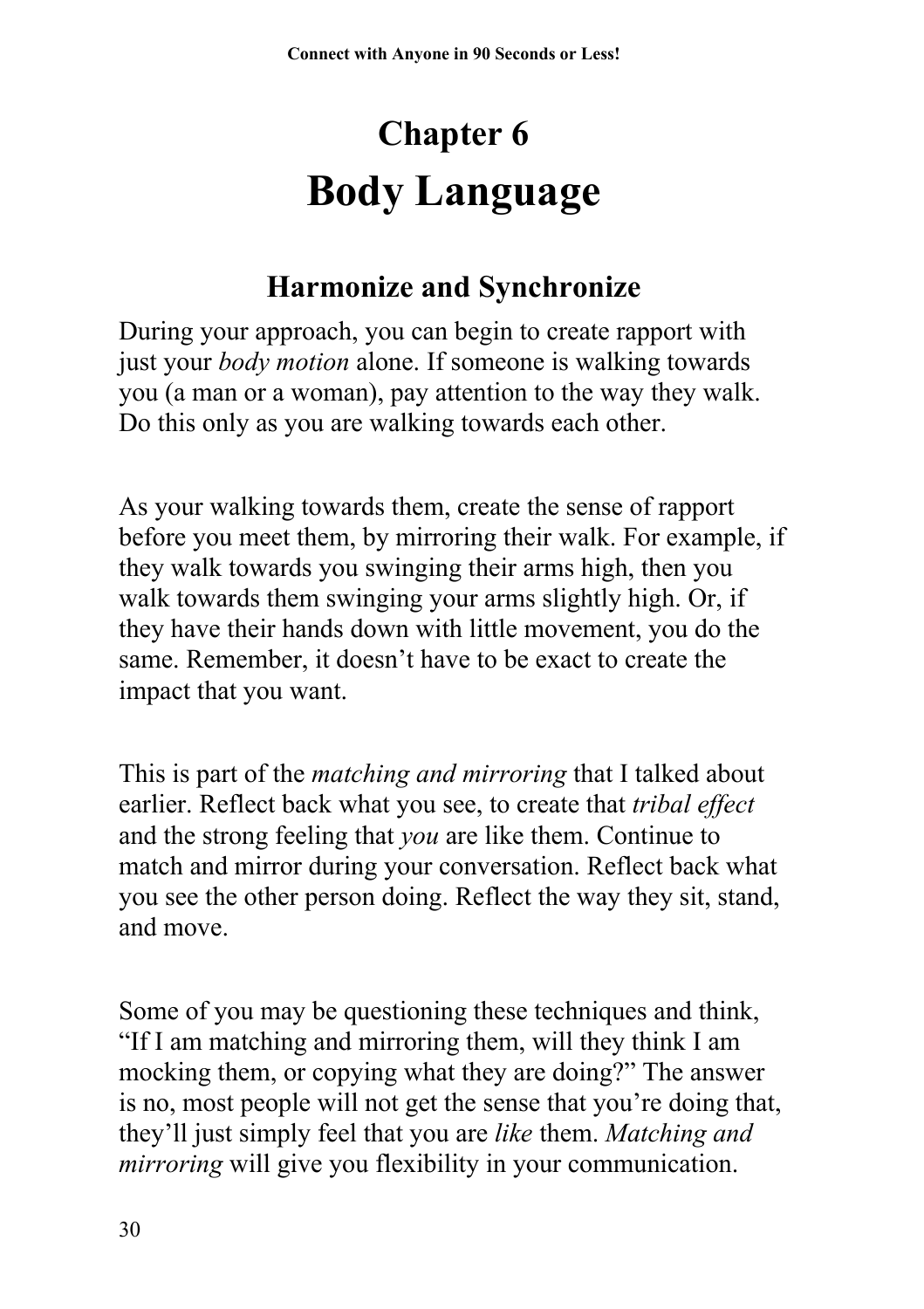You are being more flexible with your motions in order to connect with others and make them feel comfortable. This is a body motion and body language technique that will help you connect with people and create that rapport in 90 seconds or sooner.

### **Are you in rapport?**

One way to identify if you are *in rapport* is when the person you are conversing with *mirrors you*. An example is, you're sitting there having a cup of coffee, and you pick up your cup to take a drink, then almost immediately the person you're talking with picks up their cup and takes a drink, you *are* in rapport. You're in sync, you're in harmony; you know the rapport has been established. Another example, you're standing then you lean to one side, immediately the other person leans to one side as well, again they're in rapport with you.

#### **Eye contact**

As you approach someone, it is important to make *eye contact.* The eye contact tells the person that you are acknowledging them.

How much eye contact should you make? When speaking with someone, you want to maintain eye contact with them for 50 to 75% of the time, so they know you are listening to them. You don't want to stare at them because that can come across as aggressive. You want to make eye contact, and look away. But, how you look away is just as important. When looking away, look down or to the side, but avoid looking up in the air. When you break eye contact and look up, it may be perceived as day dreaming, and the importance of the message will be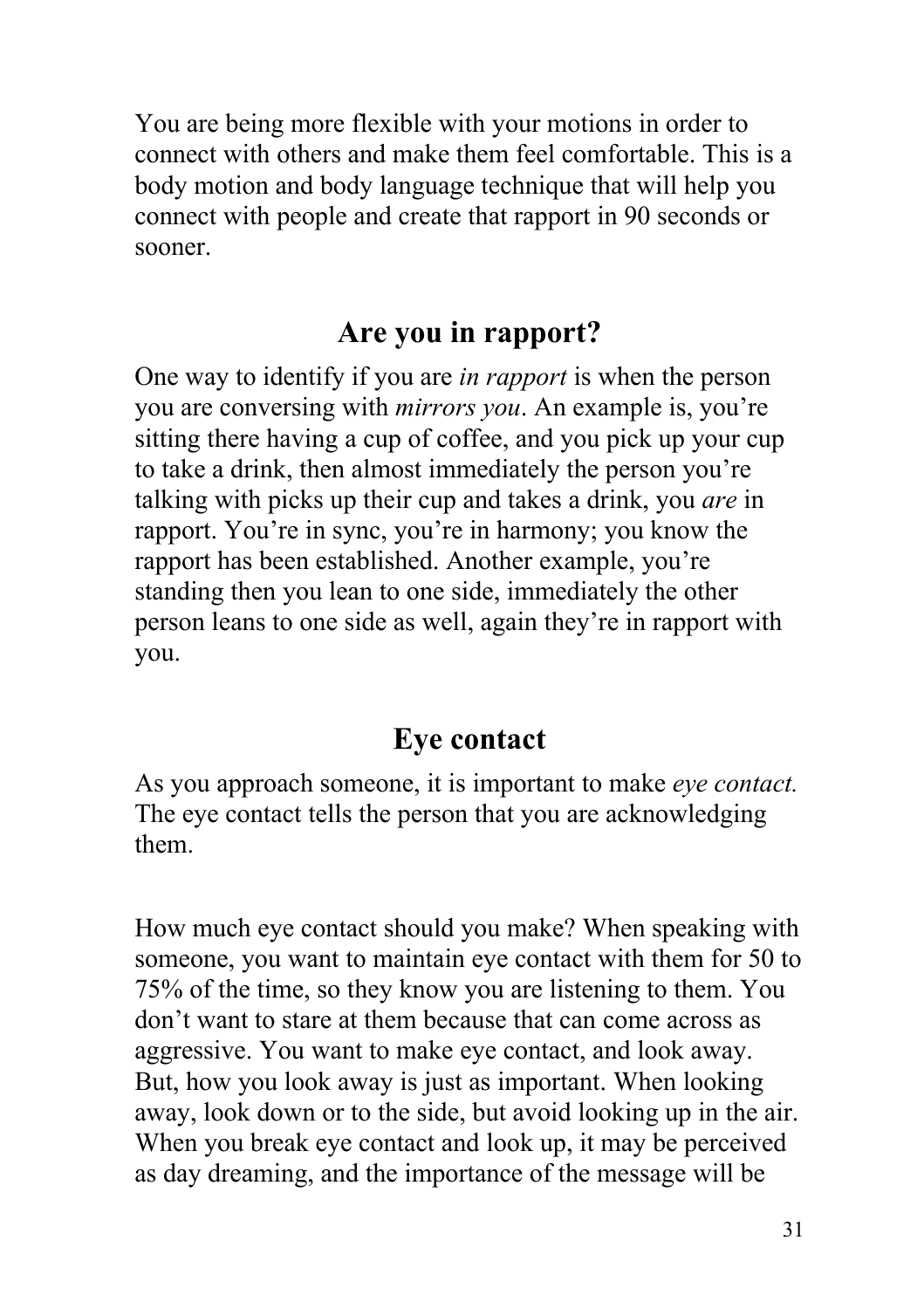lost. Whereas, looking down is perceived as, in deep thought, and looking to the side, as pondering about the message. The latter two will help maintain the rapport.

When you are the listener, it's okay to make eye contact up to 100% of the time. Look at the person as if in deep conversation, and that you're listening to every word of theirs.

When making eye contact, smile, and make it a sincere smile. People tend to warm up, feel safe, and comfortable around you much quicker. If it's a serious meeting, smile only when appropriate.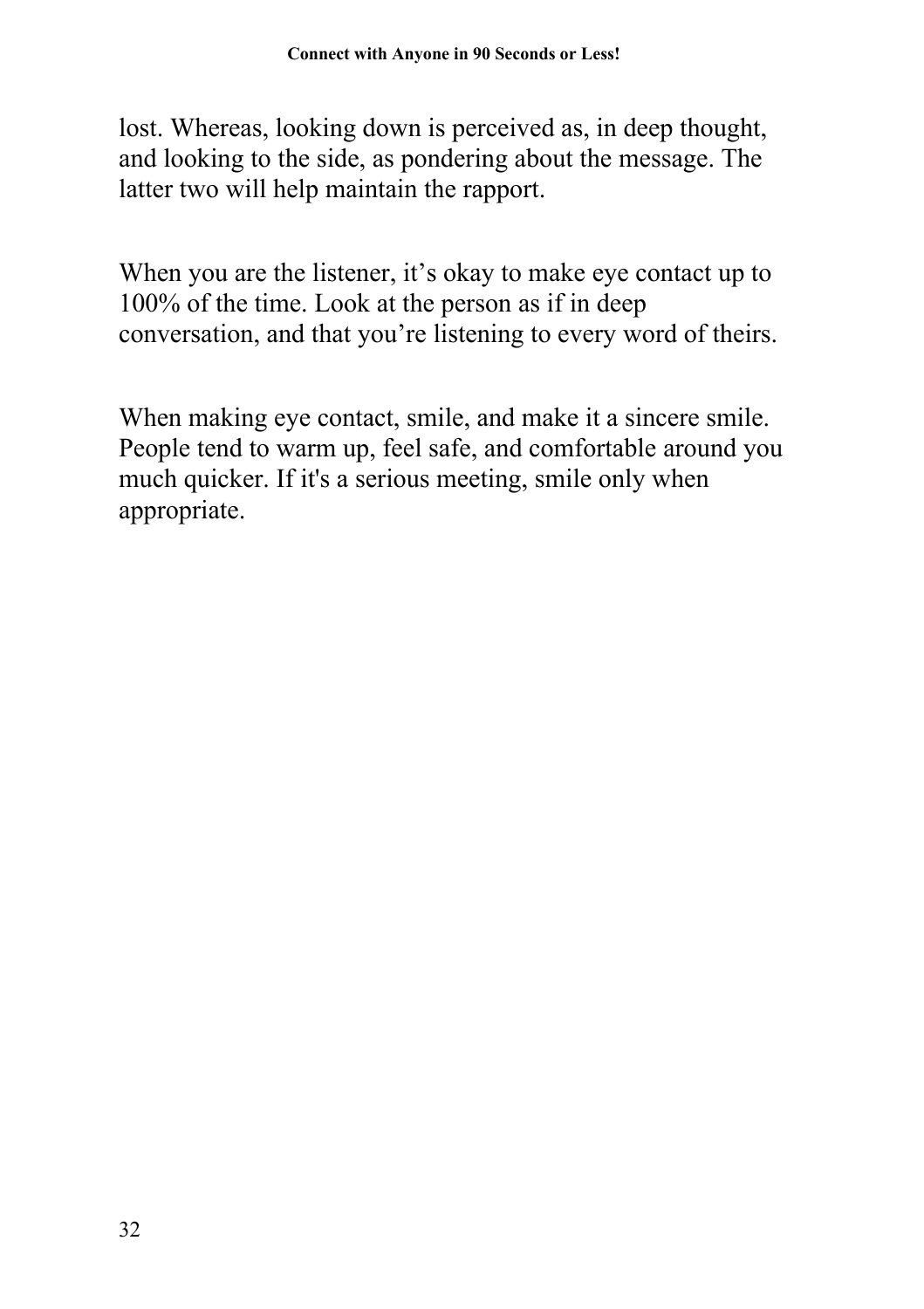## **Chapter 7**

# **The Handshake**

## **Where to Stand and How to Move To Create Instant Rapport**

Shake their hand firmly; if they have a very weak handshake, soften yours to match theirs. You want to match their level of energy, and you can easily begin that process during the *handshake*. Once you've matched their energy, they'll follow your energy level, since you've adjusted to match theirs.

Let's look at personal space. Some people can be very protective of their personal space, and you need to pay attention to their reaction in regards to the distance between you and them. If the person leans back, this means you're too close and invading their personal space.

So remember the four steps to initiate rapport: *First*, match their energy – should your energy be higher, lower, or more relaxed; *second*, make eye contact; *third*, smile; and *finally*, observe their reaction to the distance between you.

These steps may seem so obvious to do, yet so many don't do them correctly, and they miss out on the opportunity to establish rapport.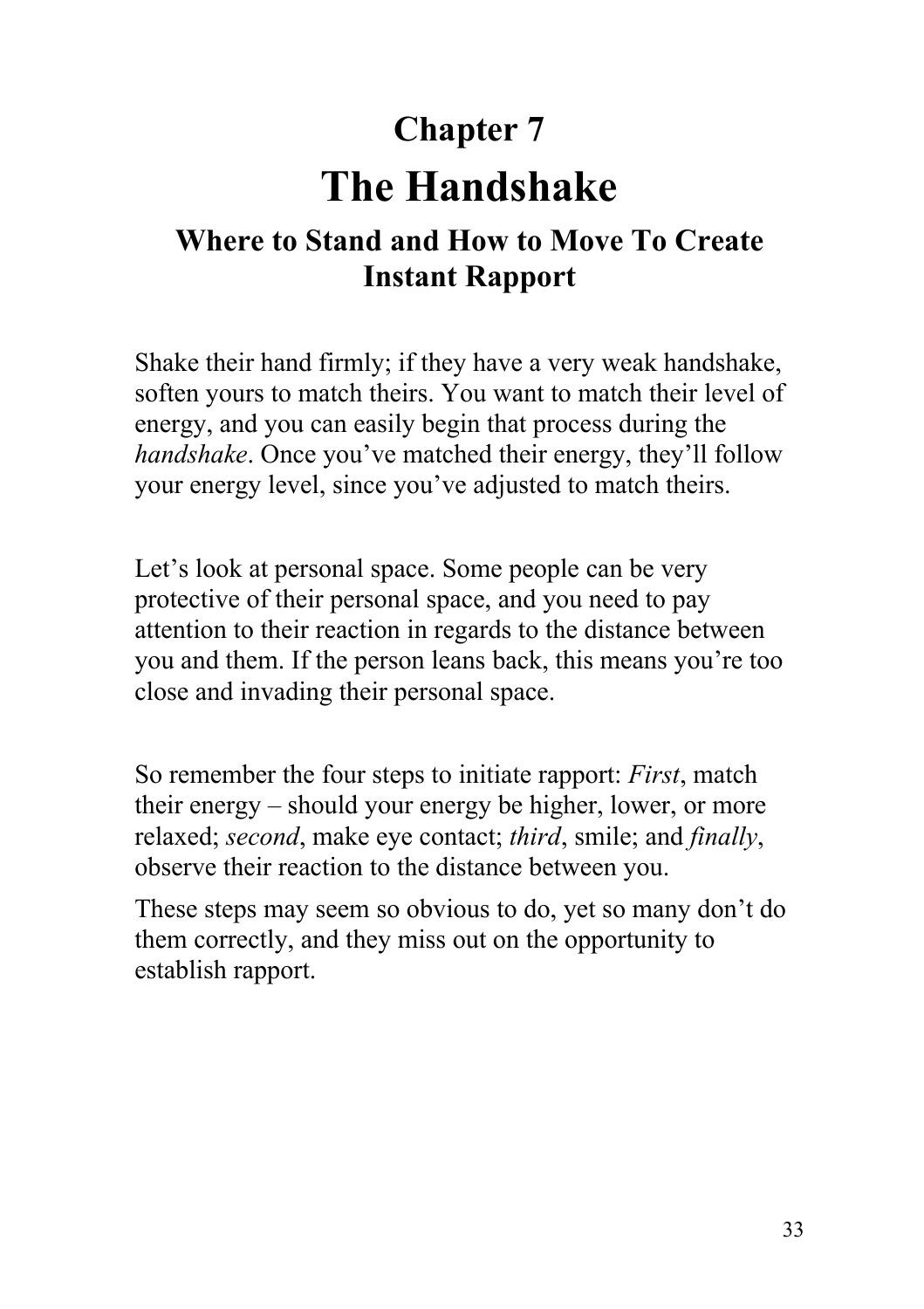### **A non-threatening position**

Next powerful technique for you to use in those first few vital seconds is in regards to body motion and body language. When you're preparing to shake hands, *stand in a position of openness (*considered a *non-threatening position)*. This position is to stand facing them with your right shoulder aligned with their right shoulder.

Men are very sensitive to the space between them and people around them. It's more of a primal survival response of, "You are in my space, I feel vulnerable." Men are more sensitive to this than women. It's in most men, but not all of them. Therefore, I suggest you always use this technique just to be on the safe side.

When you approach a male to shake hands, be in right to right shoulder position so that rapport is there and they are open to hearing your message. They'll be relaxed, at ease, and not threatened, and the connection is made. Eventually, as the rapport builds it will migrate from right shoulder to right shoulder, to *face to face.*

Women are very social, so standing in different positions with women is acceptable. They won't have a negative reaction, or adverse reaction, as men do, when you stand directly face to face with them.

Below is a photo example of *right shoulder to right shoulder* position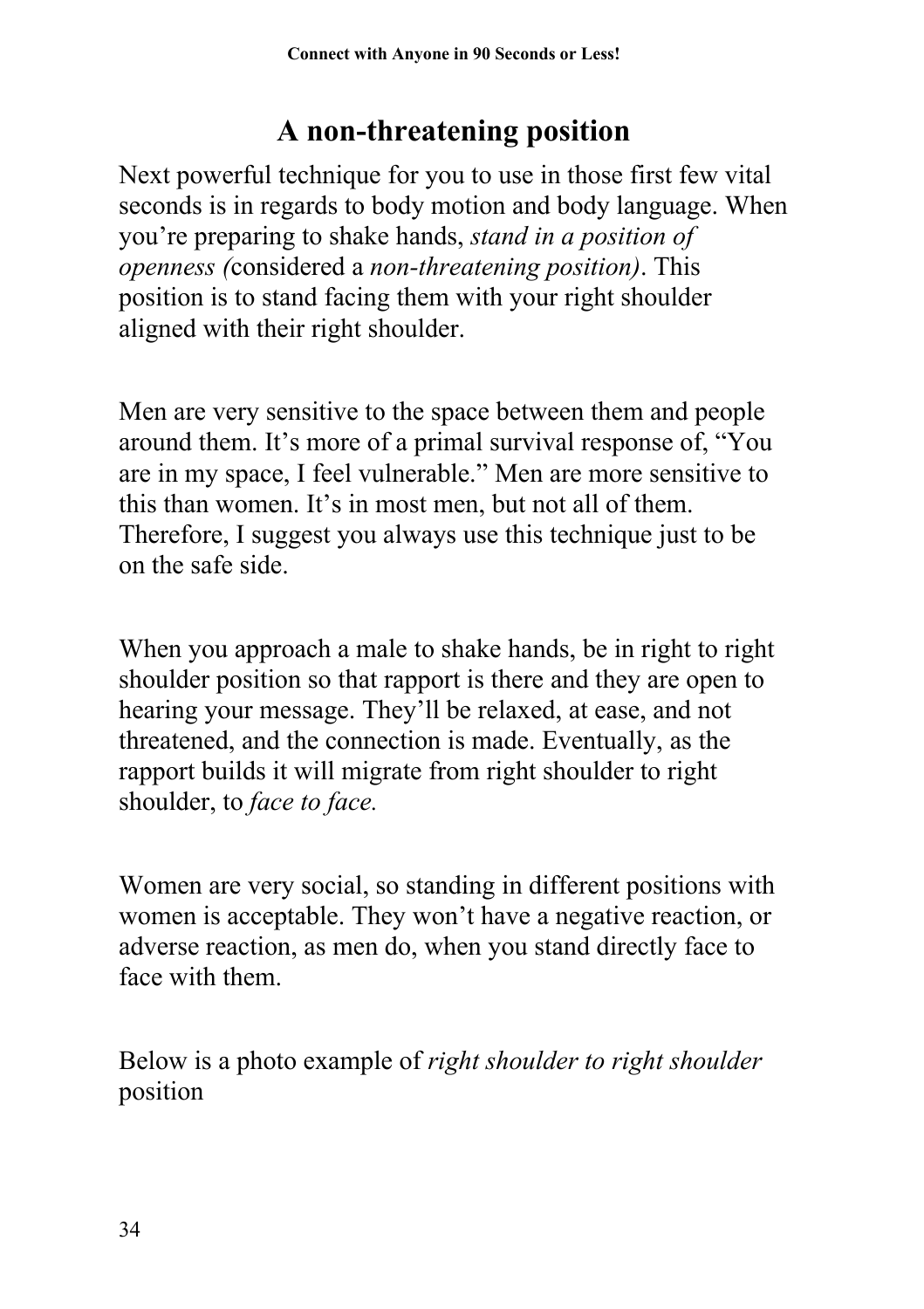

# Right shoulder to right shoulder neutral position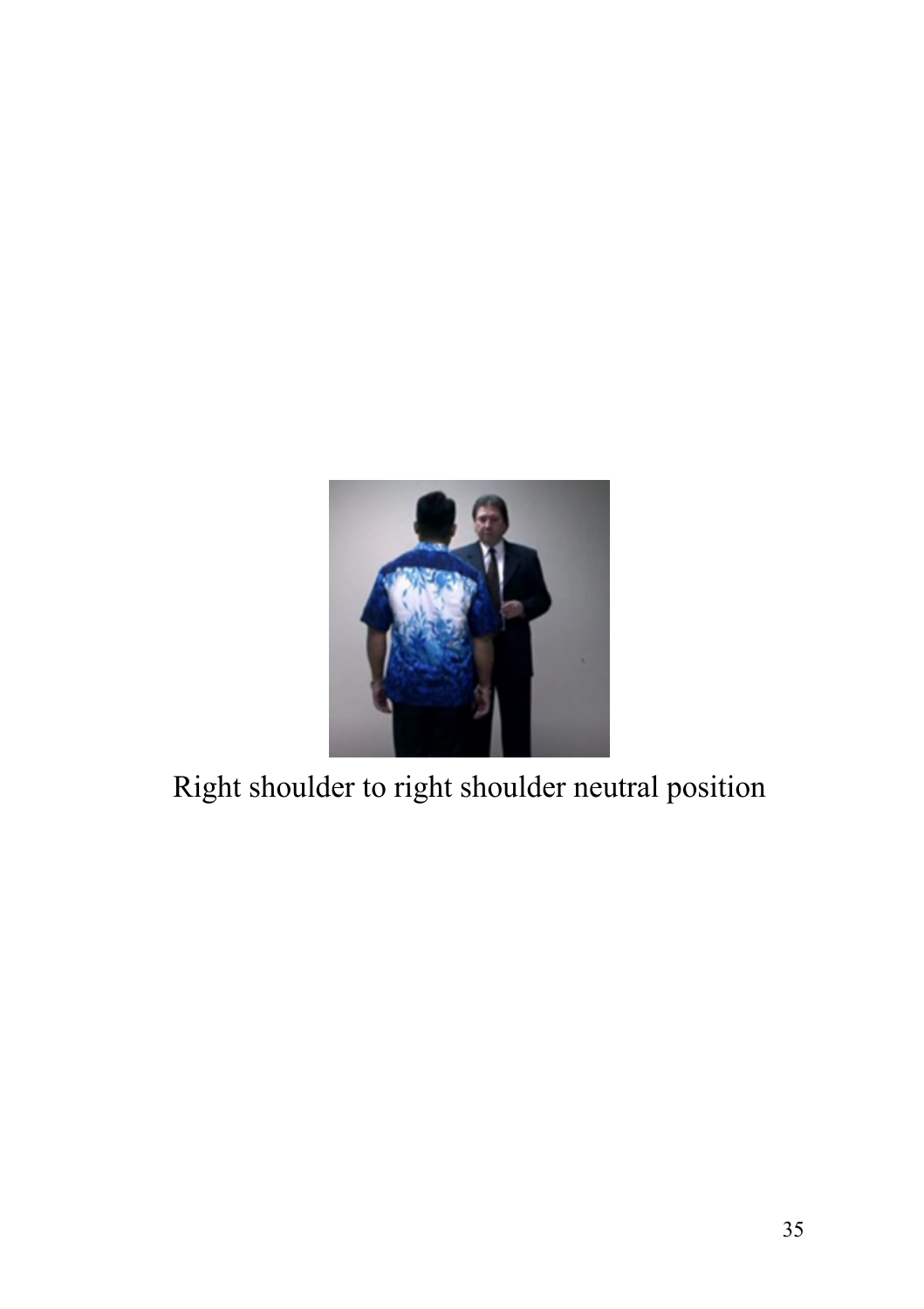

Face to face confrontational stance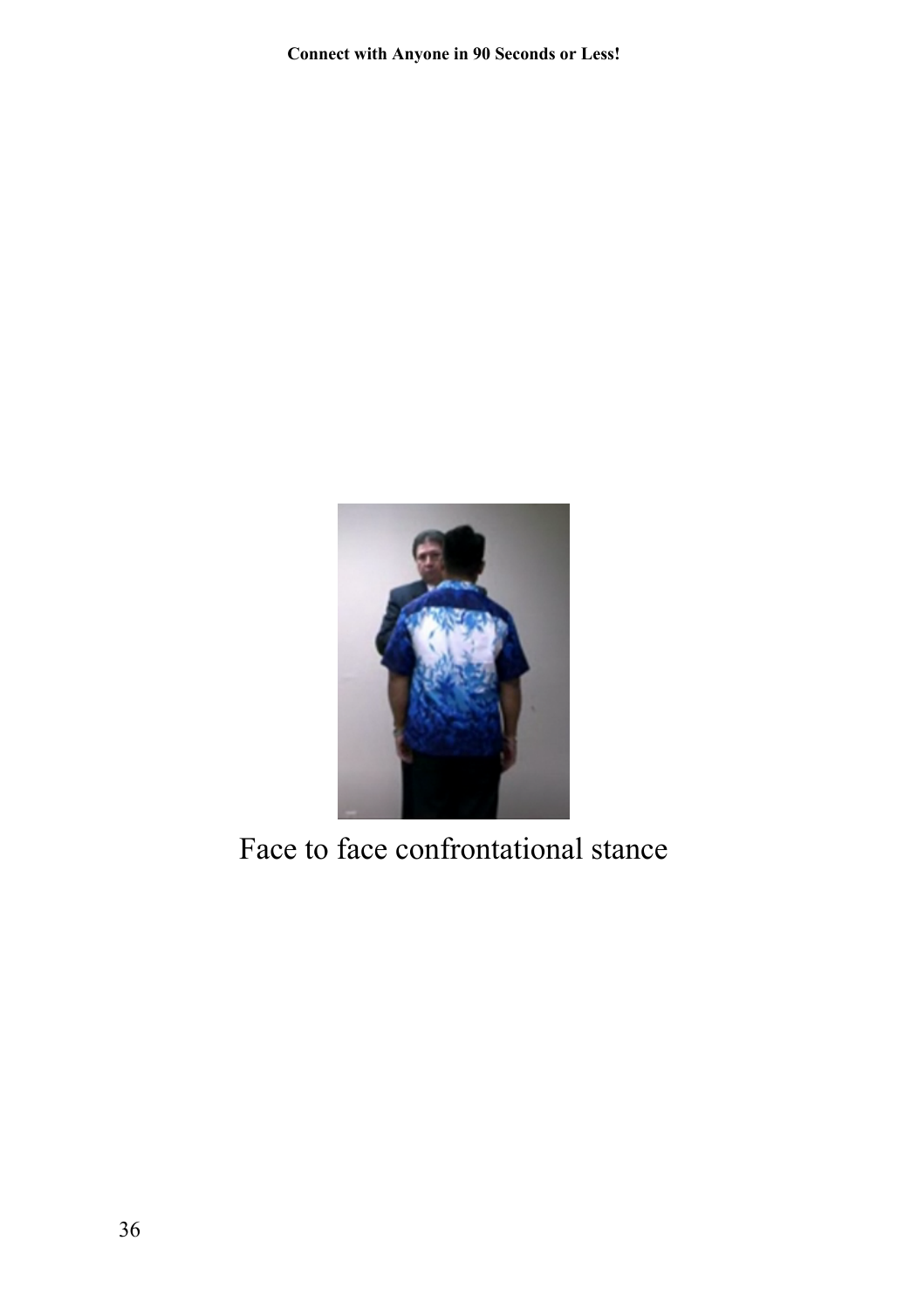If you're a woman, be cautious when positioning yourself directly face to face with a man, since this may be interpreted as being aggressive.

So ladies, start off right shoulder to right shoulder. If you're approaching another woman, it's ok to be face to face.

The face to face body position impacts the conversation even when you're sitting down, or meeting someone for the first time. When you're sitting down, sit right shoulder to right shoulder, just as you would when standing and shaking hands. Don't sit down directly in front of them; move your chair slightly over to their right.

A good example of confrontational, and aggressive positioning, is Donald Trump sitting directly in front of you saying "You're fired!"

Some experts say that if someone is at your right, your left brain is more active. Because the left brain is mostly analytical, and not emotional, people will not sense, nor feel threatened when interacting with others. So there is more to it than just shaking hands in a specific body position. Your mind is also involved, since it's sensing the experience at that moment, including the sense of trust and rapport.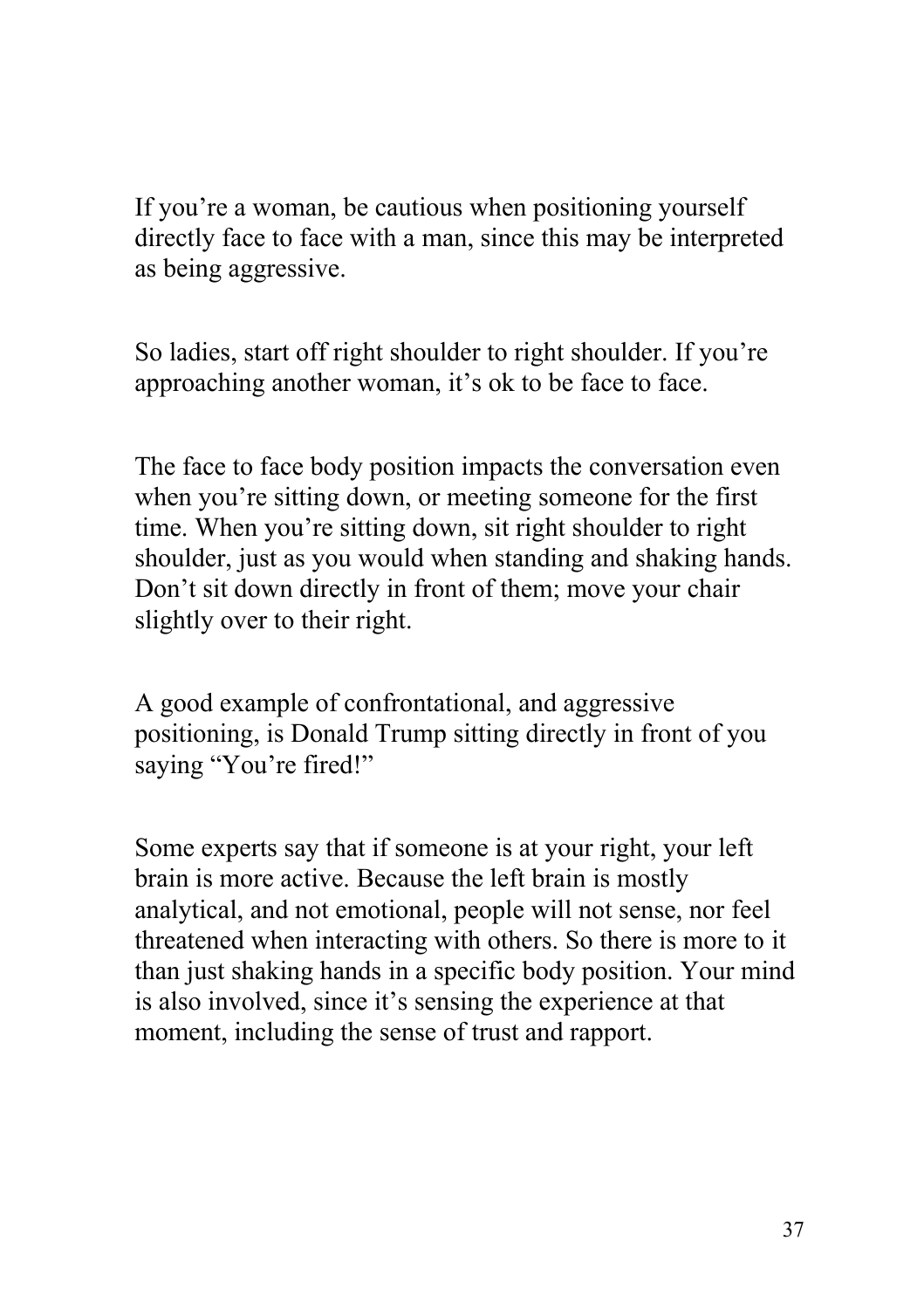

Pat on forearm

An additional handshake rapport technique is to include a pat on the forearm. It is another form of body motion, and body language that signals "I accept you" or "I'm ok with this person." The person feeling the pat is sensing these signals at a subconscious level. Remember, it's a simple pat, not a grab.

A tip when shaking hands, keep your feet facing towards the other person. You don't want to be standing at an angle with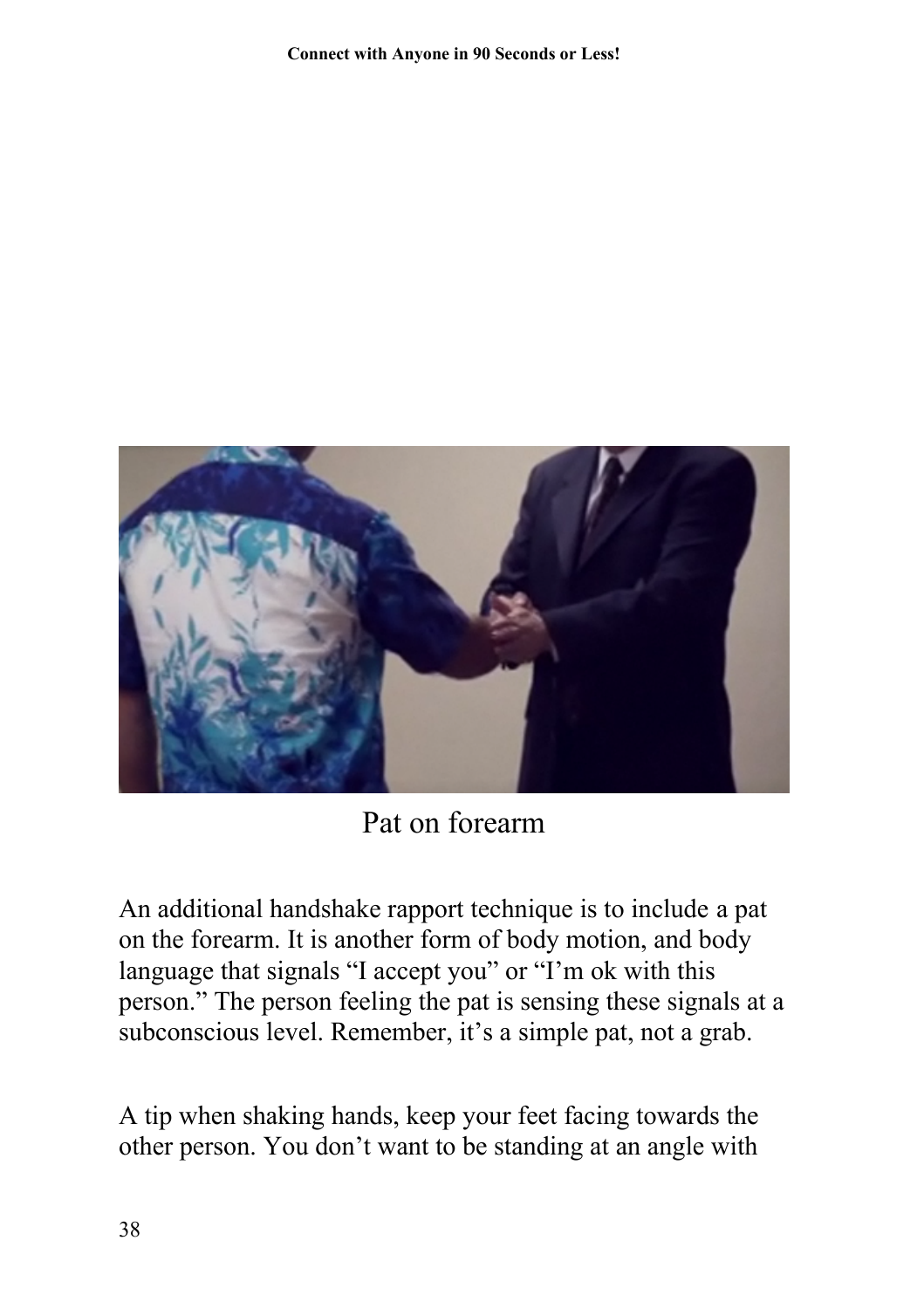your feet in a different direction. For two people to be engaged in conversation, their feet should be facing towards each other.

.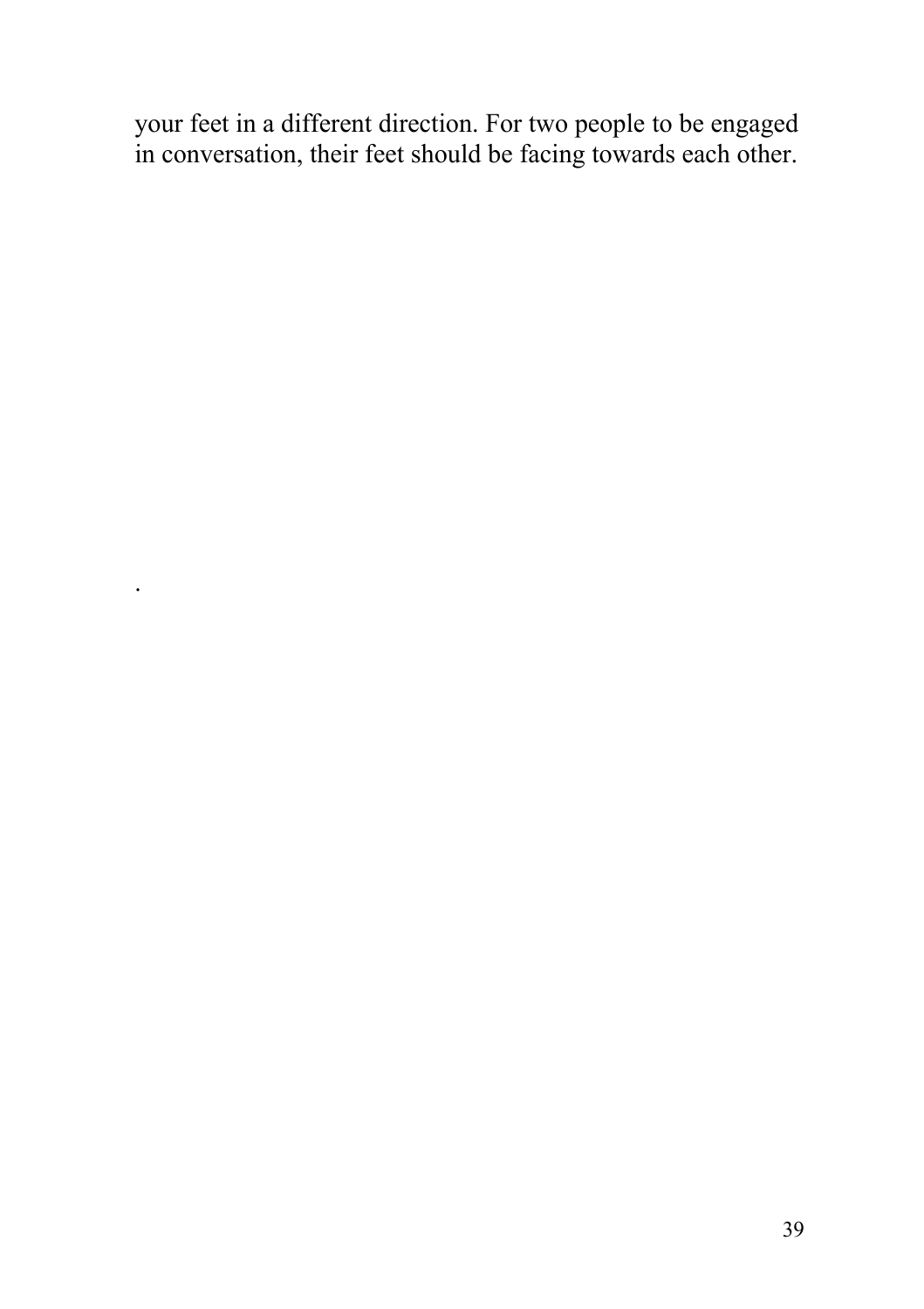# **Nine initial steps To make a positive first impression:**

- 1. Assume rapport
- 2. Make eye contact
- 3. Smile
- 4. Open body language, open palms
- 5. Match handshake strength
- 6. Initially, stand right shoulder to right shoulder – neutral position.
- 7. Pat forearm during handshake.
- 8. Keep a comfortable distance and be sensitive to personal space.
- 9. Harmonize match and mirror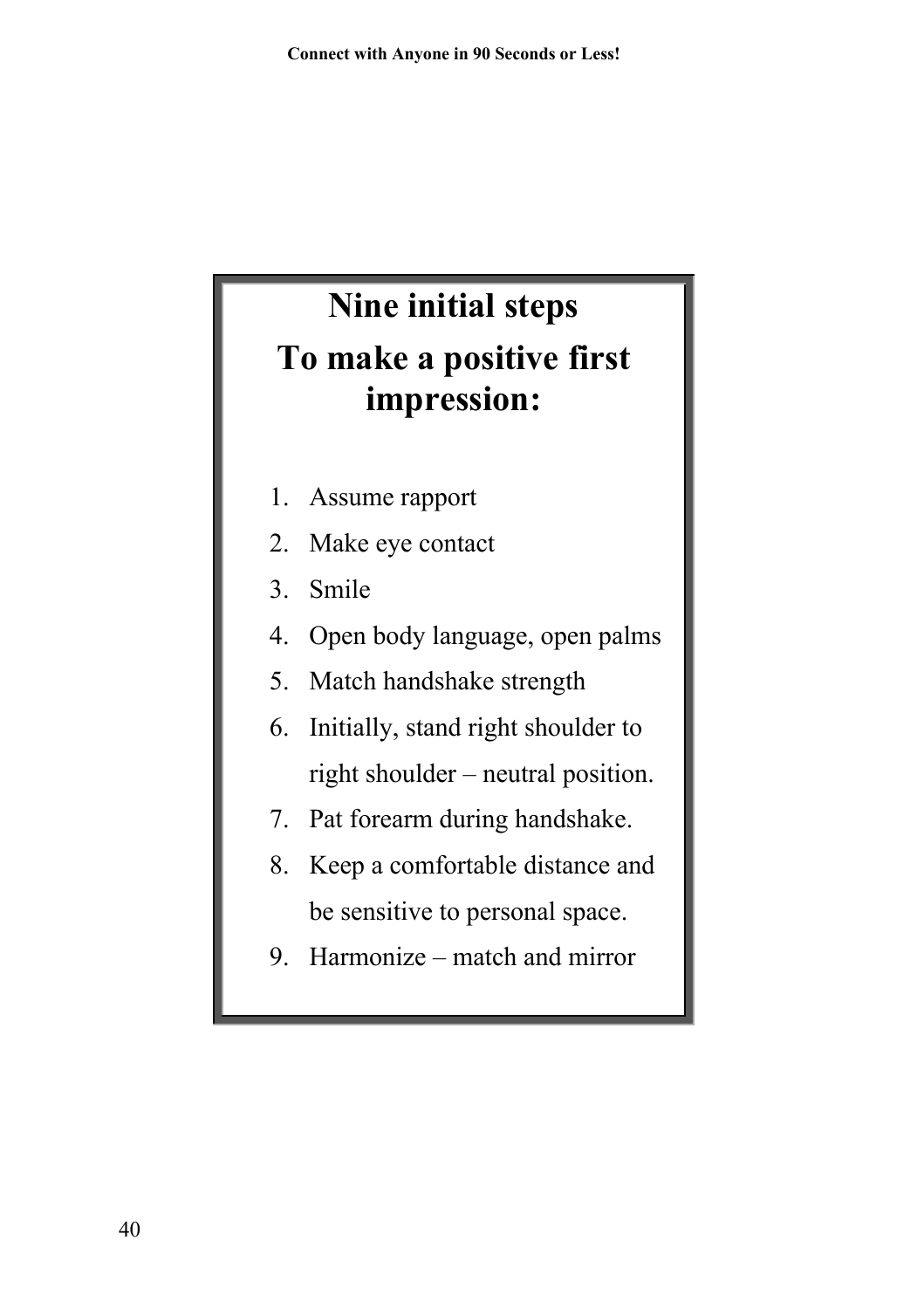#### **The Four Golden Rules of Props**

In those first 90 seconds where you may be handing someone your business card or other information, this is another opportunity to build rapport, trust, and confidence. This is what I call *The Golden Rules of a Prop*. A *prop* could be your business card, a brochure, resume, contract, marketing material, a computer screen, or an overhead projection. If you don't have any of those then *you* are the prop.

The mistake many people make is what's called being *incongruent*. This means your words and body motions *do not match*.

Be aware that your words and what you hold or are referring to, need to send the same message; a message of value and importance. To be *congruent* means that your voice, words, and body motions are sending the *same* message. Unless you are referring to someone else, or a competitor, where you do want to express a weak message, then it's alright to create a message of not being valuable.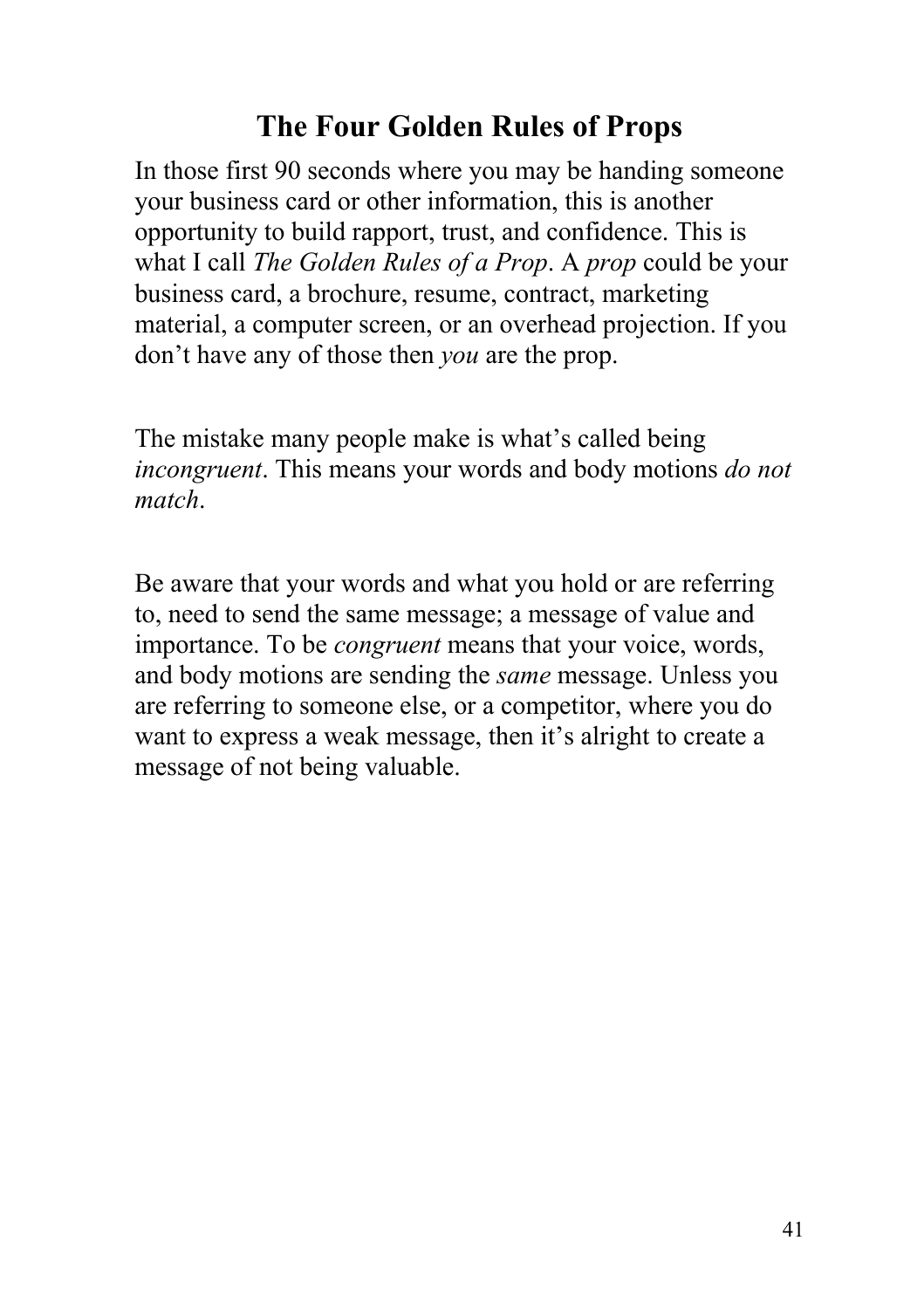### **Prop Golden Rule Number One**

Golden Rule Number One: when you *hand* someone your business card, brochure, marketing information, agreement, or resume, hand it with value. Don't just throw it, actually hand it slowly and gracefully, and they'll have the reaction that "This is important information."

Imagine someone saying to you, "Here's my card, here's my information," and then tossing it on a table *at* you. Their words might be saying one thing, but their body motion is saying something completely different. Instead, the understood message is "This is not that valuable" or "I'm not really that valuable," so it's vital that your words and motions are sending the same message. You want to say, "I'm of value" or "I can help you." Hand someone information with value, slowly and gracefully, to create what I call a *positive blink affect*, as in the blink of an eye. They will get a sensation that this must be good and important information. In the first few seconds when you are meeting someone and giving them your card, this moment creates strong rapport, trust, and confidence, ultimately a strong congruent message. This is a form of subconscious communication, and also how your words and motions impact the message.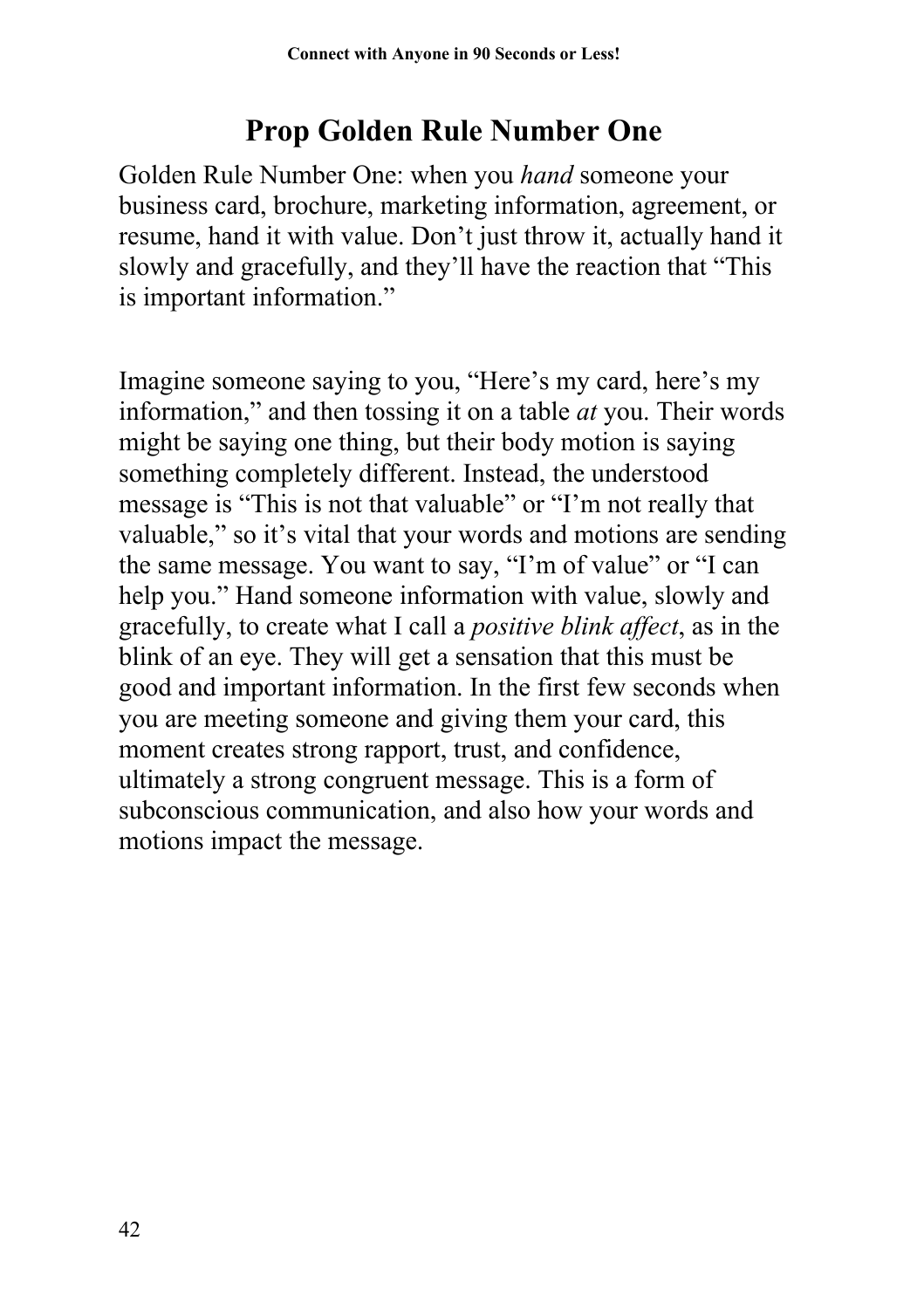#### **Prop Golden Rule Number Two**

Prop golden rule number two is *receive with value*. When you are talking to someone and they give you their business card, *receive* it with value. Avoid grabbing it and putting it away quickly, or grabbing it and not looking at it; you want to let them know I value your information. Always accept it with value, since they could be handing you their company information, or more importantly, sensitive information as their application, or own credit information.

*Receiving* it with value and holding it as very valuable creates a powerful sense of trust. This motion creates their feeling of, "Whatever I give to this person, I can *trust* that it's going to be in good hands."

On the other hand, if you receive something of theirs, and yank it from them, saying "Ok, I'll take care of it," you then throw it on the ground or on a table, without looking at it; this sends a mixed message. That's when people, subconsciously think "If I give this person information, is it in good hands?"

This also applies with leadership and motivation within companies. I've presented this technique at many companies and one person in the audience once said "yes, I know what you mean. I did a report for my boss, and came back 3 hours later with a stack of papers. I was very proud of my work it took me lots of time to complete it. I handed it to him, and he grabbed it from me, said thanks, threw it on the floor, and just kept working on his computer. I felt as if my information and all of my effort was not valuable and not appreciated."

So, if you're in a leadership position, working with clients, or employees, whatever they hand you; a report or something that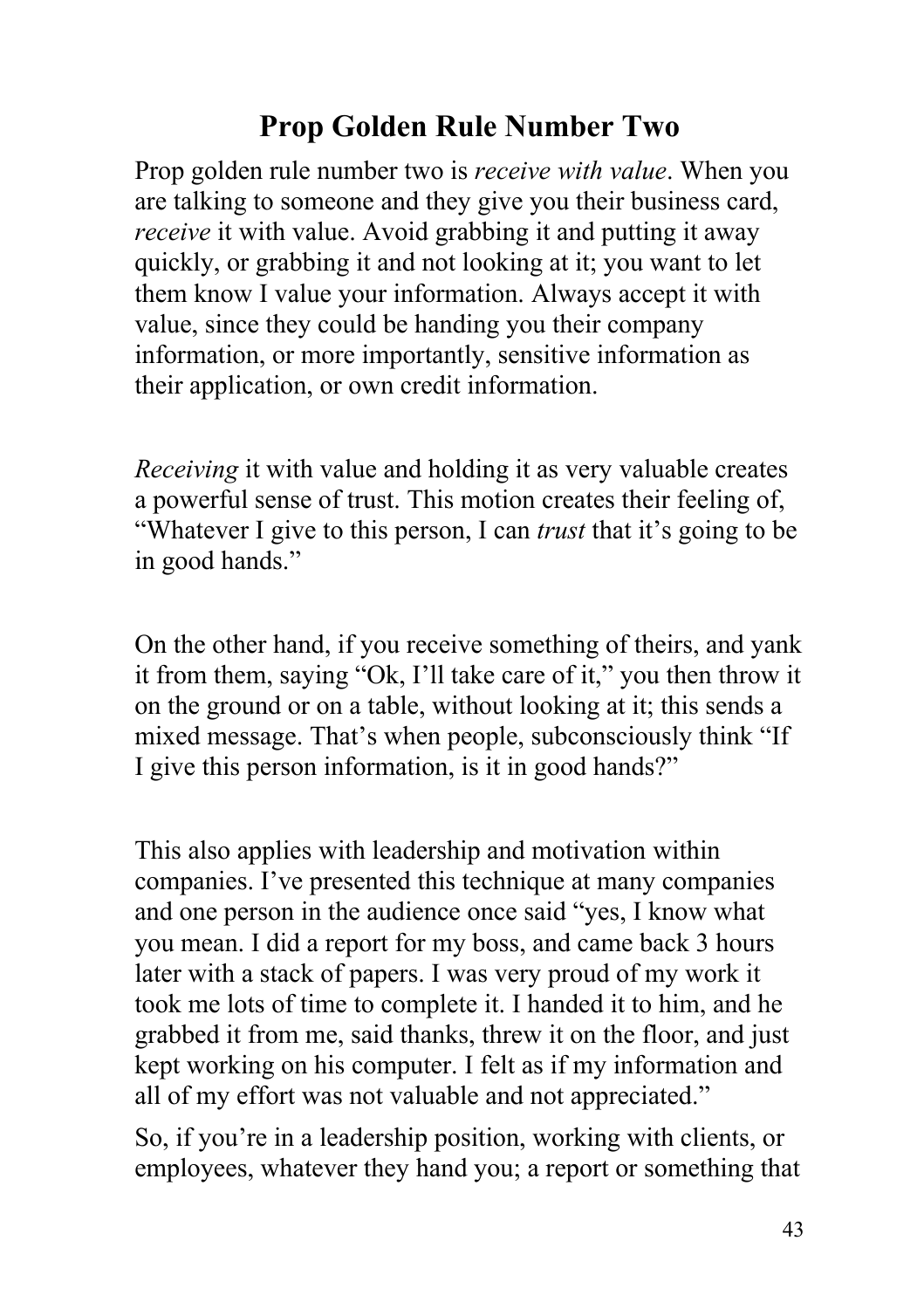they've done for you, be sure to receive it with value and hold it with value. You want to feel and know that you really appreciate, and acknowledge, what they have given you. This will motivate them to do more for you, because they'll sense that you respect them, and their efforts.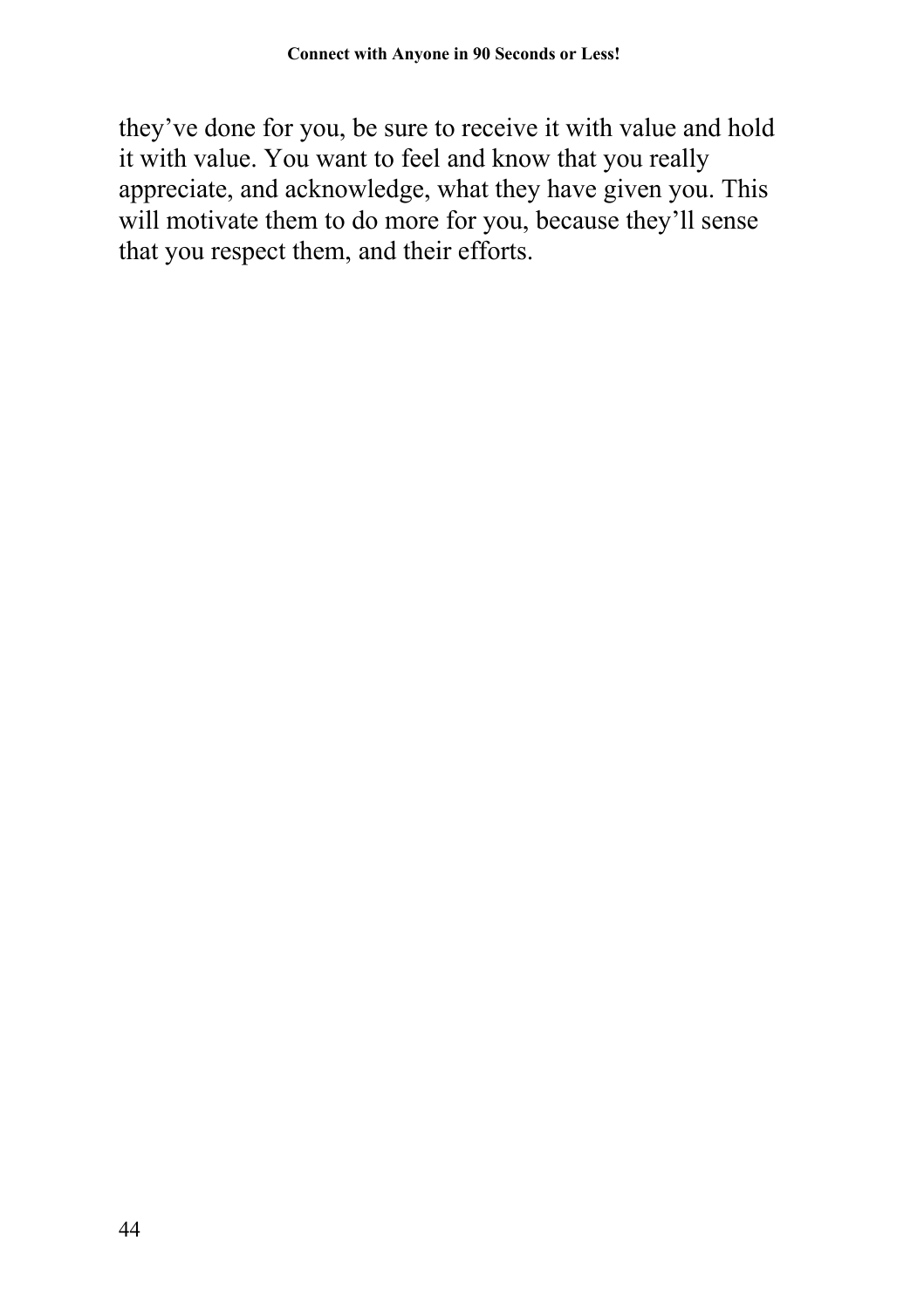# **Leadership and Trust Tip**

When someone gives you some information - their business card, a contract, paperwork, report, etc; receive it with value.

This simple gesture is telling the person that you appreciate what they have given you. This is also a form of acknowledgement. Do this to acknowledge and value their work/effort, which results in motivating them to do more for you.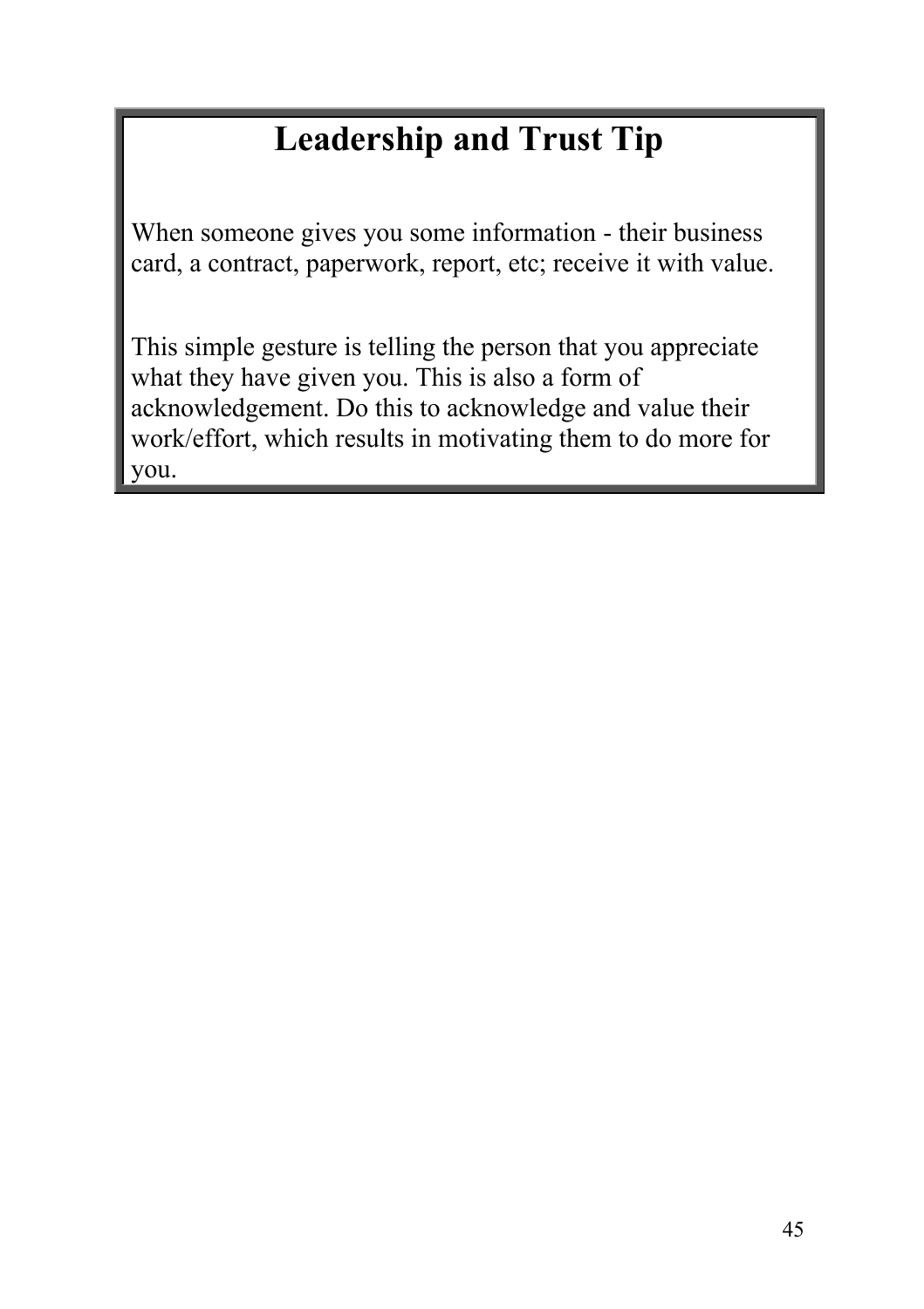## **Prop Golden Rule Number Three**

Prop golden rule number three is to *handle/hold* something with value.

As I mentioned before, *your* product, resume, brochure, etc; hold it as if it's very valuable.

I was coaching an author, who had a habit of holding his book and dangling it during his presentations, while saying "This is my book." He was saying one thing, but his body motions were saying that his book was not valuable or important. If you're presenting and holding your product, hold it with value, so that your audience (an individual or group), will sense its great value.

#### **Prop Golden Rule Number Four**

The fourth golden rule of the prop is how you *reference* to something to portray its value. If you're holding a report, pointing to a computer screen, or a projection on a screen, whatever it may be, maintain that rapport, confidence, and value of your message by making graceful and flowing gestures towards the prop. For example, if you're displaying a key point on a screen, make fluid gestures while saying, "This is how we can help you." This would be recognized as a key point, because your gestures will create a sense of importance for that particular message. If you're conversing with an individual and you say "Here's my company information" or "This is my contact information," your motions are also creating more interest and importance about what you're referring to.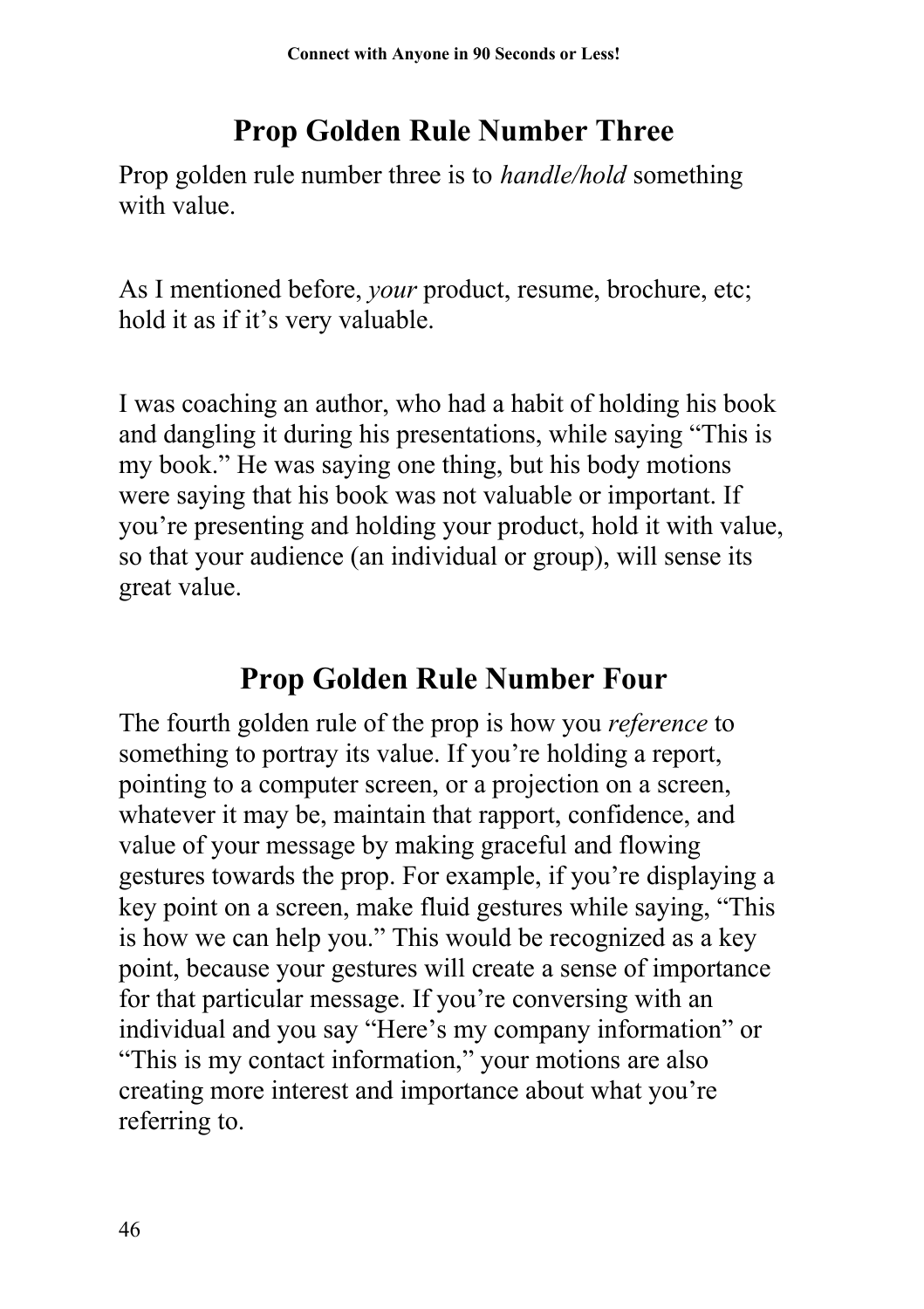These are the golden rules for props. Be aware of how you can use them strategically to add greater value and importance to your product.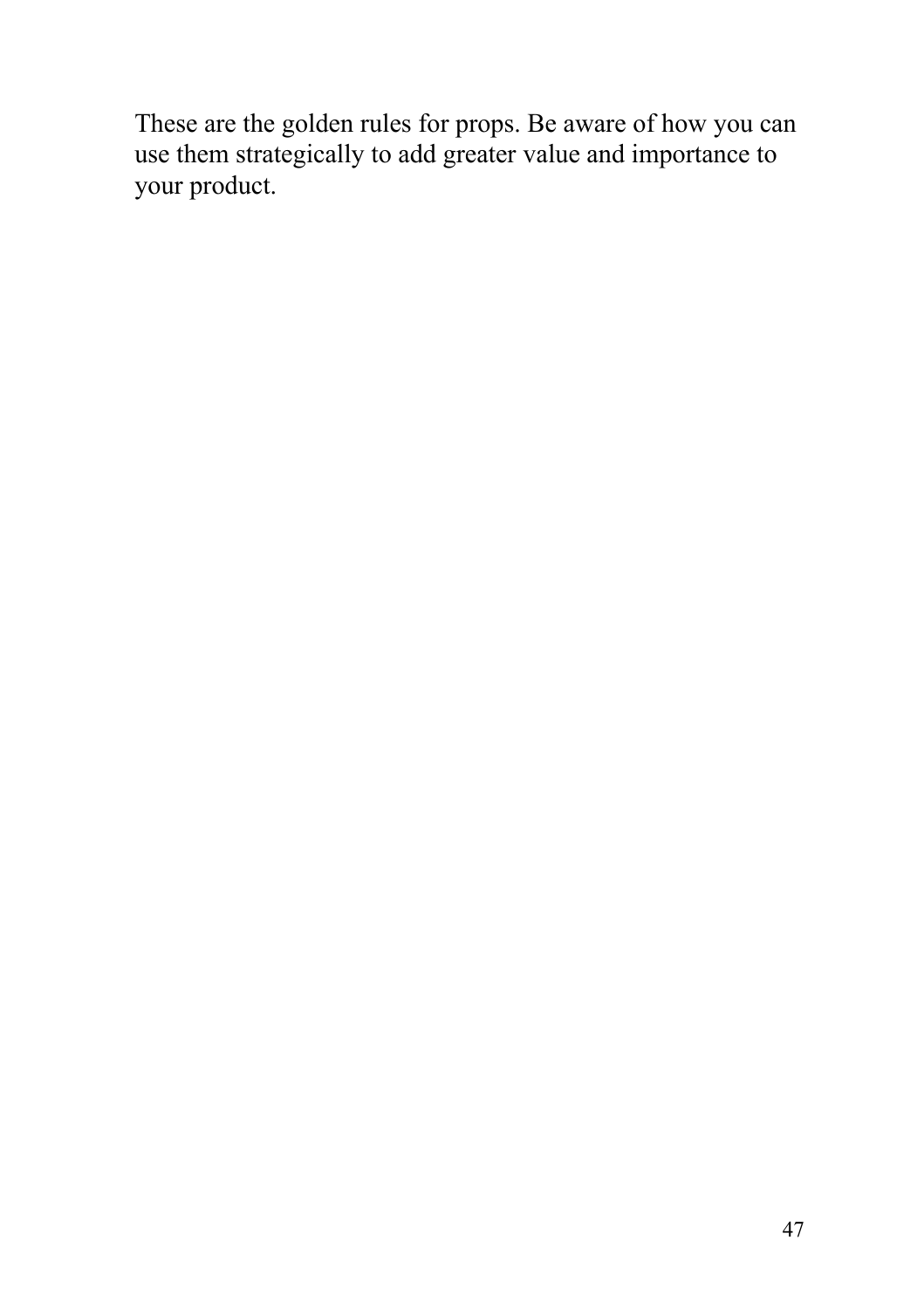The Four Golden Rules of Props:

- 1. Hand with value.
- 2. Handle/hold with value.
- 3. Receive with value.
- 4. Reference with value.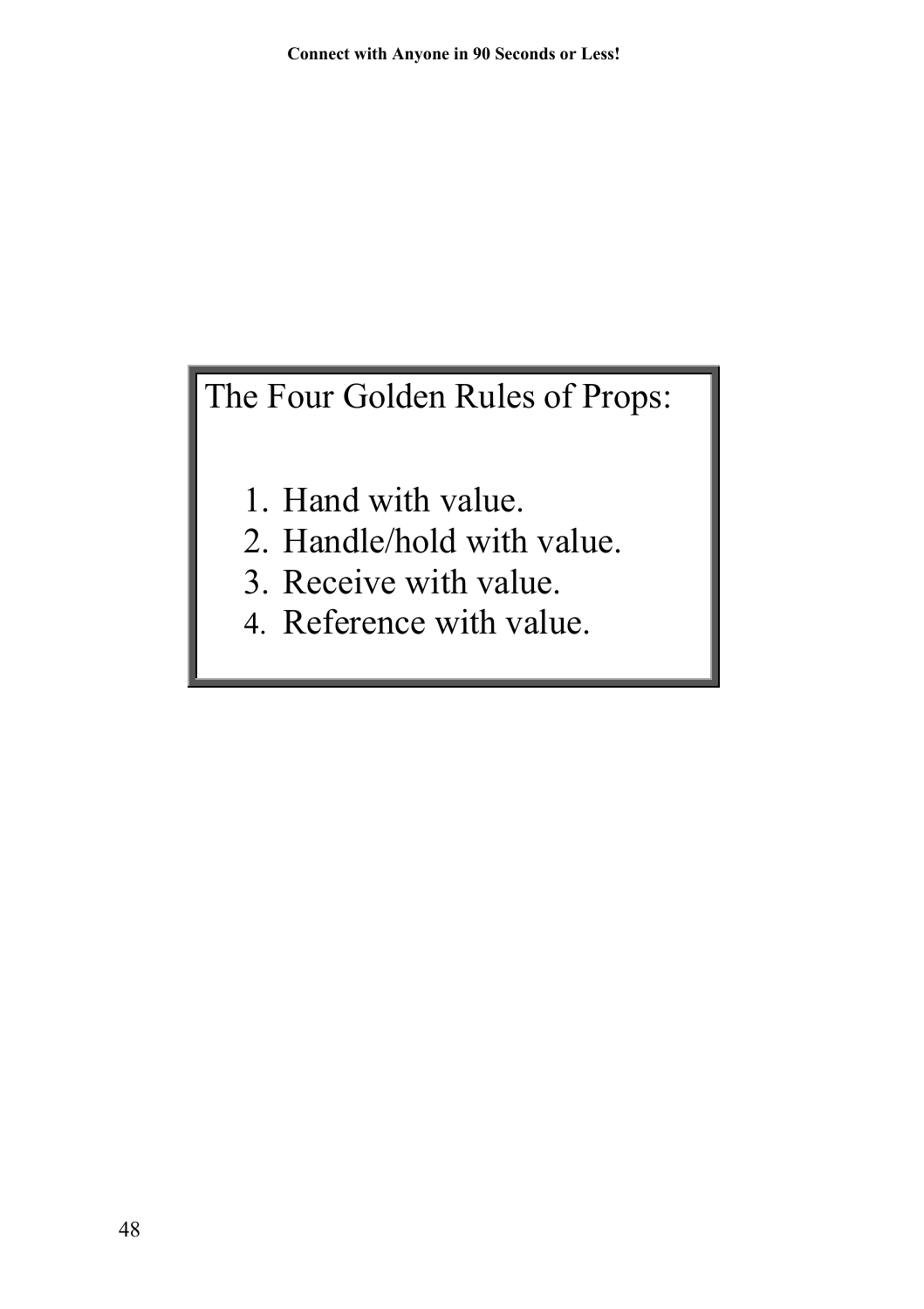#### **Body Motions for Rapport and Trust**

When you approach and meet someone, have your *palms up and hands open* during the initial part of the conversation*.* This is a form of body language that says I have nothing to hide, and you can trust me.

#### **Unplug and be in the moment**

In the age of cell phones and blue tooth devices, I recommend that you remove your blue tooth earpiece, and put it away before approaching someone and shaking their hand. This action conveys to them, "I'm here in the moment," "I'm unplugged from the cell phone and focusing on what you have to say to me."

It's a simple technique that will enhance the level of the rapport that you desire to create. These same recommendations apply with your cell phone. Have your cell phone out of sight, off or on vibration; it's not only smart, it's respectful of others.

## **Be helpful and nice**

A simple gesture that can help during the initial contact, either when meeting someone, or a chance meeting, is to simply *hold the door open for them*. This gesture makes people feel good and important. This simple opportunity is often overlooked by many. If you're at an elevator, hold the elevator door open for them. You're creating rapport instantly, even with those you don't know.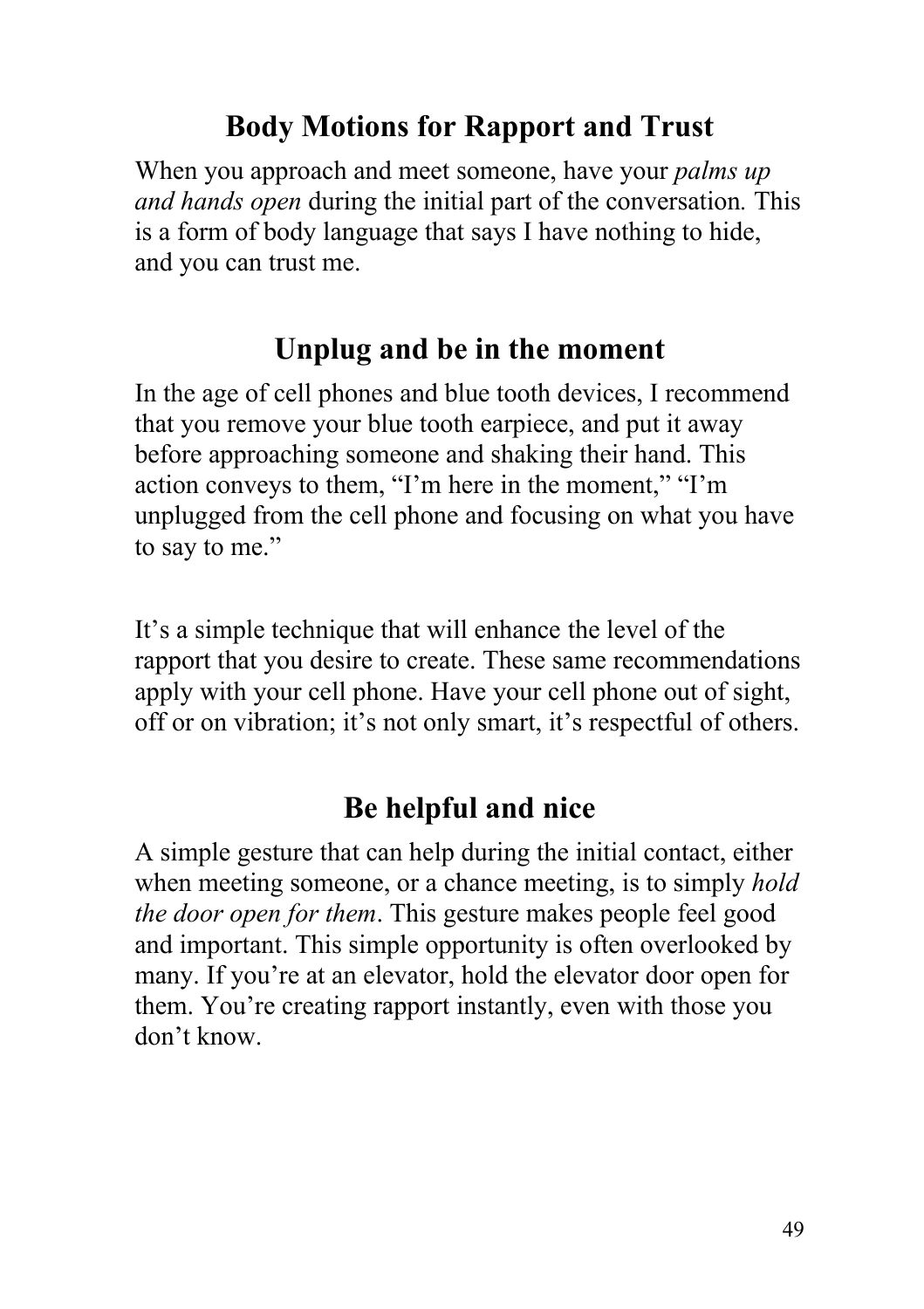# **Chapter 8**

# **How to Say and Remember a Person's Name for Instant Rapport**

You know that anyone's name is *precious and magical*, and because of this it's one of the most crucial points for creating instant rapport. Therefore, it behooves you to learn how to remember people's name. If you are one of those that has trouble with remembering names; you need to *change your mindset* by telling yourself, "*I am* going to remember names." This will help you *capture* and *be attentive* when a person tells you their name. If you're telling yourself, you can't remember people's names; then you probably won't.

#### **The Four Key and Magical Elements of a Name**

And now, the magical elements of people's *NAMES.*

When a person tells you their name for the first time, whether in person or over the phone, pay attention to *how they say* it*.* When they say it, listen to how they said it, and repeat it back to them. Do you recall this concept; it's matching and mirroring.

The following five key elements are to help you with *how to repeat names.* 

*First* is volume level, are they saying their name loudly or softly? *Second* is tonality, is it high pitched or low pitched? *Third* is speed, are they saying it quickly or slowly? And the *fourth* is the element of remembering someone's name and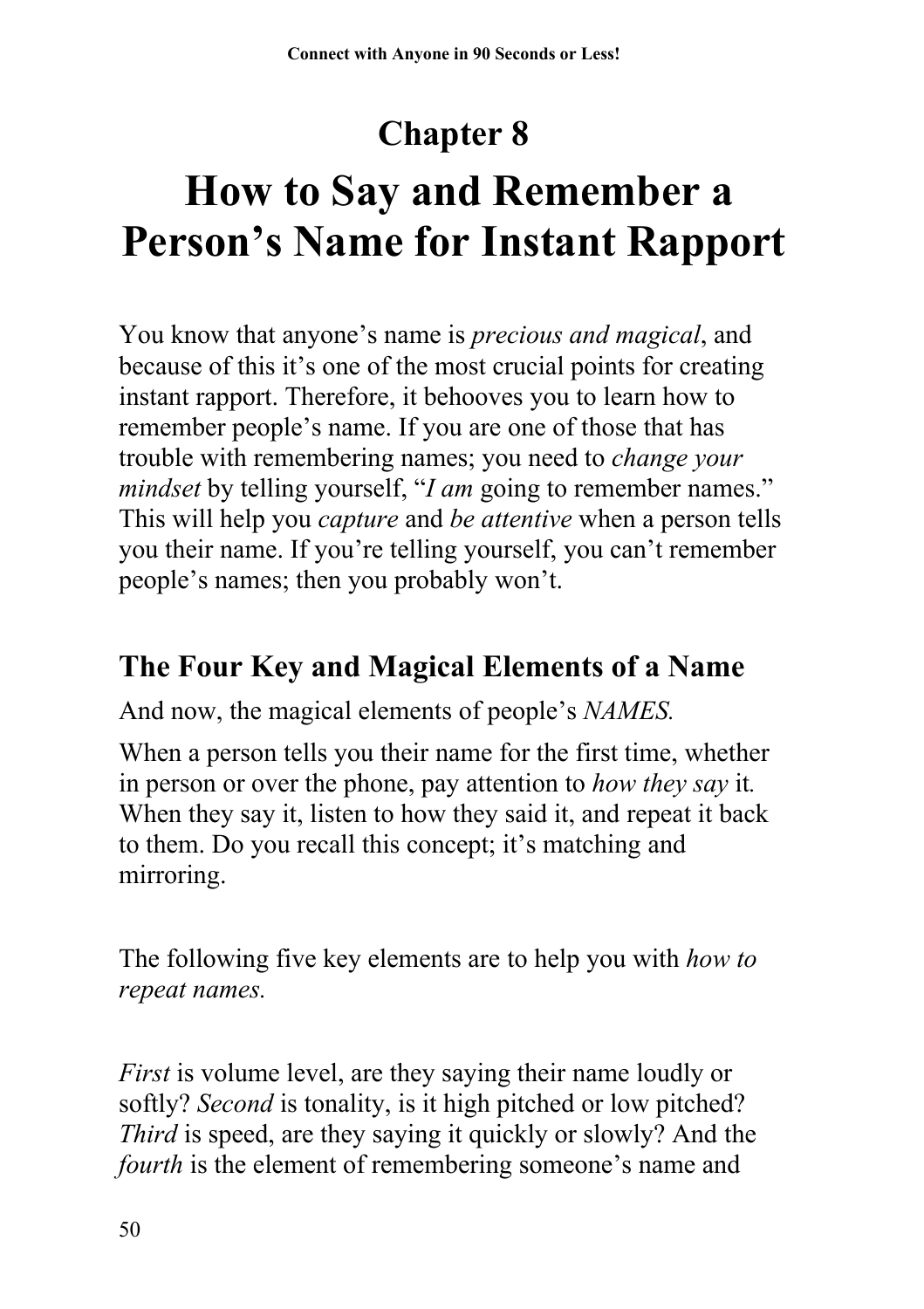saying it; *the real magic.* Since we live in a multicultural world, how you say and pronounce names factors into how well you will connect with others. If they say their name with an accent, then you repeat it with the accent; you may not say it exactly as they did, but your attempt will be greatly appreciated.

I had a woman in one of my seminars recently who said "I know what you mean; I would introduce myself as *Maria;* (with a specific Latin *accent*); however, people would reply Maria without the accent." She would repeat her name two or three times and then finally gave up. She wants to be called in a *specific* way. She was very sensitive about that. Some people may not be as sensitive; they'll just expect you not to say their name correctly. When you say a person's name with the proper accent, volume, tone, and speed, you're communicating with them in a special way; that's where the real magic happens to create and build lasting rapport.

You are acknowledging and embracing their ethnic background. This creates an instant and powerful connection at a subconscious level; this person is saying my name to me as an old friend or family member would do. This is another tribal type effect experience…you're part of my *tribe effect*.

What you don't want to do is repeat the name with an accent and *continue to speak* with the accent. That would raise red flags and affect the rapport. *Only* repeat their *name* with the accent, and stop there. This applies to any ethnic accent, be it Hispanic, Russian, Asian, etc.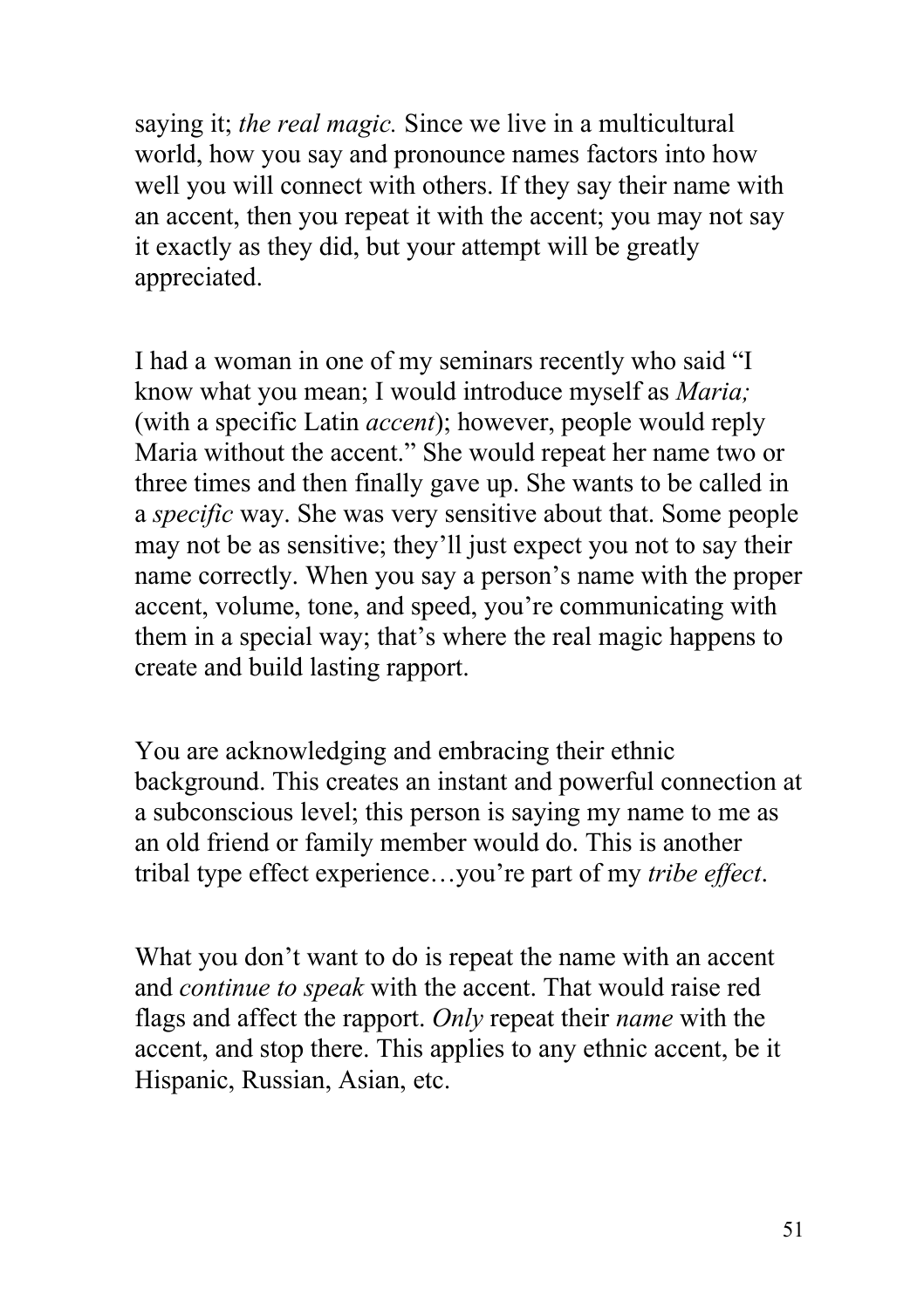To help you remember and say their name correctly, I suggest you repeat their name back to them at least three times. A simple way to repeat it three times is, when you introduce yourself to someone say "Hi, I'm (*your name*) and what is your name?" If the person says her name is *Maria* you can easily repeat back… "*Maria? (as a question to get a confirmation you are saying correctly)*, they will reply confirming you are saying it correctly or not…"*Maria" (this helps you refine the way you say it*)…*Maria*, glad to meet you *Maria*." That's an easy and natural way to repeat it and help you remember.

You may be asking yourself, "What if I say their name with the accent, will they think that I'm mocking them, or making fun of their name?" The answer is no. I've given many presentations on this topic, and I've asked the audience "If someone said your name with an accent and the person repeats your name with your accent, would you feel they are mocking you?" The answer has always been "no."

It's important to make eye contact when you're repeating their name back to them otherwise, you will break the rapport. I covered this earlier. Look at them, say their name, pat them on the arm, and repeat their name 3 times if possible. All of this will help you hear, and remember their name.

If they don't have an accent, repeat their name back to them with volume level, tonality, and speed in mind. So, if a person says their name softly and slowly "My name is Mary," don't repeat it quickly and loudly, because she may sense that you are too different. The tribal effect is not going to happen, because of the sensed difference.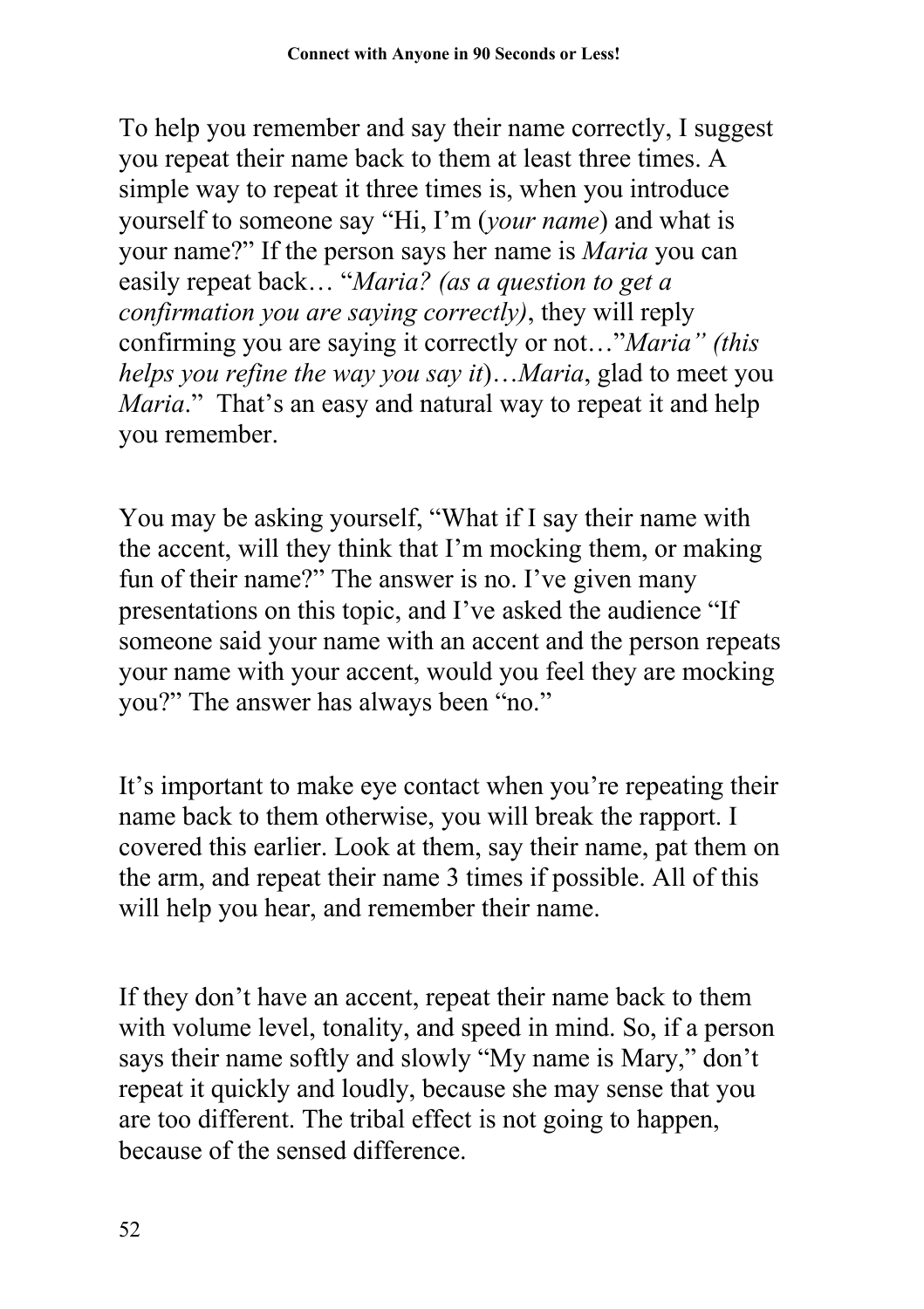If you shift down to speak softly, then gradually speak louder as rapport develops, they will soon match you by speaking louder as well. This is a great indicator that rapport has been established.

You can also see this occurring in groups, as the rapport is building, the voice levels are matching. Even the gestures and body motions are gradually the same.

#### **Names over the phone**

An accent *over the phone* also applies. If someone says their name over the phone, pay attention, and repeat it back to them. If it's a voice mail, listen to their name, pay attention to how they say it, capture it, and leave a message saying their name the same way. When you get them live on the phone, follow the same steps to repeat the name back to them.

I'll provide you with other name memory techniques. Think about the similarities of their name to familiar things or people in your life. For example, "this person reminds me of my neighbor, or they have hair like an old friend." You can create some kind of visual rhyme such as "he's tall and his name is Paul, so I'll use "Tall Paul" as a memory hook. Another example of this, remember my name Mike, as the speaker and trainer at a seminar, holding a *microphone,* or even better, a huge microphone. This idea will easily remind you of my name, because you've made the connection of Mike to microphone.

Another technique to help you *remember names* is to write notes on *their* business card (this applies only if you're at a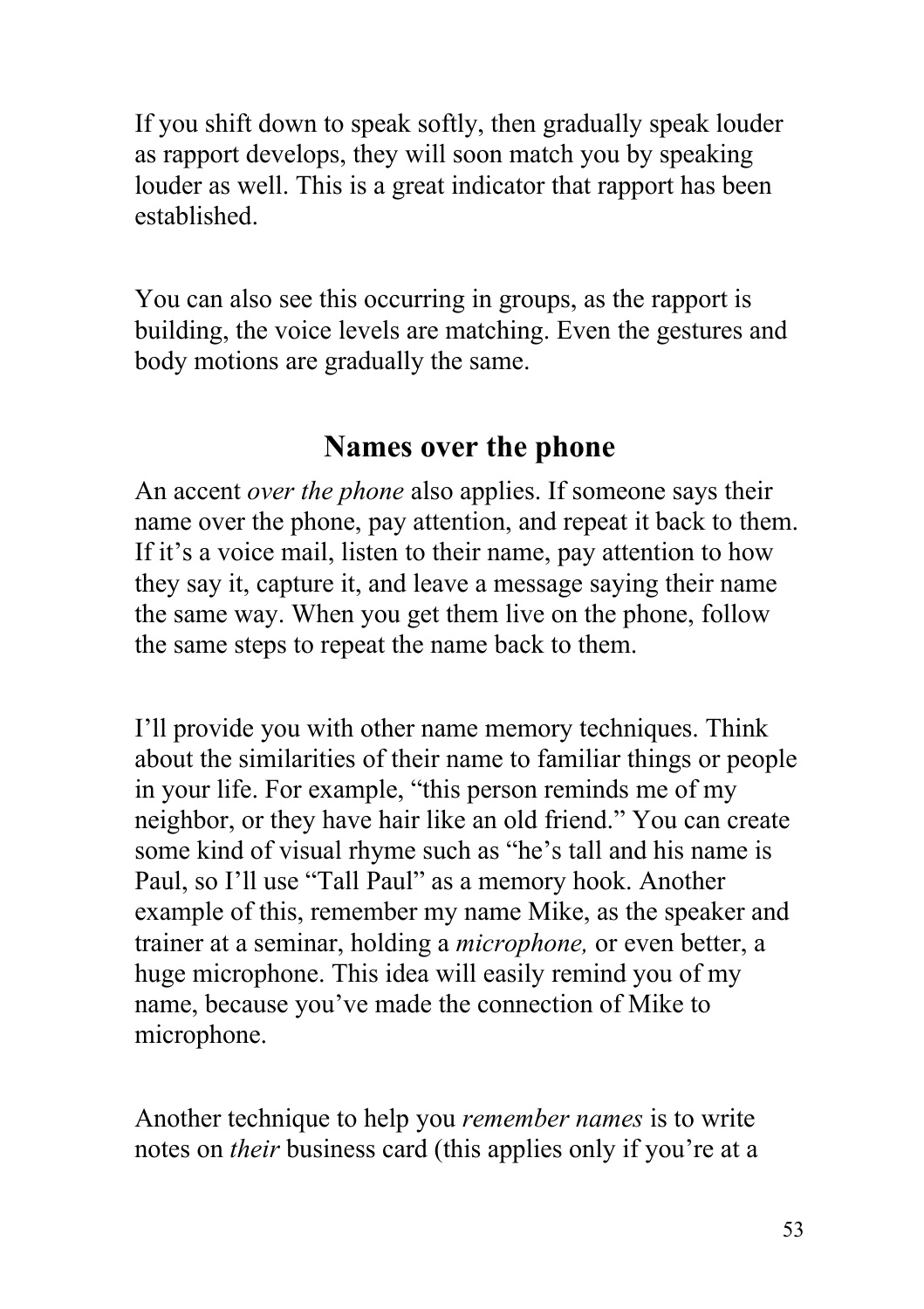business networking event, with nothing else to write notes on). But before you do this, ask for their permission to write on their card, since many individuals, and some cultures, are very sensitive with their business cards. Ask them, "Is it ok if I write some notes on your card?" Otherwise, they don't know what you're writing, and it can be misinterpreted as being disrespectful.

Notes that would be helpful to write could be a situation where you meet someone who has a challenging name to pronounce, because it has an accent in it. You can write their name on their card phonetically to remind you to pronounce it with the accent. Or take down any other notes that would help you remember their name. You remember names when you put more conscious effort in that moment.

Surprise and impress them the next time you meet them by saying their name correctly with accent and all. You've made them feel important, and special, because you considered *their name as memorable.* This contributes to the lasting rapport that you want.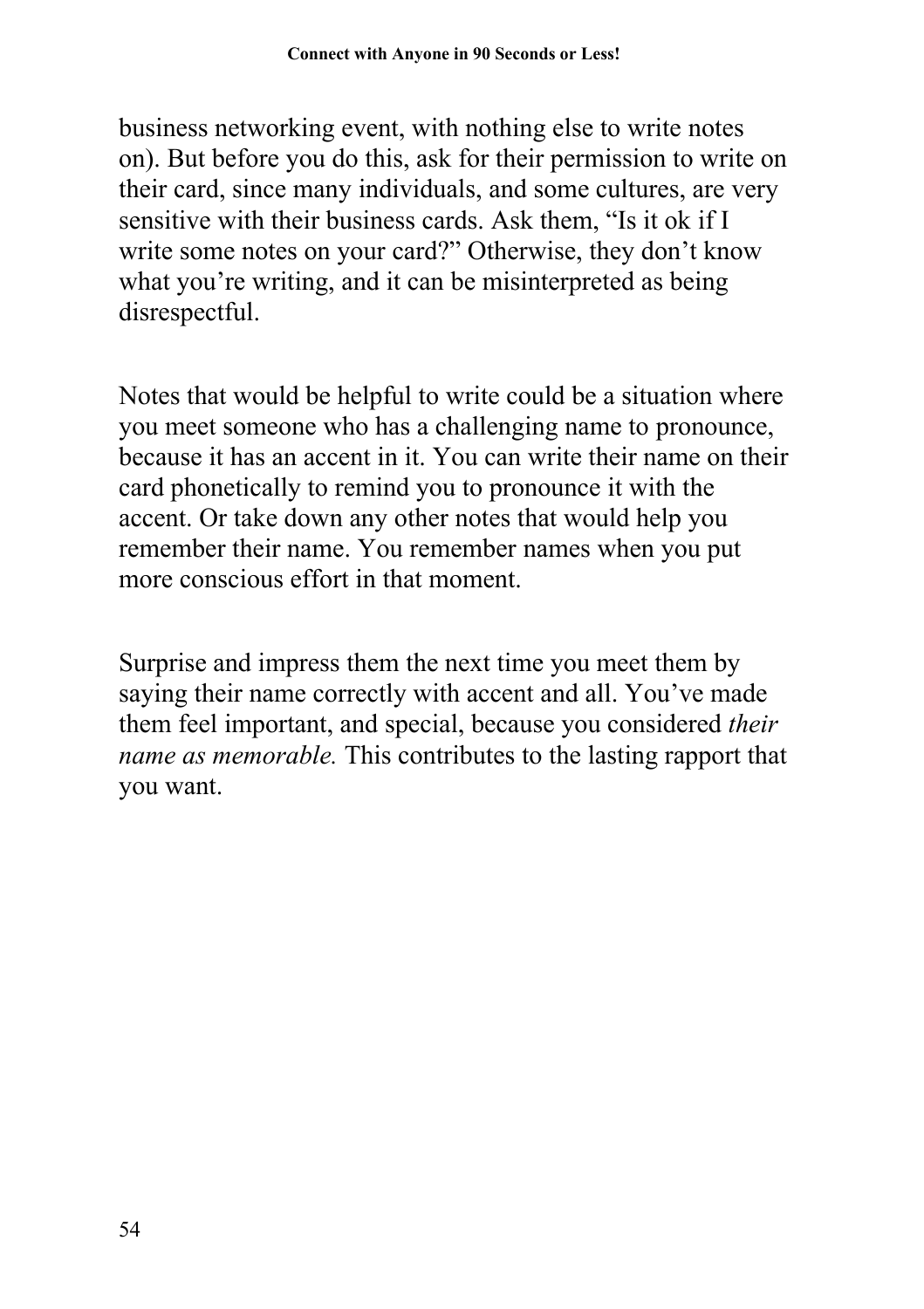#### **Remembering your name**

If people can't remember *your name*, you may be saying it too quickly or too softly. You may have to modify the way you say your name, or think of something that will help it become more memorable. A person that I had coached introduced herself by saying, "Hi, my name is Sarah, like Sarah Lee Cookies. I bring sweetness into people's lives!" Imagine how many people would remember that experience as well as her name. She is now using that as part of her branding when she drops cookies off to potential clients. How sweet is that!

Think about how *your name, and you,* can be memorable to your connections. Keep in mind, it's not only about who *you know*, it's also about who *knows you* (and remembers you).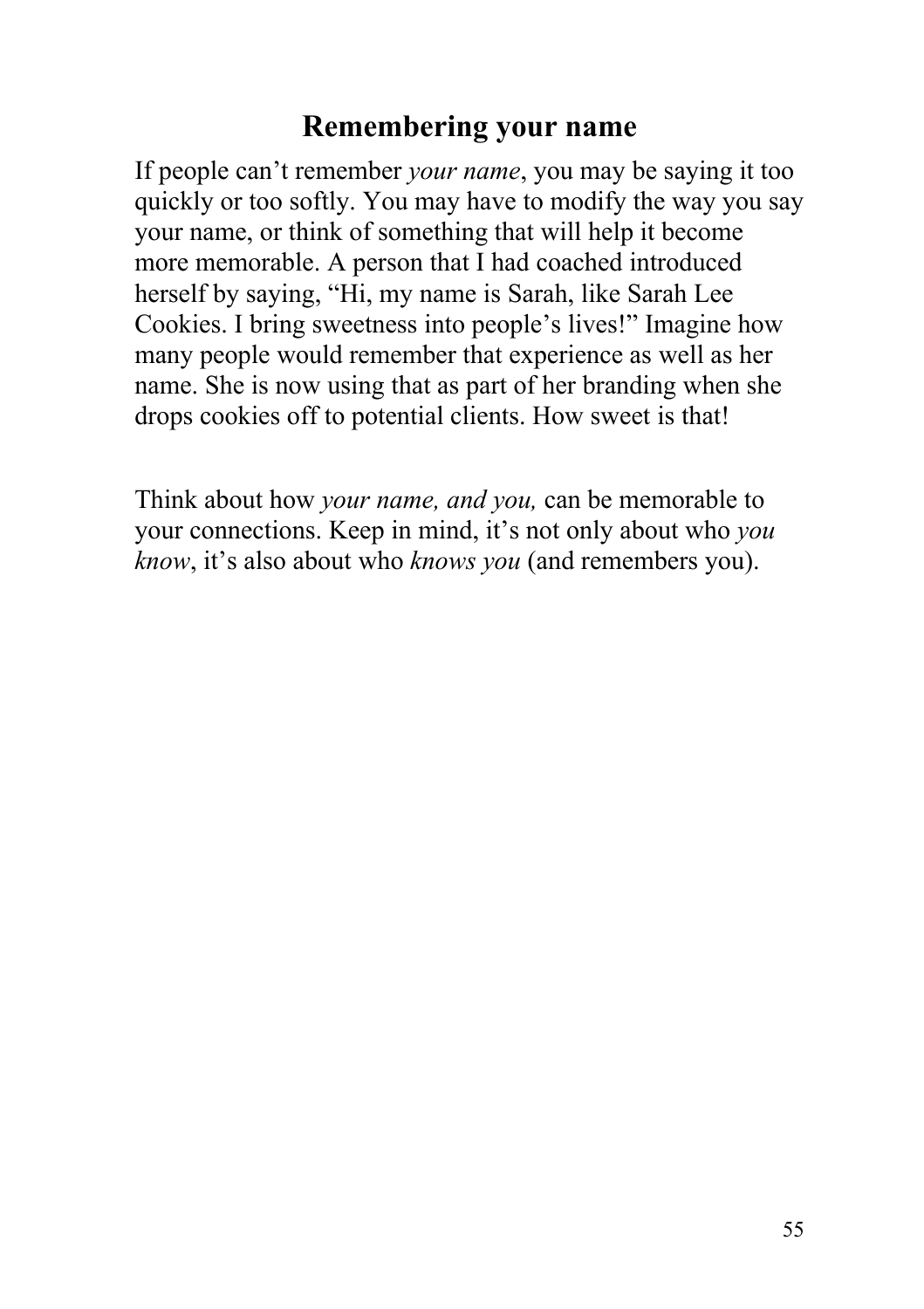## **Creating Rapport with Their Name:**

First tell yourself you will remember names. Program your mind to remember.

- 1. Repeat the Name
- 2. Volume Level
- 3. Tonality or Pitch
- 4. Speed
- 5. Accent, if they have an accent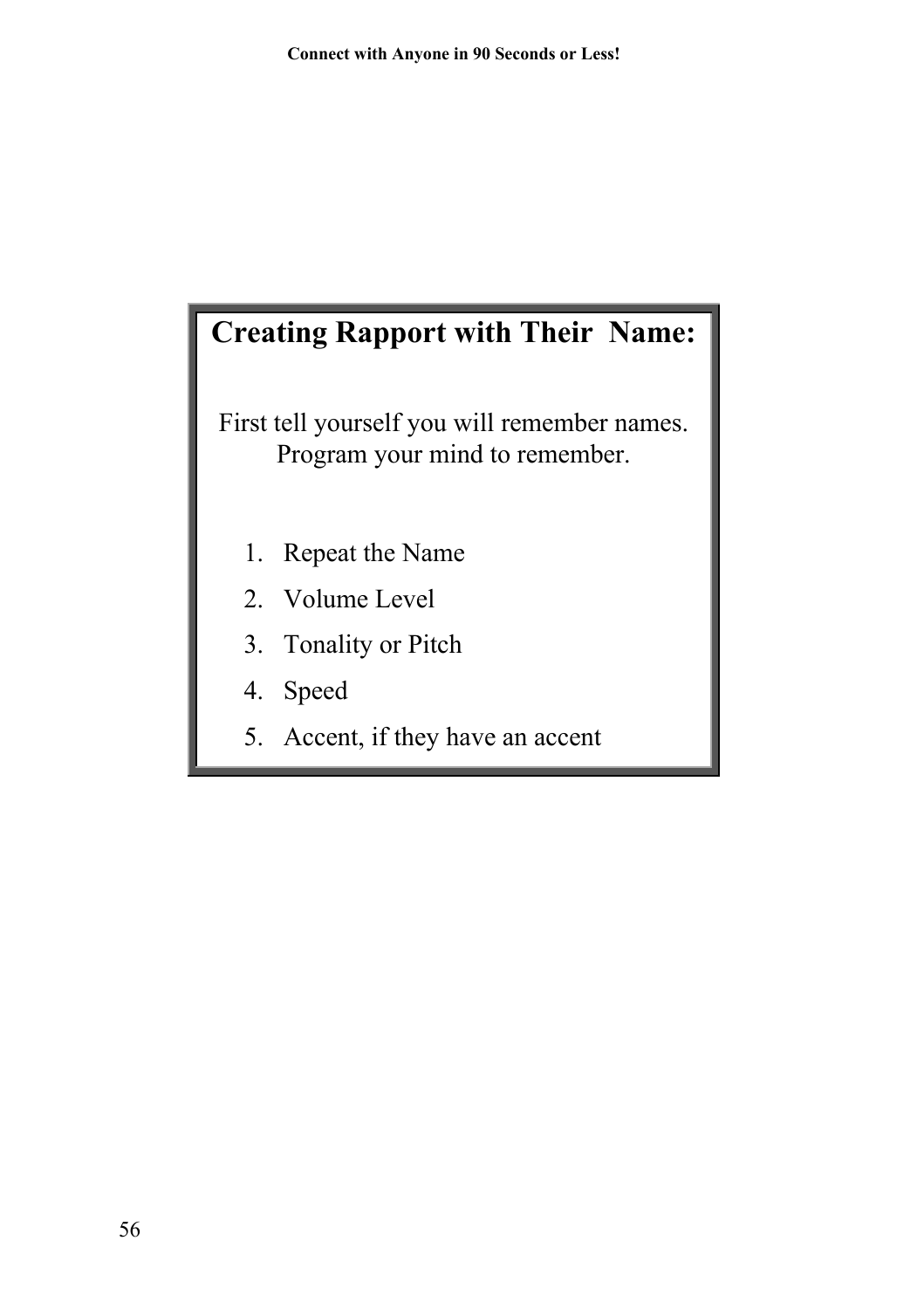# **Part Three**

## **The Conversation**

### What to ask and what to pay attention to that will help you build rapport.

*Don't try to first change someone's mind. First change their mood. Create rapport.*

After the contact, you now go into the *conversation*. As you talk with them for about 5 to 10 minutes or longer, you have more opportunity to learn about that person to build rapport.

During the conversation you will have the ability to decode how someone communicates and experiences the world. This experience will build rapport in that moment, or when you follow up and meet again.

Something powerful can happen during the conversation. Let's say that there's resistance to building rapport with someone, because of their preconceived ideas regarding the way you look, your age, clothing, etc. You have the opportunity, and potential, to change this.

During the conversation you have the opportunity to create a positive rapport connection, so that at the end of the conversation they say, "I didn't think I was going to get along with this person, but now I really like this person." The conversation can help you build, improve, and maintain rapport.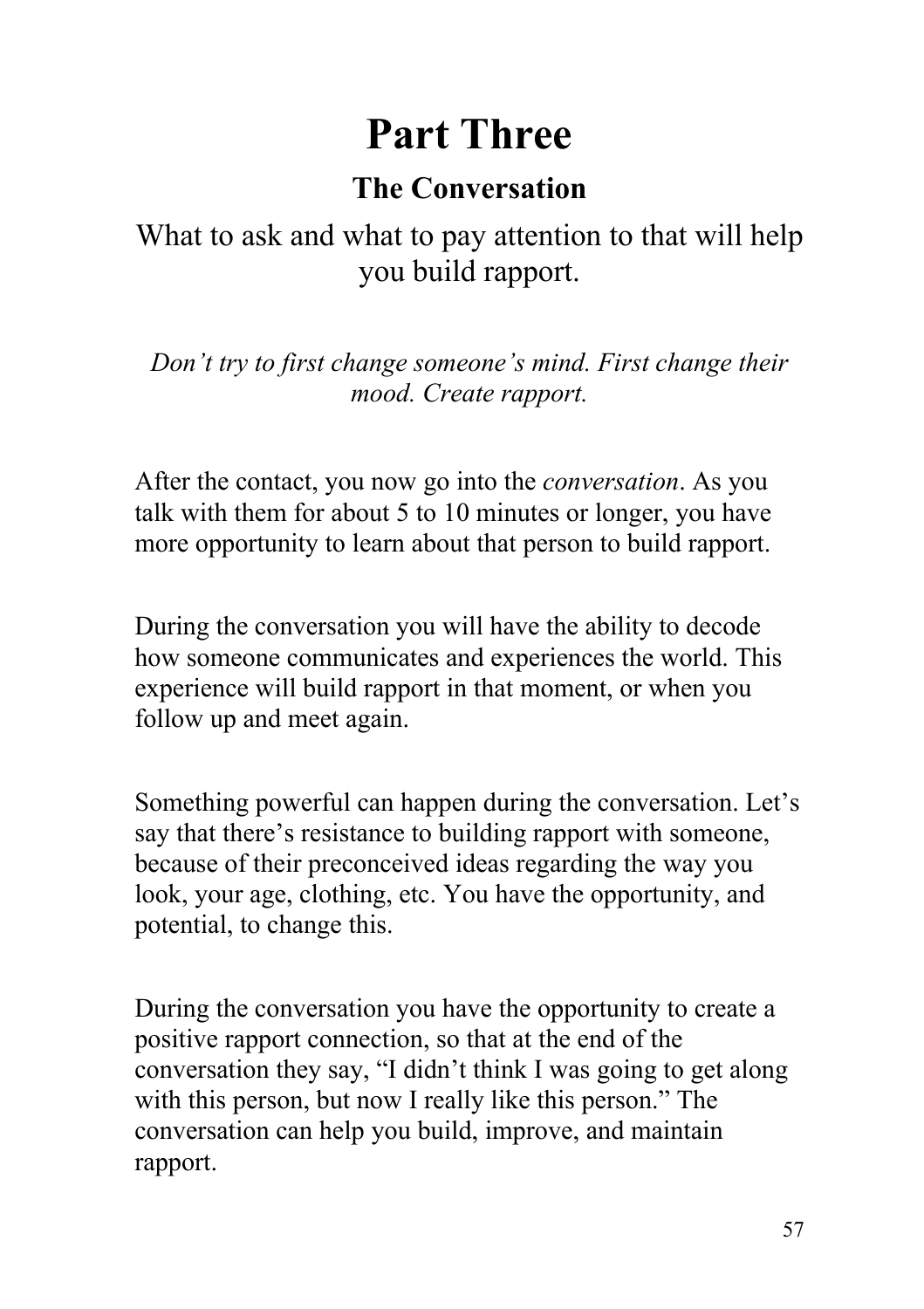How much information you get and how strong the rapport develops, depends on how much time you have together. The five power questions will also help you to be a great conversationalist. You will be asking insightful questions of interest. The questions will make them feel that you care and are interested in knowing them.

This section applies to business, networking, job interviews, and relationships.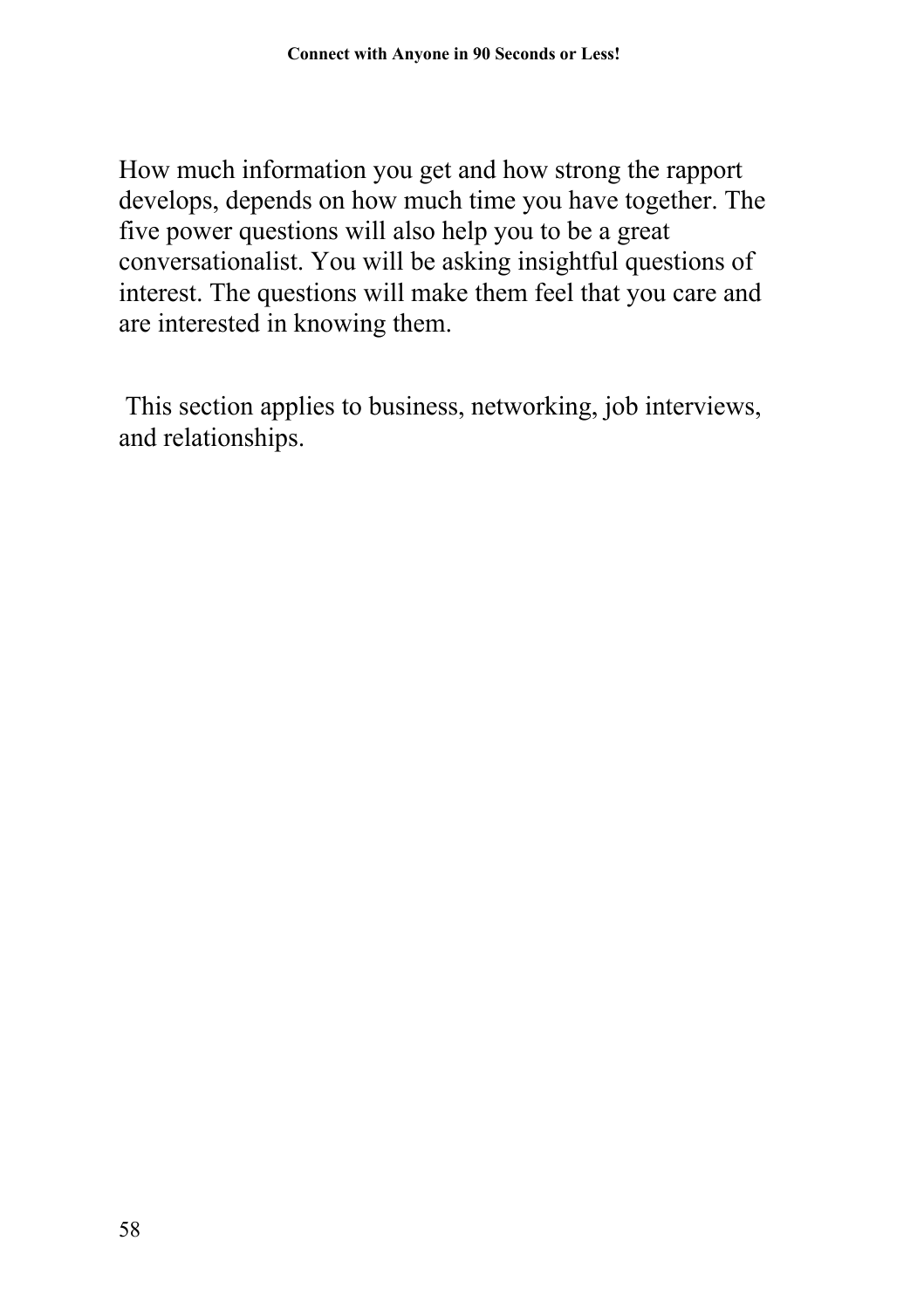# **CHAPTER 9** Words and Body Motion

We talked a little bit about the *body motion*. The *VAK*; the Visual, Auditory, Kinesthetic are all important to identify. One other thing to add is if you sense someone as visual, auditory, or kinesthetic, it doesn't mean that they're not sensing a combination. We sense and use each one; however, one will be dominant and natural. Visual talk may not be the only communication style you'll use during a conversation with someone, but it might be *their prime* method of processing information to understand and make decisions, so it should dominate when you converse.

Even in learning, if someone is visual they may prefer to learn by seeing something on a DVD. If someone's *auditory*, they may want to listen to a CD or audio file. If someone is *kinesthetic*, they usually want to hold the pages and read a book. In communication, pay attention to that. If someone's *visual,* then show them pictures or talk to them in visual terms. If they are auditory, talk to them using auditory words. If someone's kinesthetic, actually have them hold your brochure, or give them your business card so they hold something, as you use your kinesthetic words. They may use and process auditory and kinesthetic words, however this may be minimal compared to the use of their dominating method.

As for myself, I'm very auditory, and visual is right below that. I prefer to *hear*, but I still want to *see* some things. I prefer to initially process information *auditory.* As an example, when I'm learning or working on something new, I get easily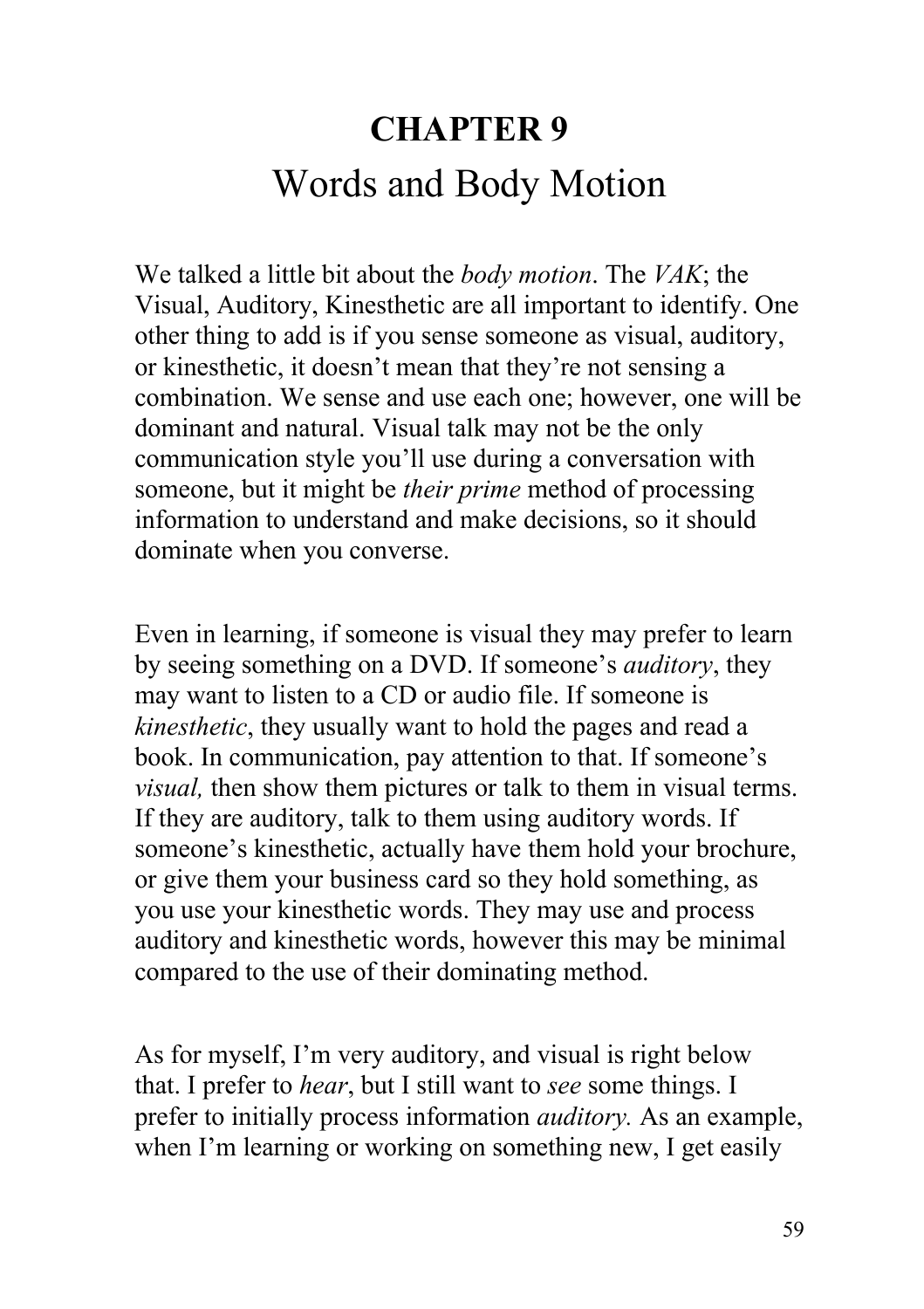distracted by sounds, so I need to turn off any music or sounds to focus.

A visual person will get easily distracted by images, so they may have to close the blinds, or cover their windows, in order to maintain focus.

Understanding your communication preference is very helpful. It will give you a reference point, so that you're aware of what you need to do to connect with other styles. There's that old saying, "It's more important to be interested instead of interesting."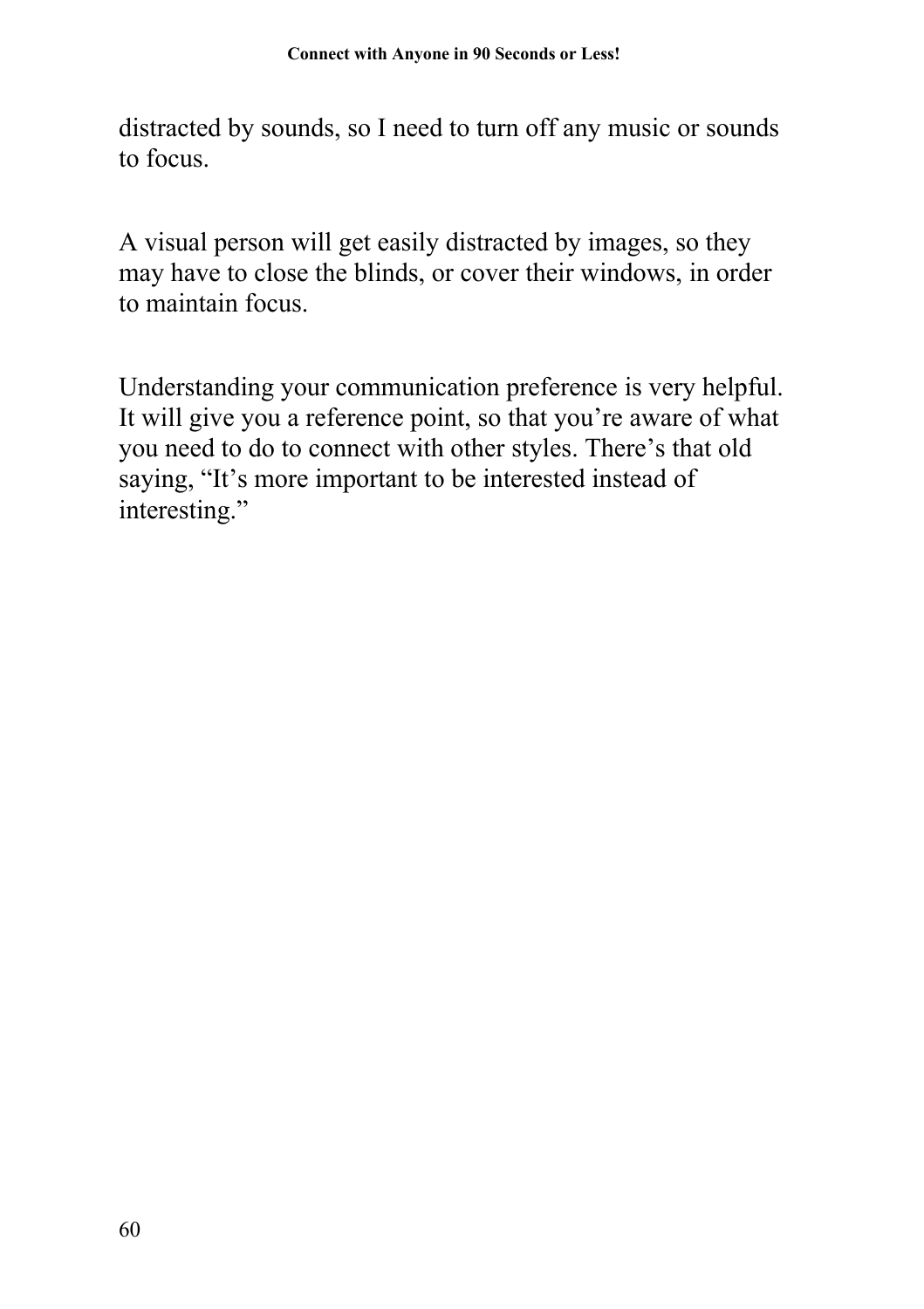#### **Keys to help you identify if a person is Visual, Auditory, or Kinesthetic by their language:**

- 1. Visuals will use visual words like "Picture this, beautiful, picturesque."
- 2. Auditory people will use sound based words like "It makes sense and sounds good to me."
- 3. Kinesthetic individuals will use feeling type words like "Solid idea, feels right, and the warmth of the room."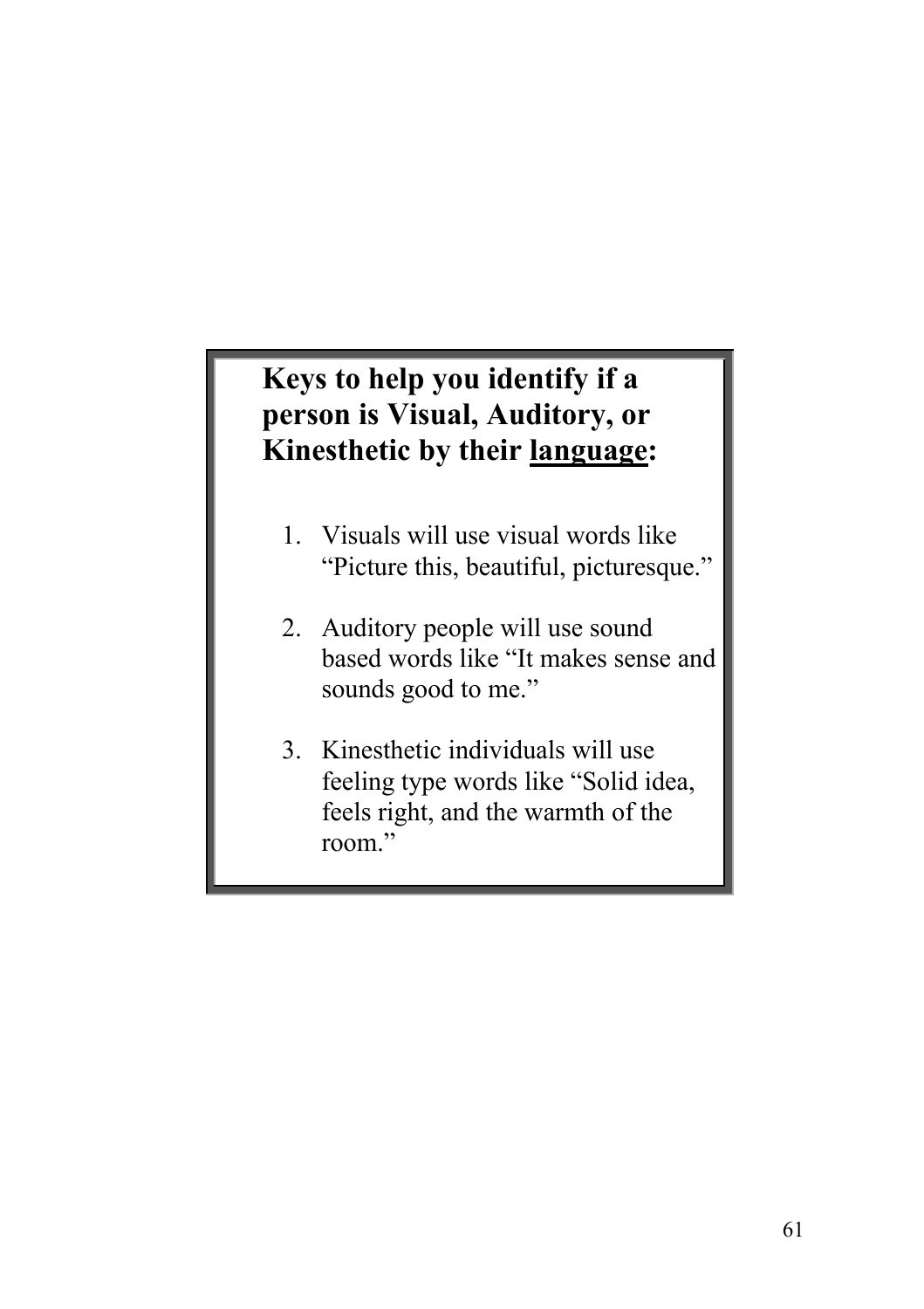## **Keys to help you identify if a person is Visual, Auditory, or Kinesthetic by their walk:**

- 1. Visuals walk fast, and in extreme cases they lean forward and walk on the balls of their feet.
- 2. Auditory people walk in rhythm, and in extreme cases will walk with a swagger with a side to side motion.
- 3. Kinesthetic individuals walk slowly.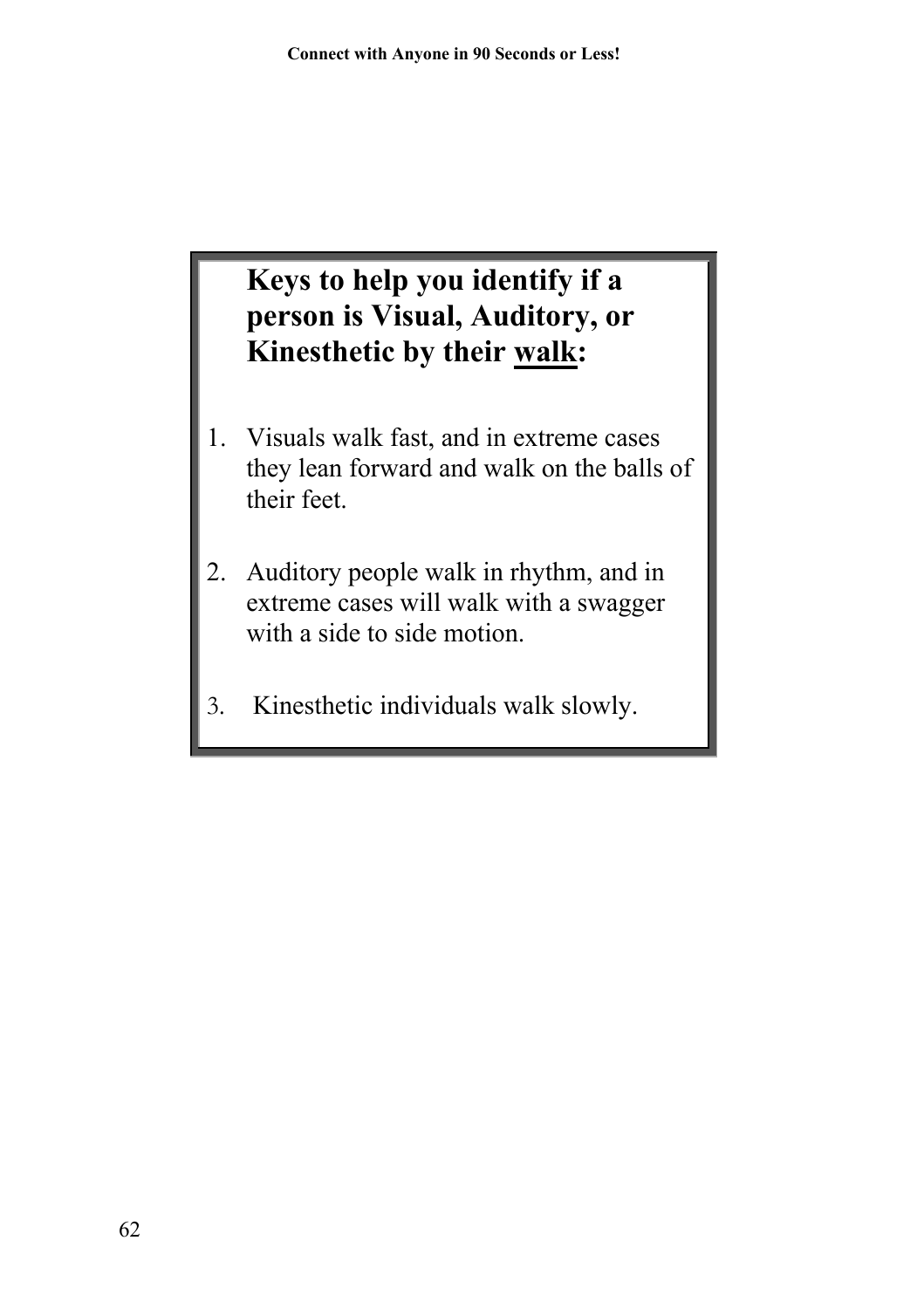#### **Keys to help you identify if a person is Visual, Auditory, or Kinesthetic by their gestures:**

- 1. A visual person will make pictures with their hands in synchronization with what they are talking about or explaining.
- 2. Auditory people will use very little hand gestures, however when they do, it is simple rhythmic hand motions similar to a timing device keeping the beat or rhythm.
- 3. Kinesthetic individuals will make motions with their hands that are based on how they feel, or they will rub their face or hands, or touch or pat their arms.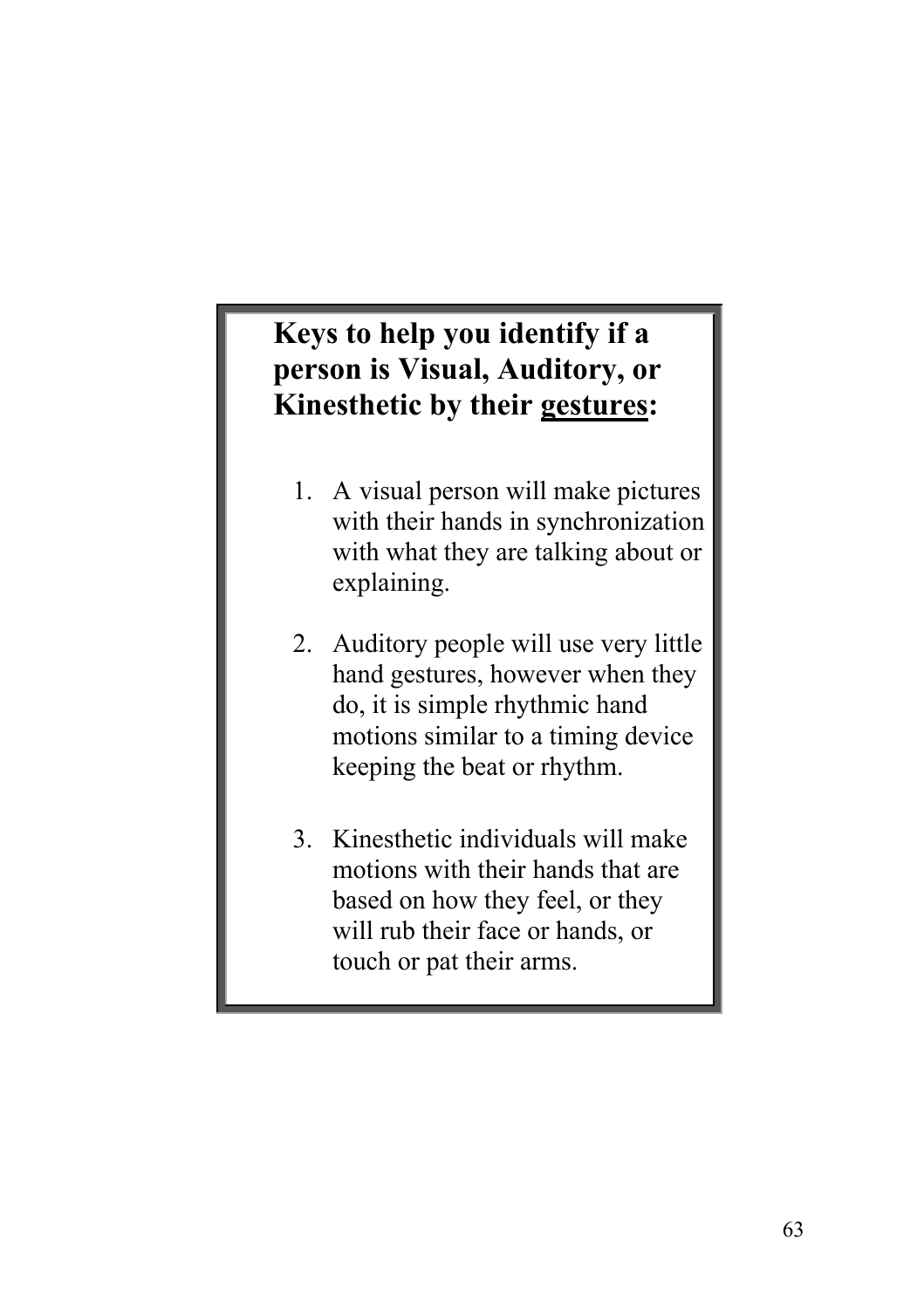#### **Keys to help you identify if a person is Visual, Auditory, or Kinesthetic by the way they talk:**

- 1. Visuals talk fast as compared to auditory and kinesthetic people.
- 2. Auditory people will talk monotone or with rhythm.
- 3. Kinesthetic individuals typically talk very slow.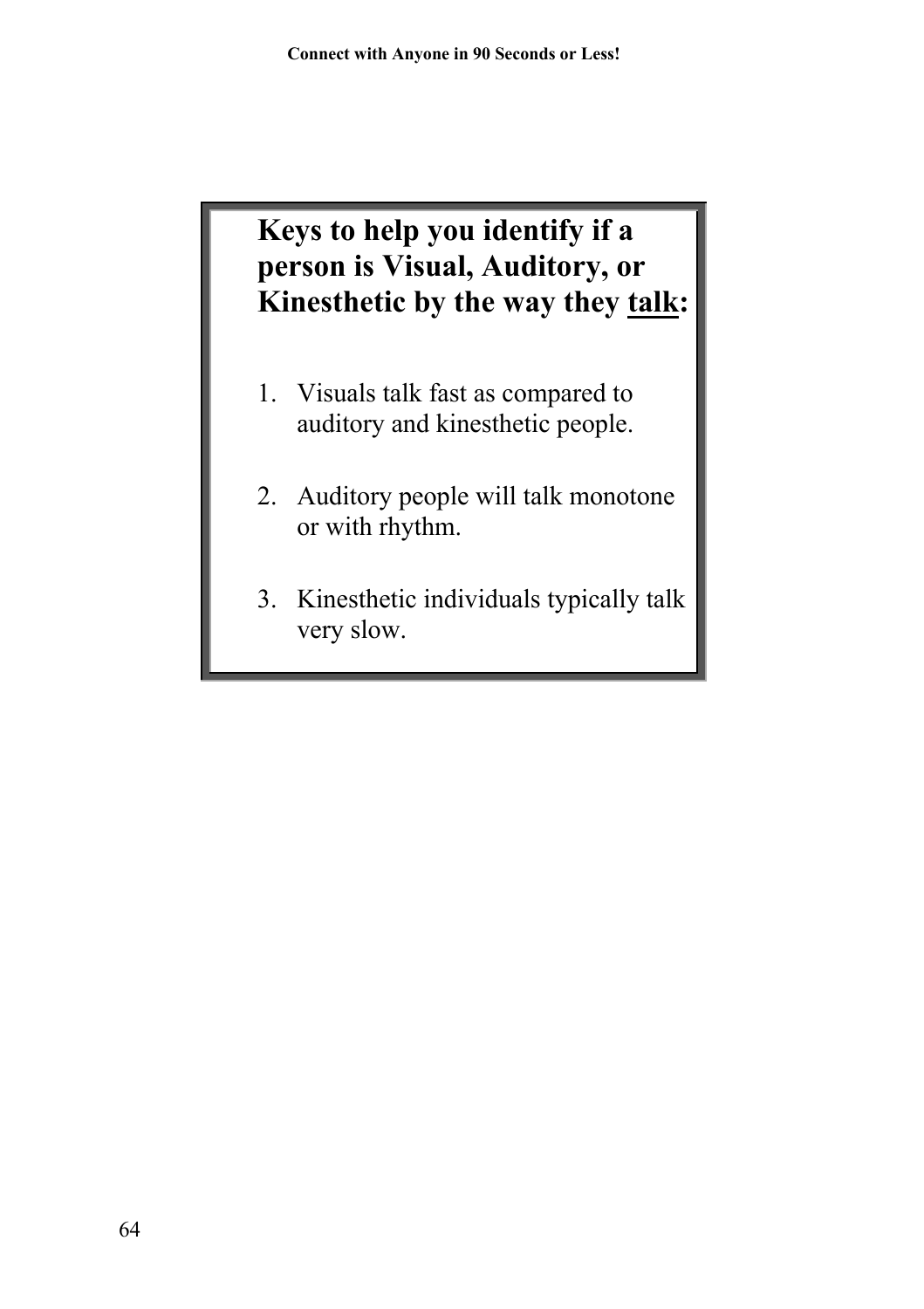# **Rapport Tip When Talking with Someone:**

# *Match voice/talking rate.*

If you talk fast, slow down your rate of speech when talking to a slower kinesthetic talker. Be patient.

And, if you talk slow learn to speed up when needed.

*Matching and mirroring includes the voice. Harmonize with others to create a connection.*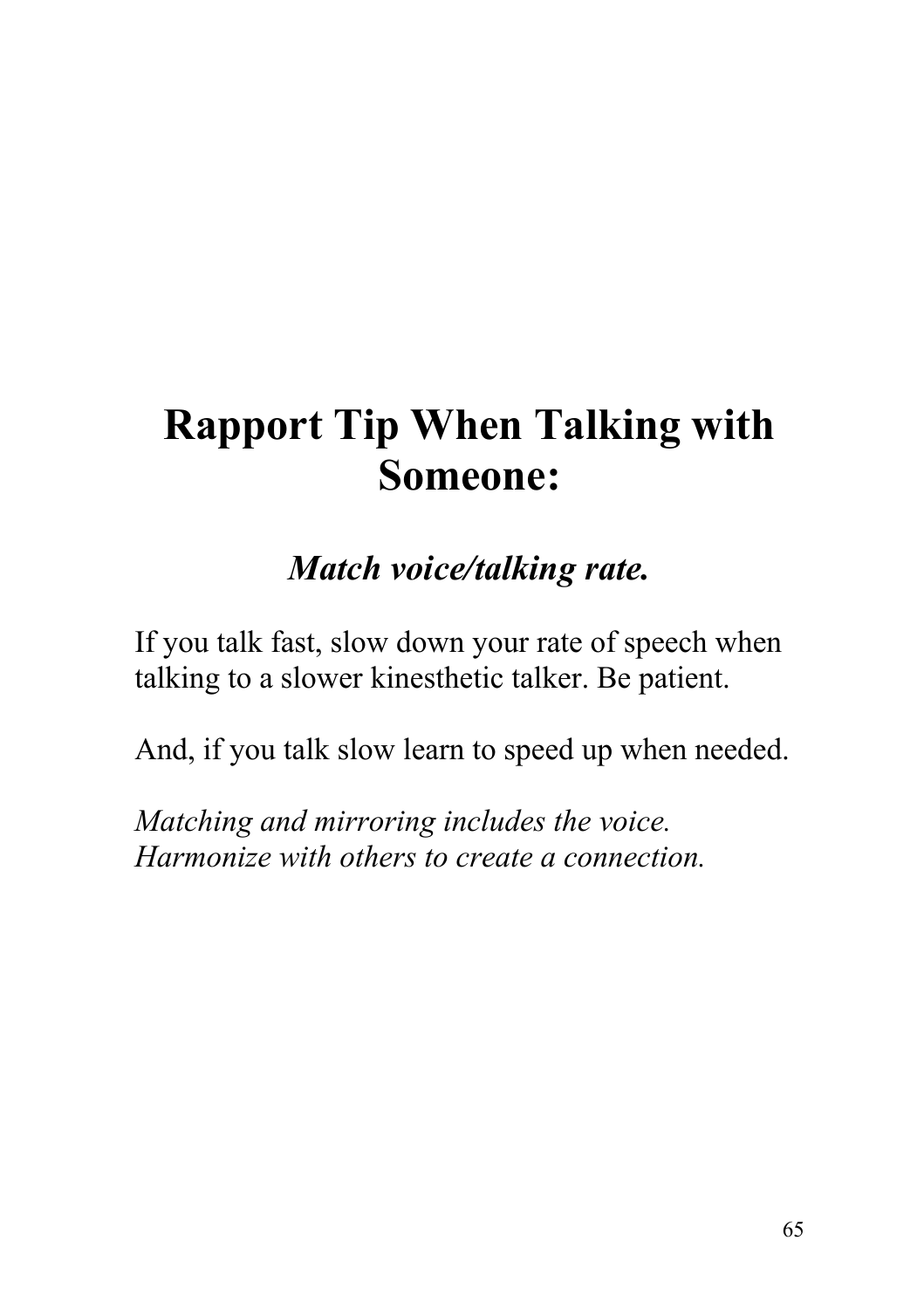### **Your Language Preference**

Consider the following descriptions of a house. Imagine for a moment that you are in the market to buy a house. Which of these houses interests you most?

*House 1 is beautiful. As you look around the outside of the house you will see that care has been taken to ensure yearround color. The landscape has brilliant hues and contrast wherever you look, and it has a bright open layout. You will see this as a home with a welcome glow all about.*

*House 2 is in a quiet area away from the noise of the city. Its interior is unique and subtle in its own way. You can quickly tell it has been well maintained like a fine-tuned instrument, and the grounds with added specials speak for themselves. It has the features that most people ask for, and you are told that the builder is well known and highly talked about for their quality.*

*House 3 is well constructed. Its warmth is conveyed through the many unique touches added to it by the previous owners. It has room to make you feel restful. It has a garden area to let you get your hands dirty, and space for just strolling around and enjoying the sense of country living. It is well built for comfort. This is a house that will grow on you quickly.*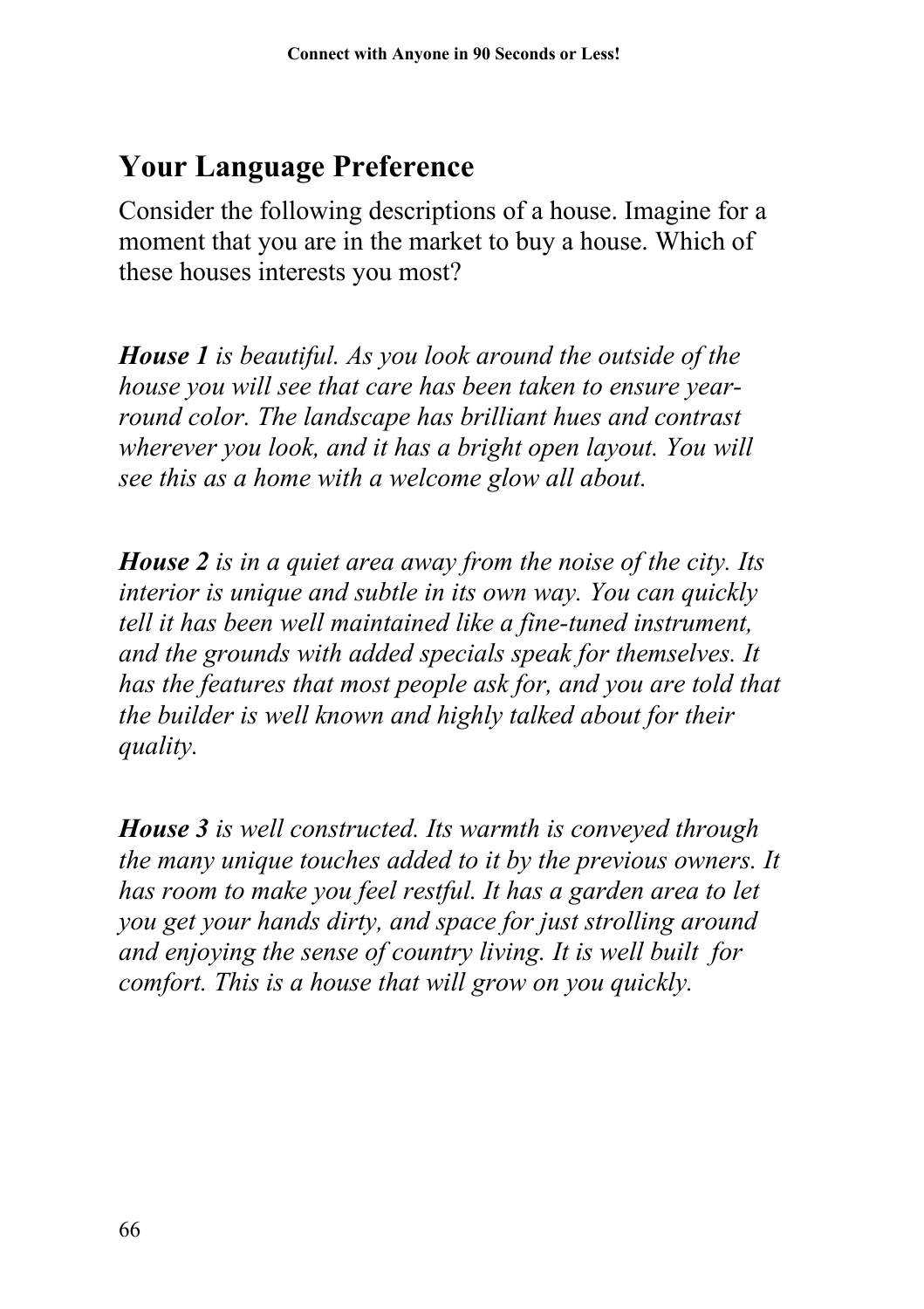**If you prefer house #1 you have a visual preference.**

**If you prefer house #2 you have an auditory preference.**

**If you prefer house #3 you have a kinesthetic preference.**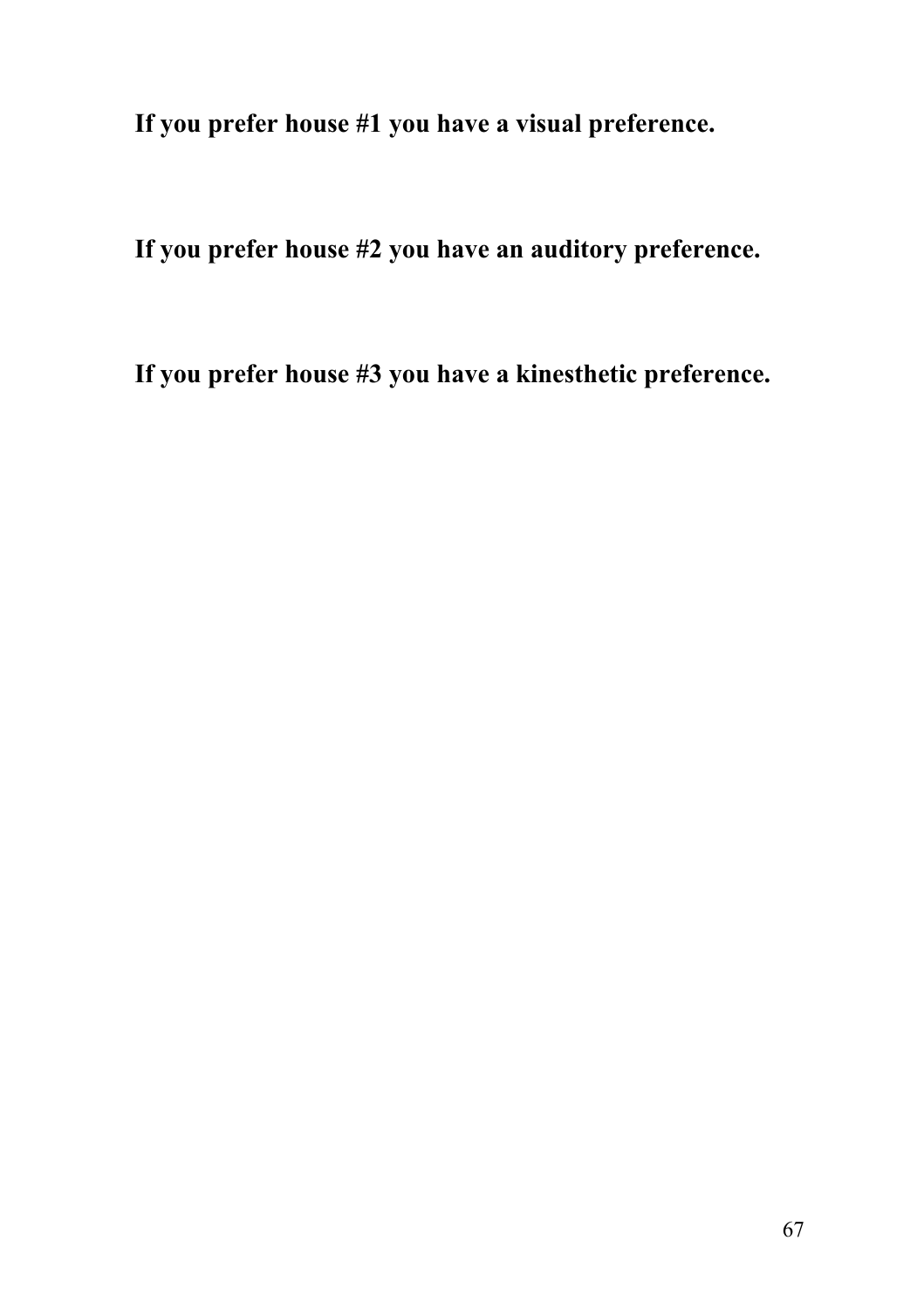# **Sample of VAK words**

| Visual             |               |             |             |
|--------------------|---------------|-------------|-------------|
| Appear             | Perspective   | Horizon     | Landscape   |
| Clear              | Focus         | Reflection  | Color       |
| Viewpoint          | Lighting      | Dawn        | Movie       |
| Picture            | Look          | Disappear   | See         |
| Fade               | Pale          | Decorative  | Pretty      |
| Hue                | <b>Bright</b> | Light       | Visual      |
| Invisible          | Opaque        | Reveal      | Enlighten   |
| Dazzle             | Beauty        | Shade       | Transparent |
| <b>Auditory</b>    |               |             |             |
| Talk               | Repeat        | Hear        | Say         |
| Story              | Dialogue      | Deny        | Dispute     |
| Lecture            | Loud          | Argue       | <b>Cry</b>  |
| Word               | Sound         | Chatter     | Whisper     |
| Giggle             | <b>Belch</b>  | Rhythm      | Shriek      |
| Whimper            | Criticize     | Warble      | Music       |
| Call               | Moan          | Laugh       | Thunder     |
| <b>Kinesthetic</b> |               |             |             |
| Feel               | Balance       | Hard        | Grasp       |
| Take               | Shocking      | Tranquility | Lift        |
| Excitement         | Overturn      | Dull        | Openness    |
| Attack             | Assertive     | March       | Sleep       |
| Collect            | Float         | Tremble     | Soften      |
| Love               | Flutter       | Replace     | Tough       |
| Work               | Energize      | Powerful    | Transfer    |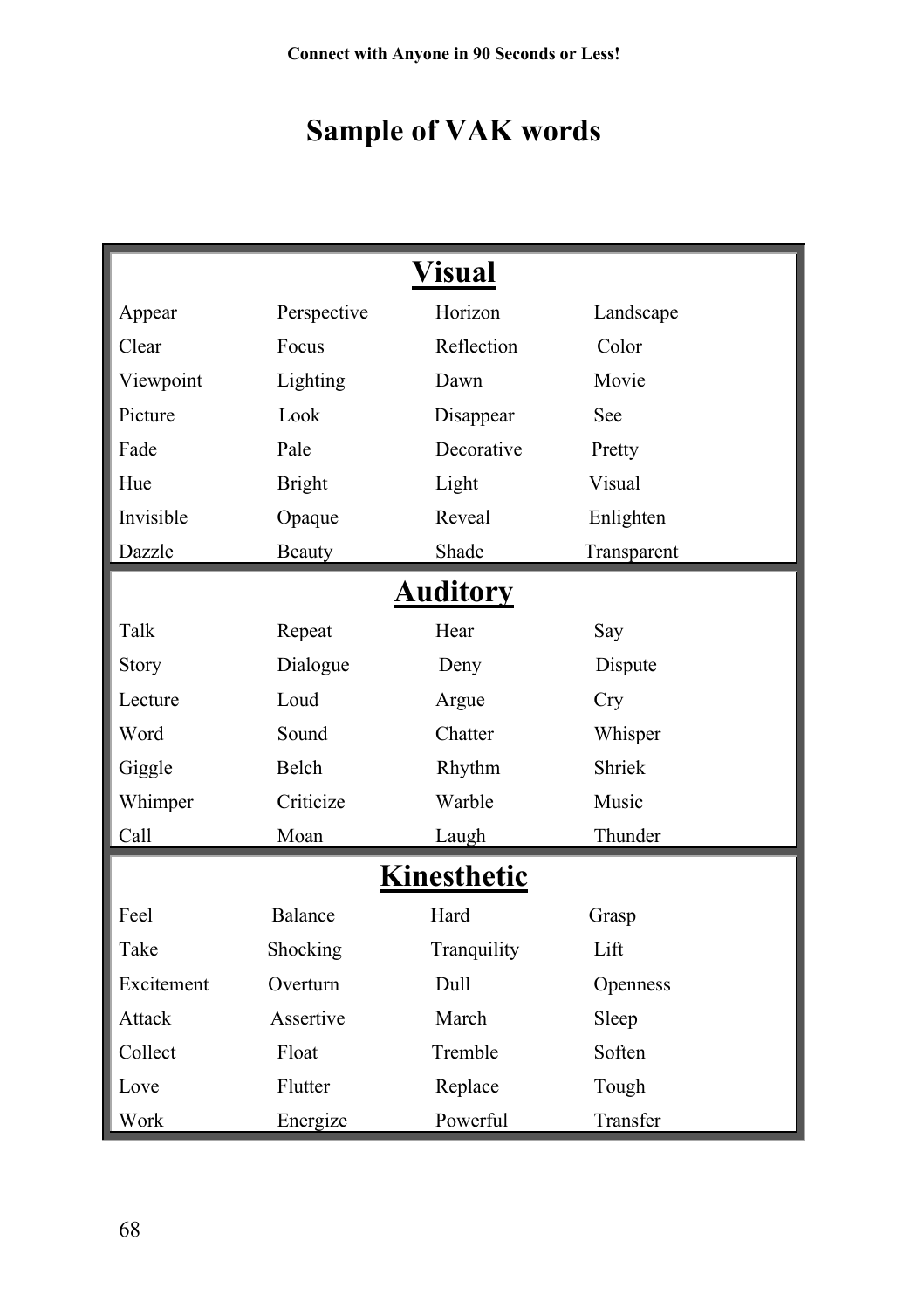#### **Motions to Avoid**

Some additional things you want to be aware of during a conversation. As you're standing in front of someone, or sitting in front of someone, there are some things you *don't* want to do with body motion. You don't want to rock. If you're talking to someone, building that rapport, and suddenly start rocking side to side with your feet, that person will get a sense that "This person rocking is not stable." You want to avoid rocking. If *they are* rocking, then *you can* rock with them, (*match and mirror*); but if they're not, stand as they are.

Same thing applies sitting down in front of someone. If your chair rocks, don't rock back and forth or side to side, because it creates that subconscious feeling that this person moving and rocking isn't stable. So be firm and plant your feet while sitting down, and if possible sit the same way they do. If they are sitting down with their hands on the table, sit down with your hands on the table. You start to create rapport, and become in harmony with them.

If you're speaking to someone, or presenting to a group, avoid leaning on a table, chair, or podium, because it's taking away from *your presence*. It's inferring that you are tired, without energy, so you need to lean on something for support.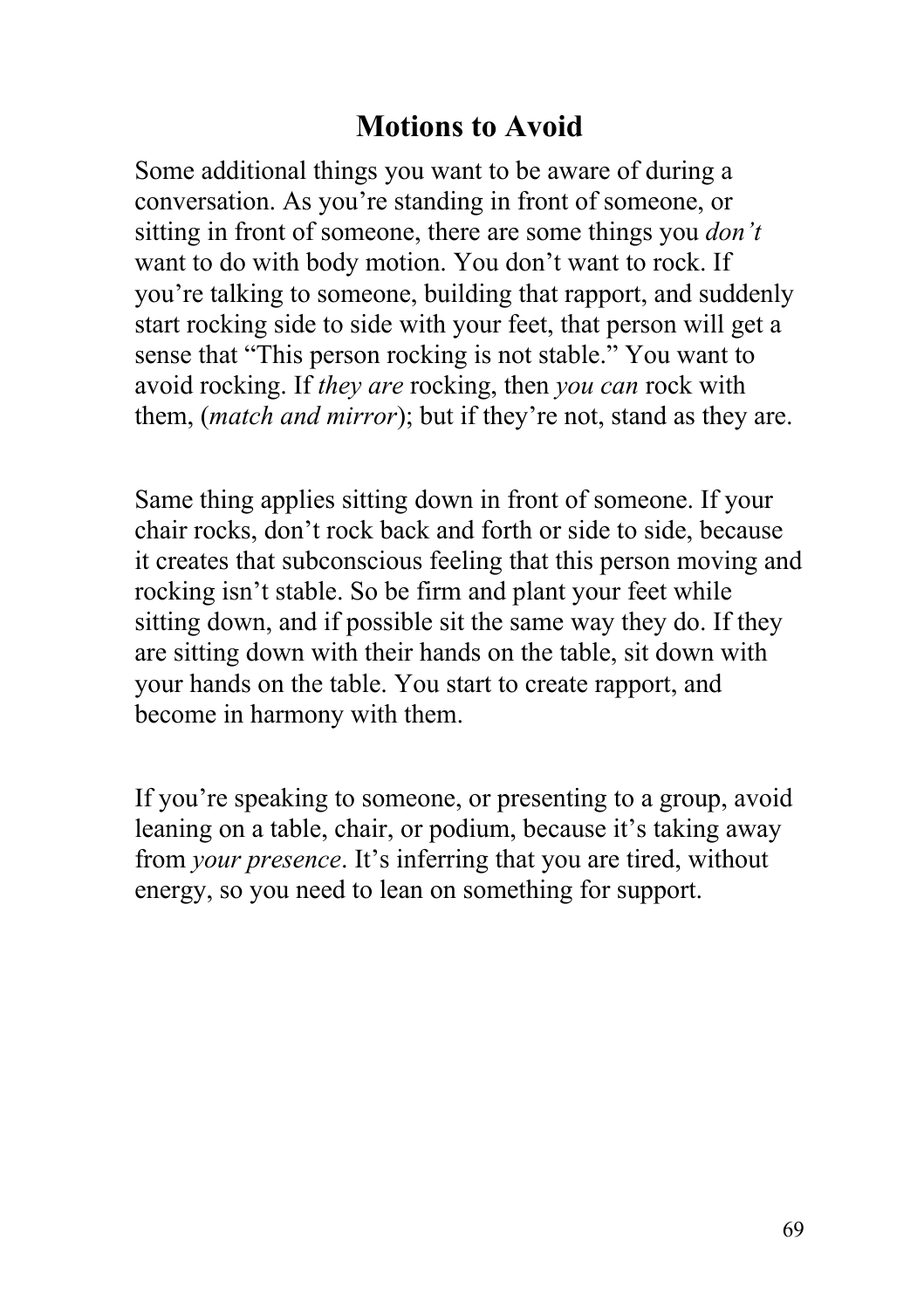### **Space and Presence**

The best way to stand is with your feet shoulder width apart; this creates more *presence* and more *confidence,* as a result others will become more relaxed and confident around you. Avoid placing your feet together, and/or crossing your arms. These two things will *minimize* you. Women do this more than men. Women will tend to cross their legs when they're standing, if they have the habit of crossing their legs when they sit.

Your stance is also signaling a message. Be sure it's a message of confidence and energy.

## **Motions & Gestures**

It's good to match and mirror (reflect back) their *gestures*. The gestures you want to be conscious of are quick, jerking gestures. Slow down your motions, because quick, jerking motions put people on alert, or wonder "What's going to happen next?" Slow down your motions even if you're just pulling things out of pockets, briefcases, or purses, or if you're placing items on a table. When you slow down, you are showing grace and confidence causing the other person to feel more relaxed around you, and the rapport is maintained.

Many people think "if I'm multi-tasking by typing on the keyboard, talking on the phone, and moving things around all at the same time, people will be impressed with me." Experts say that someone who is making these quick jerking motions, trying to multi-task, is giving the impression of being on the edge of losing control. When you think about people in power, presidents of companies, and presidents of countries, they all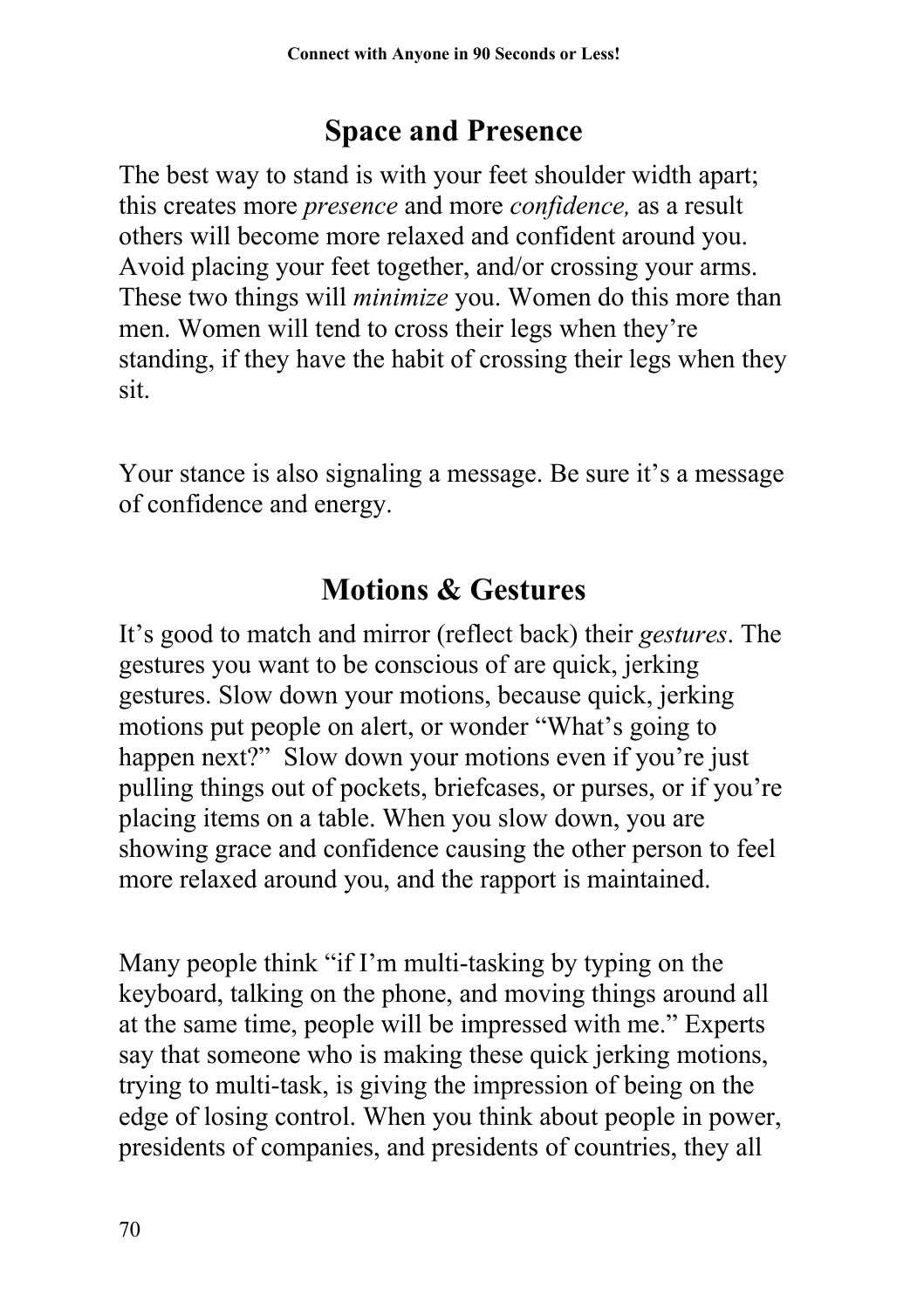have a lot to do, however they'll walk in front of a group as if they have all the time in the world. They appear in control by making flowing gestures. They avoid nervous movements, quick motions or gestures, and maintain admirable composure to make their statement. You want to do the same.

#### **Signal of distress to avoid**

Something else about *body motion;* be aware of *rubbing your face*. Some people do this when they're in thought, but it gives the feeling of "This person is in distress." If you have that habit, be aware that it's giving a mixed message. Avoid rubbing your face, maintain eye contact, smile, and use graceful flowing gestures. You want to use motions that will make others feel relaxed around you.

#### **Find things in common**

A little more about the *tribal effect.*. As you're having a conversation with someone, a key thing that you want to do is to find something in *common*. It could be sports, college, kids, or a hobby. When you find something in common, the rapport will deepen, because the rapport is already building from the body language, the handshake, and everything else you've done up to this point. It also strengthens the sense of others that "You are a lot like me." During the conversation, ask questions, be curious about their interests, and hobbies.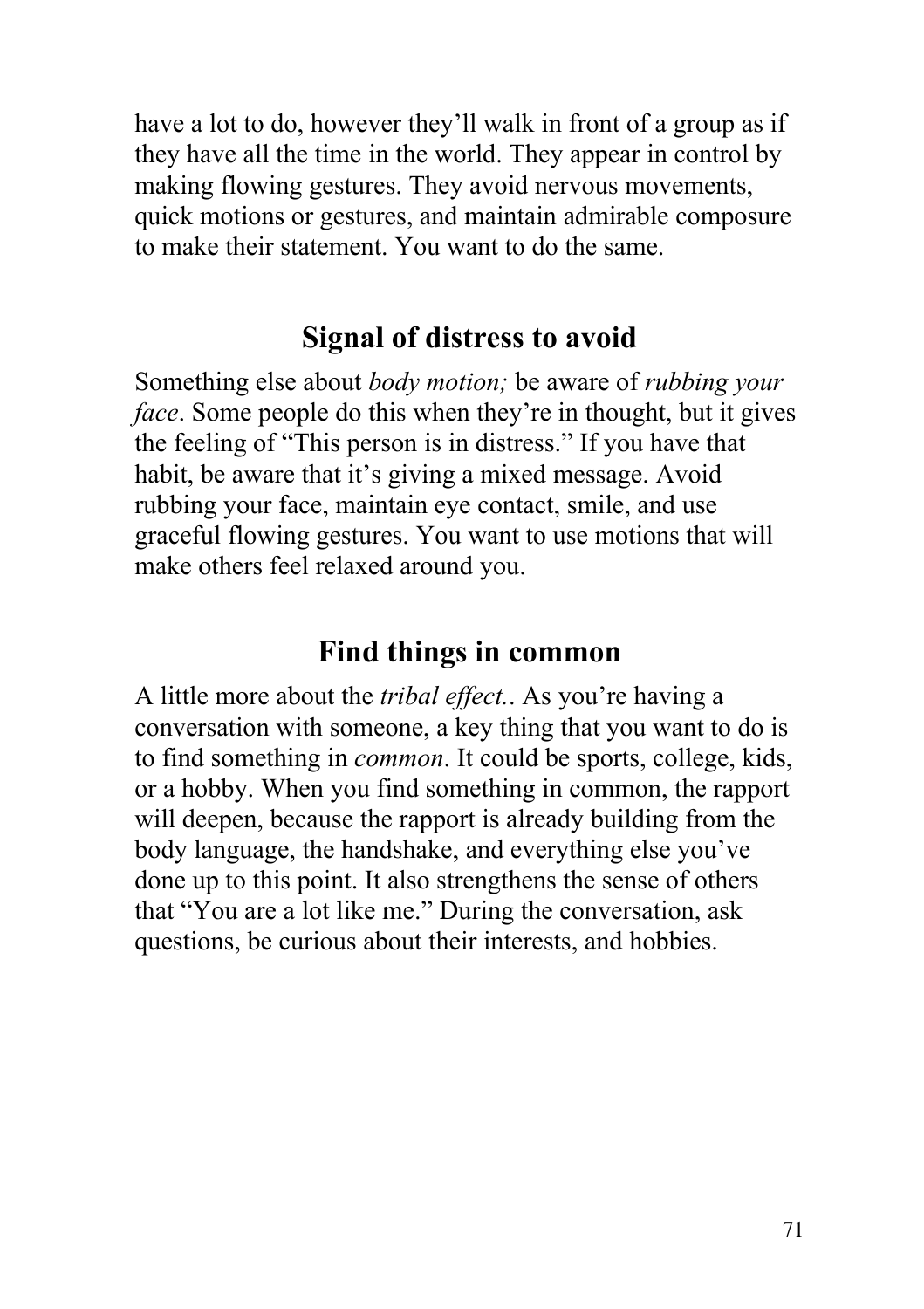# **CHAPTER 10 Dangerous Words**

I will now cover more *dangerous words*. I've already spoken about a few dangerous words and their affects on the mindset. They are *Hope, Don't, and Try*. I've covered how your internal dialogue impacts your energy, confidence, and reality. The other element to these dangerous words is the negative impact they can have in your conversations.

The words you use have the potential to make you lots of money, or they can destroy your message. At a subconscious level, your clients will be impacted by the words you use. Words have the power to create a positive and confident train of thought. Most words create a picture in your mind. That picture, in turn, will create a thought. And finally, that thought will create an emotion...a positive or negative emotion. Consider the positive outcome that you want, then choose your words wisely.

Certain words impact rapport, because words can either create a congruent message or a mixed message.

You want to express a message that creates understanding, confidence, and trust in you.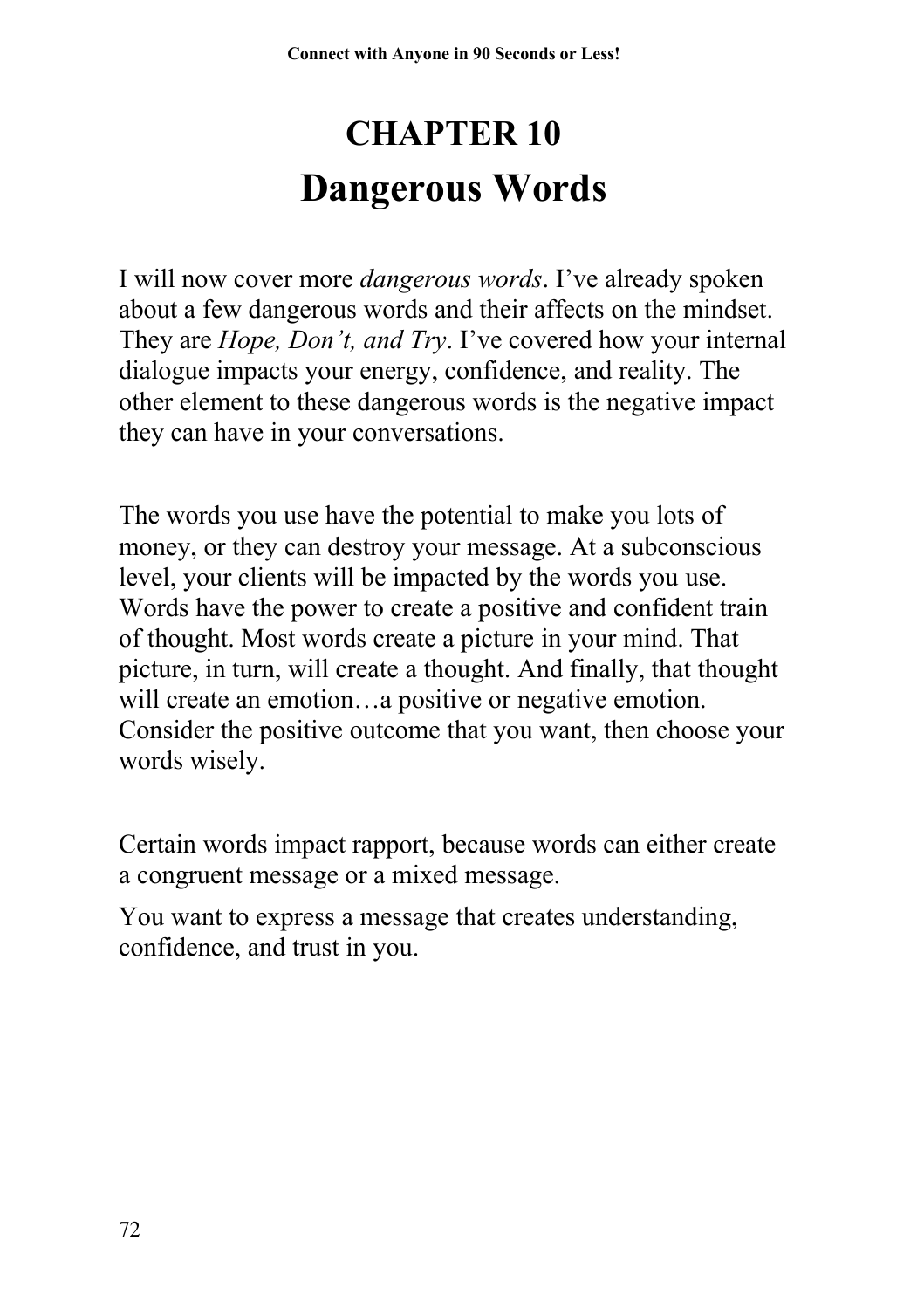#### **Hope**

*Hope* is talking in doubt. It is actually talking in expectation. You are expecting the event to go wrong, have problems, or you're *hoping* it goes well. When you expect something to go wrong, you communicate and move in doubt. "I *hope* to hear from you soon" or "I *hope* we do business together" or "I *hope* you like what you hear." Your body language and words will reflect doubt, as well as the word hope. Remove the word hope and replace it with a positive outcome. Replace "I hope to hear from you" or "I hope you like what you hear." with "I *know* you are going to love this information" or "I'm looking forward to hearing from you." Use positive words to maintain rapport, understanding, and confidence in your message.

#### **Don't**

The same thing with *don't*. I've already talked about how telling yourself, "I *don't* want to mess up," results with you thinking about messing up. It creates a train of thought that affects the way you feel, nervousness, or feelings of concern. When you're speaking with someone, be aware of how that particular word can also create negative trains of thought, and feelings, when used incorrectly.

Remove don't and replace with your positive outcome. Instead of saying, "I apologize for what happened, but *don't worry,*" instead say, "I apologize for what happened, I want you to *feel confident* that from this point on we're going to take care of you." Replace *don't worry* with what you *want them to feel*. If you want them to feel confident use those words.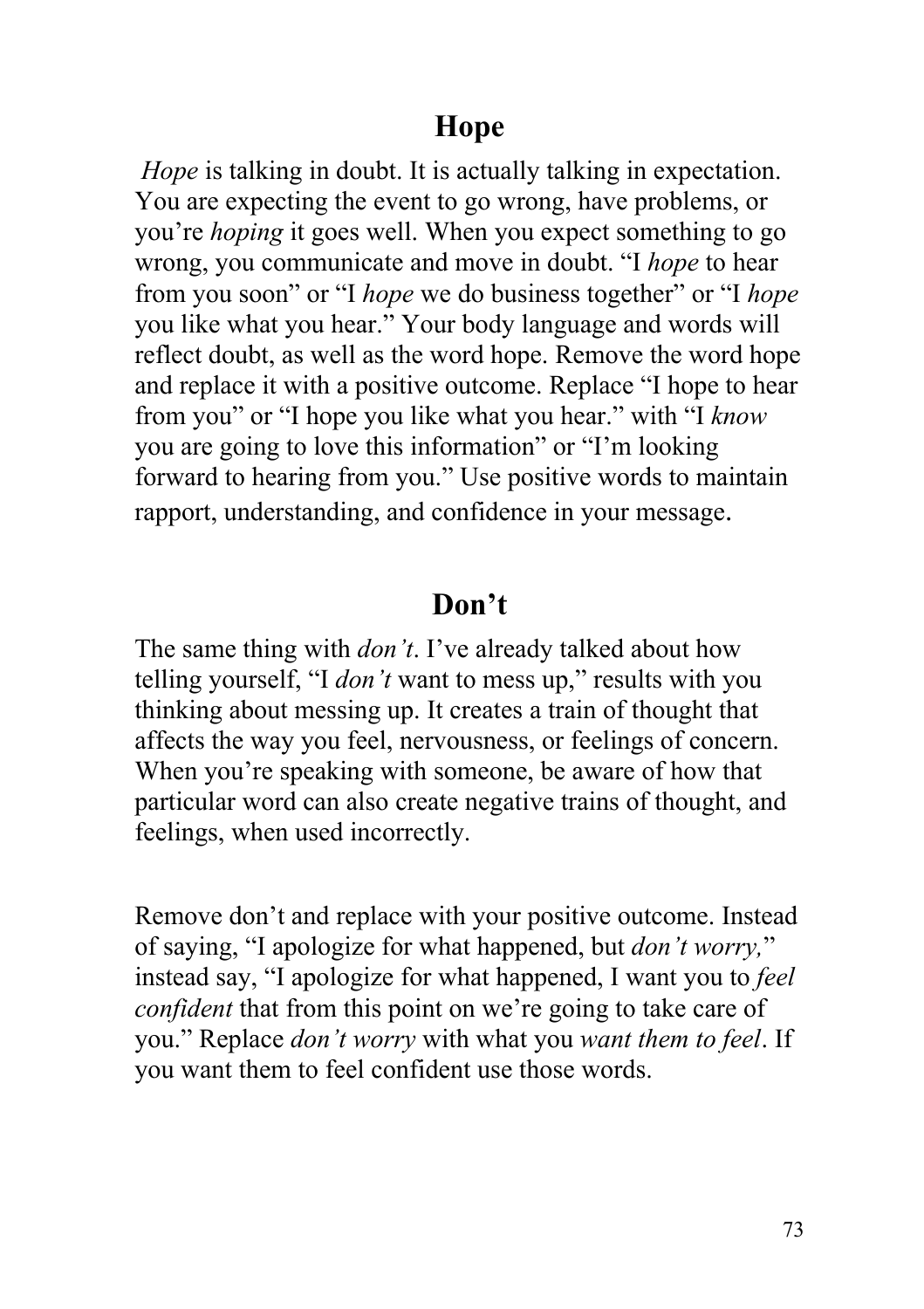### **Try**

Be cautious with the word *try.* "I'm going to *try* to get back to you tomorrow" or "Let's *try* to get together for coffee." Those statements imply you are going to attempt, but you are not really going to do it. To maintain rapport and trust, use words to convey congruent messages. *Try* weakens the confidence in your message, and breaks the rapport.

You might have experienced the reverse when you told someone "Let's get together for lunch tomorrow," and they responded "I'm going to *try* to be there." You understood it as "I may not show up." People reveal in their language how they feel, and what their level of commitment is.

To maintain rapport during a conversation, use words that will create a positive impact. Certain words have the potential to influence emotions at a subconscious level.

### **Should**

The reason *should* is dangerous is because many people have a negative reaction when someone says "Hey, you *should* do this." The negative reaction stems from feelings during childhood. The negative feeling can result from always being told what to do by your parents, "You *should* eat your vegetables; you *should* be doing your homework." It also creates a sense of, "You don't have a choice." Instead, say something like "Here's the information, what do you think about it?" Or "What do you think has to be done about it?" Give them a choice so they feel a sense of being in control, you'll find that they'll be more open to hear your message. There is an exception however. You can say *should* when the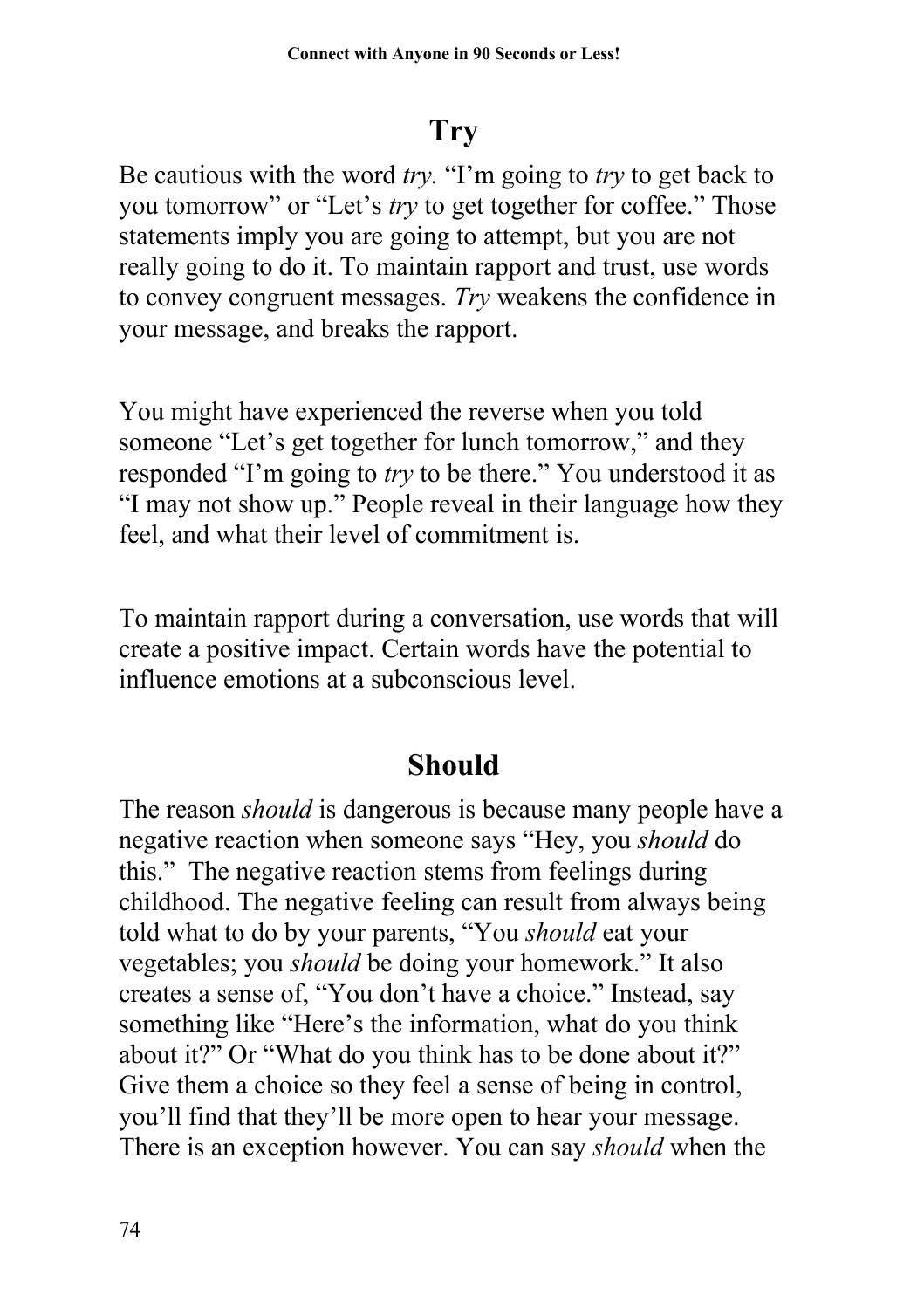person uses *should* in the conversation. Example, "I think I *should* do this." Now *you* can *repeat* the word and maintain rapport. Your response can be "You're right, you *should* do this now." So be cautious with *should,* and use it strategically.

#### **But**

The word *but* can break rapport instantly and create conflict. The word *but* actually negates everything before it. So if I say "It's a great day outside, *but* there are a few clouds," the great day is deleted, and *there are just a few clouds* is only remembered. "You're a great person, *but* have you thought about doing this?" "You're company is great, and you have a great product, *but* we're going to shop around." So you are going to create resistance and conflict here when you use the word *but* in this manner. What you want to do is replace the word *but* with *and*. "It's a great day outside, *and* there are a few clouds." So it's not creating a conflict and it's not negating any words. Rather it's acknowledging the clouds, and it's a great day outside. "You have a great product and service, *and* we're going to shop around" or "You are a great employee, or a great person working on our team, *and* let's start working on your people skills."

In sales or leadership you want to be able to use the words strategically, so that it will empower and inspire people.

#### **Just**

The word *just* will *minimize* the importance of something. You're having a conversation with someone and you say, "Yes, I'm *just* a sales rep," you are taking away the importance of yourself. Or, if you say "I'm *just* the manager" or "I'm *just* in this industry," you are taking away the importance of what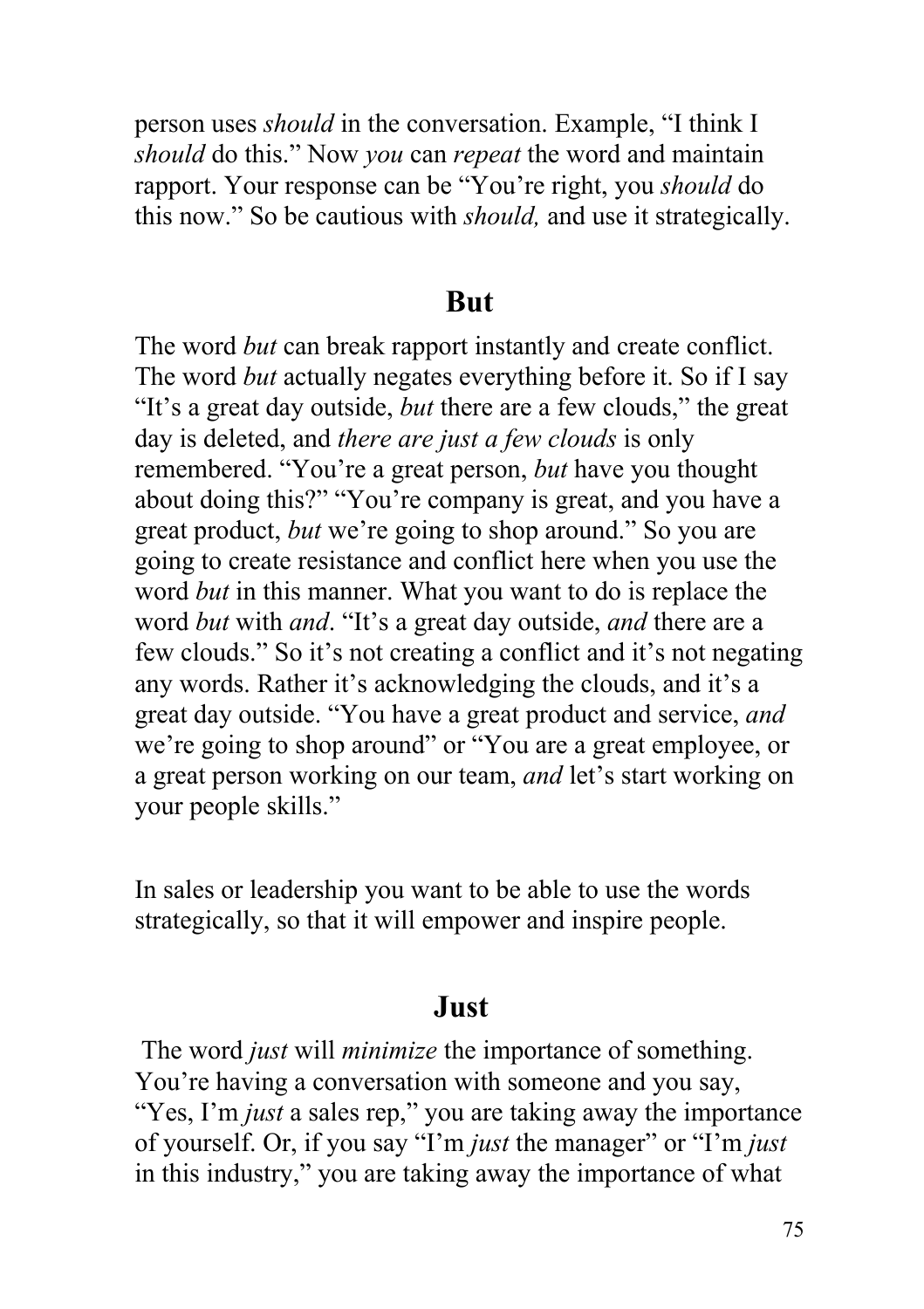you are doing, or what you're talking about. You're minimizing its value. The person, at a subconscious level, will pick up a sense that what you have to say is not valuable. Be cautious and remove the word *just*, unless you need to minimize something that is time related. As in, "I'm *just* going to drop off some forms and I'll only be there for 2 minutes."

### **Think & Believe**

You also have to be cautious with *think* and *believe* in conversations. The reason the words *think* and *believe* are dangerous, or weak, is because both are *your own thoughts,* they are *not concrete*. You are only thinking it or believing it, it's your own opinion. "I *think* you're going to like this" or "I *believe* this is good for you." When you are using those words, you are talking in doubt. "I *think* you're going to like this, I *believe* it." Remove it and say "Here is the information, this is great information for you" or "This is going to help you." Not "I *believe* this is going to help you." Be aware that those words create a mixed message and will affect rapport.

### **If**

The final dangerous word is *If. Statements like;* "*If* you do it this way" or "*If* you buy it from me" or "*If* you hire me" or "*If* you do this" all imply they *may not do it*. They're not going to buy, or they are not going to hire you. It creates a negative train of thought, so remove the word *if* and replace it with a powerful word, (I'll explain the word in the following chapter).

One exception to using the word *if*. You can use the word *if* in a positive way when you create a condition. The word that creates a condition is *then*. The condition sequence is "*If*…*then".* An example *is* "*if* you want great results in your business, *then* our service is perfect for you." Or, if those are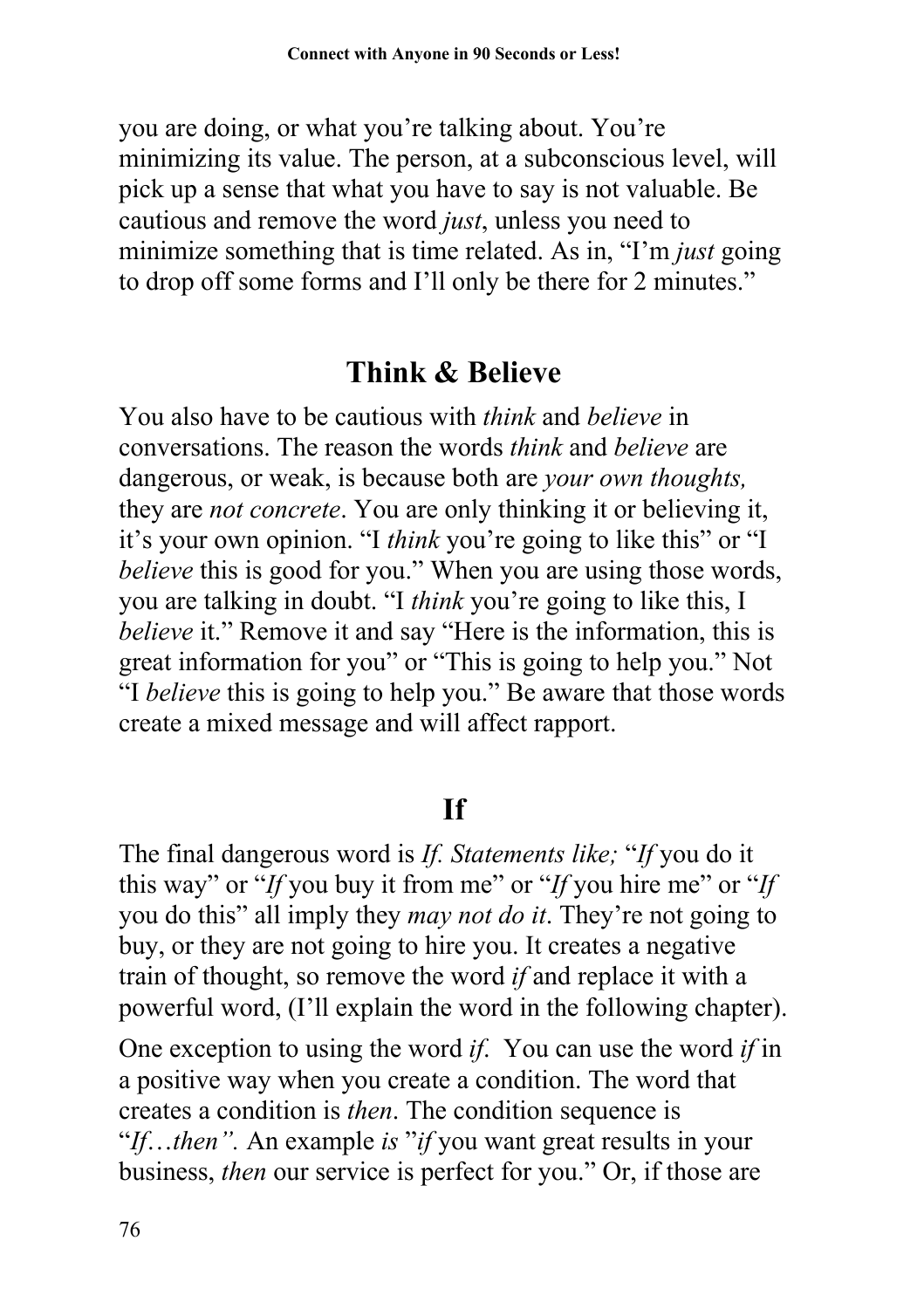the results you want, *then* I'm the person for you. This sequence creates a condition of positive result.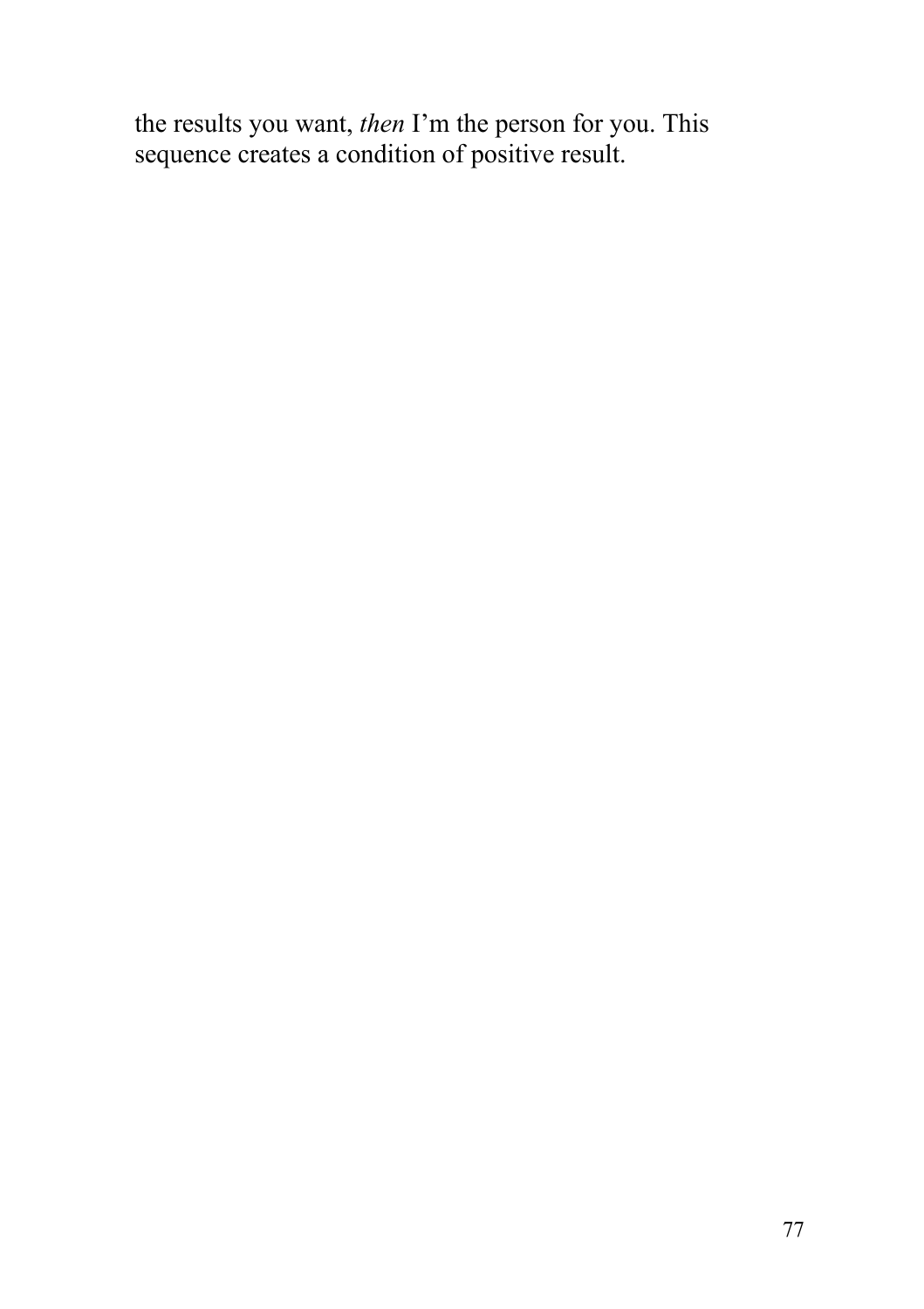# **CHAPTER 11 Powerful Words**

I'm going to cover three powerful words that have a positive influence in conversations.

The first power word is *When.* I explained how you want to avoid *if*, and only use it with a condition by including *then*. You can also replace the dangerous word *if* with *when*. So, not "I*f* you buy from me," it should be "*When* you buy from me" or "*When* you use this service" or "*When* you sign up this is what's going to happen." The word *when* does two things; one it implies they will take action, and it also implies the results they will get. Say it confidently.

#### **Because**

Another powerful word is *Because*. There were some interesting studies done with the word *because*. There was a test done many years ago with a group of people at a college campus. This was back when copy machines were frequently used instead of computers and printers. Students would line up to make copies. They had a person who walked up to those in the line and said "I need to make some copies, can I take cuts?" About 70% said no. They tested with both males and females all attempting to take cuts. Then they started changing the request and instead had them say "Can I take cuts, *because* I need to make copies." Simply using the word *because,* 90 to 94% of the people said yes! So the word *because* was very effective in this case, but they're not sure why. The response that we have to this word is fascinating. Some experts speculate it could be from childhood. Your parents probably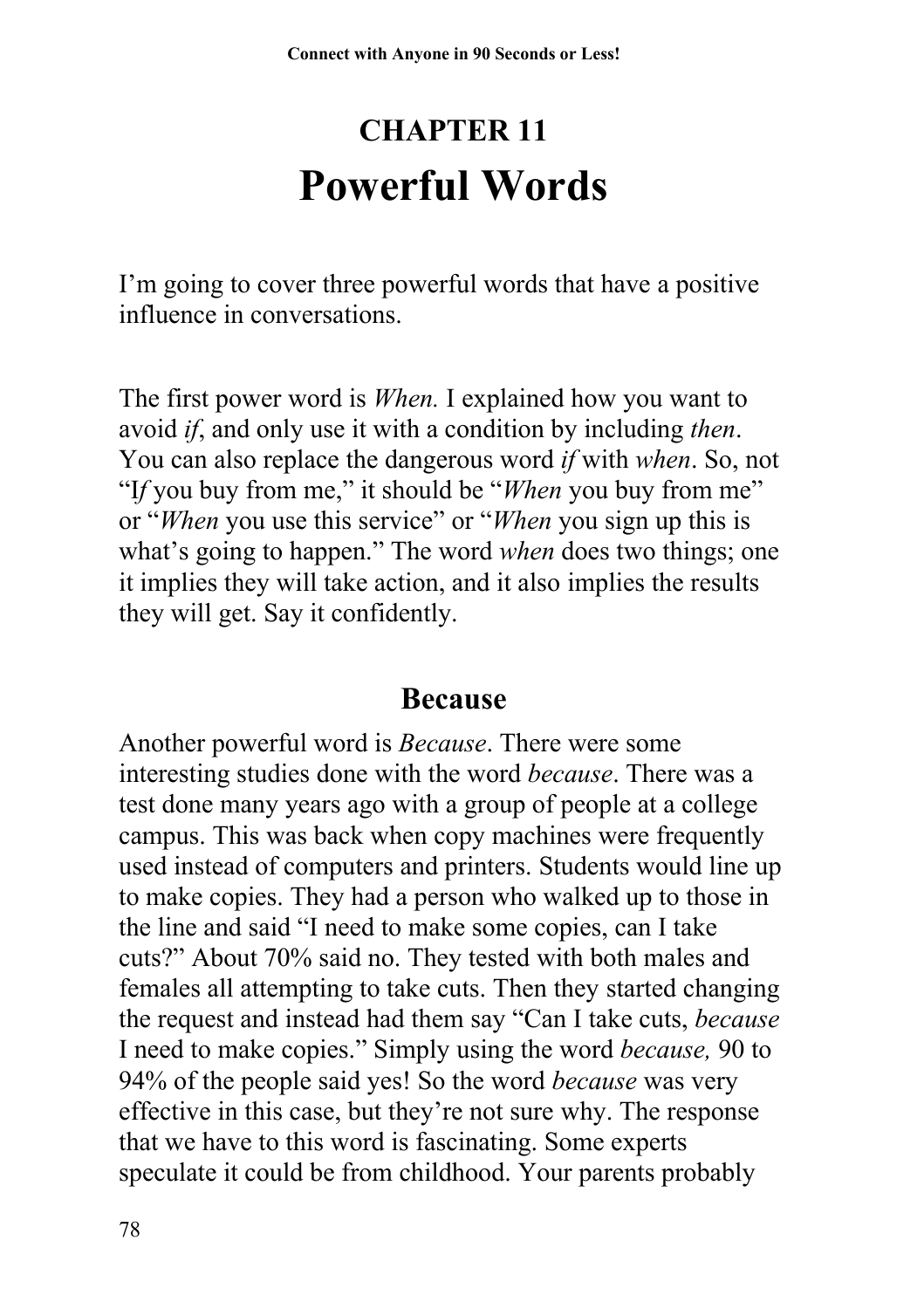said, "You need to do that *because I said so*" or "You have to do this *because I'm the mom,*" so our subconscious mind creates the response to comply.

When you talk with someone, think about how you can strategically use this word. Here are a few examples, "I want you to do this, *because* it's the right thing to do" or "I want to meet with you, *because* when I present this information in person, you'll be able to review it, and find out how it's going to help you." You create rapport by the confidence in the message. Think about what you'll be doing, and how you can use the word *because*. It will help you in conversations, meetings, and presentations.

#### **Now**

The last powerful word is *Now*. The word *now* creates a sense of *in the moment*. There's also something in regards to the rapport when you're in a conversation. When you're meeting someone for the first time, you're in that contact mode in the conversation, so be in the moment. Be in the *now*. When you're having a conversation with someone, what will help bring that moment to the now is you simply say *"now."* "*Now*, let me explain to you something" or "*Now*, let me cover 3 key points on how I can help you." Just adding that word *now* creates a focus and awareness in that moment and that will maintain the rapport and the connections.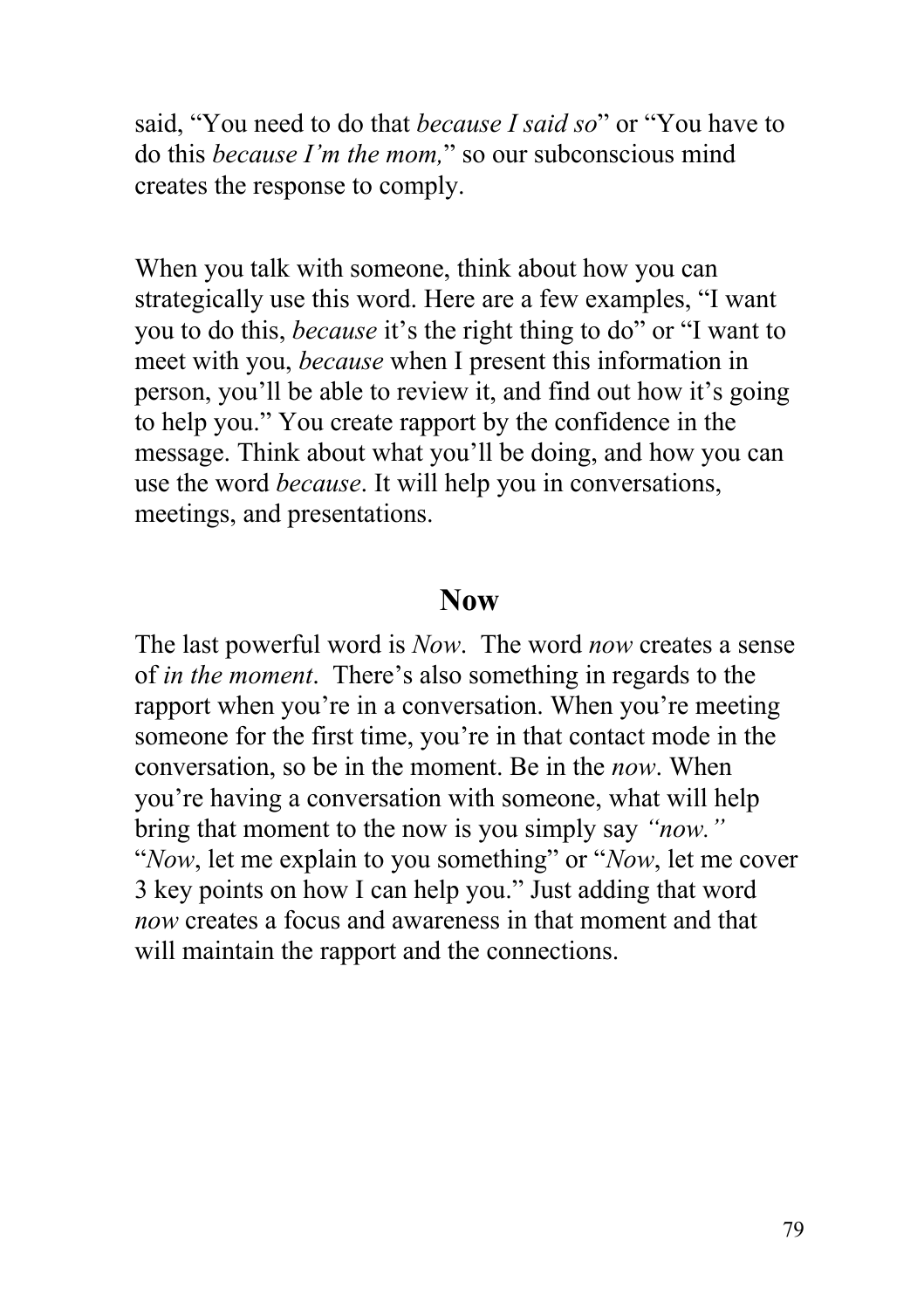# **CHAPTER 12 Voice Patterns of Influence**

I mentioned that your *voice* is a musical instrument. It can create emotions, build the rapport, and create confidence, or it may not. There are various *voice patterns* and I'm going to cover these three distinct patterns.

I want you to be aware of all three, but one of them specifically. You will learn how and why you should use it strategically in your conversations to maintain that rapport, as well as, build trust and confidence.

Your voice is a musical instrument. The *first* voice pattern is *statement*, *second* is *question,* and *third* is *authority*.

A voice pattern of *statement* is almost monotone. It's a voice pattern that does not change much. It does not go faster, or change pitch.

The voice pattern of *question* is when your voice goes up at the end of your sentence; it goes higher in pitch. People will use the voice pattern of *question* when they are not sure about something, or when there's a conflict. Sometimes in a conflict their voice will shift to almost that of asking a question, as in "Leave me alone?" with their voice going up at the end with the word "alone." People will do this because they're not sure what to say.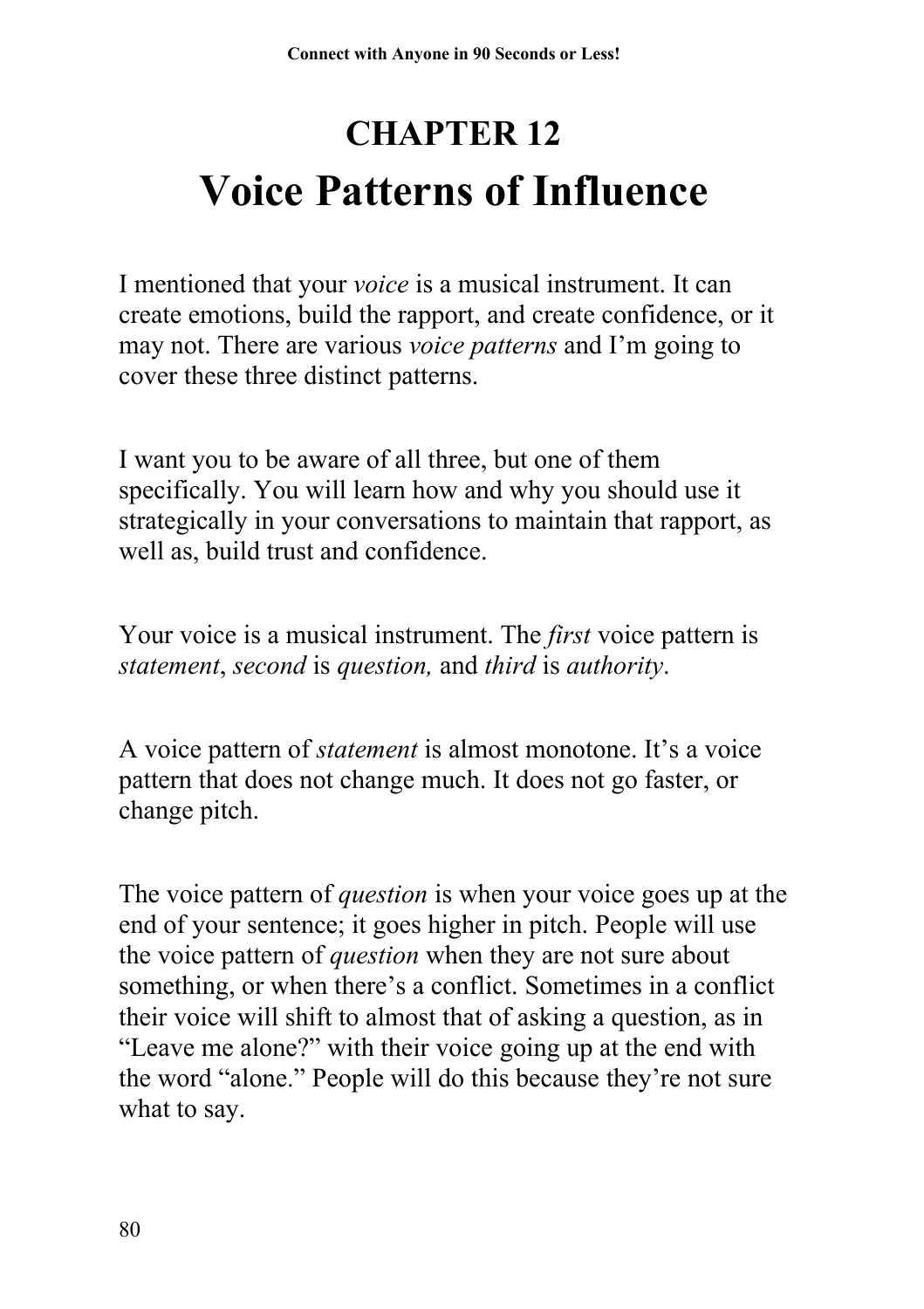During a conversation if you say a statement, but turn it into a question, it will cause a sense of confusion to the listener. If you say "You're going to love this?" or "This is great stuff?" in a question tone, it will create a mixed message, and it breaks rapport. When used incorrectly it can cause someone to think, "What's going on?" or "I don't understand." It will weaken the confidence in your message.

*Voice pattern authority*….this is the voice pattern that newscasters have; slow with a lower bass tone, in both men and women. You can shift into this voice pattern when you want to create a message of importance. This is a voice pattern we've all grown up with and recognize when we hear it. When our parents would talk to us, they would add a certain bass to their voice, or yell with a certain bass to it. And we would know it to be of importance.

If you want to say something of importance, *say it with authority*. Slow down your voice speed, and add a lower sound to it, and a little bass. The statement can be "I want you to *feel confident* that I'm the right person to help you." Say *feel confident* with an authority voice pattern.

In this statement "I want you to *feel confident* that I'm the right person to help you," the subconscious mind picks up *feel confident* because your voice shifted. This applies to men and women; it's not a matter of talking louder, just adding more bass, and relaxing the vocal cords. Say it firmly with a strong bass voice pattern, and it will be sensed at people's subconscious levels.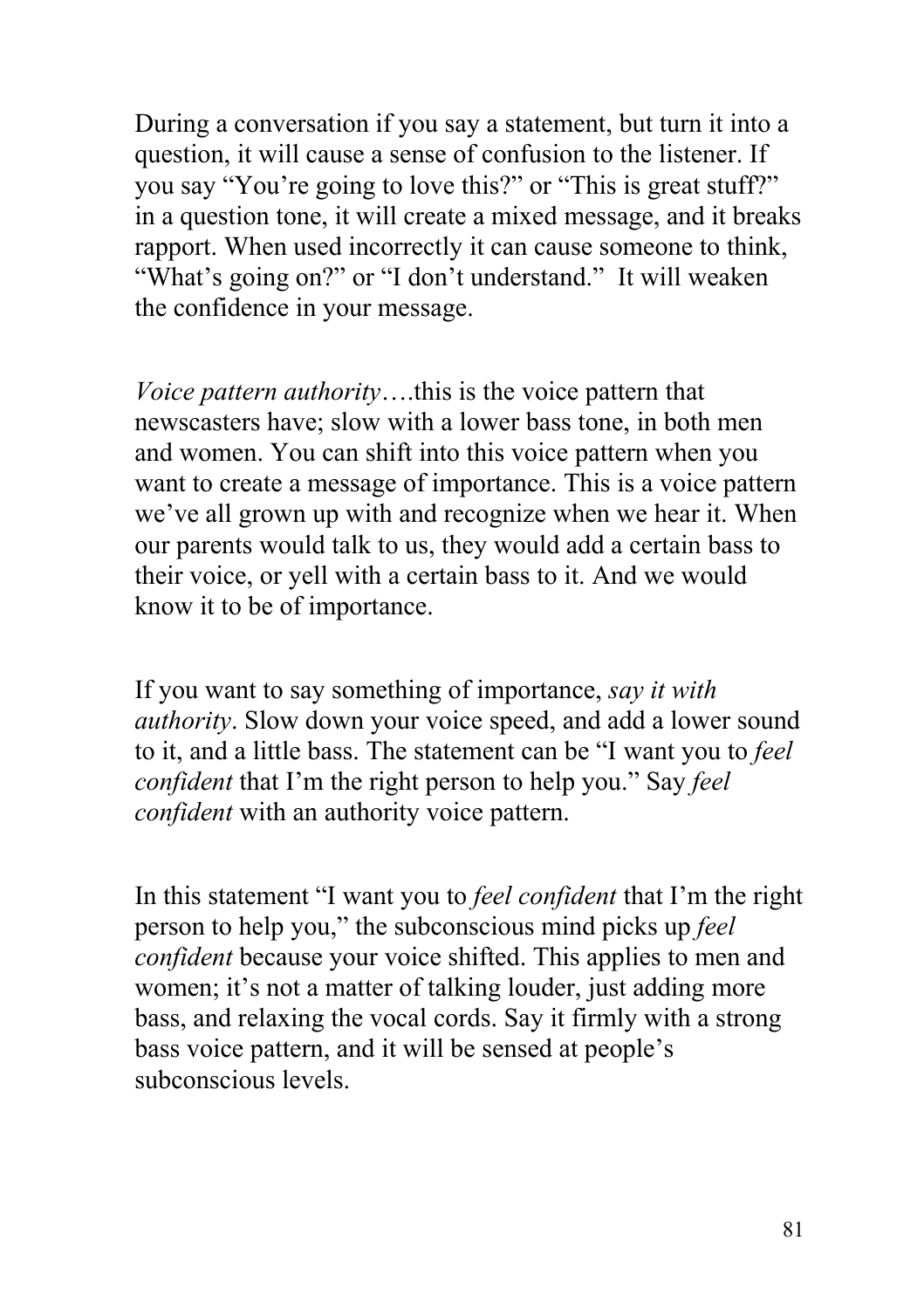In infancy and early childhood we couldn't understand words, so we just picked up voice patterns and motions. People are wired to pick up a lot of the non-verbal subconscious communication naturally.

During a presentation, when you speak to someone and are building the rapport, be aware of what you can do or say to convey the *importance* of it. Relax your voice and shift it, so that the person is going through this musical sensation of your voice, message, and story.

You may recall watching Oprah. She would talk about something very casual or funny, and then shift into a voice pattern of authority right before a commercial. She would face the camera and say something like "And after this commercial we're going to talk about an important subject for women."

Use the voice pattern of authority strategically to create rapport and confidence in your message. If you're speaking in a *statement* voice pattern that is monotone, people will not pick up important messages.

To summarize: talk with statements; make them short; use your voice as a musical instrument; talk in a question pattern when it is a question; and use the voice of authority when you want it understood as very important and to make an impact with your voice alone.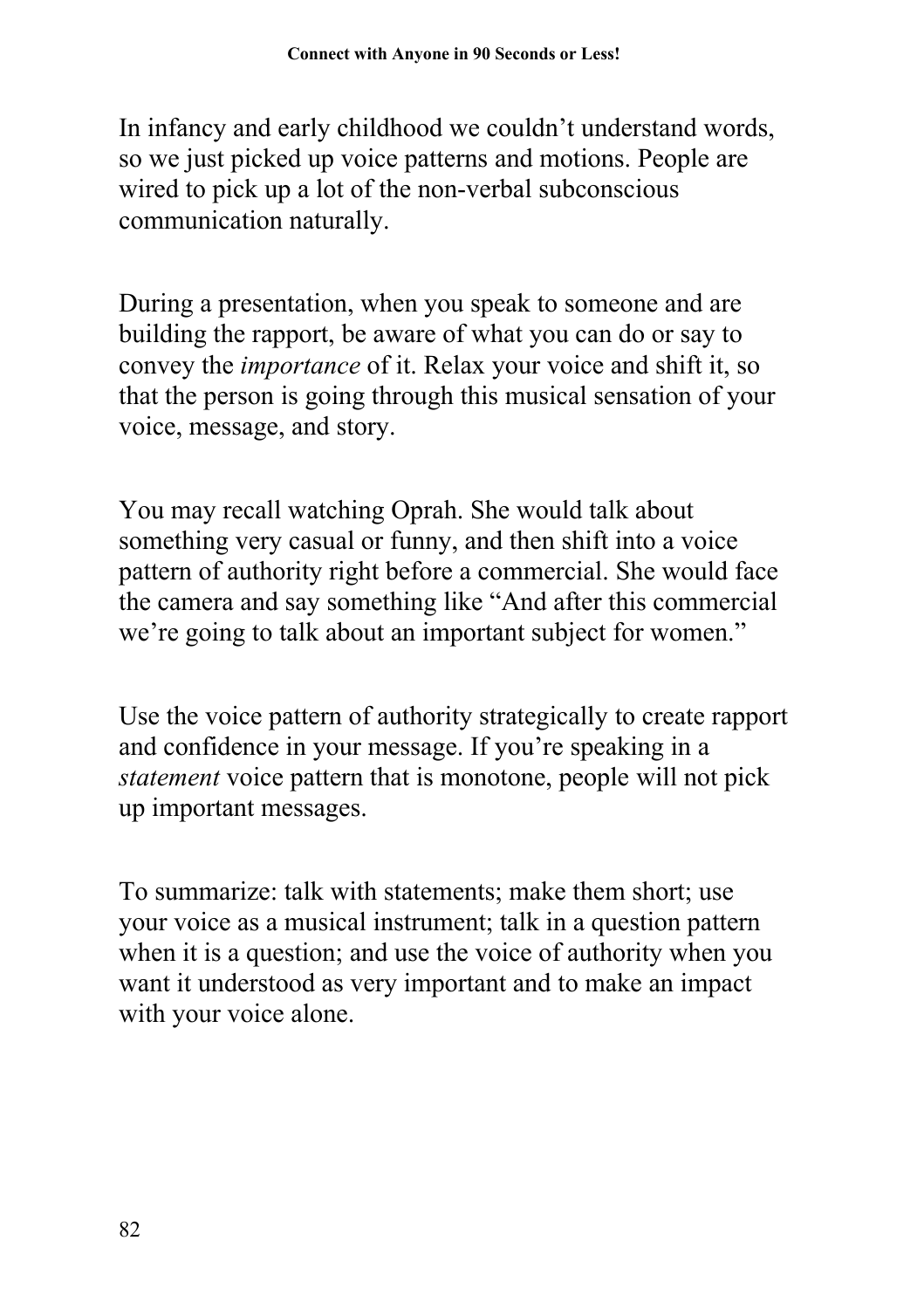# **CHAPTER 13 Power questions that reveal a person's communication style**

We'll be going through five key *powerful questions* that will help you profoundly understand a person. You will decode how a person processes information or makes decision.

As you begin to understand the importance and value of the questions, you will understand the meaning behind the questions. You'll start to pick up words and language patterns. You'll learn how to communicate with people so they understand you more readily, because you're speaking their *communication style* language. And of course, this builds rapport, trust, and confidence in you.

Remember the *value and importance of*: visual, auditory, or kinesthetic words; dangerous words; and powerful words, as you learn about these questions.

The five power questions will help you in two ways. The *first* way is to gain great insight and understanding about someone during a conversation. Simply by asking these questions you build rapport, because you're paying attention and interested in what the other person is saying to you. The *second* way is asking the questions to help you present information that will be compelling to them in a manner that they'll understand, value, and regard as important to them. The questions will also help you set up follow-up meetings, and converse during those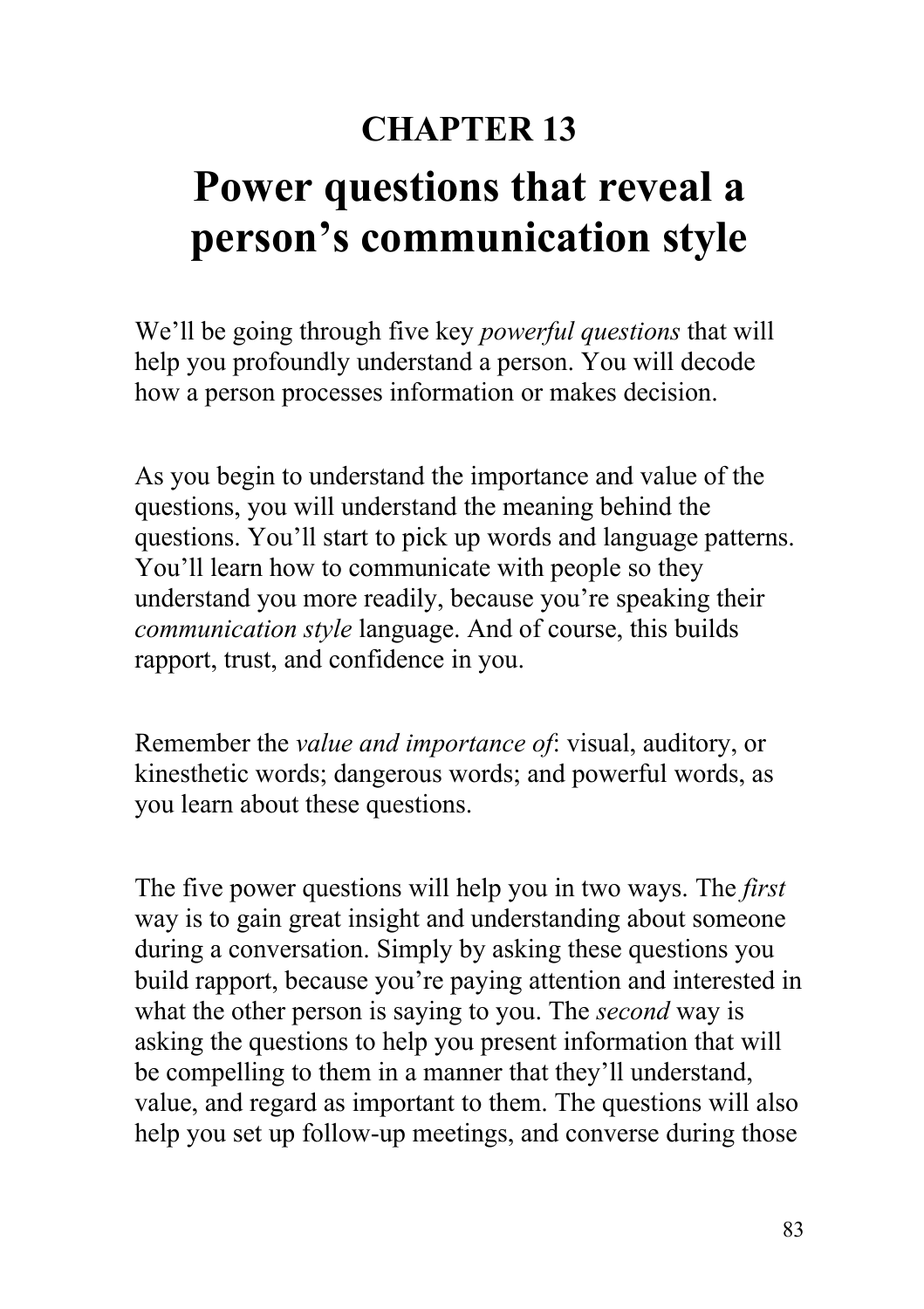meetings. You will learn a lot more about this in *Part Four;* the *Follow up* section.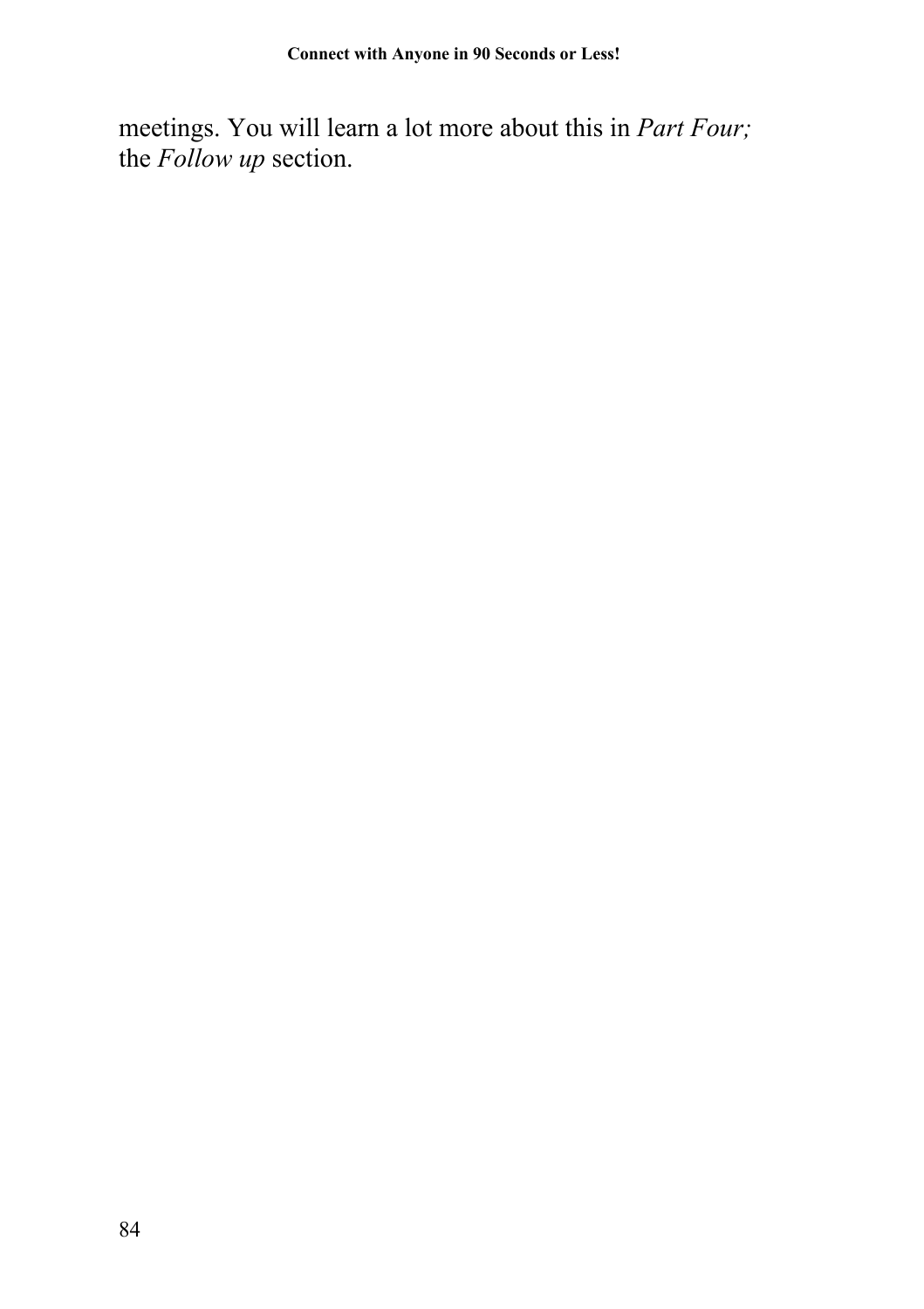## **The art of understanding, and discovering someone's communication style**

- 1. Discover if they are VAK
- 2. Power Questions

# **Discovering someone's communication style will help you with:**

- Business
- Sales
- Job interviews
- Leadership
- Negotiations
- Relationships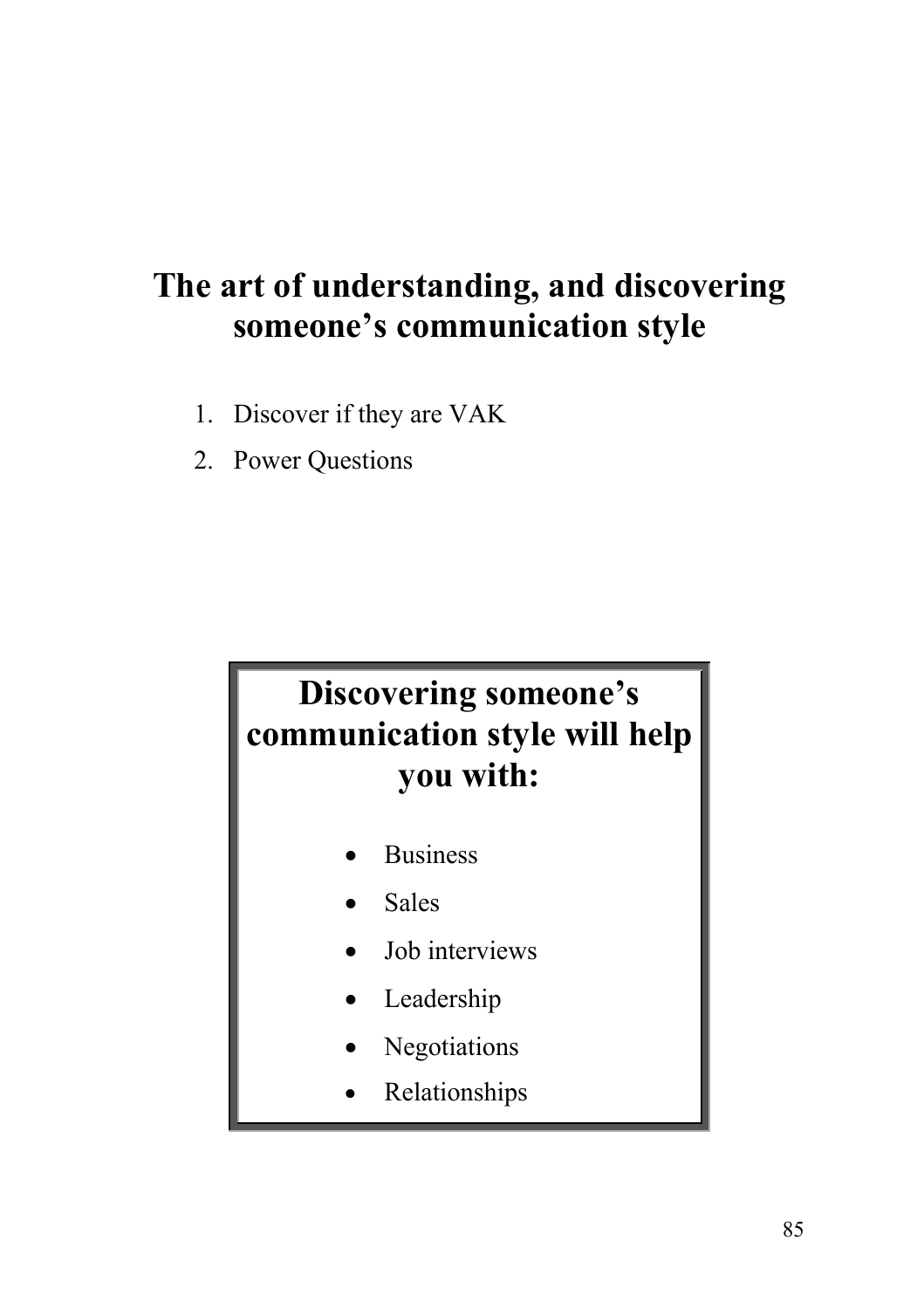# **Communication Style Power question number 1**

### Criteria –Values or Qualities

The *first* one is the *Criteria* question. The criteria question helps in discovering someone's values and emotional motivators, about a specific topic or qualities that they want in something or someone.

The question to ask is "*What's important to you about*…," you fill in the blank with what you want to know, and/or the direction you want to go (it may be related to their values or qualities), during your conversation or meeting. You want to delve deeper, since the first answer you get will be general. To obtain deeper core responses you can ask a few more discovery questions like; "tell me more", "what do you mean?" Or "really, what's important to you about that?" It's important you ask with sincere interest and curiosity in your voice. You do not want to ask as if you are interrogating them or prying into their life.

*Values and emotional motivators* are personal core reasons like; control, freedom, happiness, peace of mind.

*Qualities* on the other hand are more technical or featured based. Some qualities (or features) would be; number of rooms in a home, how efficient, easy to use, guarantee, material, etc. If your interaction is with a person to hire or recruit, the qualities may be their people skills, technical skills, how they handle stress, or multitasking.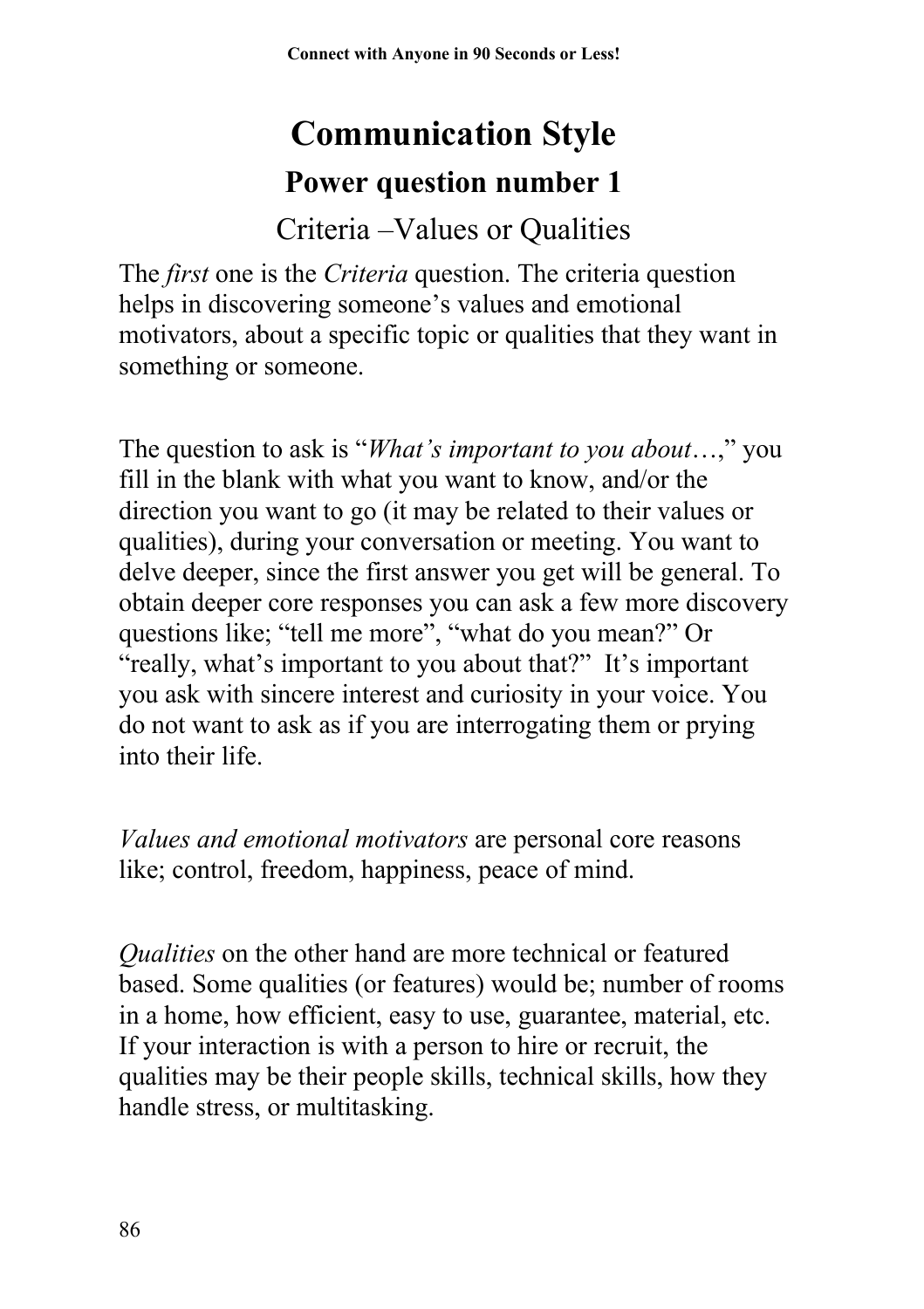#### **I'll show you some examples of how to ask power question number one differently, so that you get qualities, values, or both. In most situations you want to ask both questions.**

One way to begin the discovery is with casual conversation, and just being curious about the person. Again it will depend if you are searching for values, qualities, or both. If it's valuesand business-related, you can begin your conversation with, "How did you get started in your business?" They'll start explaining and you can go into the 5 powerful questions. The first one again, is *criteria*. One way to transition into the criteria question, is to state a few obvious values and ask, **"**What else is important to you about**…"** This question is in a business conversation and can set the stage for finding important driving values that person has about his business. Or you can ask about other important factors of a person based on what you want to connect with about them, or sell to them.

Set up the transition by first stating two or three obvious important elements. Health for example can begin with "So, you jog five miles a day, wow…I imagine it makes you feel good, you're more alert as you begin your day, and it keeps you fit…I'm curious, is there anything else that's important to you about your health and keeping fit?" In this example, I stated *alert* and *fit* as the two obvious criteria values then asked the question. Their response might be "to feel better." And now you ask a few more times to get the core value or qualities. *"What do you mean by feel better?"*

Their next response may be, *"When I feel better, I'm a better person."* You can again ask*, "What is it about being a better person that's important to you?"* The core response may be something like*, "I want to be a good role model for my kids and family. And when I feel good I make better decisions, I'm*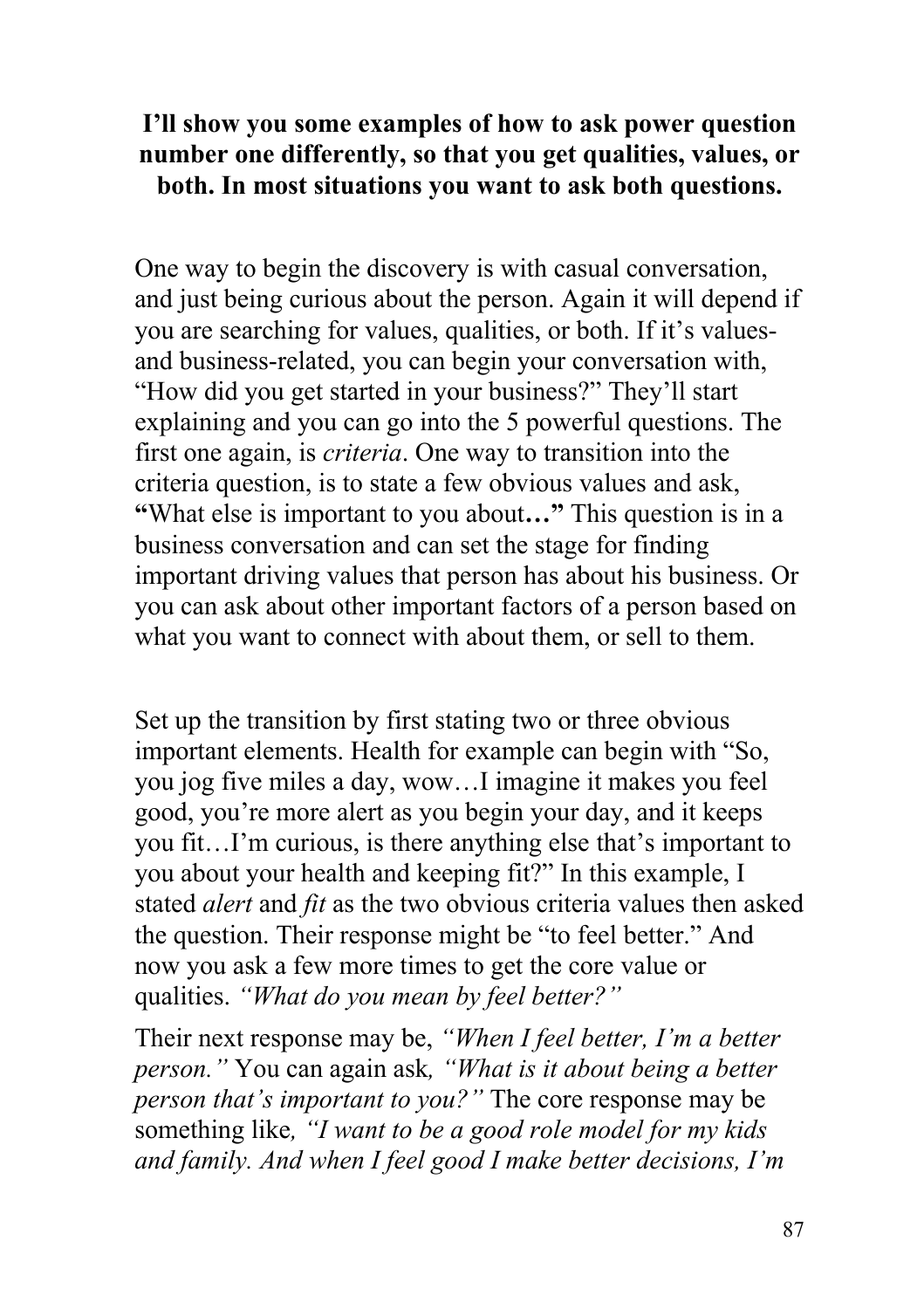*happier, and have energy to accomplish more."* So now his family and kids are emotional driving values. At this point, you see if you, your product, or service will make his family proud of him.

An example for a business situation can be, "I'm sure generating enough revenue, making an impact with your company, and doing something you enjoy are all important to you in your business…. I'm curious, what else is important to you about your business?" Then let them share what's important to them. It could be "Well, I like challenges, or to have a successful company so I can spend more time with my family, more freedom," After they share a value or two, continue to ask and drill down to discover their driving values or qualities. Next you can say "Oh really, tell me some more about that." And they may reply with "To have my business running efficiently, so that I can spend time with my kids or grandkids, or to travel." This series of questions helps you find out what truly is driving them. In essence, find out their *criteria,* their *ultimate motivation,* and their *core values*.

Another example related to a job interview or promotion would be, "So, you're looking for someone that understands specific software, works well in teams, and likes challenges; is there anything else that's important to you about the person you hire or promote into the position?" Again, start with two or three things that you know are important, and then ask for more. If they say "No that's all," now you can ask them to tell you more about one or two of those things. It can be as easy as saying "Okay, can you tell me a little more about wanting someone that likes challenges?" or "What types of challenges, and what's important to you about that?"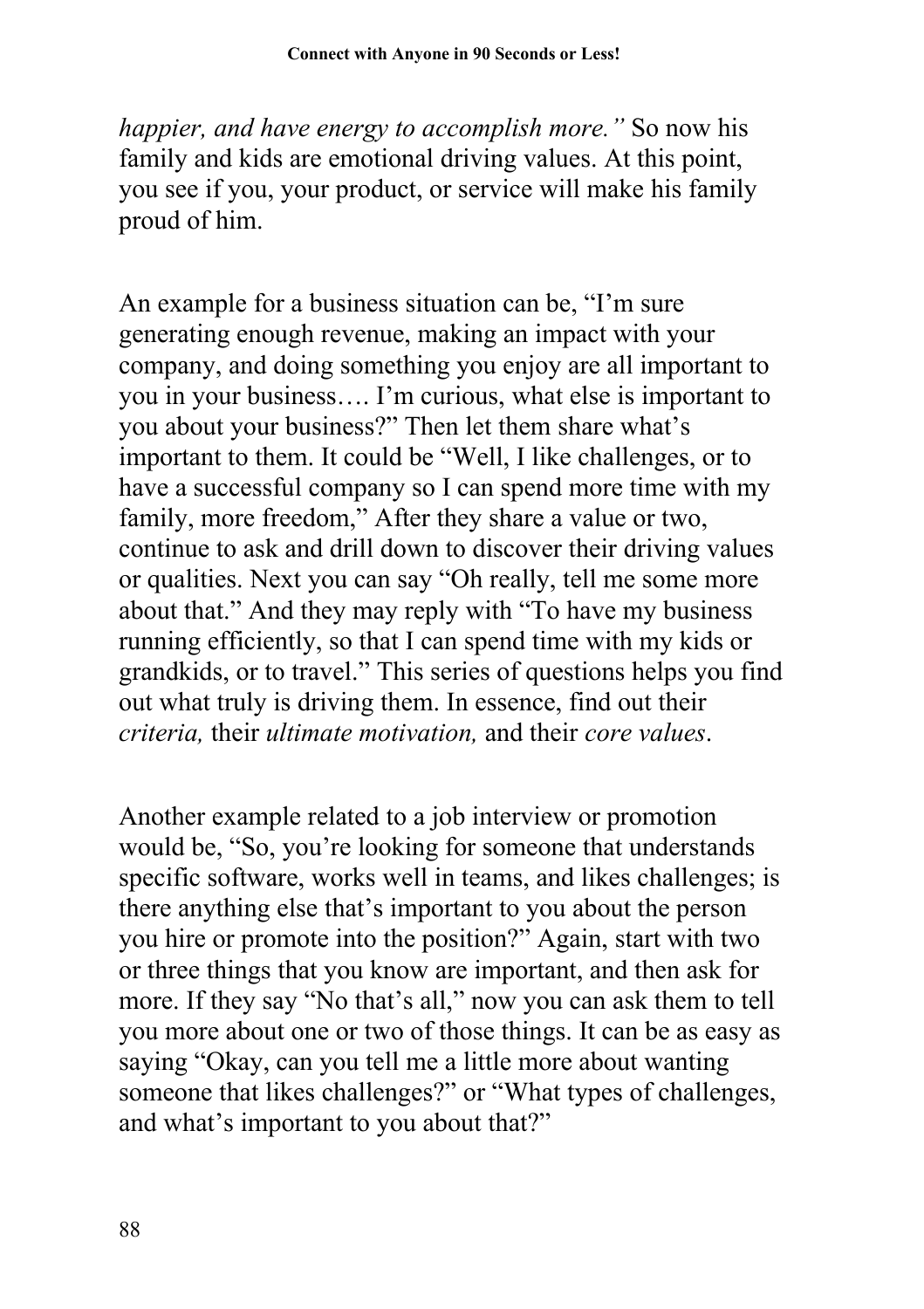You can now share your background information and skills, and how it satisfies their specific criteria. If they specified wanting someone that can handle challenges as important, because they need someone who remains calm under pressure when making tough decisions; you continue your conversation to include situations when you were calm under pressure. "In my previous position I enjoyed challenges and the excitement about the positive results." The key is to get to the core criteria so you can correctly respond to that, and create a strong sense of emotional and personal results.

A final example to consider when recruiting someone into your company or business is the following. *You* begin the *criteria discovery* by asking a more direct question. The question can begin with "If we have the perfect business for you, what's important to you about the business or opportunity?" Next, you listen and ask them, "Tell me more" or "Is there anything else?"

### **What to do with criteria**

Knowing someone's criteria is valuable, because you can communicate your information to them in a more powerful personal way so they understand your value to them.

People in general love to talk about themselves. You are asking questions other people usually don't ask. Most people will just present and talk about what they have to offer, and not be interested enough to ask questions about the person. It's more important to really understand who you're talking to, what drives them, and *what's important to them* about what they're doing.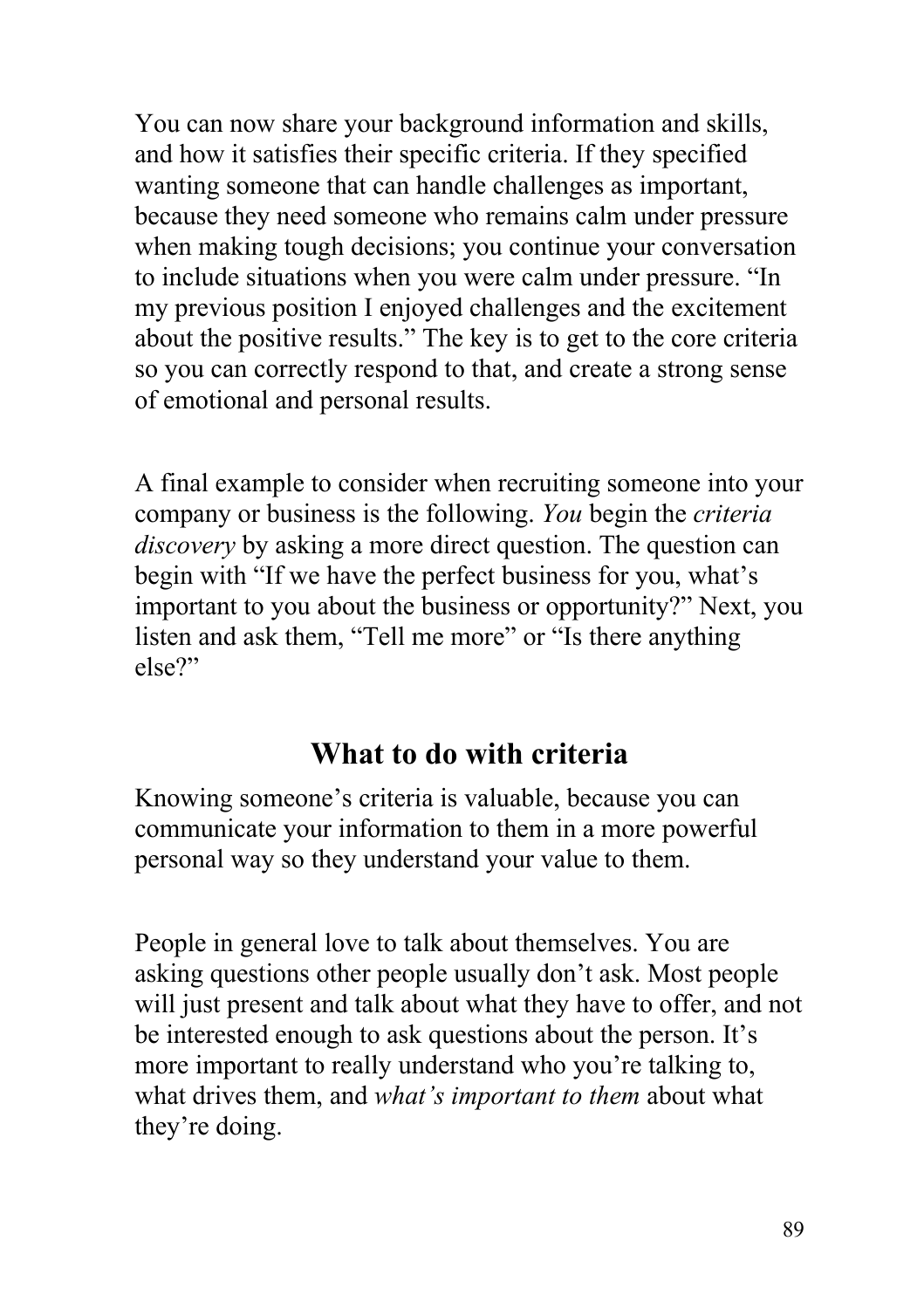NLP revealed in therapy that clients would give general superficial responses. General surface answers like "I want to quit smoking because I'm tired of coughing" is not the true reason. So, they would ask a few more probing questions. "What's important to you about not coughing, tell me more." And as they asked deeper questions they discovered the real motivational factors.

For a smoker, the core criteria reason may be to spend time with their grandchildren. So, the real motivator is to be alive to enjoy time with their grandchildren.

Now with that crucial information, the therapist has the ability to help them make the change by including the core value reason for them to stop smoking.

If you discovered during a conversation (smoking, health, or life in general) that their grandchildren are very important to them, you can now add to the conversation how you can help them spend more time with their grandchildren, and enjoy life. You have to be sincere, ethical, and have good intentions in mind otherwise people will sense that you are just trying to sell.

If your product, service, or opportunity can help someone that has a core value of spending more time with their grandchildren, you can now communicate that to them during the conversation. It can be as easy and simple as, "I want to show you how our product/service/opportunity can help you enjoy more time with your grandchildren." If it's Real Estate that you're selling, you can say "what do you think about this home for yourselves and your grandchildren?" If it's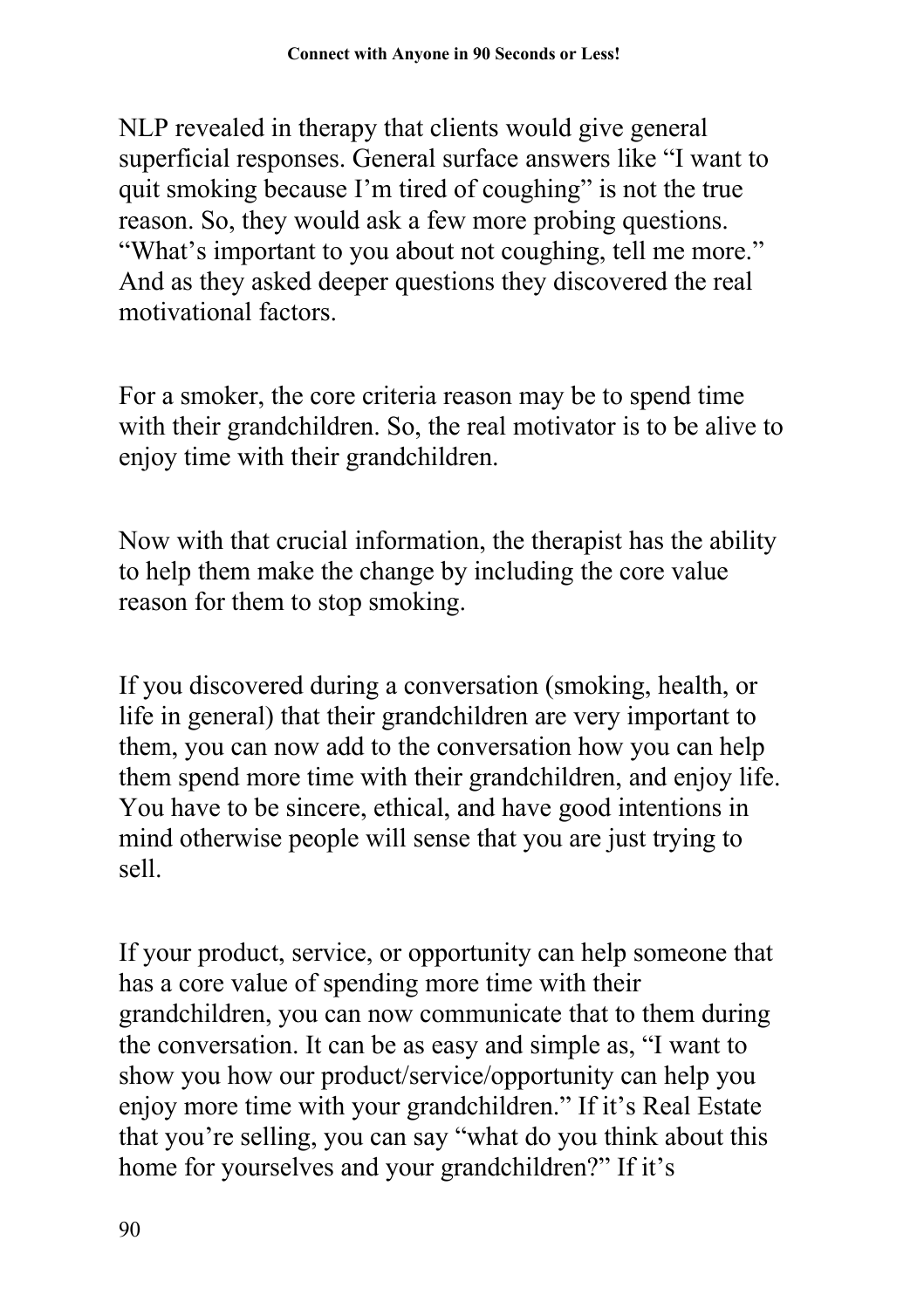insurance, you can say "would you like to include your grandchildren in your policy?" When you create a connection with your product/service, and their values or qualities, you have the person's attention, interest to learn more, and ultimately, have them take action.

Asking power questions takes practice and discipline. Most people will jump into presenting their solution without knowing the core values. And some will only ask the *qualities* criteria question. The more frequently you ask these questions the more natural it will be for you.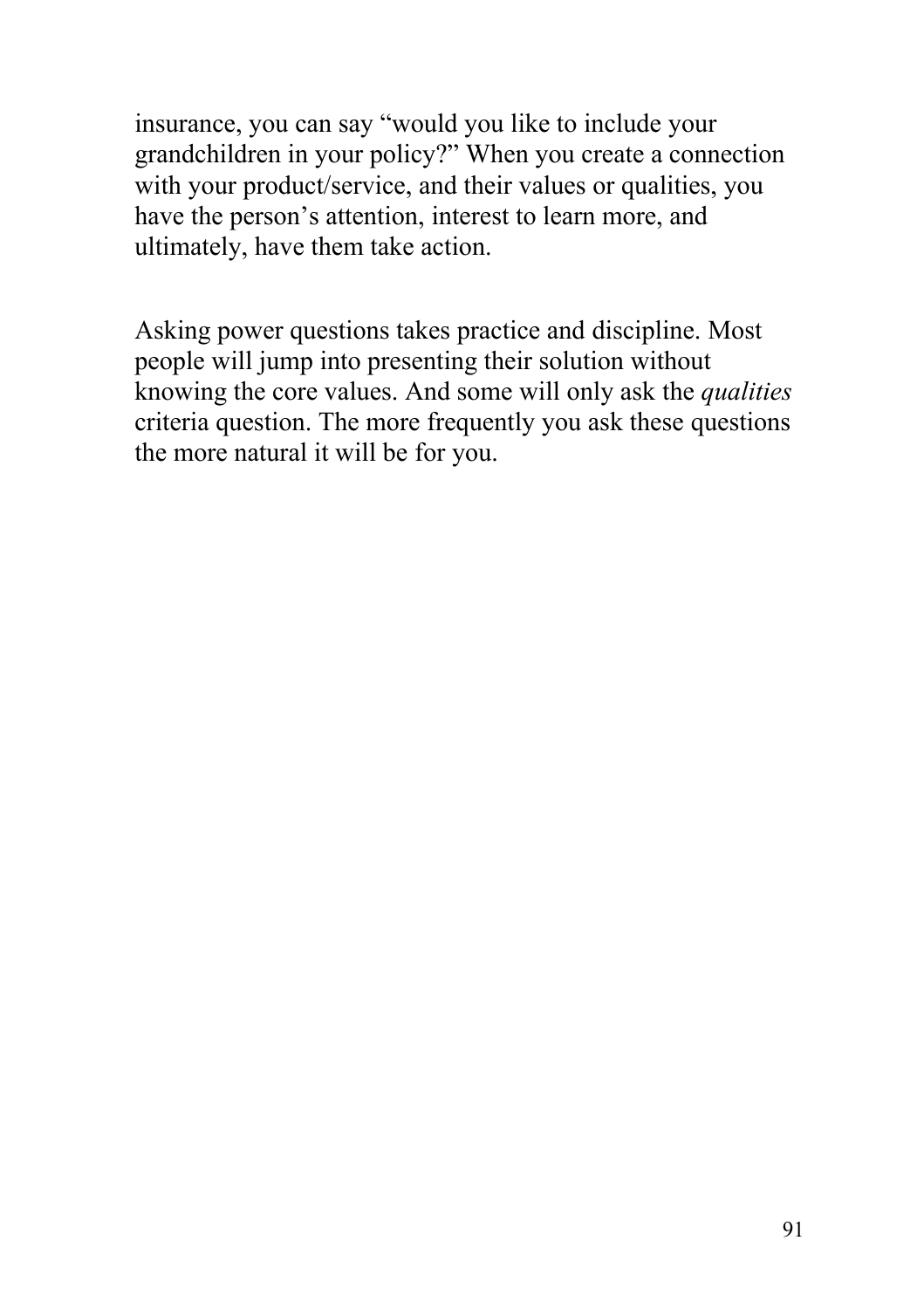### **Some examples of how to ask so you get qualities or values:**

# **Criteria**

# **You can ask a criteria question that gives a qualities response or an emotional motivation response for** *Real Estate***.**

### **For example:**

1. "What's important to you about the home you want to buy?" will elicit a *qualities* (features and benefits) response like; number of rooms, schools, location, square footage, etc.

2. An *emotional criteria* question to ask is, "what's important to you about buying a home now?"

The difference is between "the home" and "what's important to you about buying a home now?"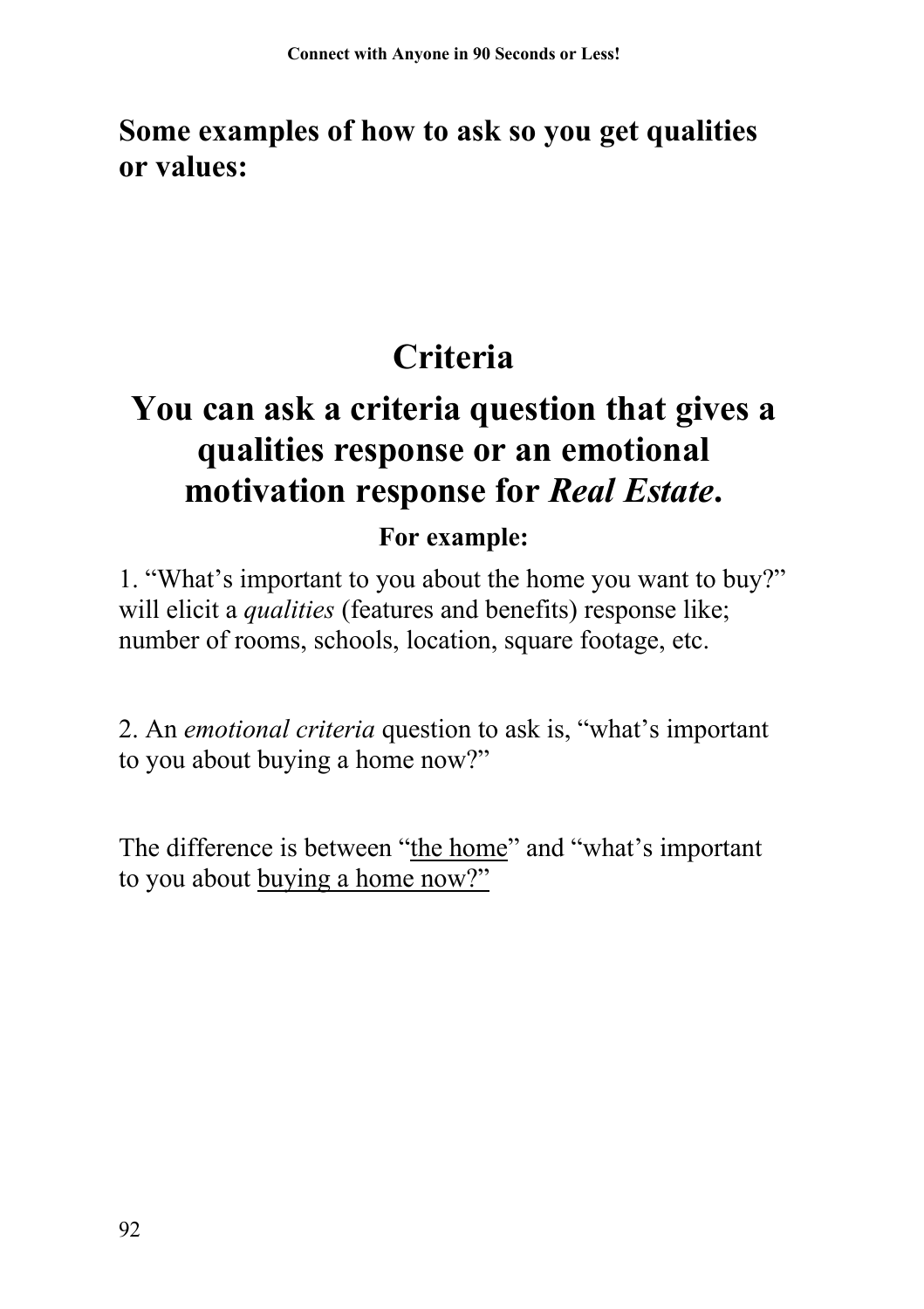## **Criteria**

### **You can ask a criteria question that gives a qualities response or an emotional motivation response about** *a Home-Based Business.*

#### **For example:**

1. "What's important to you about a home-based business?" will elicit *qualities* (feature and benefits) responses like; good product, good income potential, support, etc.

2. An *emotional criteria* question to ask is, "what's important to you about being an entrepreneur?"

The difference is between "a home-based business" and "what's important to you about being an entrepreneur?"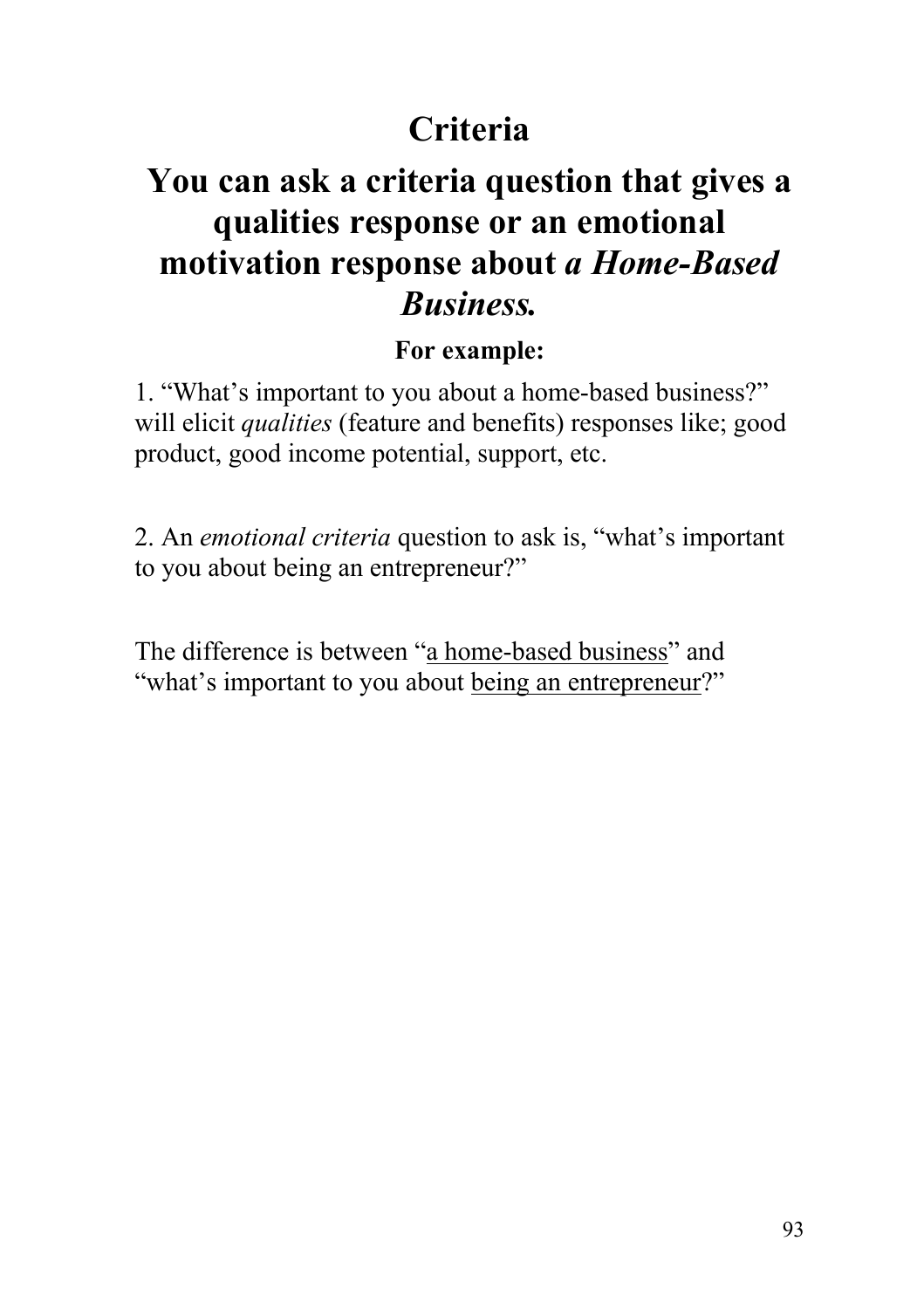# **Criteria**

# **You can ask a criteria question that gives a qualities response or an emotional motivation response for** *Insurance.*

### **For example:**

1. "What's important to you about the insurance you want to purchase?" will elicit *qualities* (features and benefits) responses like; proper coverage, affordable, etc.

2. An *emotional criteria* question to ask is, "what's important to you about insuring your family now?"

The difference is between "buying insurance" and "what's important to you about insuring your family now?"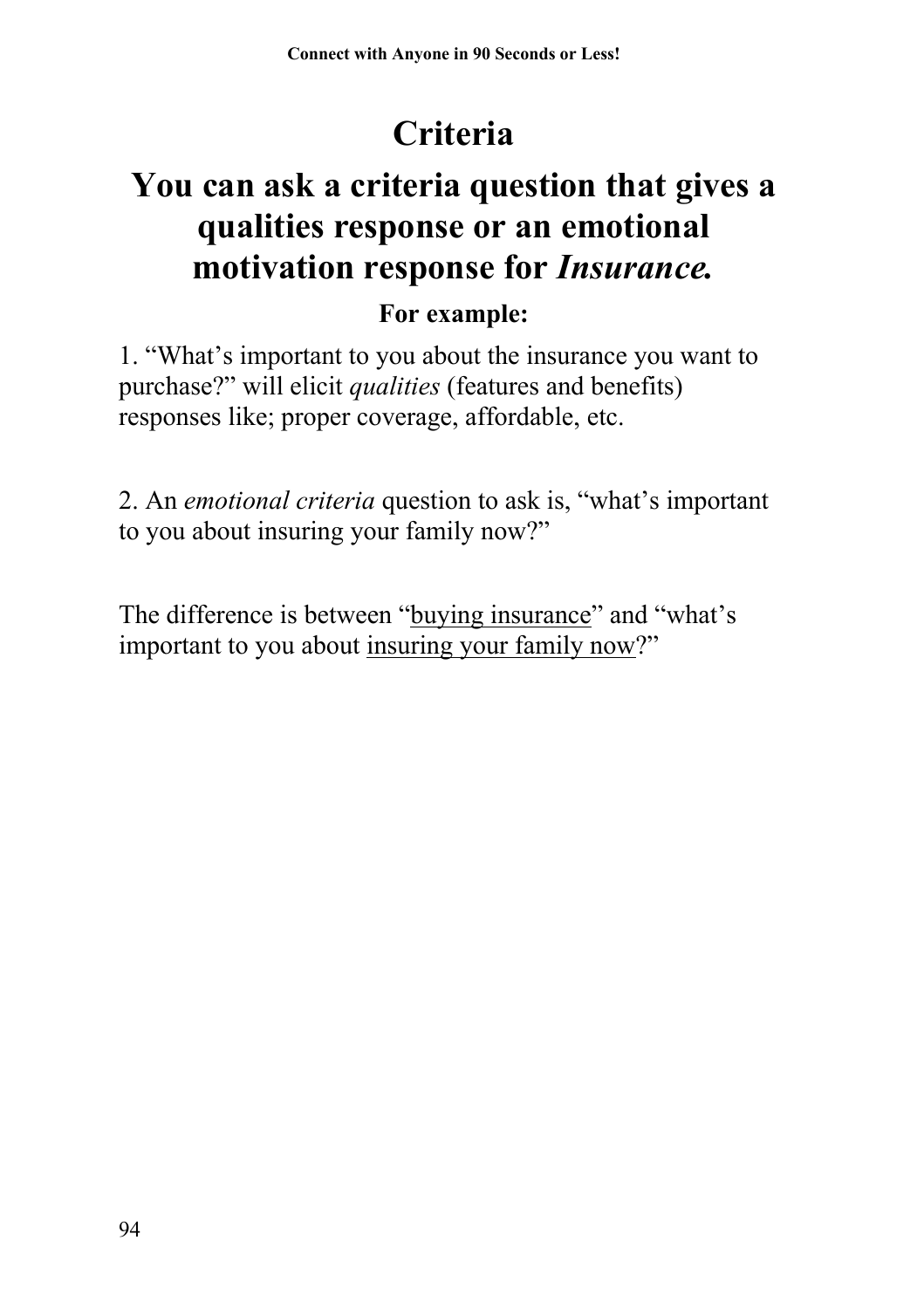## **Criteria**

# **You can ask a criteria question that gives a qualities response or an emotional motivation response for** *leadership.*

#### **For example:**

1. "What's important to you about this project?" will elicit *qualities* responses like; accomplish on time, work well as a team, etc.

2. An *emotional criteria* question to ask is, "what's important to you about working on this project?"

The difference is between "about this project" and "what's important to you about working on this project?"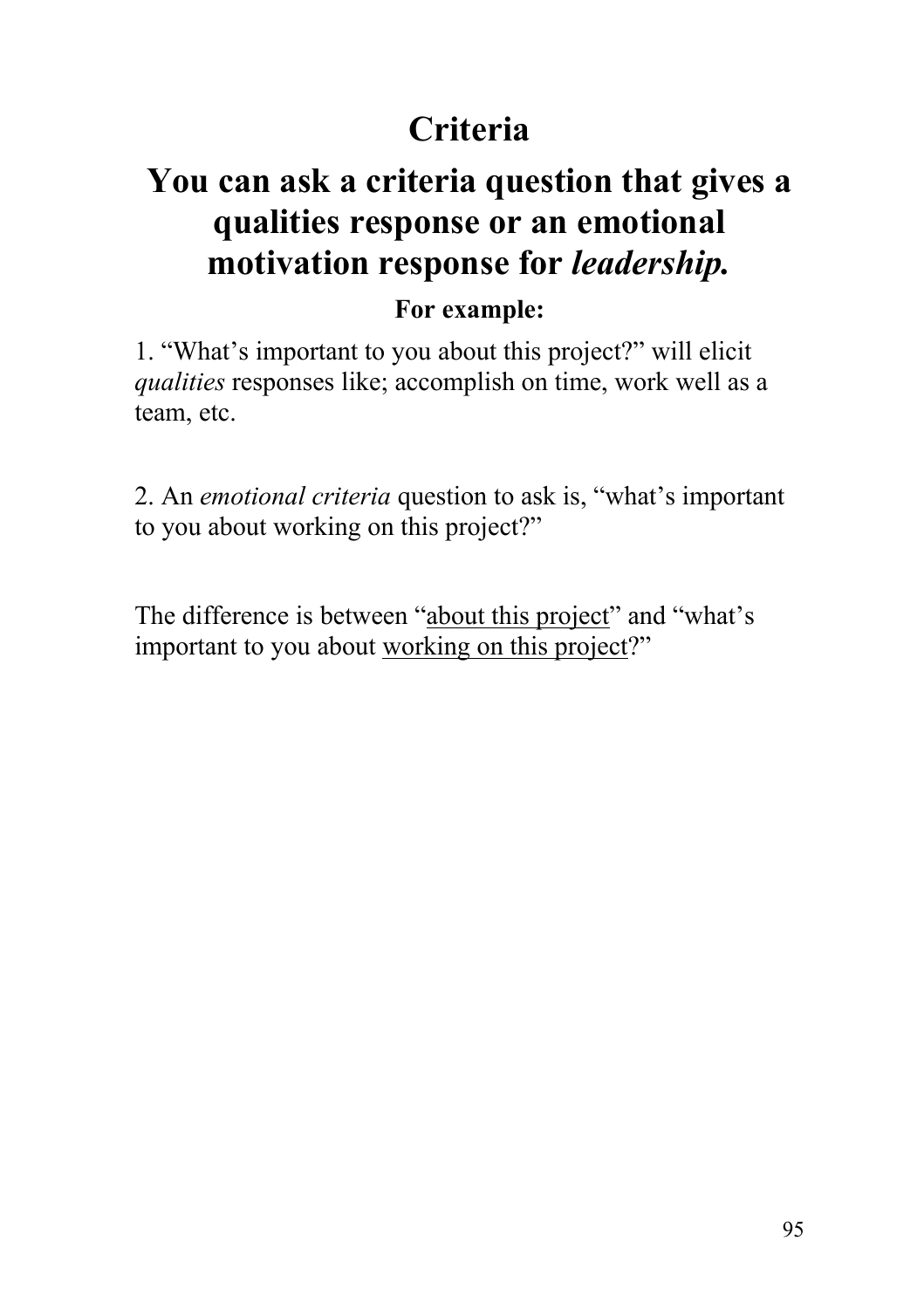### **Self awareness exercise:**

Discover your personal criteria as if you were going to buy, hire, or invest from someone like you:

This exercise will help you discover your own criteria. The answer will reveal how you filter, and influence your criteria in the conversation. For example, if you feel negotiation skills are very important, you'll say that in your sales presentation or during the conversation. But the listener may have filters up, and not pay attention to negotiation skills, because that's not important to them. Your conversation will be lost, and the rapport does not develop, because the person is interested in other values related to their own personal situation.

Here's an example for that situation: If you're a Real Estate Professional looking to hire another Real Estate Professional to sell your investment property, how would you answer the criteria question? "What's important to you about the real estate professionals you would hire to sell your home/investment?" How would you answer? Your criteria answer will reveal what's important to you, and you will naturally focus and present your criteria during the conversation. Don't assume that their criteria are the same as yours.

An example response to the question might be, "Negotiation skills are important (as I suggested earlier)." Then you ask a few more questions to get to the core. You might ask, "Negotiation skills…tell me more, what's important to you about that?" The ultimate core answer might be "*peace of mind*." "Good negotiation skills will give you *peace of mind* that you'll get the best price for your real estate."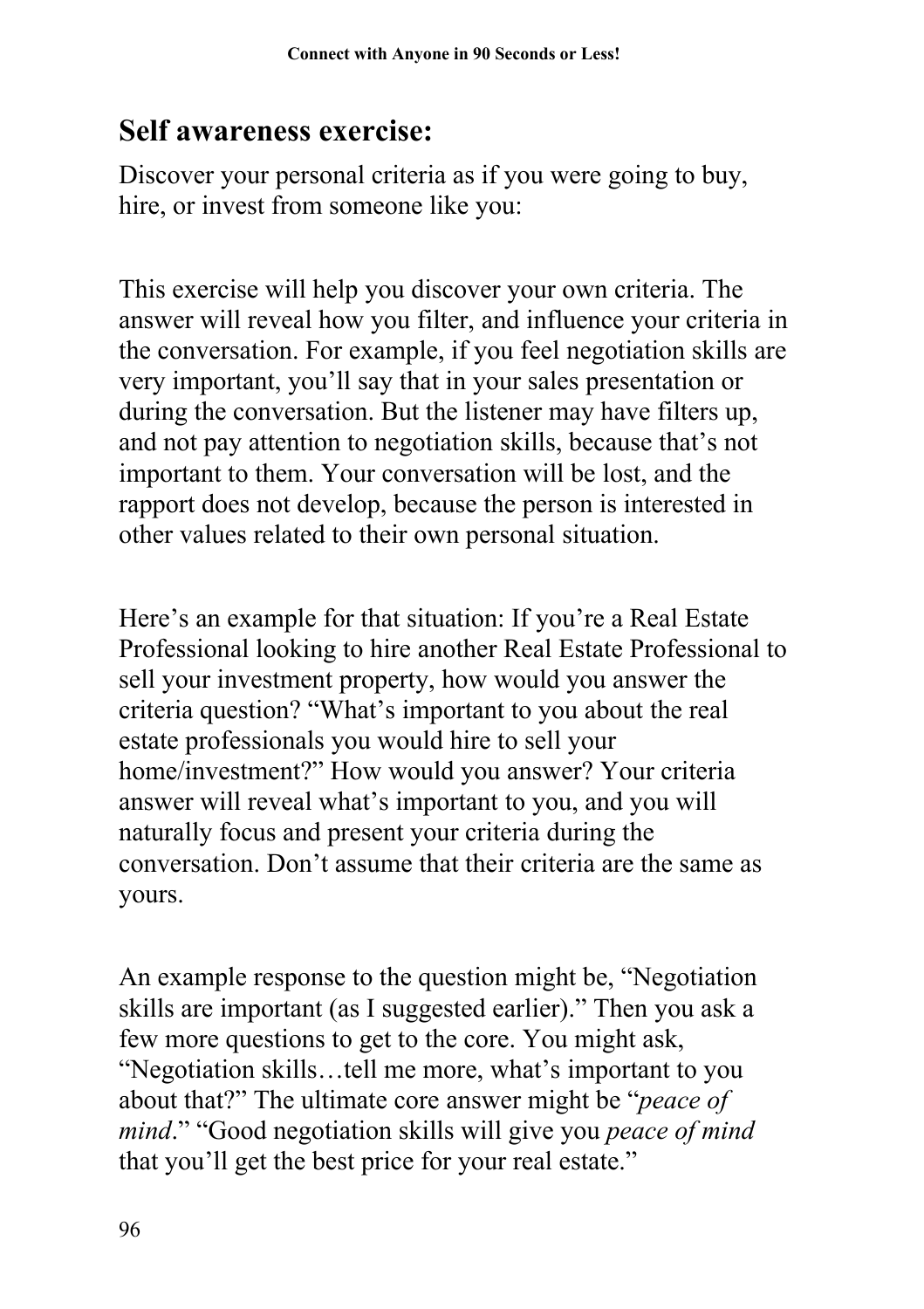The real estate professional would highlight how his or her negotiation skills will help them sell or buy. And as I've mentioned, it may not be important to the person you are conversing with about stating your negotiation skills; it may not connect with them, and they may not acknowledge the value.

Other examples are for a job interview, buying a specific product, or signing up to be part of a direct marketing company. If someone asked you "What's important to you when you buy a product like ours?" or "Hire a person like me?" or "Sign up with a company like ours?" The way you respond would reflect your criteria and what you would typically express. But it may be in conflict with their criteria and you break rapport.

This exercise will give you a great awareness and self discovery that will instantly help you.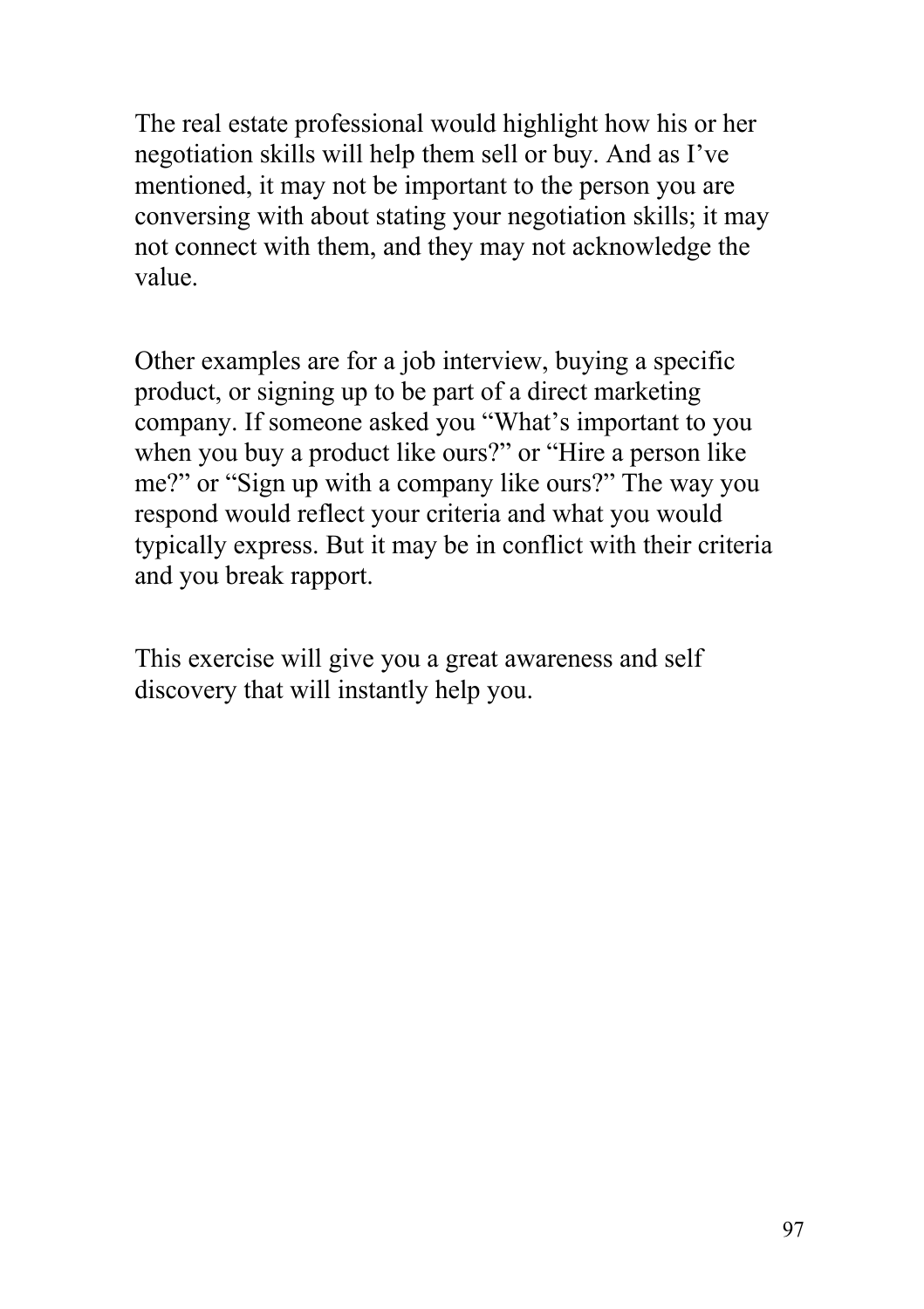# **Power Question 2 Direction**

### Towards or Away

The second power question after you identified their criteria is, "*What will having criteria/value do for you*?"

This will reveal if a person is motivated by going *towards* an outcome…like to accomplish something, going towards a goal, to achieve, attain, and create solutions.

Or *away;* which is to avoid pain. Motivated to get away, evade, and avoid pain.

After you ask question one "*Criteria*," their emotional motivation answer will reveal what's ultimately important to them. It could be freedom, more time with their family, etc. If the answer was more time with family for example, you can then ask the *towards/away* motivation question…"Oh really, more time with your family? I'm curious, *what will having* more time with your family *do for you*?"

The answer will reveal a *towards* or *away* motivation. It's also called *positive liberty (towards)* or *negative liberty (away from)*. Some people say "Well, having more freedom or more time with my family will mean that I won't have time to worry about work or debt" or "I won't have to worry about what's going to happen next week." They are revealing "*away from*." They are motivated by *avoidance* of pain.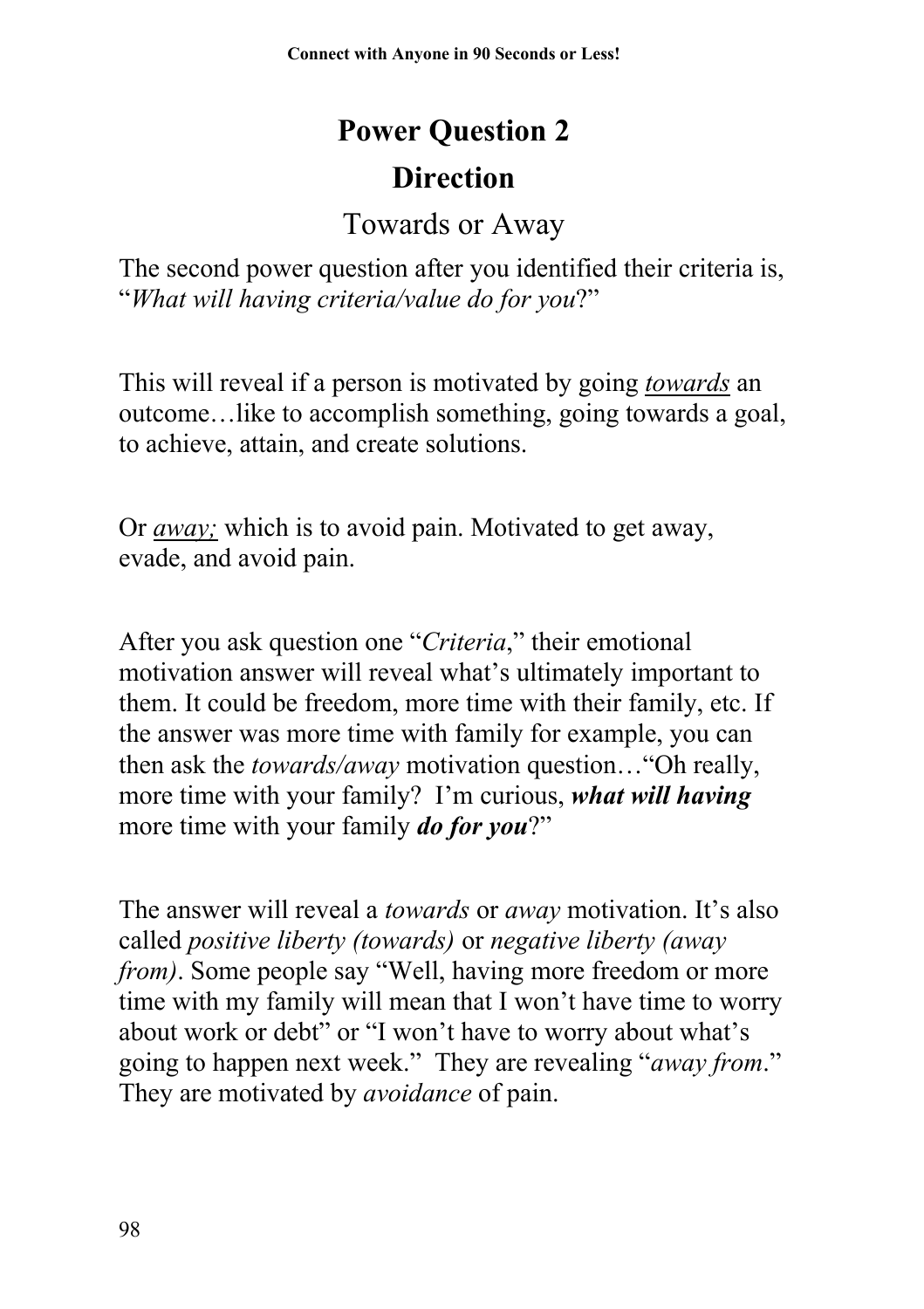The opposite is "*towards."* They may say "Having more time with my family means having vacations and enjoying life, traveling and relaxing." They are talking about things they are going to do, not things they want to avoid. These are motivating factors for them. This is the way they make decisions, and what will actually motivate them to take action.

Now with that information in mind, you can talk to them in that way that they'll perceive as "you really listen to me and understand me." If you tell somebody that is *towards motivation*, "Here's something I have to offer…..it will help you *avoid* debt or it will help you *avoid* frustration." The person will think it's just a sales pitch and break the rapport, because they are motivated by going *towards.*

If a person is talking about what they want to achieve and accomplish, they are a *towards motivated person* and you need to make sure your conversation includes how you can help them *achieve more* of what they want (*towards*).

It's important to have awareness of *your towards/away motivation* as well. Your motivation influences how you will talk with others. If you are a *towards* person, you will most likely talk, and present solutions or information, based on *towards* outcomes and motivation. The opposite also applies. If you are an *away from* motivated person, you will express how you can help them to avoid specific pain.

In many situations you will not have to ask the questions. Since you know what to listen for now, you will hear *towards* and *away* motivation expressed during a conversation. People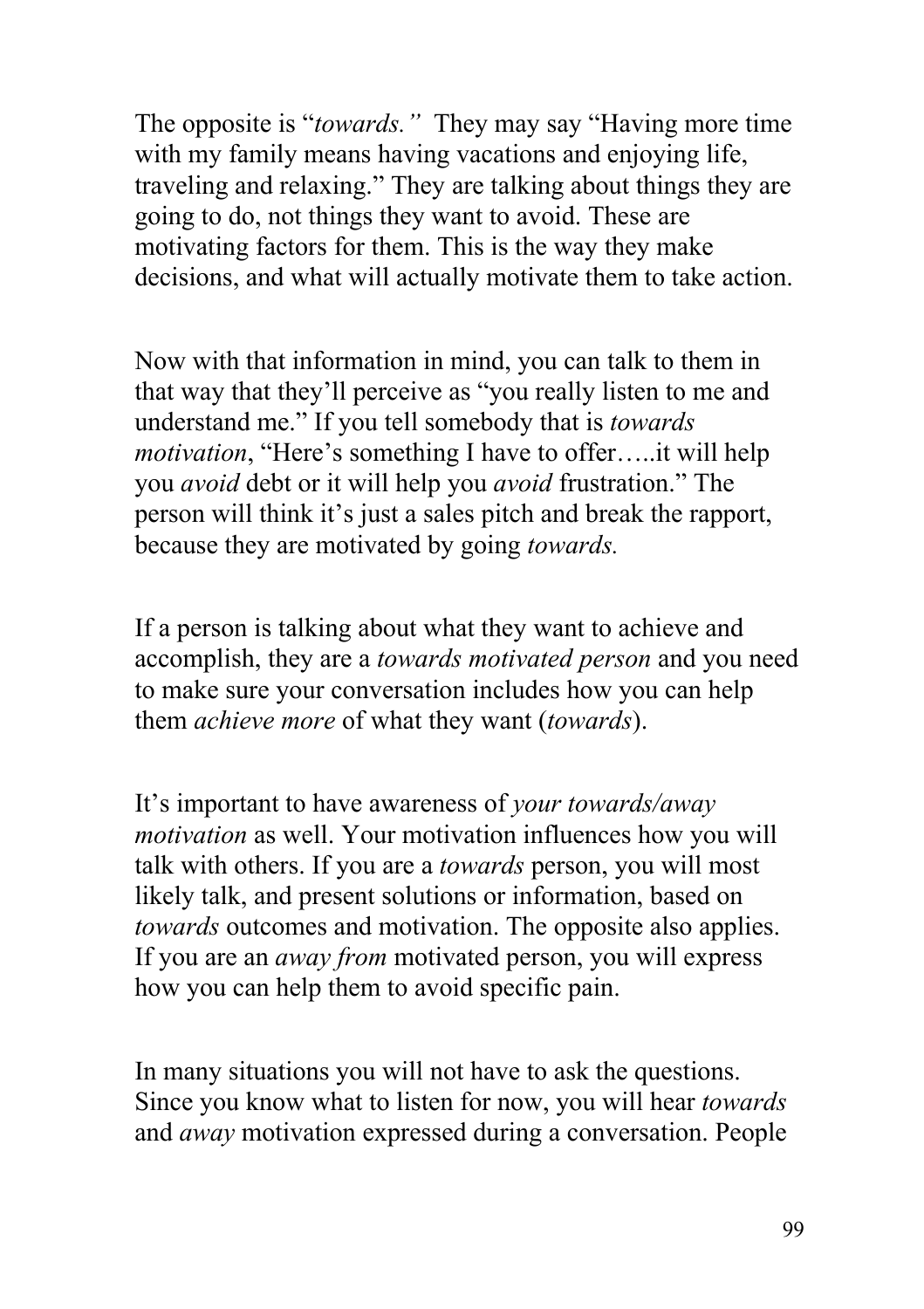will naturally reveal things that they want to avoid, or things they want to accomplish as they talk.

Think about you having to discipline a child, would you have a tendency to say, "Do your homework, because if you don't do your homework you're not going to watch TV." That's an *away-from* strategy. Versus, "Do your homework, once you've done your homework you'll get to watch TV." That's a *towards* strategy. If it's your child, or whomever you are talking with, be aware that you may need to change your motivation strategy to match theirs. It's the same outcome as when using different words.

This applies to business as well - motivating employees, sales, negotiations, job interviews, or presentations. If you use the opposite motivation, (*towards* with an *away* person, or *away* with a *towards* person) they will feel that you're trying to manipulate them. Choose your words properly, so they hear *your* message, and take appropriate action.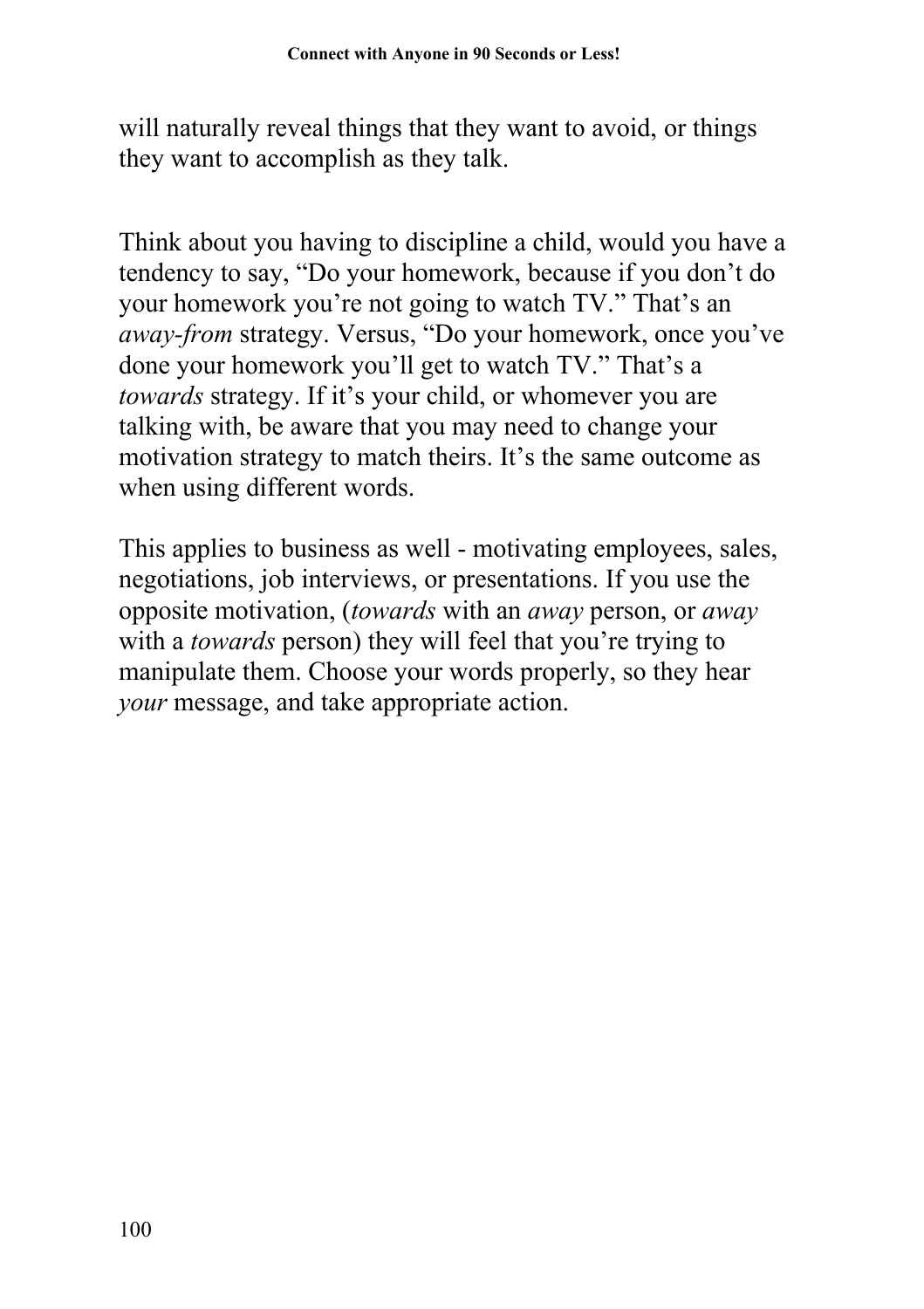### **Self awareness exercise:**

Are you *towards* or *away* motivated?

Ask yourself the same question after you discover your criteria and note your answer.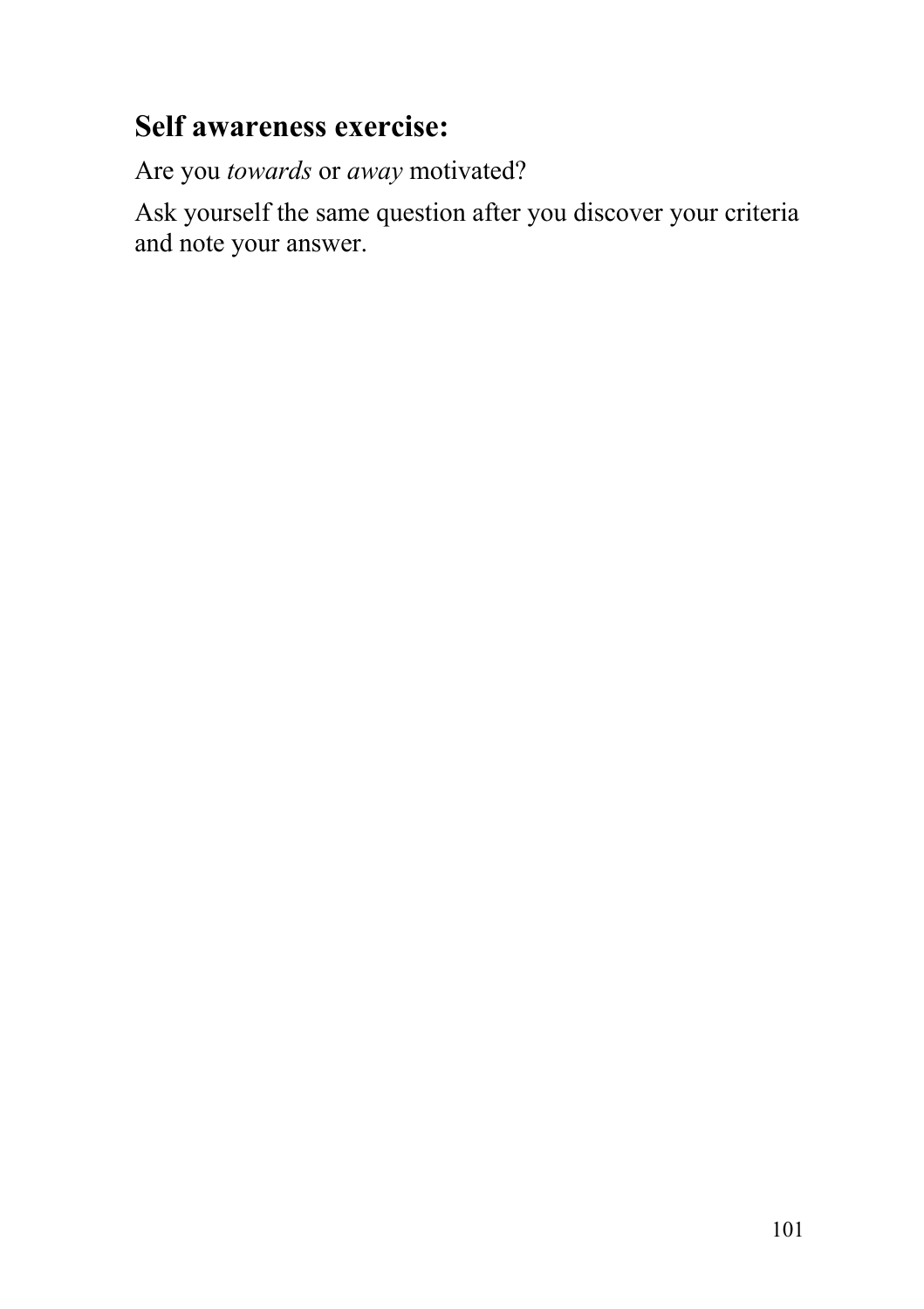# **Power Question 3**

### **Reason**

### Big picture /Bottom line /Options or Procedures

Power question 3, is a question you can easily ask in a conversation. The question is based on the word *Why*? When you ask, "*Why* did you get into this business?" Their answer will reveal that they are; *big picture*, *bottom line, option*s, or an *opposites-type* person, which is *procedural* and *detail oriented*.

The two extremes are a person that wants all of the *details* or a *procedure* versus a person that just wants the *bottom line*, *big picture, or options*. There are also variations of these.

When you ask that question again, "why did you get into the business you're in?" and they reply with a story, or in *step* p*rocedure,* such as, "Well, *first* I researched the industry, *second* I talked to a few people in the industry, *then* I went to an event and got connected with a person that told me about this opportunity, and it's been great." This example was a series of *steps*, an actual story line. They process and explain information as a *step-by-step* procedure. Be aware of this, because you will then need to present to that person in steps or procedures.

The opposite response would be, "I got into this industry because it was a great opportunity; I just saw this as something that was booming." In this example they *didn't* go into steps and procedures; they just told you the *big picture*, the final reason, and outcome. Or an *options* response might be "it allows me to create my own destiny." If you're having a conversation with someone who talks about the *big picture*,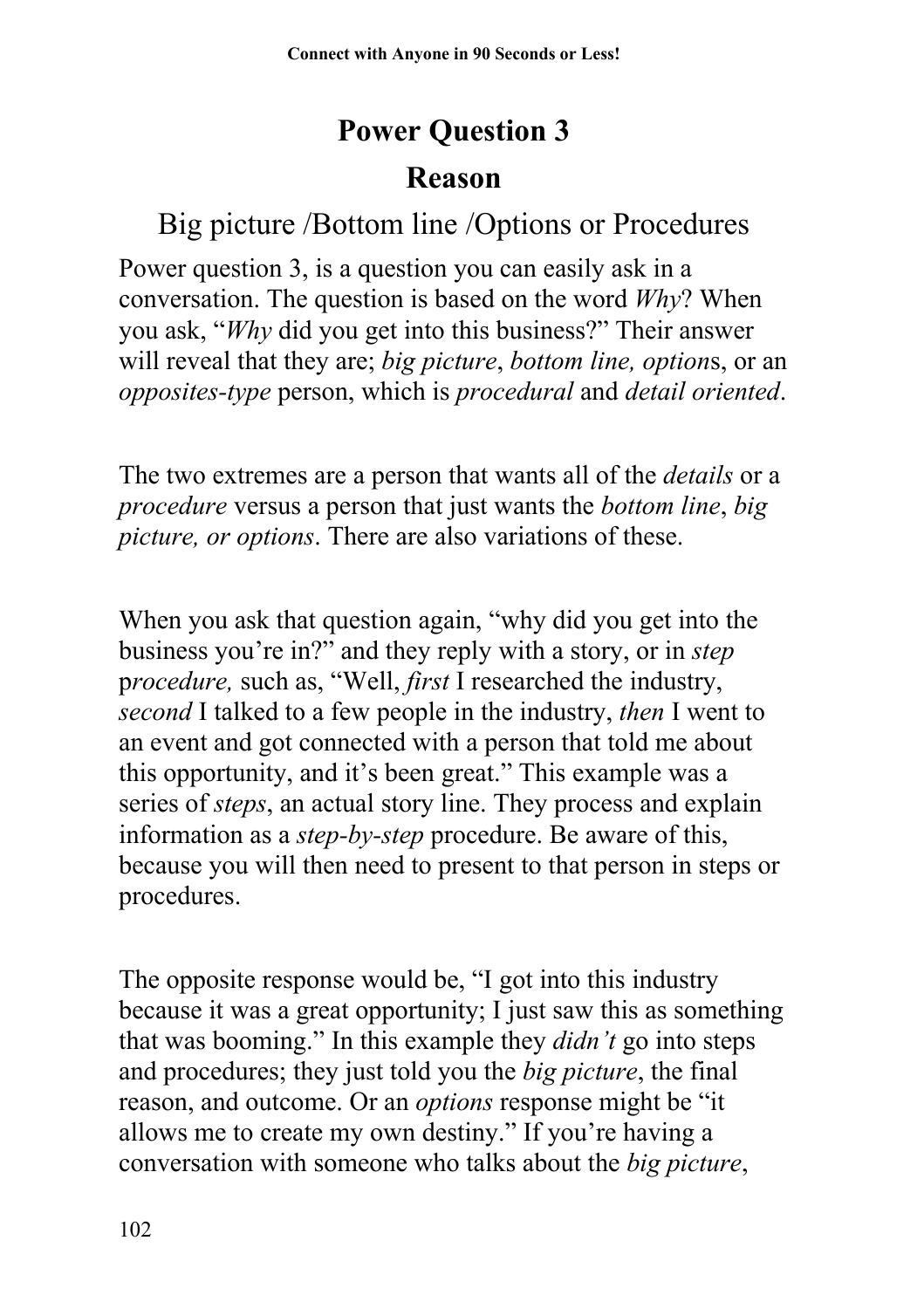*bottom line, or options,* but you start telling them as *step-bystep* procedure, they're going to say "Just get to the bottom line." You'll break the rapport. You need to talk with that person about *big picture*, *the bottom line*, or *options* solutions. A *bottom line/big picture phrase* during your conversation would be "The bottom line is my program can help you connect with other people and quickly build your business."

Keep in mind *options* as well. An *option* response would be "It gives me the opportunity to do more traveling or relaxing." Now you can reply how you and/or your product or service will satisfy, and accomplish the importance of having the option to travel or relax.

The same thing with the *procedure* person; if you have the tendency to present in a *big picture* outcome to a detailed *procedure* person you will break rapport. You'll need to shift your language so that you are in alignment with them. Go into their model of the world. Explain and talk with them how they need to hear it. In essence, talk their language.

So when talking to someone who is *detail-oriented*, you need to start off with steps. "*First* let's sit down and talk, *second* let's do this, *third* this, and then these are the steps you need to take to really get a good understanding of what I do." Or "*First* visit my website, or *first* look at this." Once they have some steps to go through, they have a sense of satisfaction that they know what to do, and know what they're going to experience. They have a sense that you're communicating with them in the way that they need to hear the message.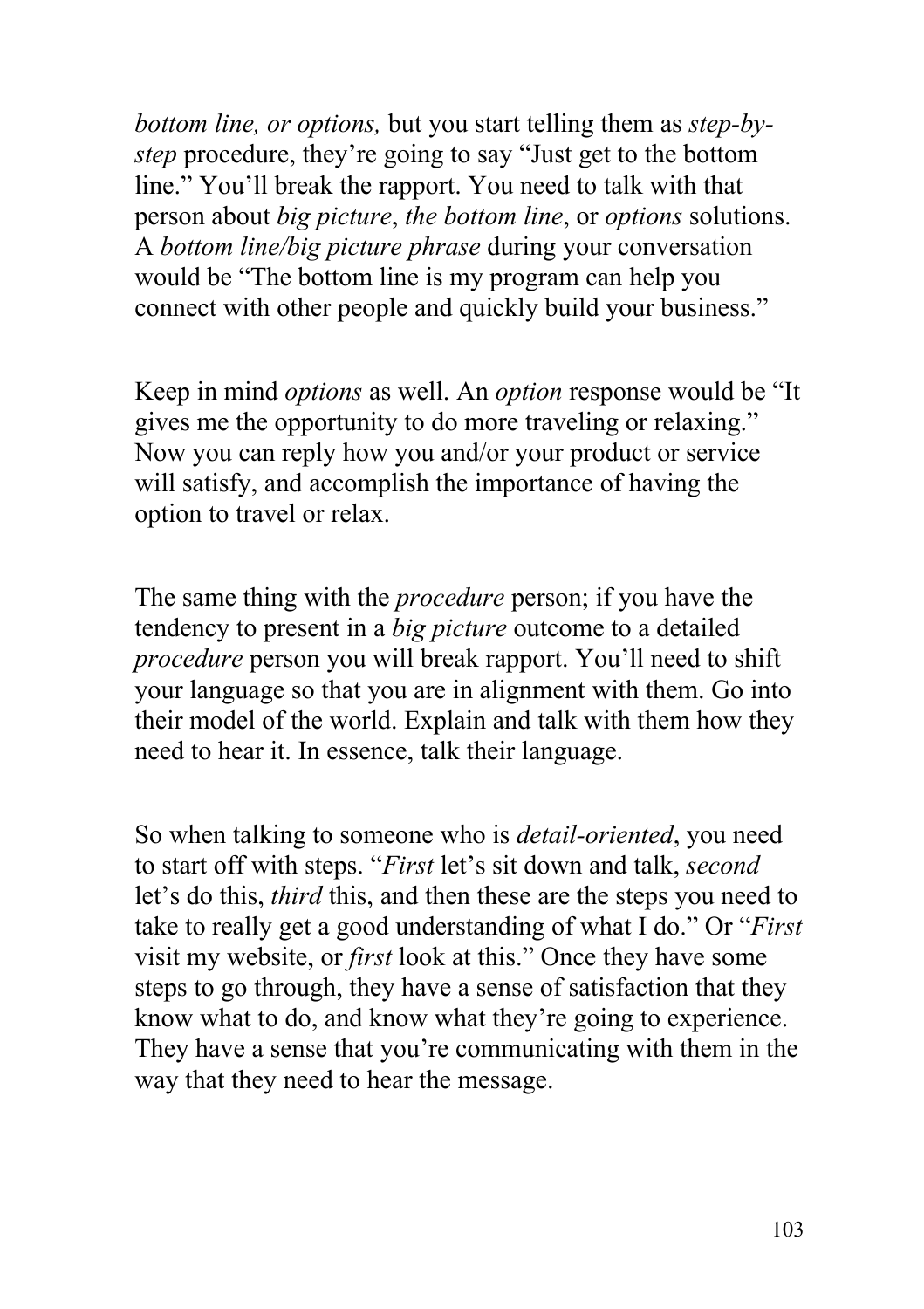### **Self awareness exercise:**

#### **"***Why* **did you get into this business?" someone asks you.**

Your answer will reveal if you are *bottom line/big picture*/*options,* or *procedural*. This exercise will give you awareness as to what your natural communication style is when you respond to these types of questions.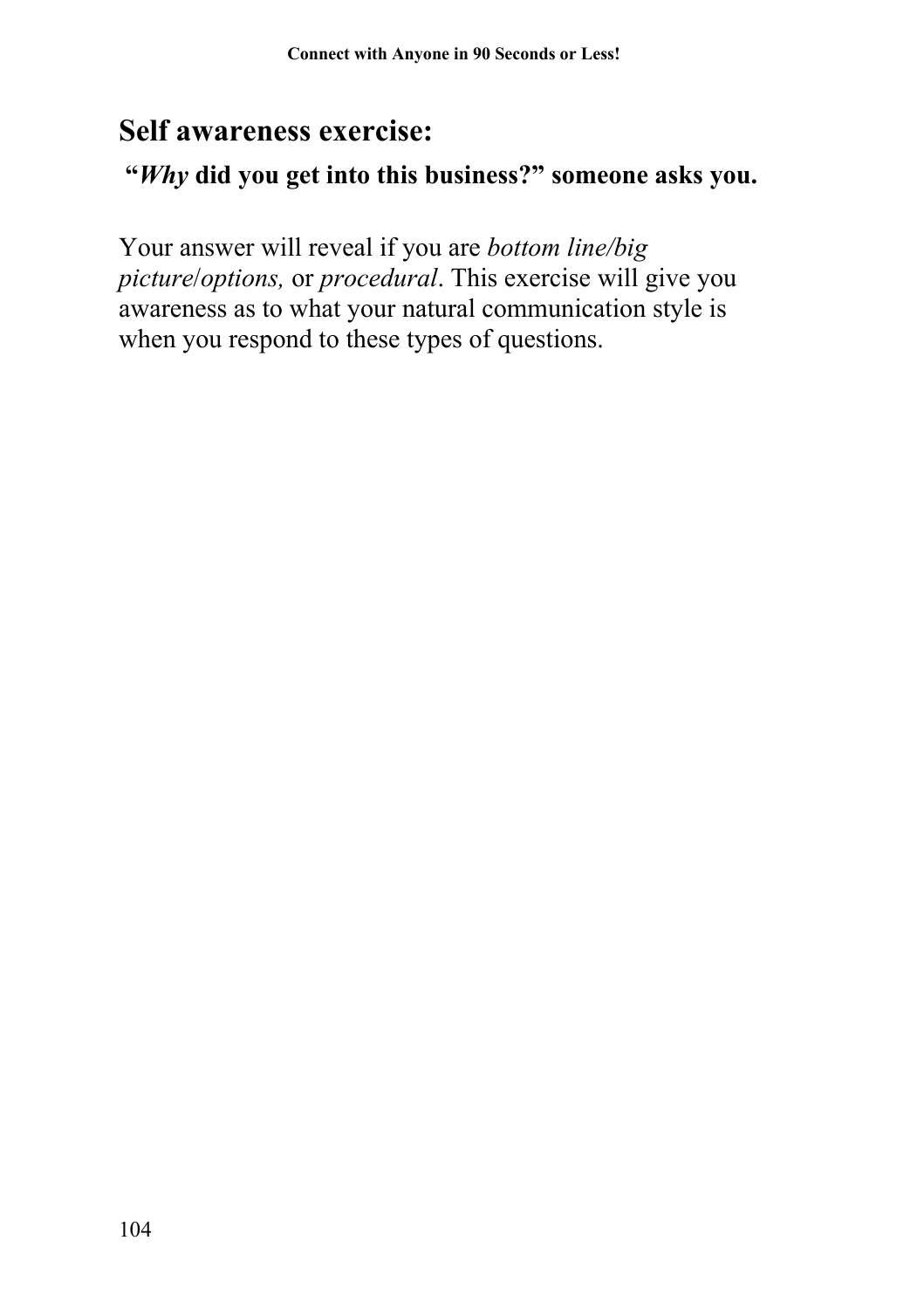### **Power Question 4**

### **Sameness or Differences**

Next we are going to go into how people see things. Do they see things as the *same,* or as *different*?

Before I ask you this question, look at the three coins below. As you look at them, think about what the relationship is between the three coins. What pops into your mind? Let your mind flow, and write it out as you think about the relationship between these three coins.

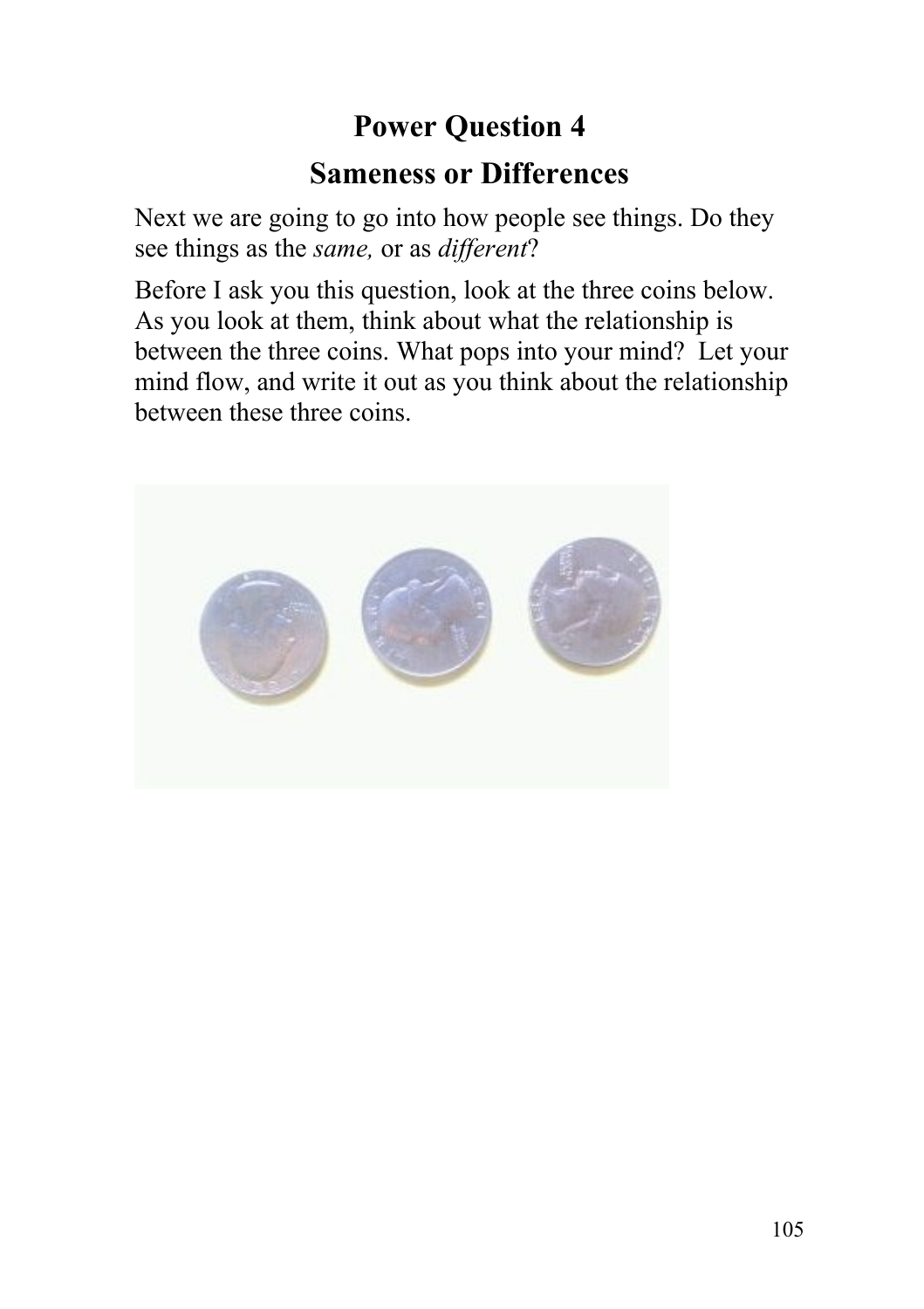Alright, you have a mental note now, and/or you wrote down the relationship.

When you ask, "What's the *relationship* between these three coins?" there are two extreme answers. One is "What's the *sameness* about them?" For example, they are all quarters, they are all the same denominations, and they are all heads-up; whatever it is, they are all the *same*. The other extreme is everything is *different*. Answers like "These coins are all different; they are close together, with those a little farther apart, and this coin is at an angle." If you see everything that's *different*, then that's your tendency as to how you explain something, and what you notice.

Now the question was what is the *relationship* between? The key word is *relationship*, *not compare or what's the difference*. It's important to use the word *relationship* or *relate*. Why? Because if yo*u compare,* you will have an *outcome based on the differences*.

Another conversational way to get a *sameness* or *difference* response is by asking "*How*'s business this year?" The word *how* will make a comparison or relationship. They may say "Yes, everything's the same" or "Everything's so different" or "So many things have changed". They will express what's *different* or the *same*. So during a conversation you can easily ask "How's business?" or "How are things going?" or "How's business as it relates to last year?" Listen to the answer. And if they reply with, "Oh, it's completely different" or "Oh, it's the same" now you know whether there's a tendency for them to notice things that are *different,* or the *same*.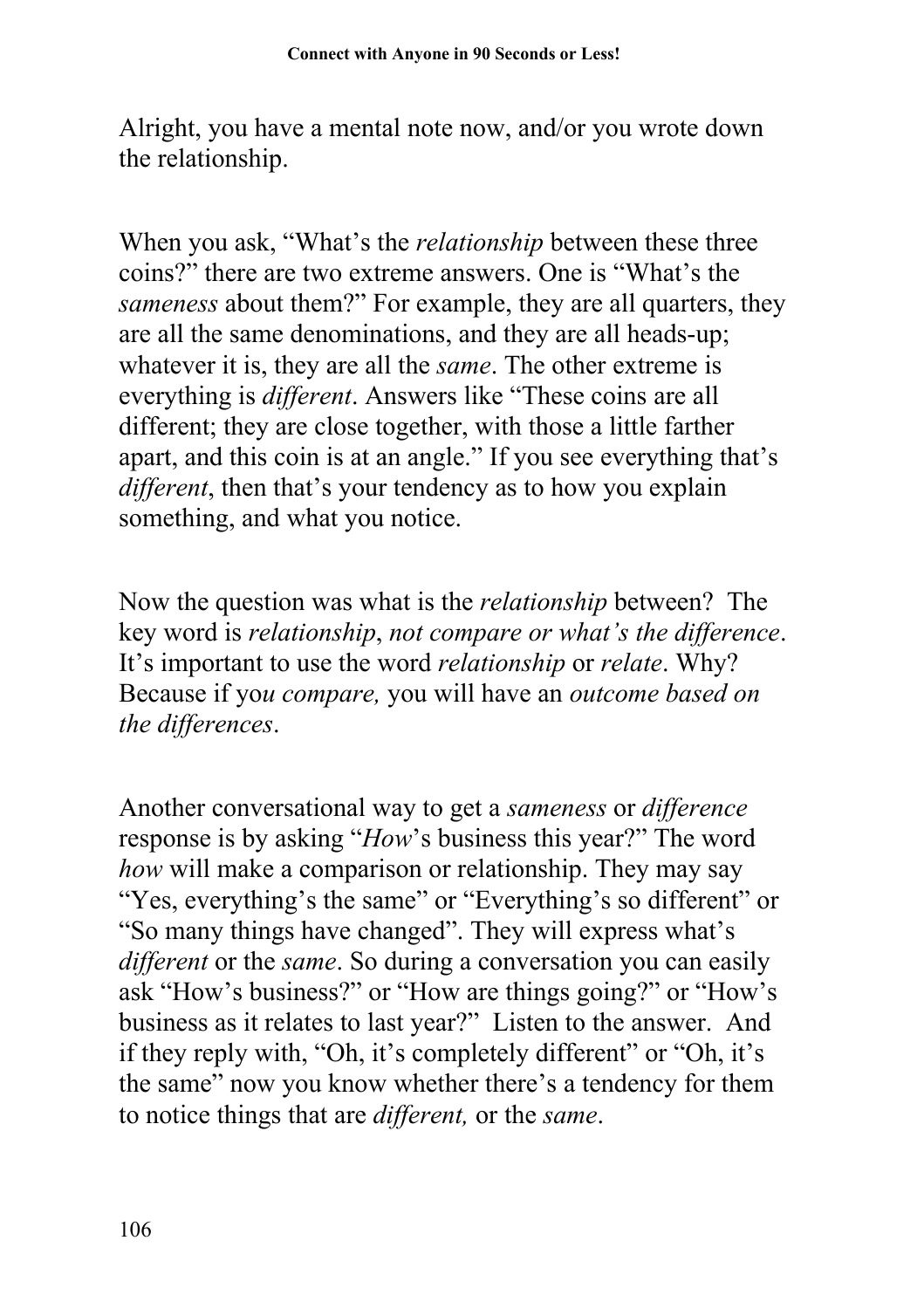You need to know your own style as well, or your own method of processing information. If *you* notice sameness, and you're talking to someone about how your company, or service, is the same as other major companies, but they primarily notice differences, there will be a conflict. They are going to say "No, this is not the same, there are some differences." Or, they won't say anything but think you're trying to sell them on your idea, and this will also break the rapport. Once you identify your style, you need to have flexibility with other's styles, so that you maintain rapport during a conversation. They will then hear your message, process the information, and then take action.

There are also variations. You could say, "There are three coins, they are all heads up, one of them is at an angle, and one of them is a little farther out." In this response, there is first some *sameness*, followed with some *difference*. There could also be *extremes* or *variations*.

Another method to quickly identify with someone that sees differences is to notice if they are someone that collects things. If someone has a collection; doll houses, bird houses, figurines, etc., they see what is *different* with each individual item. *They notice the differences*. If someone says "Well, they all look like doll houses to me" or "They all are pretty much the same," they notice *sameness*.

If you walk into someone's office and they have a collection of something, you now know they will probably notice *differences*. I suggest you still ask and test to confirm this. If you find that they are a *differences* person, then you want to present some *differences* during the conversation so that they are able to make a quick and easy decision.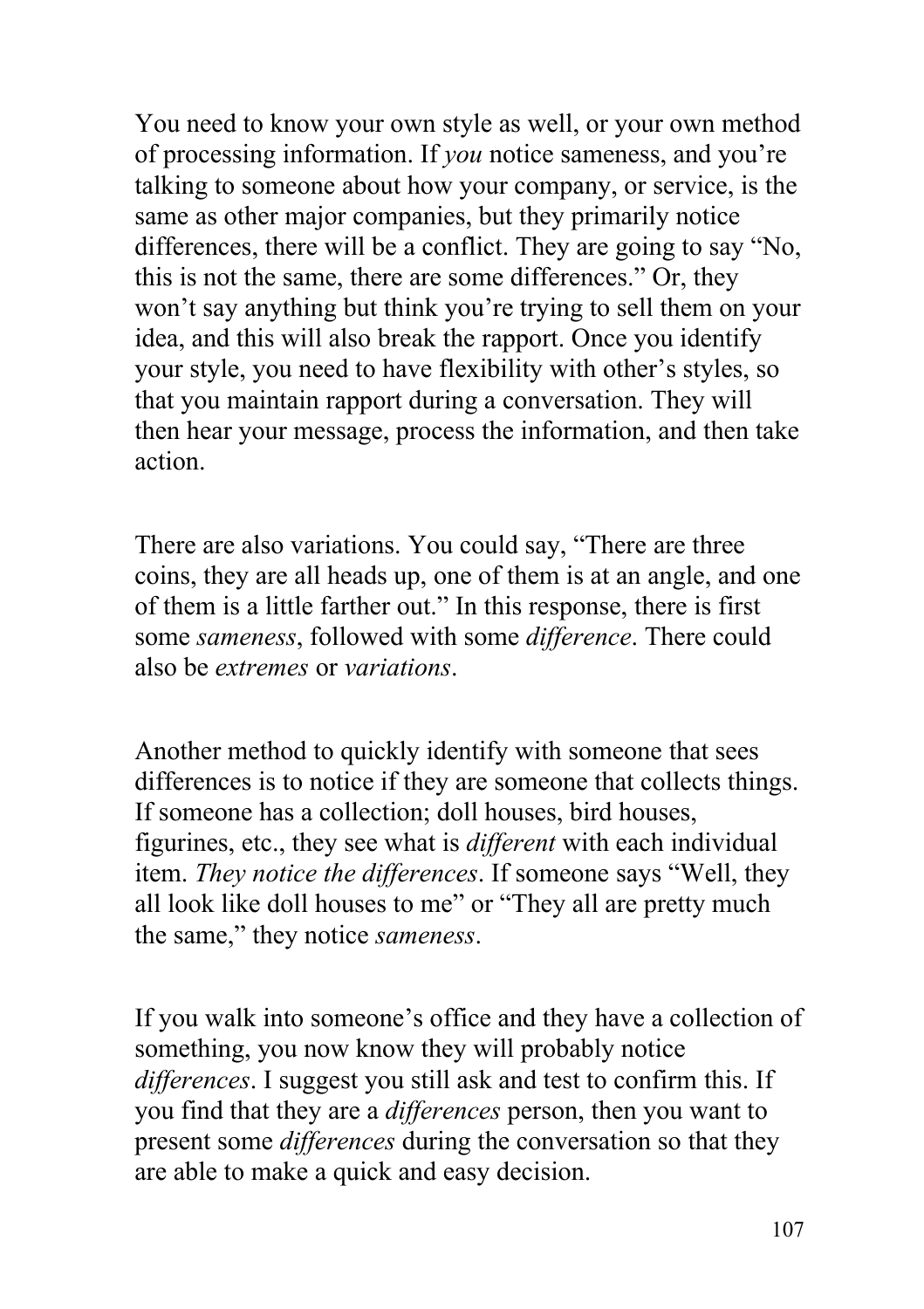And, it can be as easy as saying this is what's different about us. And in regards to relationships, if your spouse, mate, or coworker is a *differences* type person that has a collection, but you are *sameness,* now you can understand, and appreciate, that they are not crazy. They simply *notice differences* and like to collect. On the other hand, if you have a collection and others don't seem to appreciate it as you do; now you know why.

Now combine you're *sameness* or *difference* expertise along with having good body language, using proper voice patterns and proper words. You have the power to create a strong connection, a strong sense of confidence, and amazing rapport that will continue to grow.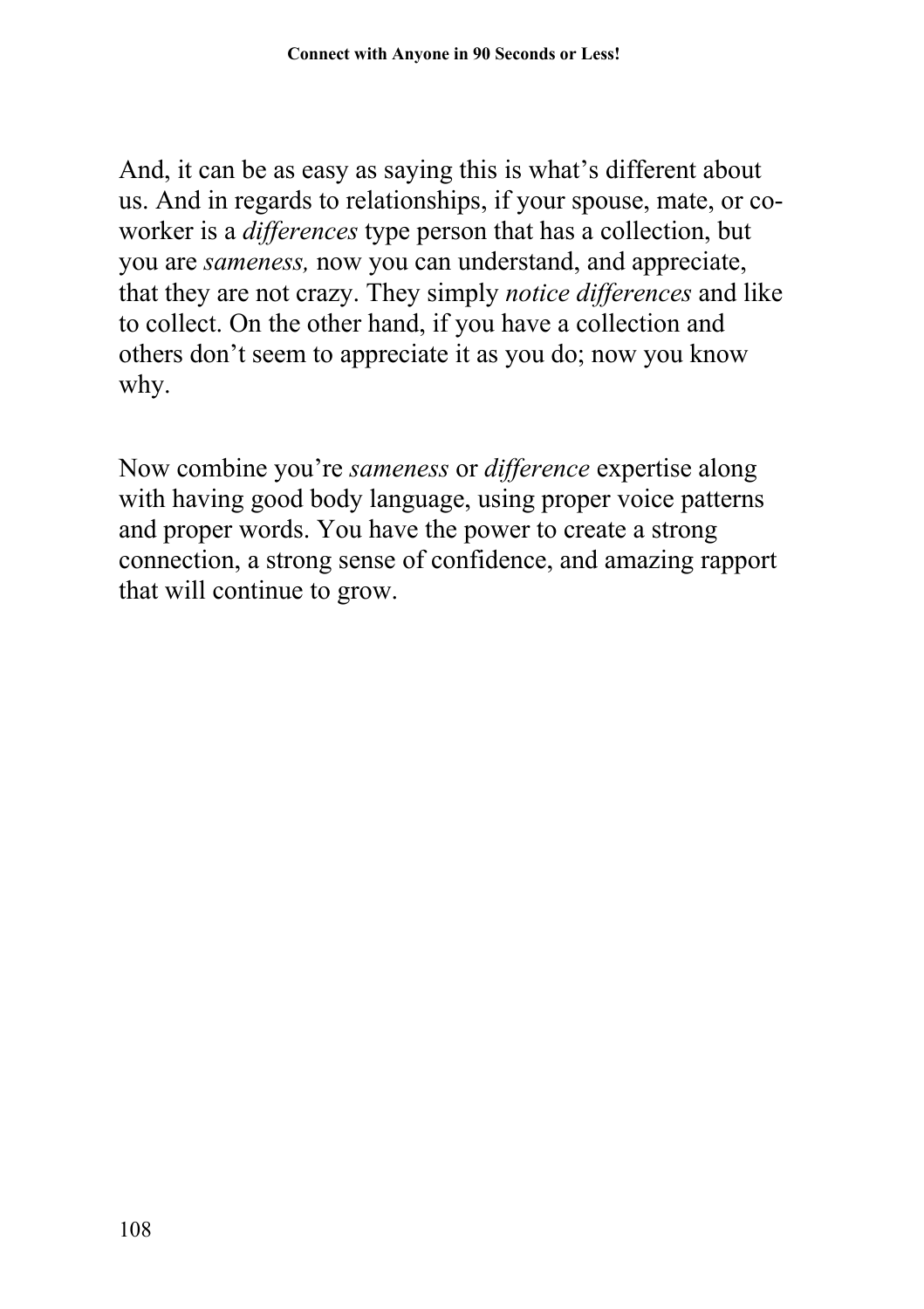# **Self awareness exercise:**

What did you list or notice with the three coins? This will reveal your natural filter of *what you notice* and how you communicate.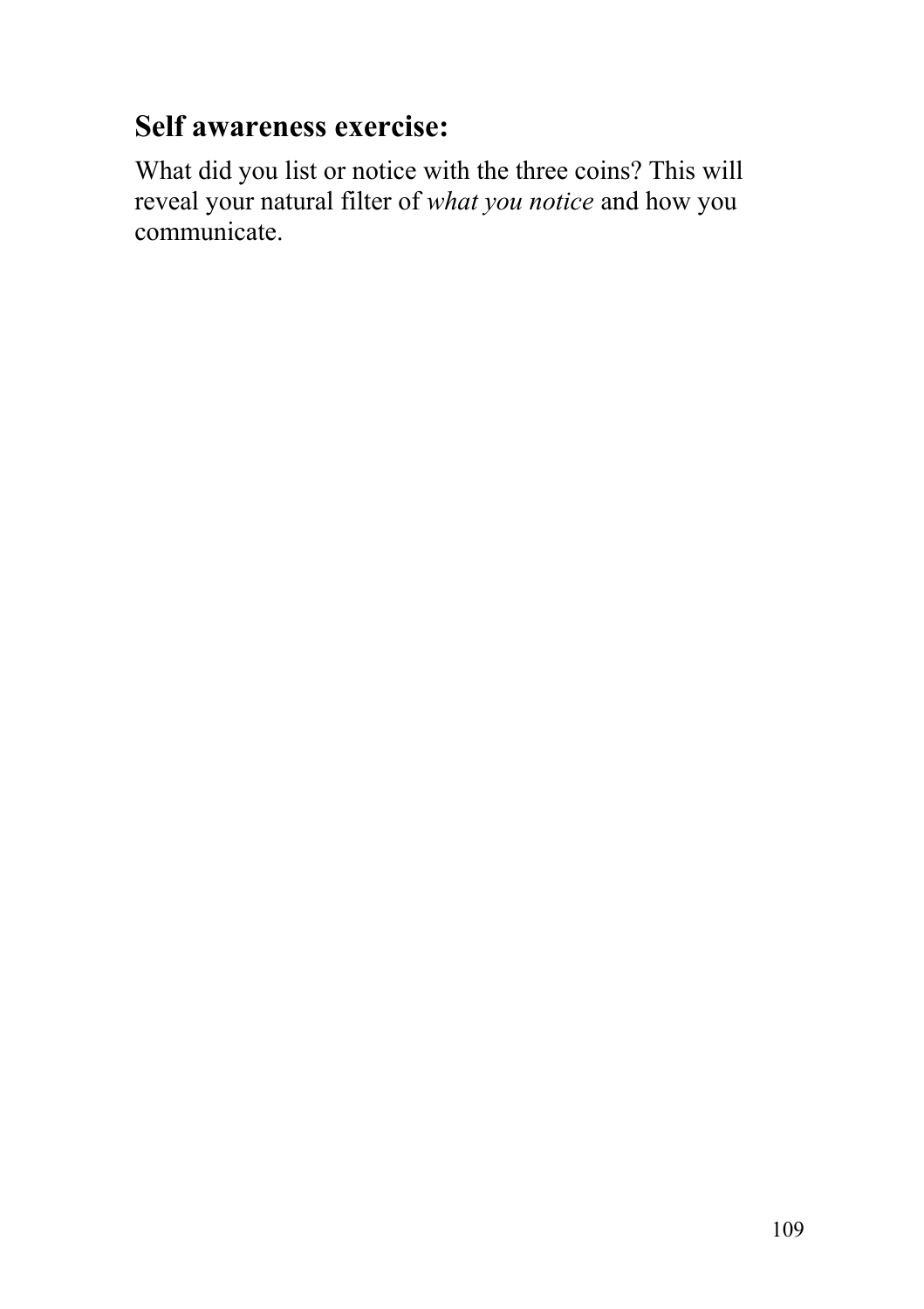# **Power Question 5**

### **Process**

The last power question is about a person's personal *process*. Even though I asked you in power question 3, what reveals options or procedures, this specific question answers a *process* someone would go through even if they are not a *procedural* oriented person.

This is a *how* question. "*How* do you do something?" creates a *procedure response*. I know I just covered the power question to identify if someone is *big picture/options* or *procedural,* however, even if someone is *big picture/options* they will still have specific processes to making certain decisions. The question is simply "What is your process or procedure?" or "How do you make the decision to buy/hire, etc."

The question is "*What's the procedure* you go through to make a confident decision about...purchasing a product like mine, or investing in a service like ours."

So go ahead and ask "How do you go about hiring someone or buying products like mine?" Let them explain, listen, and take note for future use. They will either say something like, "Well, I like to *look* at some information, then I *review with some key advisors*, and then *talk* with at least two more potentials before I make a commitment." Now you know that they *look*, *review,* and *talk* before they can make a decision. They have to visually see something (your information), they need to speak with others (in this example, advisors), then speak with two other candidates. They go through a specific *procedure* that you need to be aware of in order for you to satisfy them. This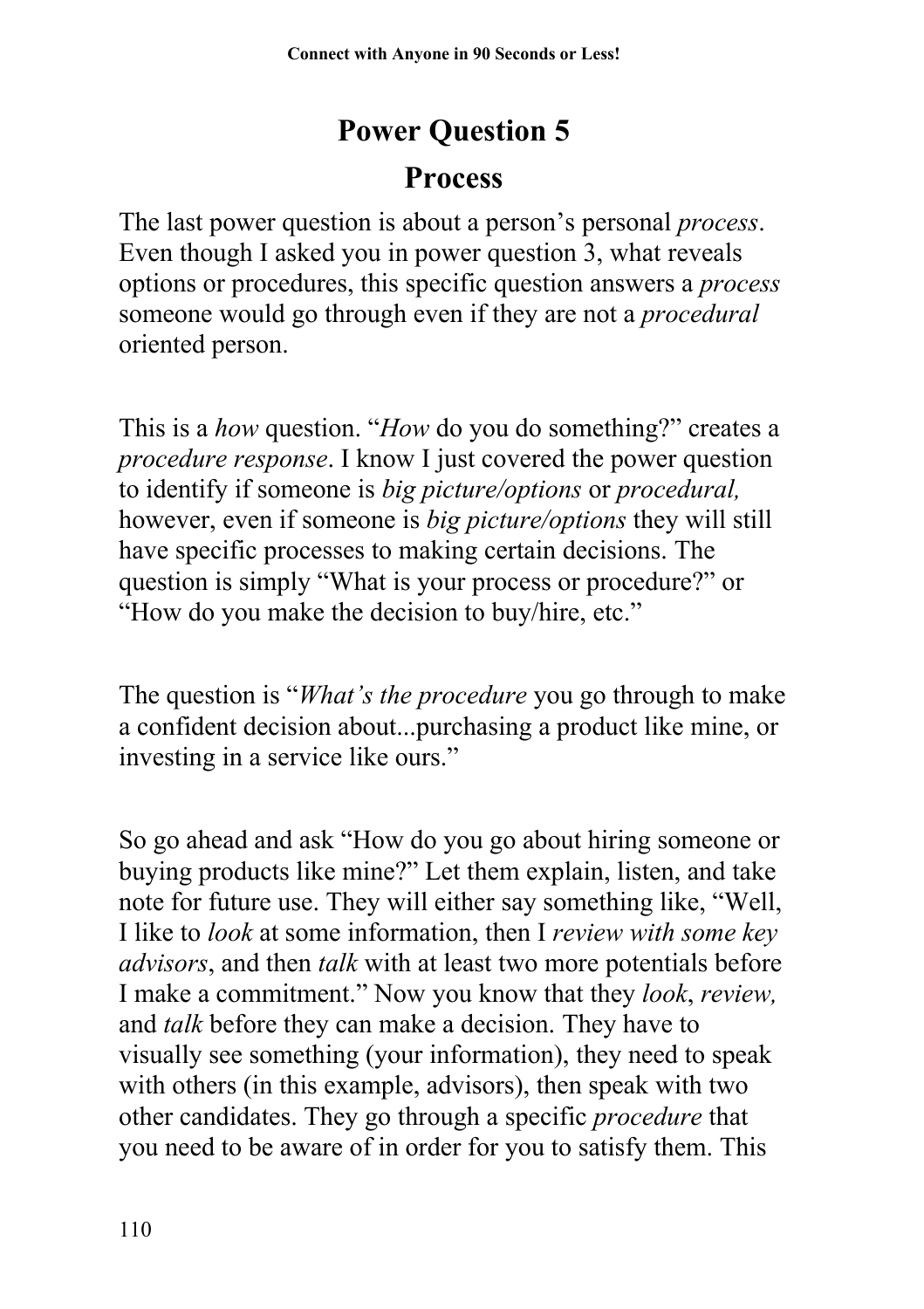will allow them to feel confident about what you have to offer, and happy with their decision to do business with you. In other words, you need to then replicate their procedure.

In this example, show them something (your information, resume, website, etc.), then arrange a conversation with a specialist or advisor. Now you either be patient, because you know that they will need to meet with two other candidates, *or* you show them two other competitor's information. Keep in mind they need to go through a procedure to feel confident about their decision. Pay attention, then repeat it back to them, and then use the language that I talked about. It will help to maintain the rapport, the confidence, and the trust so they're inspired to take action.

This power question also applies in job interviews and promotions. If you are in a job interview, it's alright to ask, "What is you hiring process?" if they answer "The person has to come back for two more interviews," you can now focus your conversation on coming back for the next two interviews.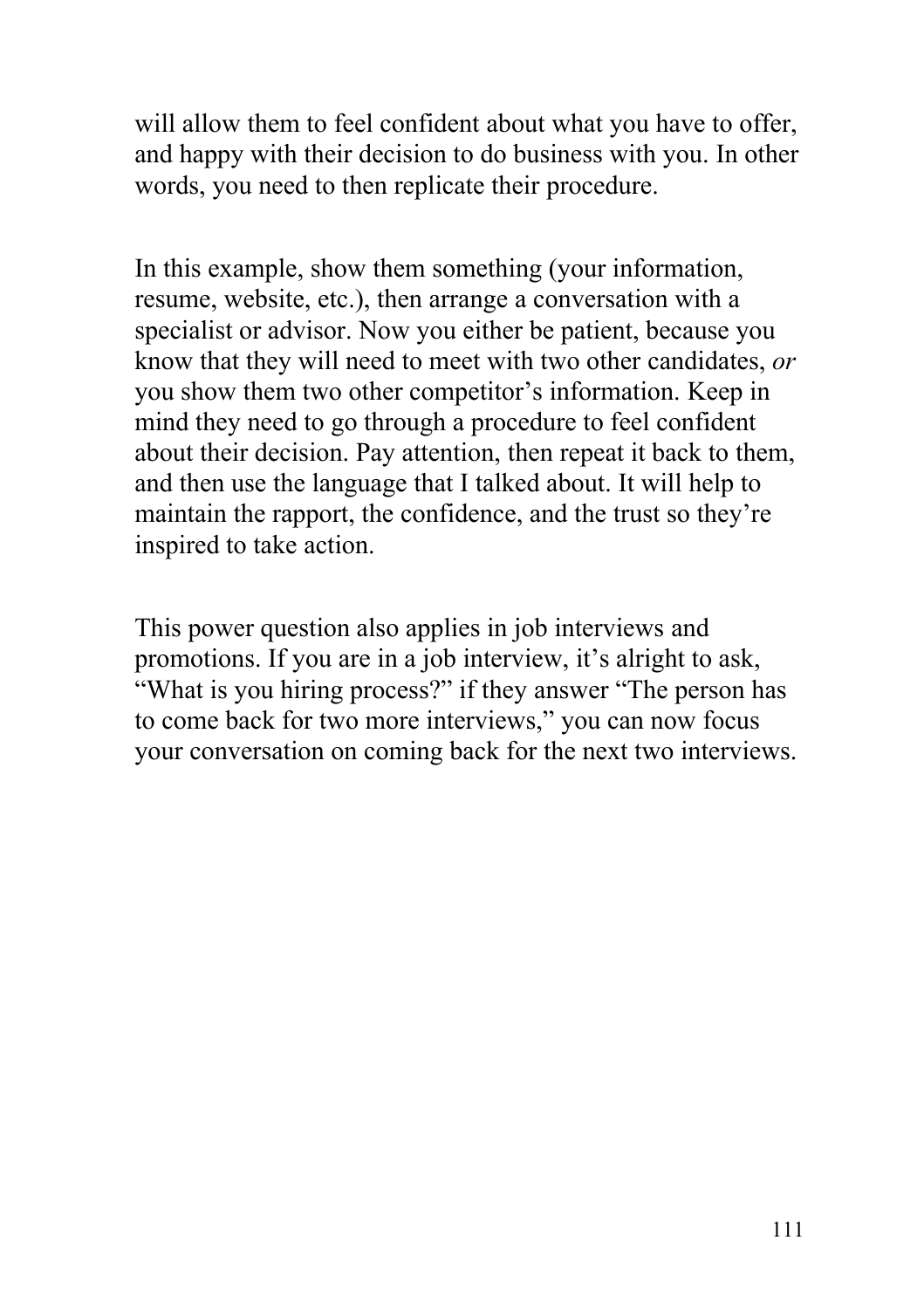### **Self awareness:**

Ask yourself, "What is the process that I go through, when I'm making a decision that I would want others to replicate."

Asking yourself all five power questions for self awareness, gives you a good understanding of yourself as well as the power of the questions. So be sure to do all five power questions to understand your communication style.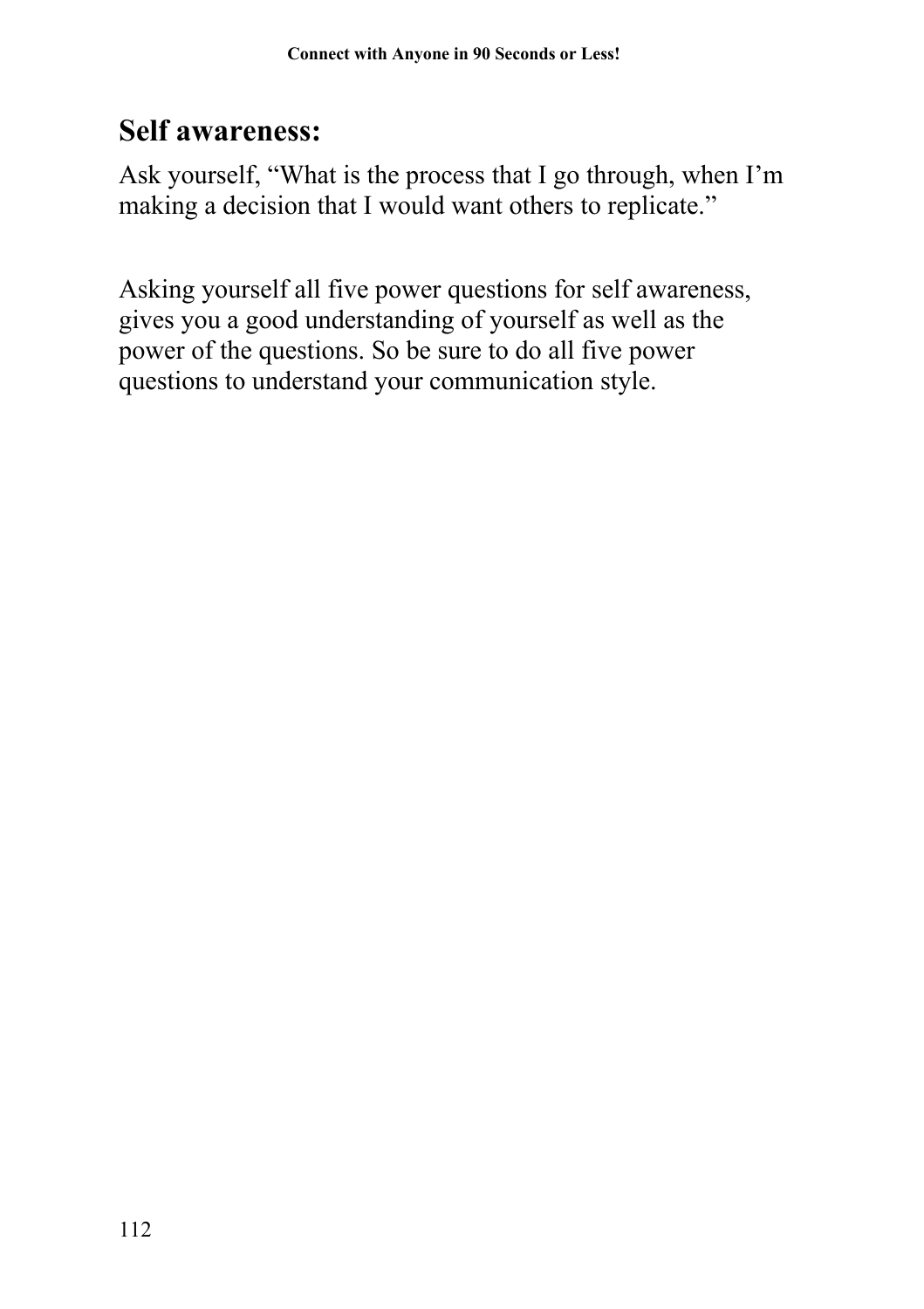# **Your own communication style check list**

#### **Circle or list yours:**

- \* Visual Auditory Kinesthetic
- \* Your criteria (for a specific context; sales, getting hired, promotion, relationship, etc)
- \* Towards or Away
- \* Difference or Sameness
- \* Big picture/Bottom Line/Options or Procedural
- \* Your process (for specific context)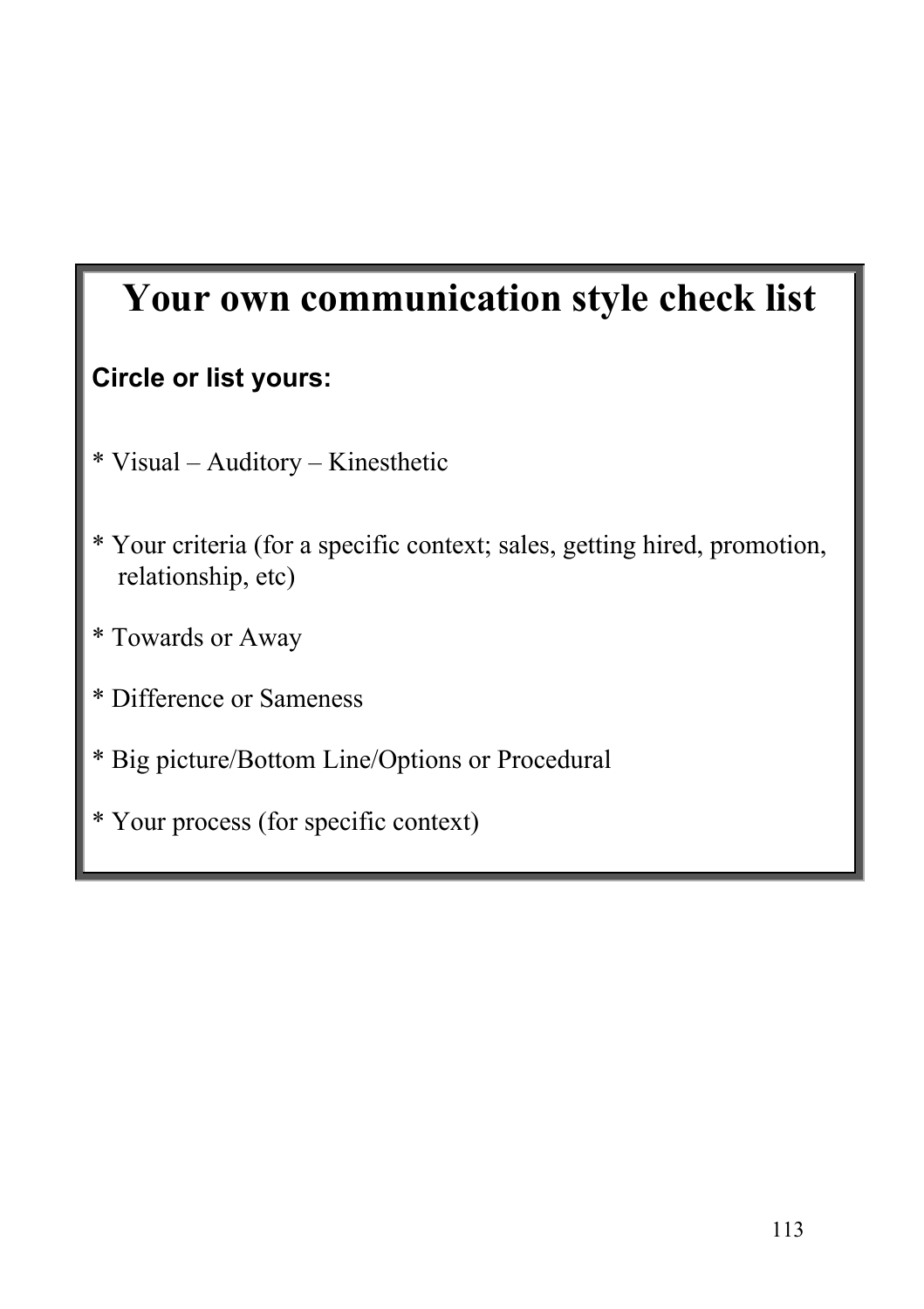# **Calibrate. Notice what other's don't**

That leads me to another key element of rapport. It's called *Calibration. Calibration* is taking a measurement, then going back and taking another measurement to see if anything has changed. As you're having a conversation with someone, you want to initially take a measurement to see where you're at with the comfort level, the contact, and rapport.

As you're having a conversation, measure and check to see if you're still on track. One example is just watching and seeing their reactions. Pay attention to see if their mood has changed. Notice if there's a change in their facial expressions and body language. If you notice a change, simply stop and say "Does this make sense to you?" "Do you follow me?" Or, "Do you have a question?" This is a calibration technique that will reveal if the person understands and is still engaged.

The person's response may be "Well no, I'm not sure" or "Yes, yes it does." If they respond "yes" you can continue. However, if they say "no, I'm not sure," stop and ask more clarifying questions so they do understand. A few simple clarification questions are, "what questions do you have?" Or, "what would you like clarified?"

The reason that it's important to calibrate throughout your conversations is if the person does not understand something, and you continue speaking, the person is not listening. They remain at the point of their confusion.

Always calibrate along the way to make sure you're on track. Look for reactions. If they are smiling, grinning, nodding their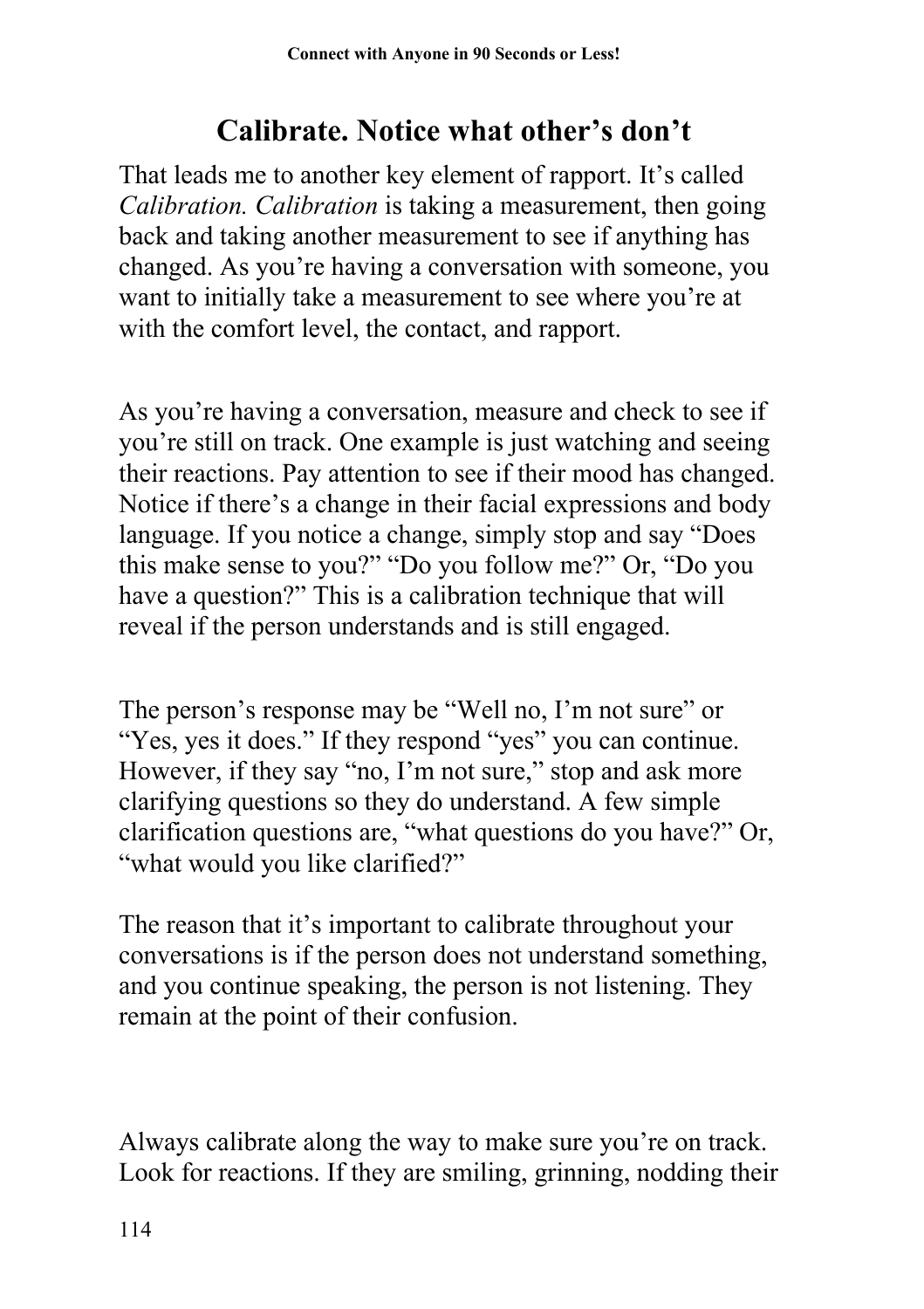head in rapport, and they indicate understanding, then suddenly make a frown, or turn their head, they've shifted. You then ask the clarification questions "Do you have a question?" or "Does this make sense to you?"

Even if you don't see a change or reaction you still need to stop at that moment and ask "Any questions?" or "Does this make sense to you?" This creates an engaging conversation. Without calibrating, it could end up that you continue with

talking or presenting, but without engagement and rapport.

*Calibrating* is very powerful and you need to pay attention to whomever you're talking with. Watch, listen, and hear everything in front of you, because people will reveal lots of information both verbally and nonverbally.

Something else that you would want to calibrate and be aware of, is if you're having a conversation with someone and they start to say something, stop talking and let them bring up what they have to say. Avoid speaking over their comment or question. If you continue talking and don't allow the person to interject, you will break the rapport. It creates the sense that you are not a good listener; you want to be heard and don't care to hear others. Condition and control yourself to stop if someone starts to say something, and allow them to express themselves at that moment. Whatever they say; acknowledge it, and then continue on with your conversation.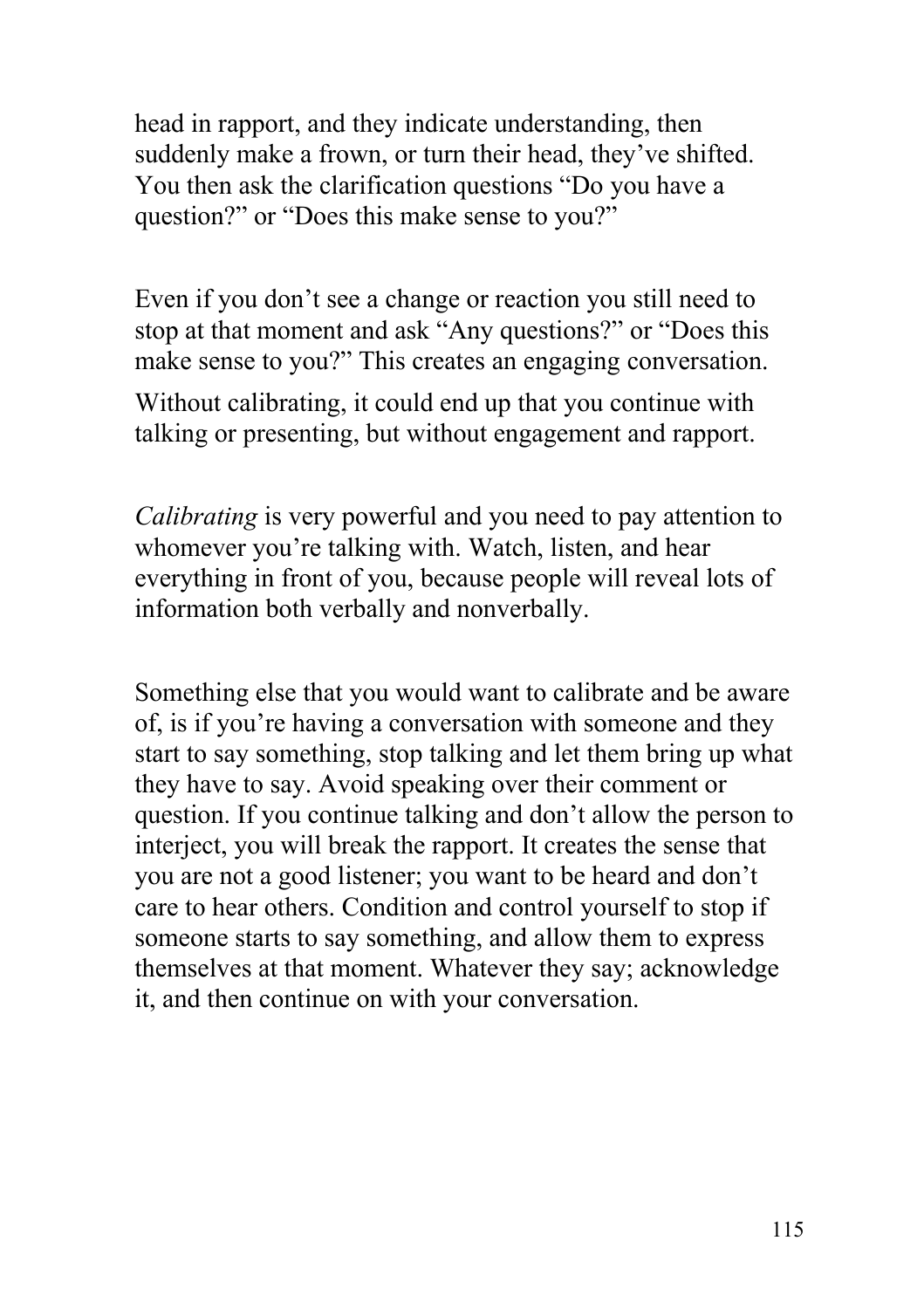## **Conversation interruptions**

Something else that you want to pay attention to that can break rapport at events. When you're speaking with someone, and someone else walks up to you, taps you on the arm to get your attention, (it could be someone you know or to make an introduction), you want to transition your conversation. (This happens often at business and social functions, and networking events). To maintain rapport with the person you are in a conversation with, break this conversation off elegantly, and respectfully. Say "Excuse me" to the person you're having the conversation with. Let them acknowledge that it's okay. They will usually say yes or go ahead. At that point, you can turn to the new person, hear what they have to say then continue with your original conversation. This will help you maintain rapport if you get interrupted by someone in the middle of a conversation.

# **Making other's feel good**

I've talked about the mindset to make other people feel good, at the beginning of this section; opening the door for them, holding the elevator door, and complimenting them. The compliment is very powerful. I've heard that Mother Theresa said there are more people hungry for compliments in the world than they are for food.

Having someone forget about their problems, and helping them feel good, will help reinforce and build rapport. I suggest you do two things; *one*, give a *sincere* compliment and *two*, also express words of *encouragement*. For instance, when you speak with someone say something like, "I enjoyed our conversation and your positive energy" and then the words of *encouragement* would be "I'm sure you will do well and excel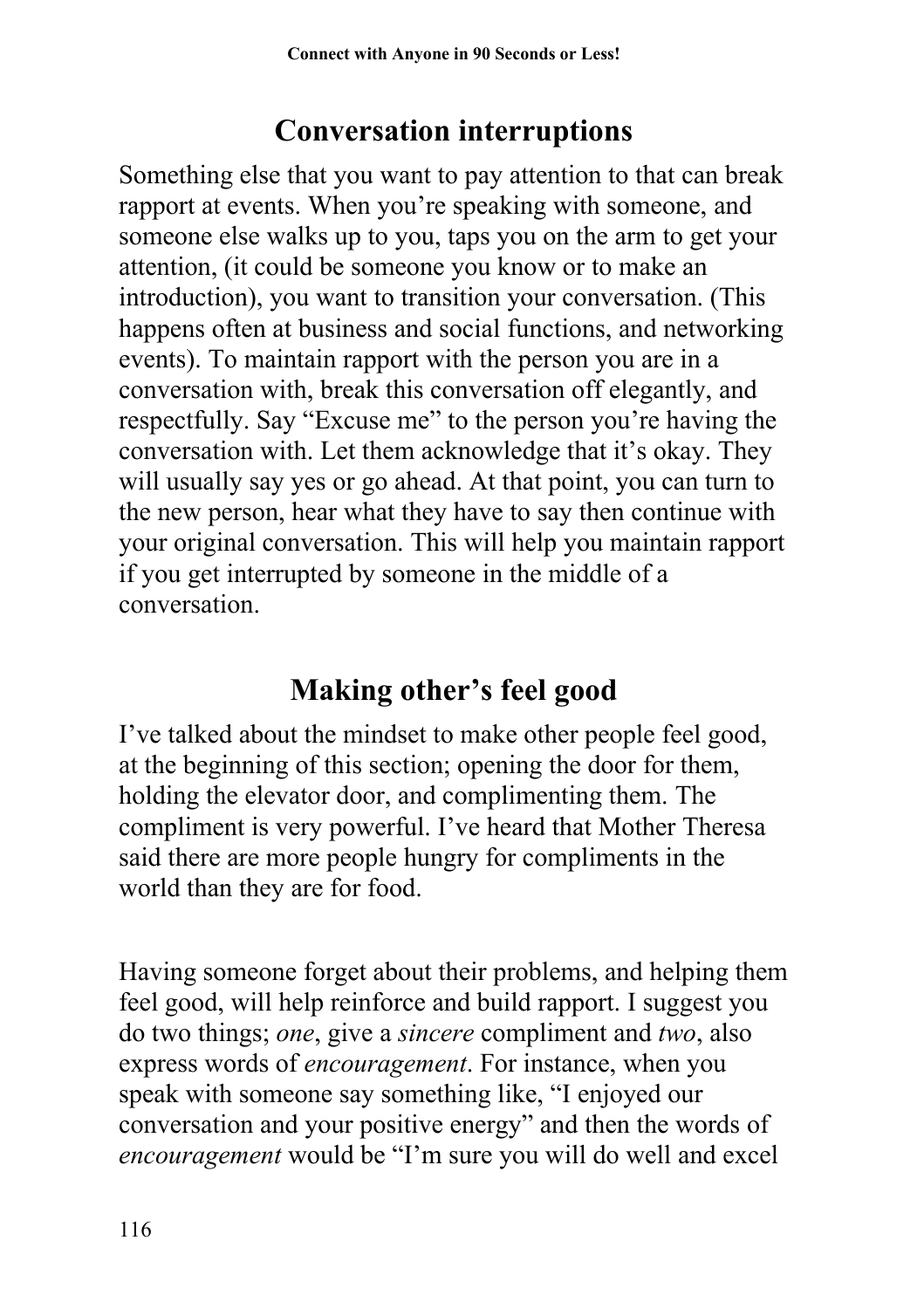in your business or career," or "Your business company will do well." You are complimenting them in a sincere manner, and also giving them words of encouragement. This small extra gesture will make you memorable.

## **Another powerful rapport question**

During a conversation, to maintain and build rapport, ask *"How can I help you?"* The question can be stated, "How can I help you at this event? Are there certain people you are looking for, I can introduce you to them?" Or, "Is there anything I can do to help you?"

When I ask in this manner at events, many people don't know how to respond. A typical response is "Wow, no one's really asked me that before." However, most people will respond "Well ok, this is what I'm looking for…" or "This is what kind of help I need." It could be business related, or a personal need such as, "I need a good car mechanic." Whatever it may be, pay attention and do what you can to help that person.

When you offer and help someone, there's a tendency for them to help you as well. Anther reason that asking this question is so powerful is that it implies that you *can* help, which then positions you as a helpful resource with value. You're not just asking you're also giving.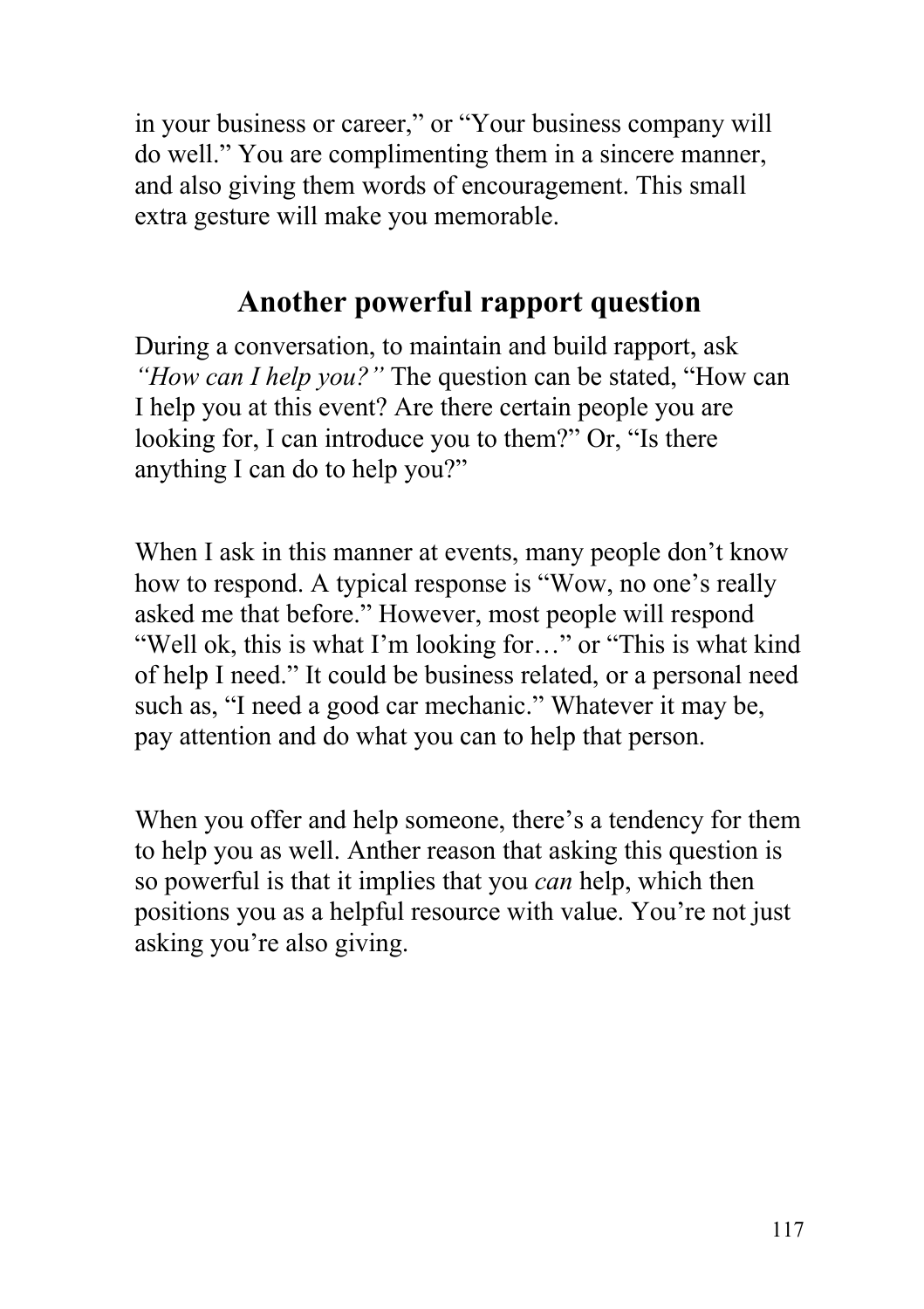### **What you can do that will break rapport**

The quickest way to break rapport would be doing the opposite of being in harmony with others. *Not* matching or mirroring them and *not* using visual auditory kinesthetic words. *Not* using the opposite words, proper body language, handling props correctly, and speaking loudly when they are speaking softly, etc. Now that you're aware of the impact that all of this has, you know the affect it will have on rapport.

### **What the feet reveal about breaking rapport**

I mentioned a little of this earlier. To build rapport, have your feet facing directly towards the person that you are having a conversation with. If they shift their feet away towards the doorway, this indicates they want to get away. At a subconscious level, they are saying the rapport is broken and they want to leave.

This also applies to sitting. You can be sitting with someone having a great conversation, the rapport is there, but suddenly their body language shifts. They either move their chair towards the door, or they cross their feet so that their angle or position will be towards the doorway.

Here you either end the conversation or ask them some questions so they become re-engaged.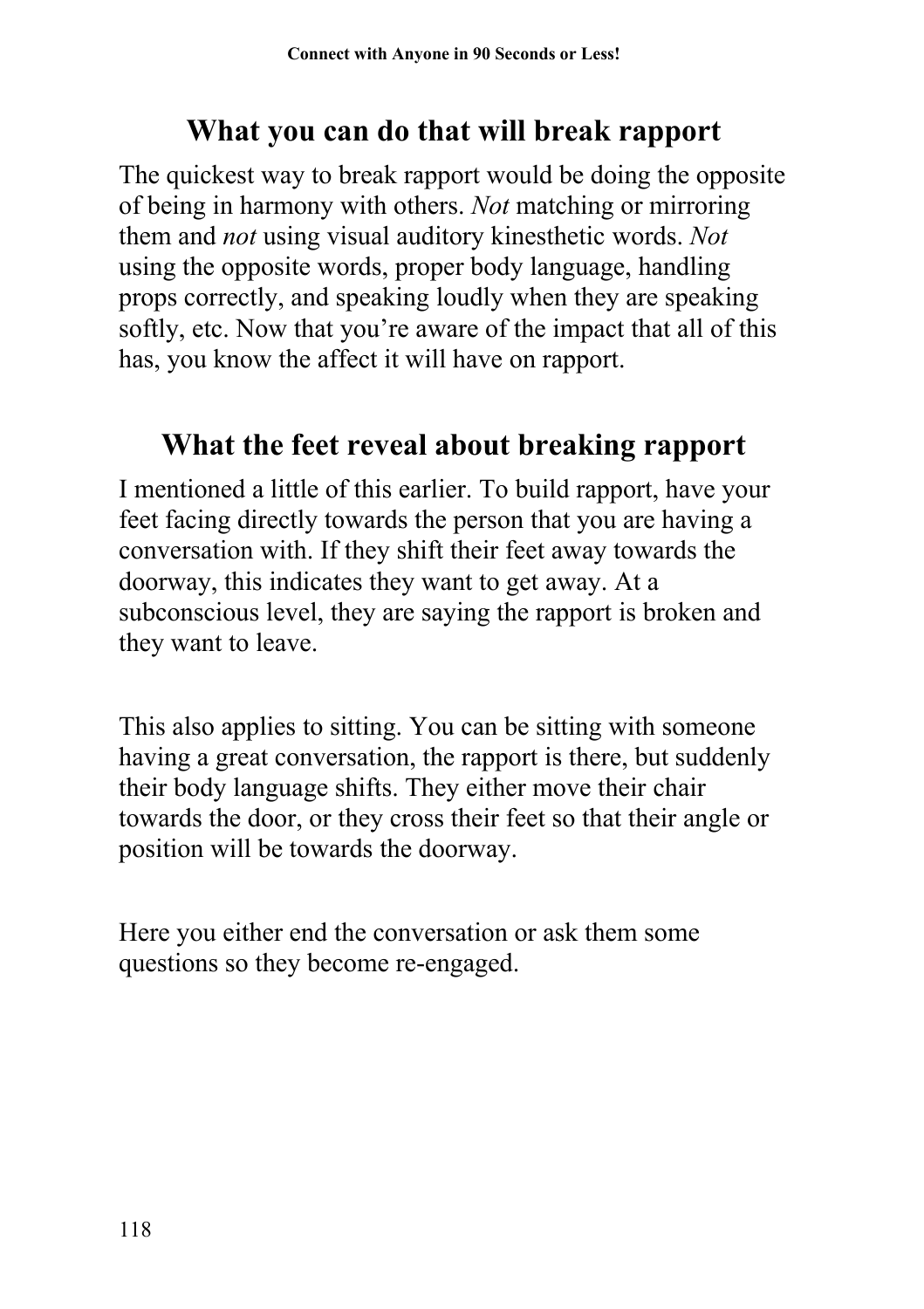## **Additional Words of Influence**

Pay attention to the words that others may repeat or say with importance. Words such as: *trust, debt, advisor, bad clients*, etc. If they repeat certain words a few times with a voice of authority, that word is important to them. At this point, you either ask them to tell you more about those words, or simply repeat those words back to them. This reinforces their feeling that you are paying attention, while at the same time creating a strong sense of value in what you are presenting (product, services, information).

The foundation of all relationships (both personal and business), is based on your communication and rapport skills. Having the capability to understand others and have them understand you will open doorways for new opportunities.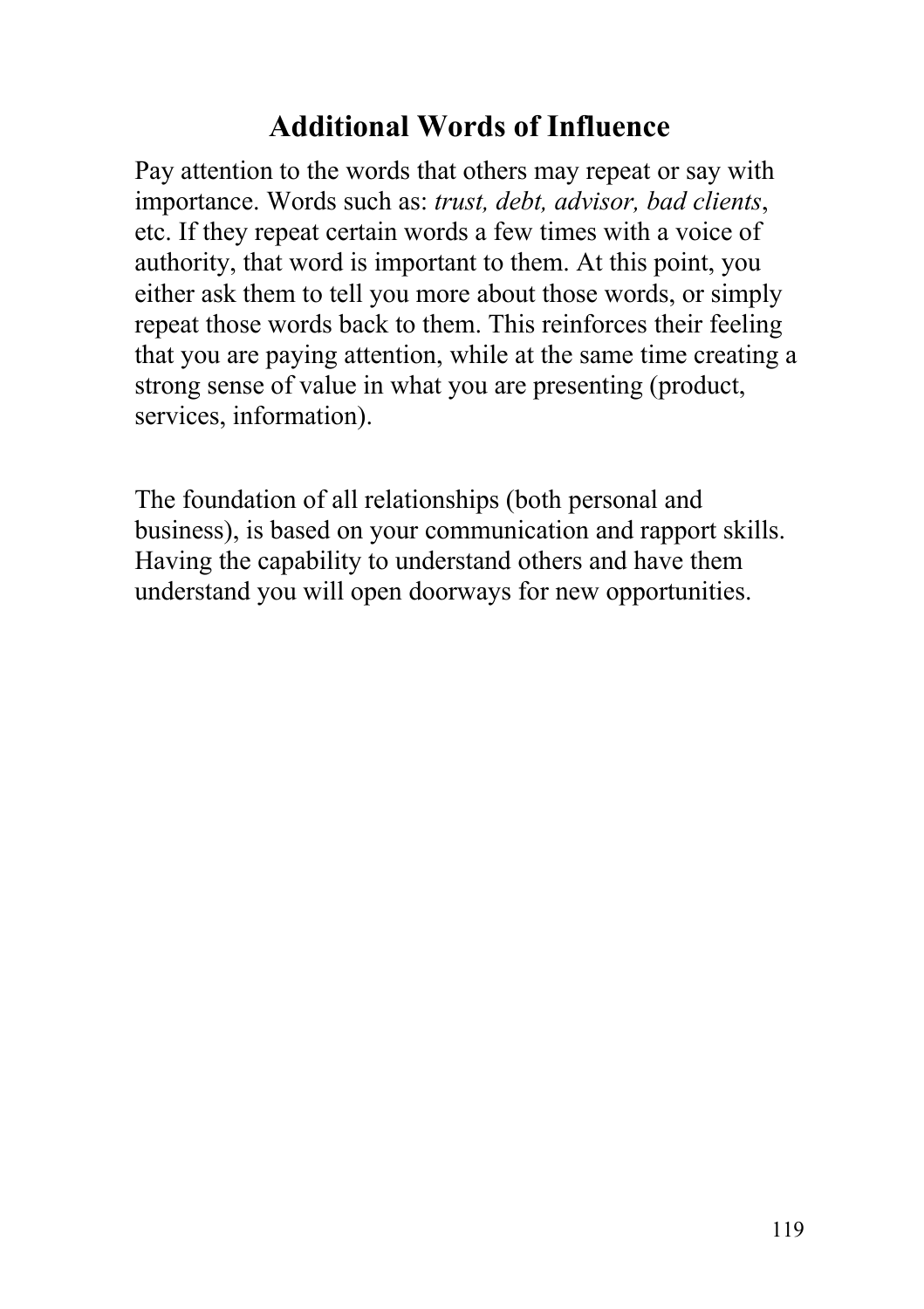# **Part Four The Follow-Up**

The 4 th part of The Instant Rapport Formula is how to *follow up*. You still have the opportunity to re-establish or re-connect with someone in 90 seconds or less, if you follow up.

All of the insightful information that you have learned and now possess, will aid you when arranging a successful followup meeting. They will be compelled to meet with you.

Think about the outcome that you want to have *in the follow up*. If it's to solidify the relationship, to schedule a future appointment, sell your product or service; whatever it is, have an outcome with positive intentions of what you want to accomplish. This will help you structure your conversation and message.

Your awareness of their *VAK* and the *five powerful questions* will be very helpful. All of these vital pieces of information will help you set up the appointment or start the follow up meeting and naturally re-engage rapport.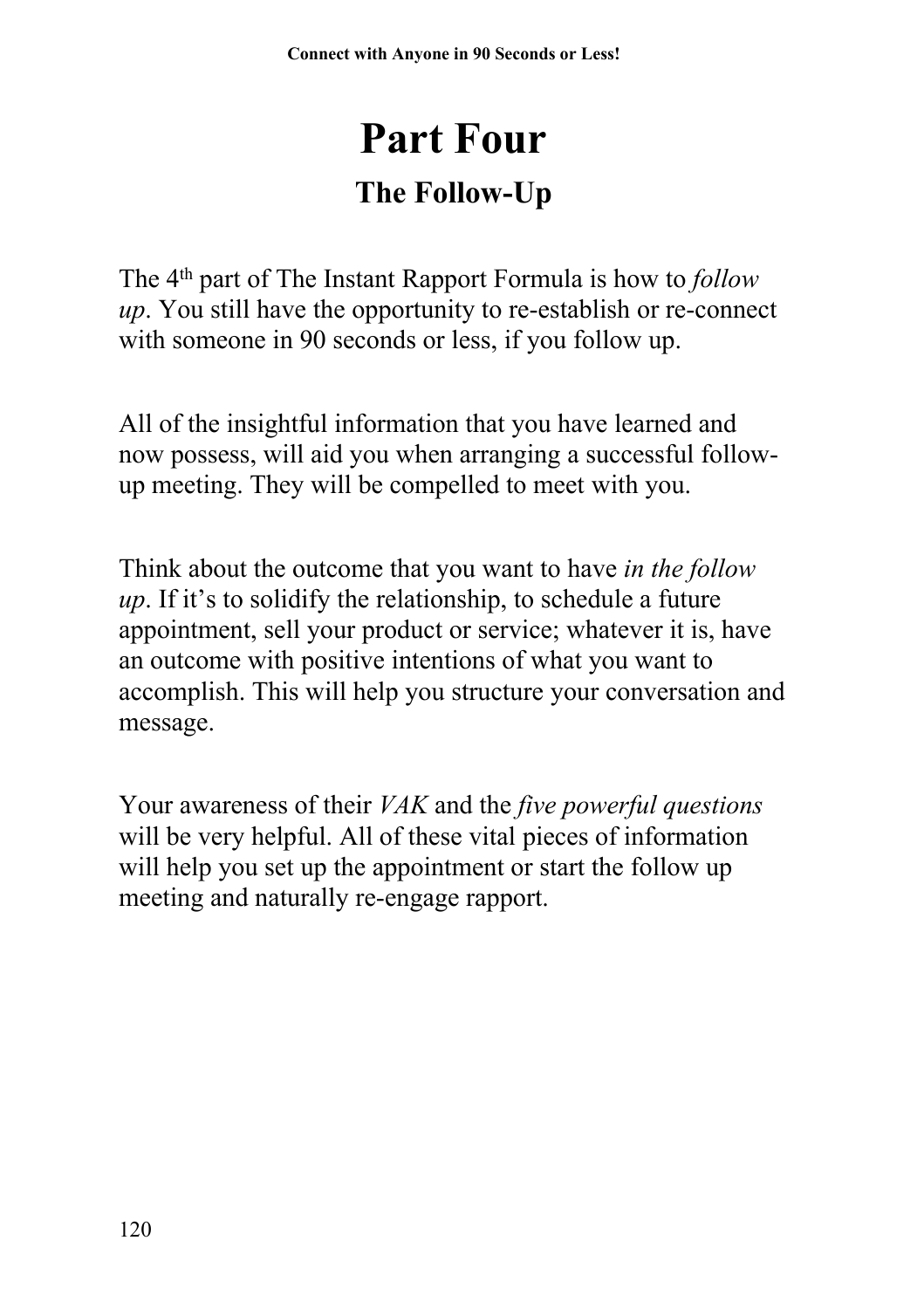# **CHAPTER 14 Prepare for success**

If it's in person or over the phone, *prepare* by reviewing everything that I have covered in the previous sections; part 1, 2, and 3. The *mindset* of helping them, you assume rapport, the body language techniques, and what you discovered during the conversation will prepare you for success.

It's very important to remember, if they were *visual, auditory, or kinesthetic and* their responses to the power questions. This will *prepare* you for the *follow up.* You want to recreate that rapport that they had with you initially.

If it's someone you have known for some time, you can use the phone call or follow up meeting to ask the *power questions,* and to understand their *communication style*. This will help develop rapport to ensure a successful upcoming meeting.

Remember how to say their *name, dangerous words* to avoid, voice patterns, and all of the techniques that will help you create instant rapport.

If it's going to be in person, think about what to do when you arrive at the meeting place; watch the way they walk so you *match* them as much as possible. Remember how to *handshake,* where to stand, and where to sit. These are all important elements and keys in getting prepared for the followup. Now you're ready to explain what the meeting is all about.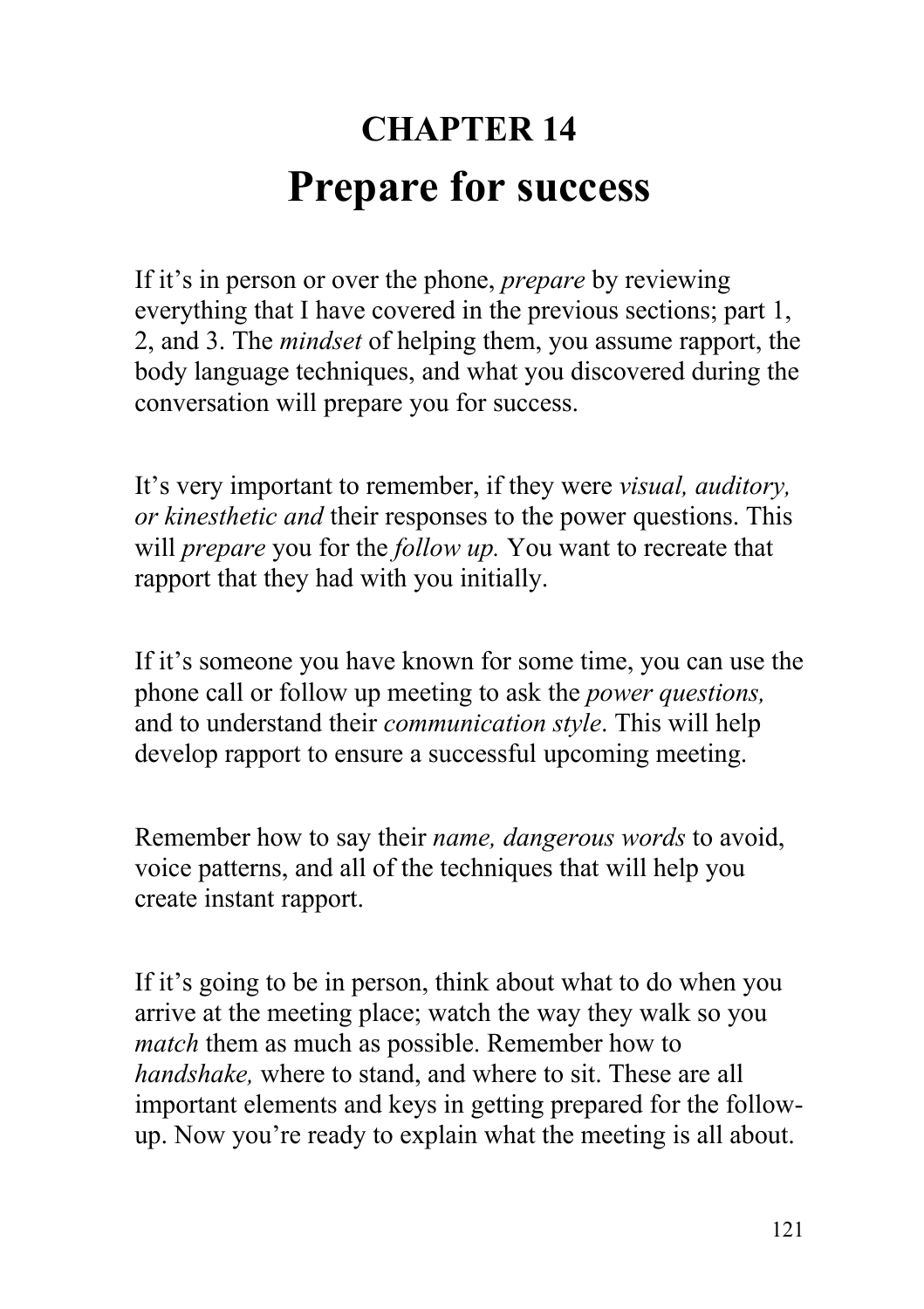# **Preparation Example**

**How to use VAK, power words, and the five power questions to reestablish rapport, and create a strong desire to meet with you.**

**Here's an example of someone you may have met at an event; what you might have discovered about his or her communication style, and how to use it to arrange a follow up meeting or begin your meeting:**

- They are visual.
- Their ultimate criteria is freedom
- Towards motivation
- Difference awareness.
- Procedural.
- Their process is; see, talk, sleep on it.

With that information you can now open the conversation with:

Let's meet soon (or we are going to meet today) *because* I want you to *see* how our service can give you the *freedom* you are *looking* for. I understand you want to continue *growing towards* your yearly goals of *accomplishments*. Our service is *different* and during our *conversation* I will show you our *unique* three *step system*. I know you want to *see* results, let's sit down and *talk* about it so you can *sleep on it,* and feel confident about using our service.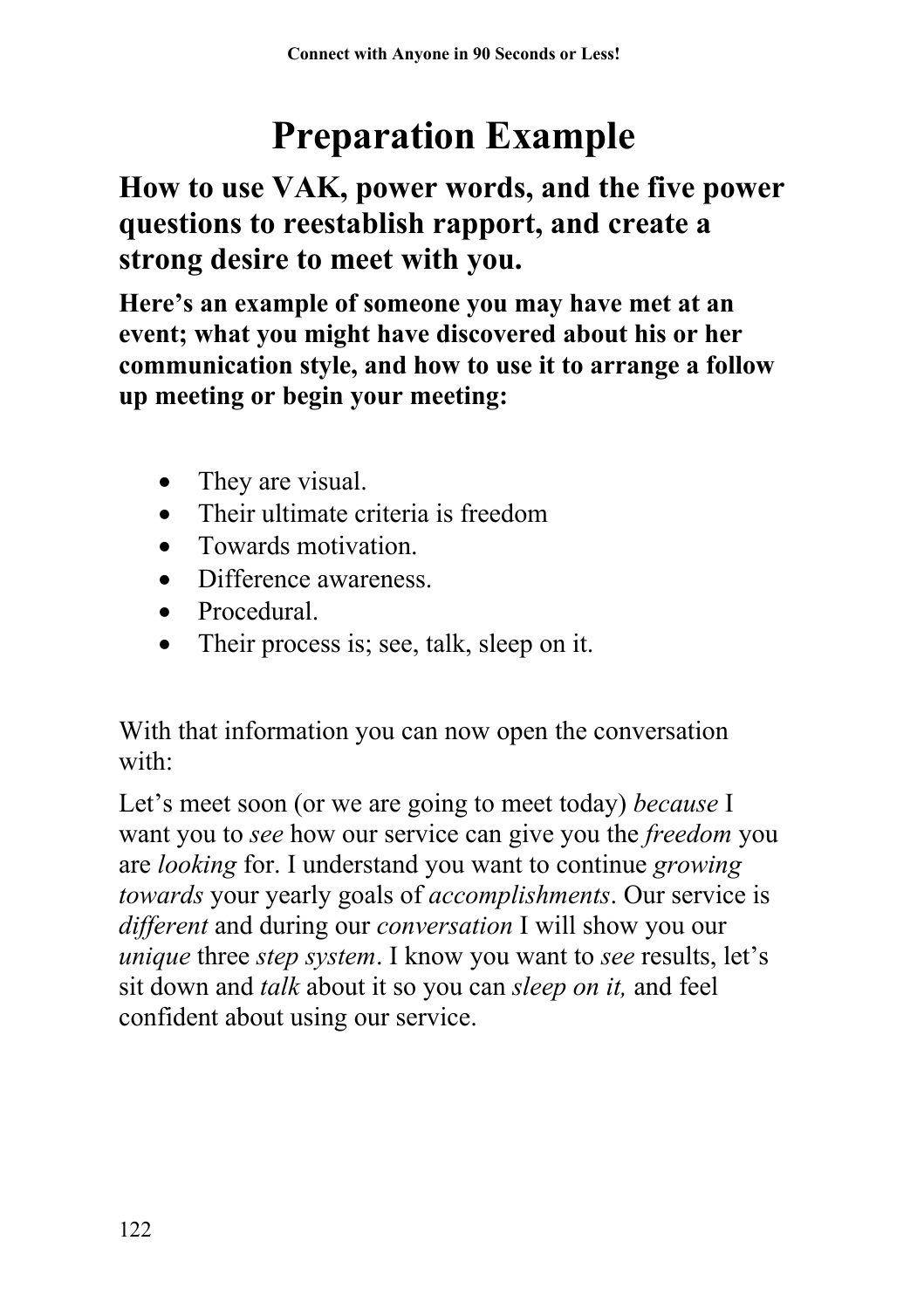# **Communication style check list of the person you are going to meet. Circle or list:**

- Visual Auditory Kinesthetic
- Criteria:
- Towards or Away
- Difference or Sameness
- Big picture/Bottom Line/Options or Procedural
- Their process:
- Additional power words of influence: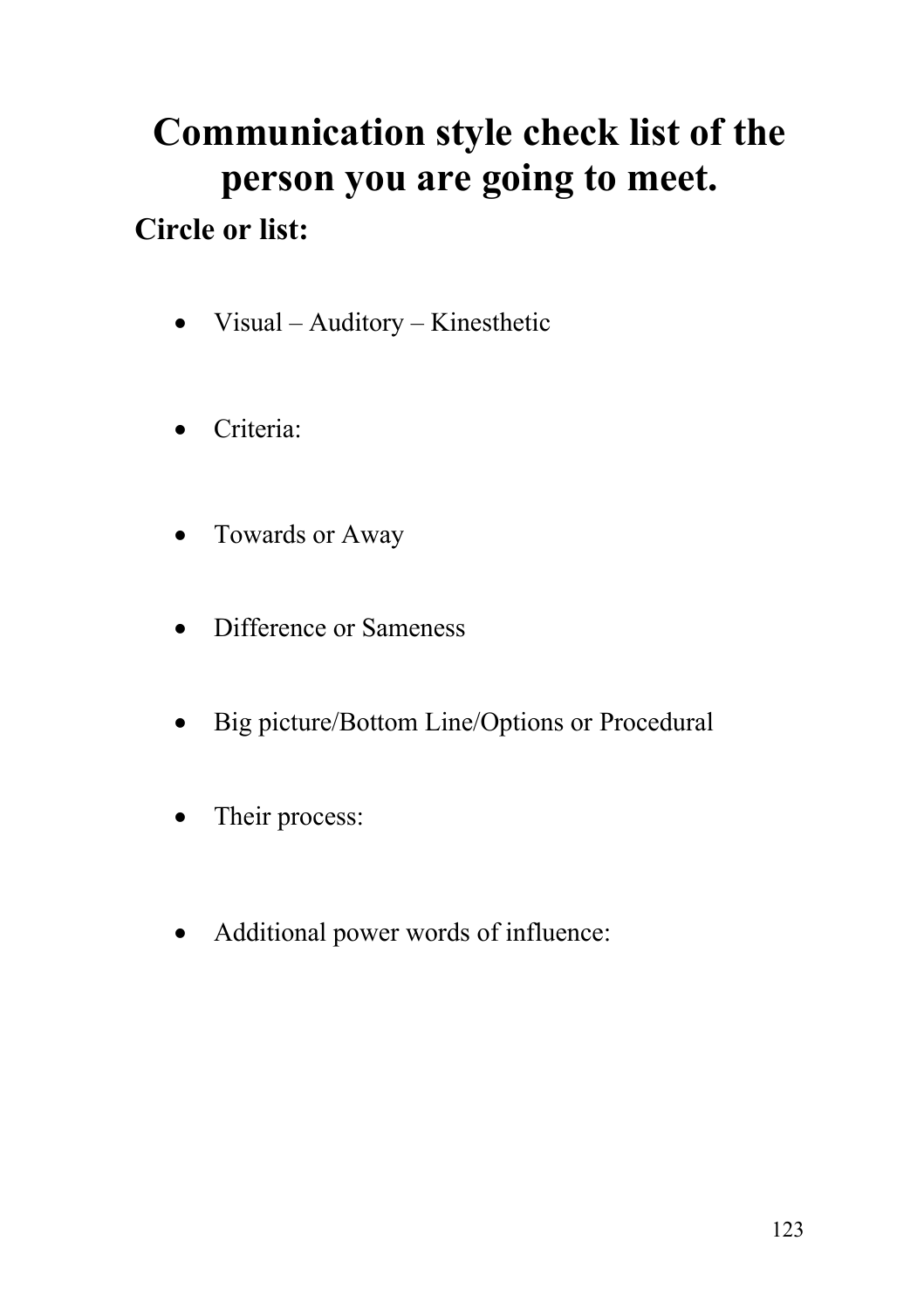# **Creating the "wow" effect to establish confidence and trust**

Should you set up a follow up meeting or phone call during the conversation, tell them you're going to call them or meet with them at a specific time. If it's going to be a phone call, say for example, "I'm going to call you at 3 PM on Tuesday." What's very important is that *you do call* them at exactly 3 PM on Tuesday. Not 3:10, 3:15, or 3:30 PM, call at exactly 3:00 PM.

Even if you have to walk out of a meeting at that time say, "I need to make just a quick phone call," and call them at exactly 3 PM. As a result of this, you create a *WOW* effect. Say "I'm calling you at 3 pm *as promised*," you've kept your word. This creates a strong sense of confidence and trust.

When you call them at 3 pm, they may or may not be there. If they're not available, remember to repeat their name back on the voicemail exactly, or as close as they've said it, including the accent if there is one. Leave the message "I'm calling you at 3 pm as promised" then state when you're going to call them back. "I'll call you back today at 5 PM" (at a time and date that obviously works for you). Then be sure to call back at exactly 5 PM and say that you are calling at 5 PM *as promised*.

You are creating a pattern of consistency and confidence in you. You say what you are going to do, and that trust and rapport starts to re-establish. Saying 'as promised' is also key and important. And yes, this also applies to in-person meetings. *Always arrive on time*.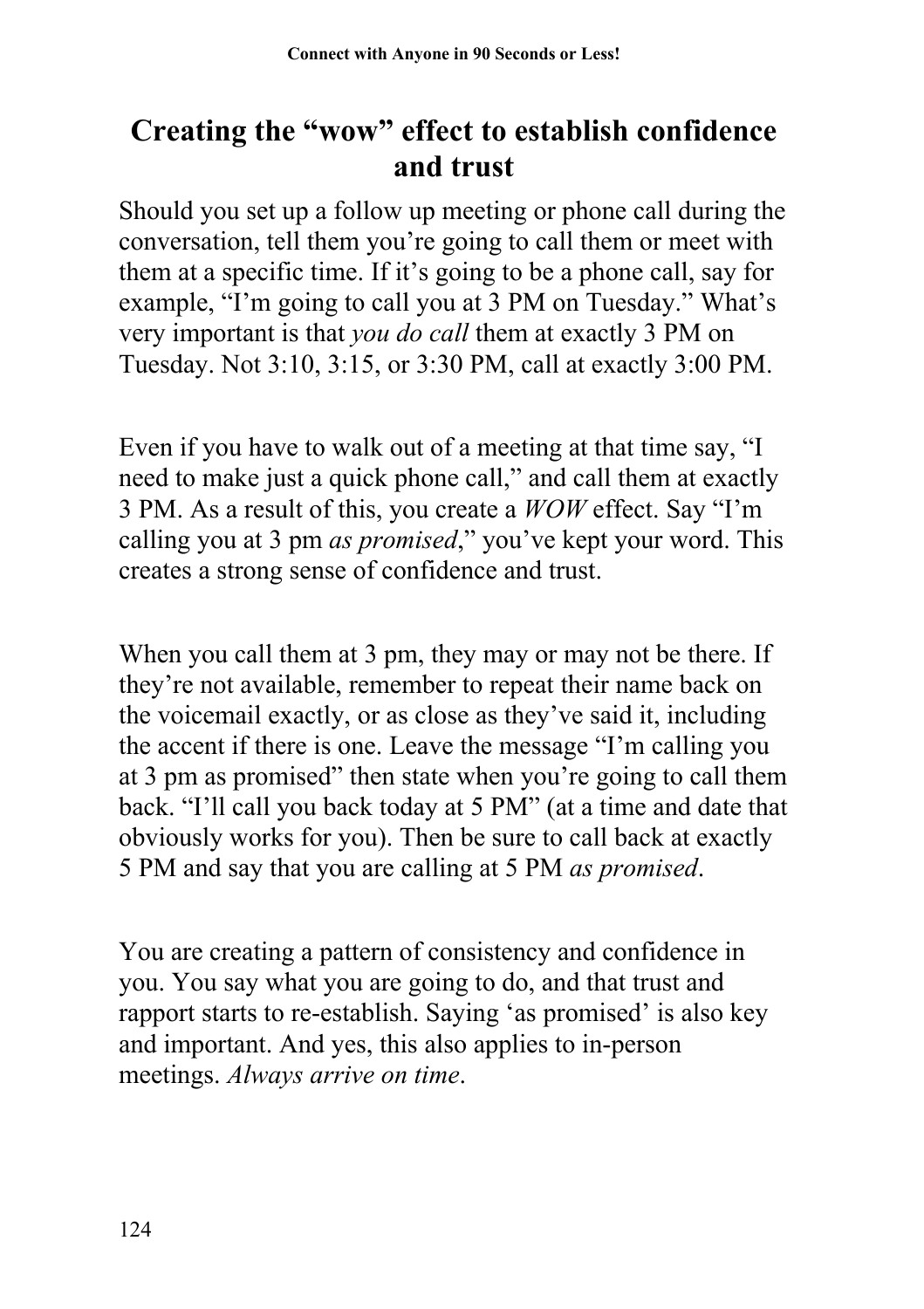# **CHAPTER 15 The Phone**

Be prepared: to say their name correctly; to utilize the proper use of visual auditory kinesthetic words; to match and mirror as much as you can; and the use of the valuable information you discovered during the conversation.

Since you are communicating over the phone it is all based on sound, because they can't see you and you can't see them. Be sensitive to the way you use your voice and the choice of words. Also, keep in mind to match their voice volume level and voice speed.

One other key element for the phone calls is to *be in the moment.* Do not be on your keyboard. People can actually hear the keys (over the phone) if you're typing an email for instance, this will break the rapport. They'll sense that you are not paying attention to them and that they're not important to you. Push away from the keyboard; I suggest you get up from your desk since you may have a tendency to look at the computer and get distracted by it. Sit elsewhere in the office to avoid any distractions.

As I said in the conversation section, you want to *calibrate*. During the phone call you want to *pause and ask,* "Does this make sense to you?" since you can't see their facial expressions over the phone. In certain situations slow down the conversation and give them the chance to interject; at this point you stop, pause, and ask, "Does this make sense, are you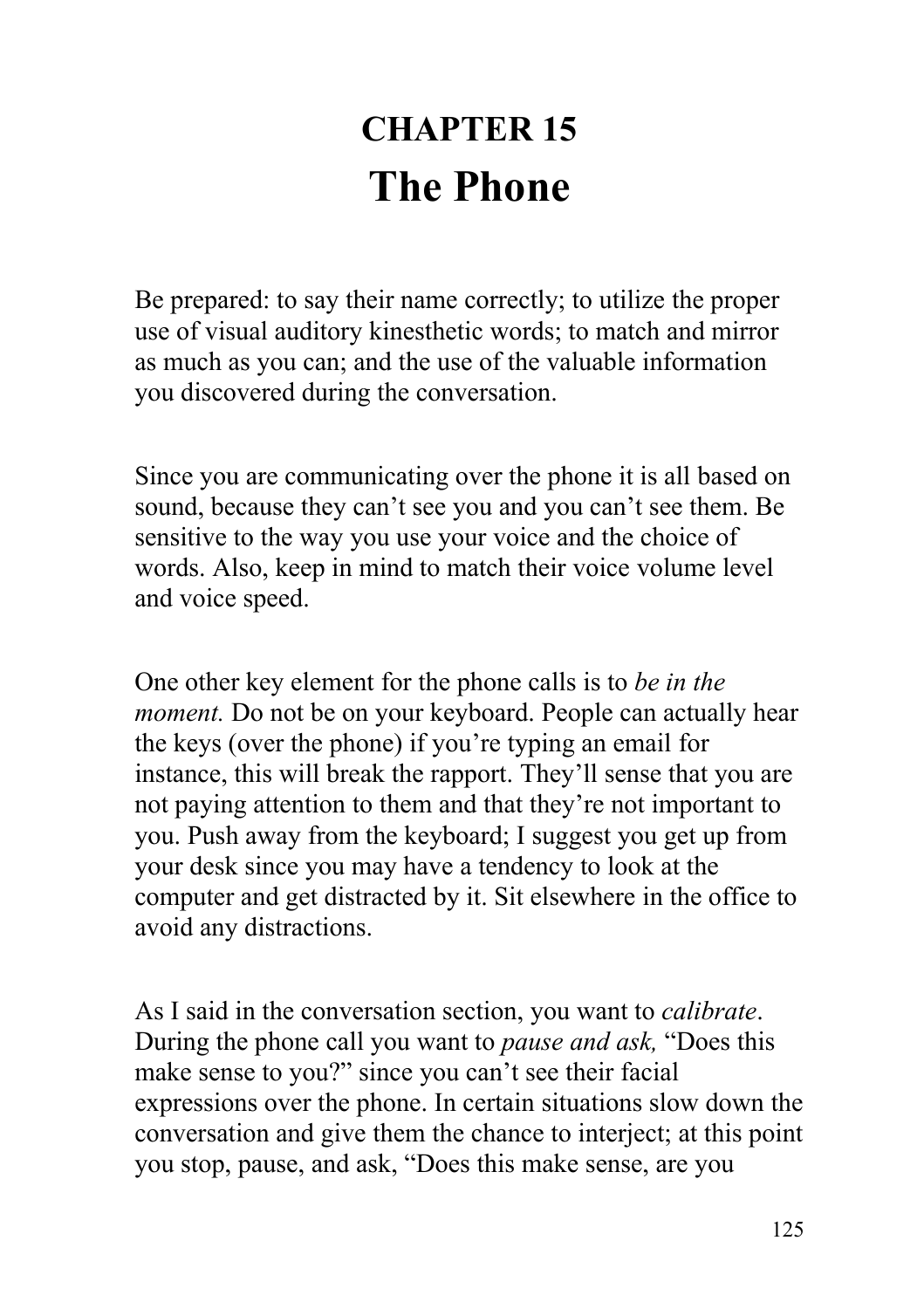following me?" You can also detect this if you hear them sigh or say "hmmm." If you don't hear anything, still pause, listen, and calibrate.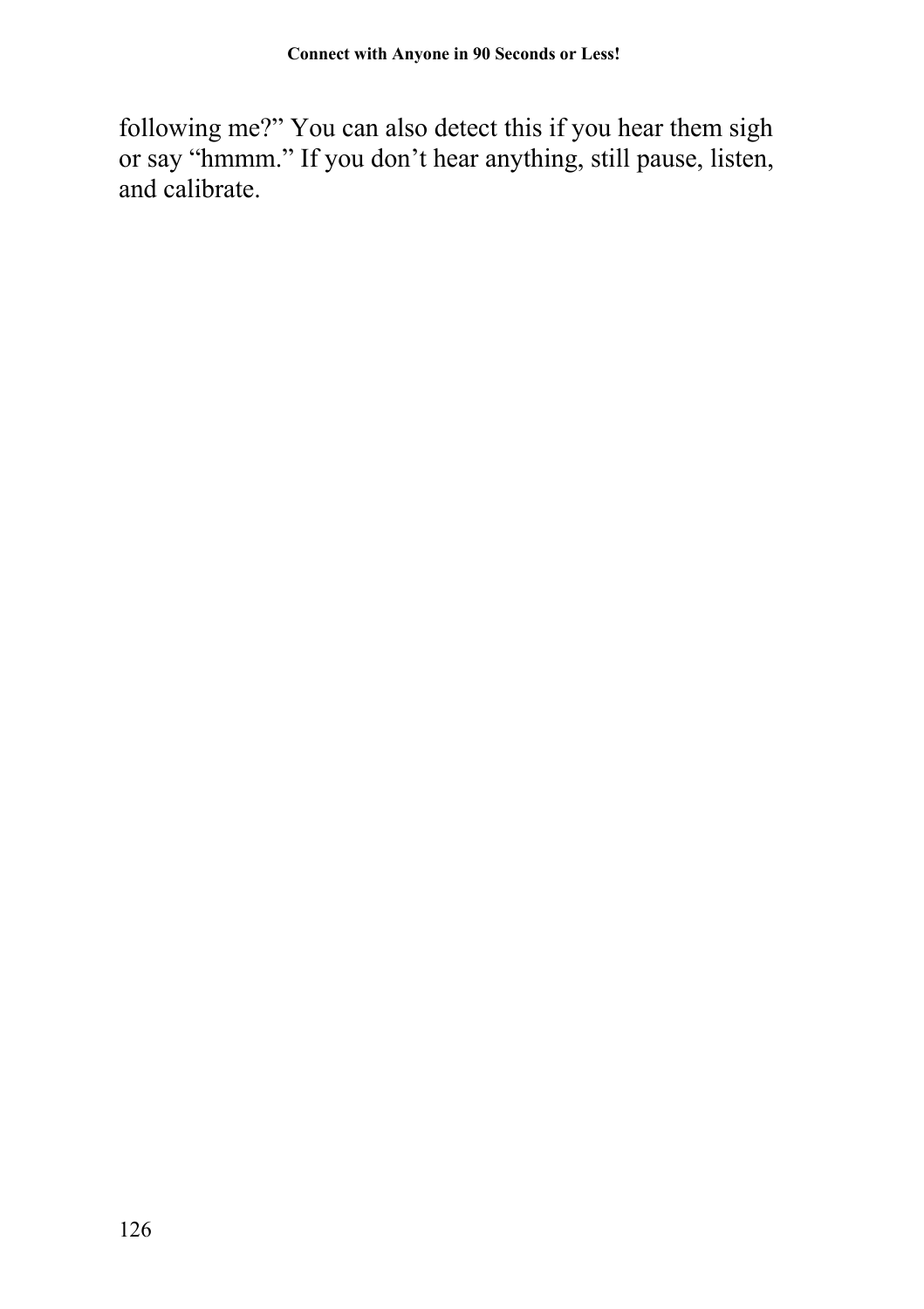# **CHAPTER 16 Rapport and Leadership**

One of the challenges with rapport is what's called a *doubleedged sword.* It can "cut you on both sides" meaning it can cut right into building rapport and establishing a great relationship. The other side of the sword is that you've created such a strong bond that you're seen as just a friend and not as a business professional, a job candidate, or for a relationship. The following are what to be aware of so that you have a balance within the rapport.

### **Your industry uniform**

The other thing that I didn't cover in the conversation is *your wardrobe*. There will be times when you have chance meetings. You could be at a function or event where you're dressed casually, or not in your traditional business attire.

However, for the follow up in-person meeting, be aware that your clothes create an impression about you, and will influence the meeting and relationship.

It's important that you wear proper attire. Your attire will impact rapport and the level of business confidence they will have in you. Your attire will reinforce an impression of either seeing you as a professional, or just a friend. If you're dressed casually and want them to treat you as a professional, you may be sending mixed messages and end up where they treat you only as a friend or nice person. You want to project a professional image that creates trust and confidence. *Dress like*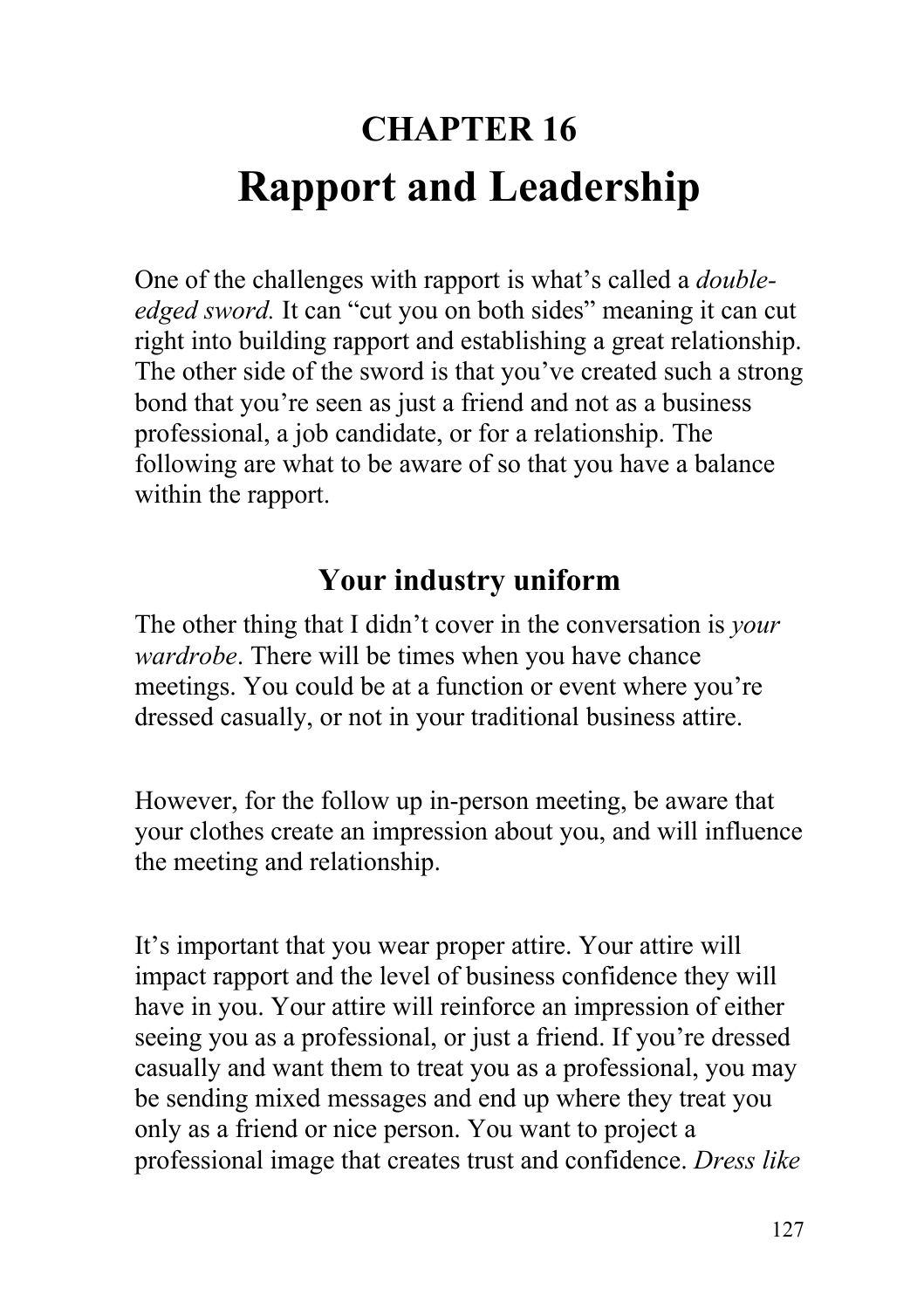*someone they would confidently hire, conduct business with, or purchase a product or service from*.

### **Taking control like a leader and advisor**

You can take control, re-establish rapport, and be acknowledged as a leader by simply giving subtle instructions or directions. This can be over the phone or in person. What you want to do is *give three subtle instructions/directions.*

If I were to say to you, "As you are sitting there reading this I want you to get a pen, now get a piece of paper, next write the word *control* on the top right corner of the paper." Those are three directions that I just stated, "Get a pen, a piece of paper, and write control." If you followed and did it, you took directions from me, and then waiting to hear the next instruction. Subconsciously, I'm taking control or taking charge by simply giving you subtle instructions. And it is something you can easily do in your meetings or over the phone.

Think about what you can say to give three sequential directions.

You don't want to give one instruction, then talk for five minutes; then give a second instruction, then a third. It's important that the three directions are in sequence or very close to being in sequence, because this creates a pattern, an expectation, and engaging rhythm.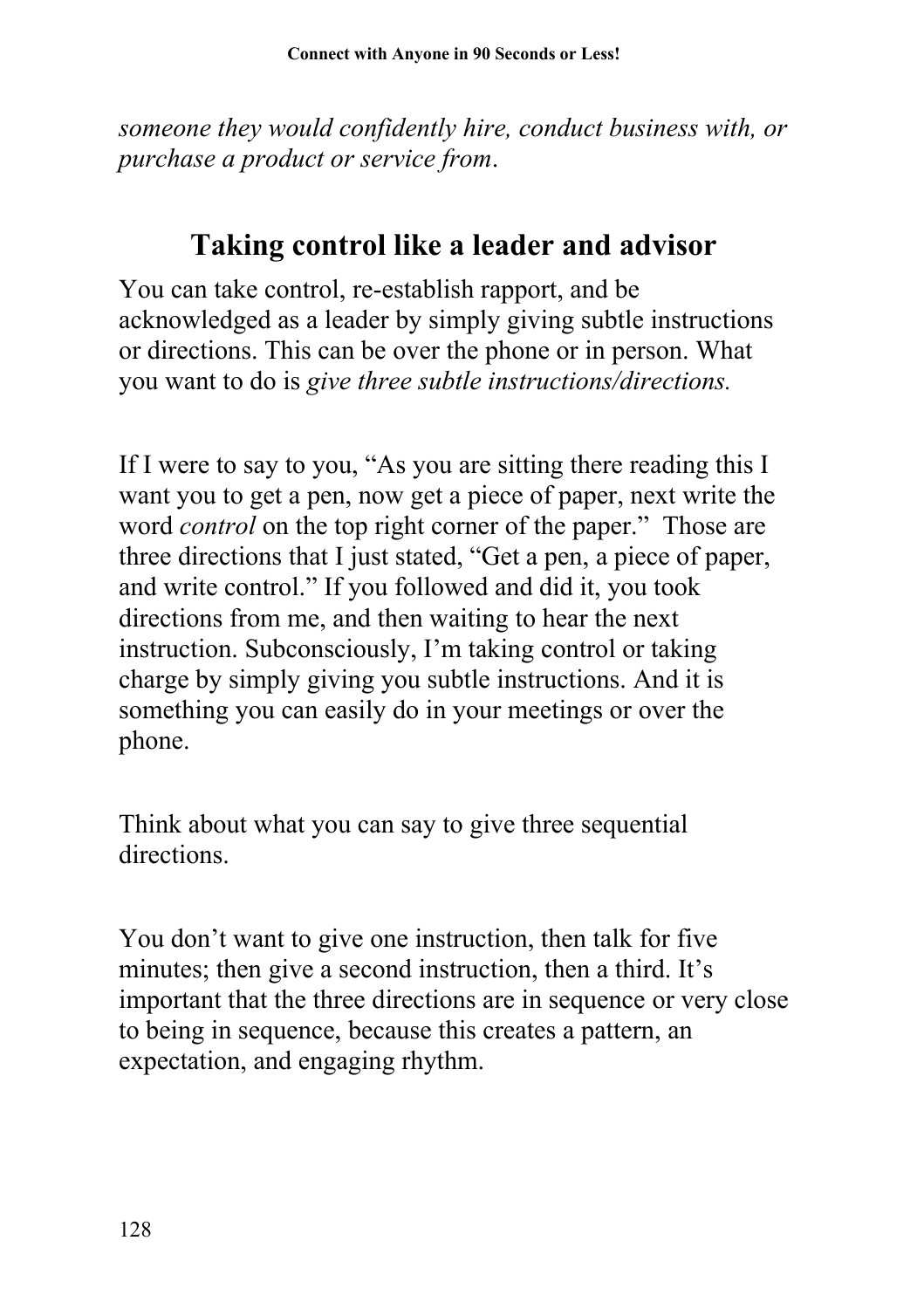It's a subtle way of breaking away from just friendship and positioning yourself as *being in control and a leader.* 

This is also very powerful when you are meeting with someone that is *procedural*. Remember power question number four. Giving a list of instructions is compelling to someone that is *procedural*. You can use this technique strategically to position yourself as a leader by giving subtle instructions, also to engage a procedural person by giving a series (at least three) of instructions or steps.

Use this technique to position yourself as a leader and a trusted advisor during the follow up meeting as well. Think about three subtle directions or instructions that you can give.

#### **Email**

In an email, you can also add visual, auditory, and kinesthetic words

**Visual:** "*See* you soon." **Auditory:** "*Talk* with you soon." **Kinesthetic:** "Take *care*."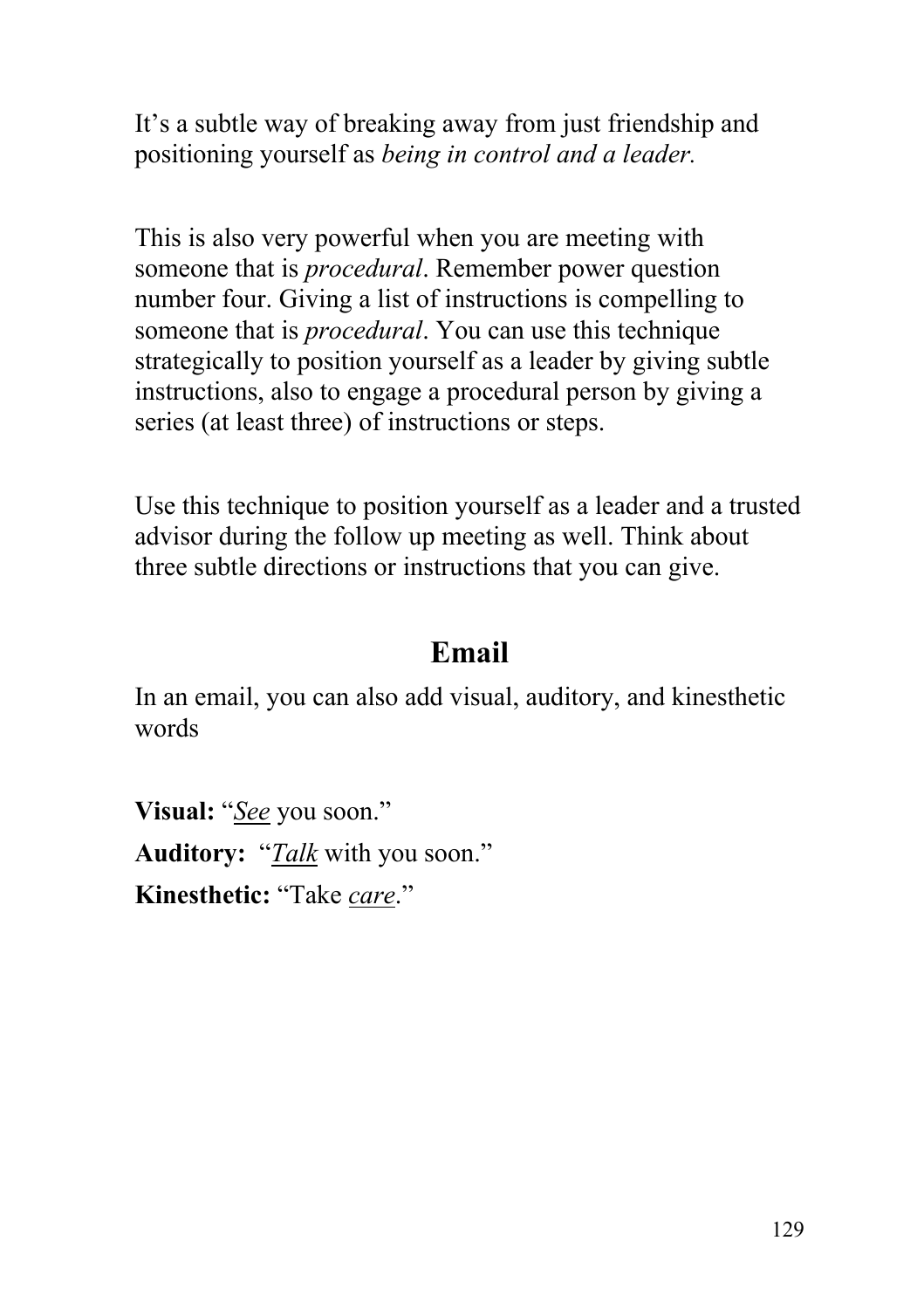You can also remind them about what you have in common. "Oh I had a great conversation talking about…" or

Give a compliment and encouragement during the follow-up. "I enjoyed our conversation, I'm sure your company is going to do great,"

### **The more they see you the better**

One follow-up technique that's *very powerful* is you *sending them a follow-up email,* and adding *your picture* (a small jpeg format picture), if it's appropriate within your industry. Add your picture at the bottom of the signature line, "Sincerely, Mike Aguilera" and then your picture underneath. You can do this every time you send them an email.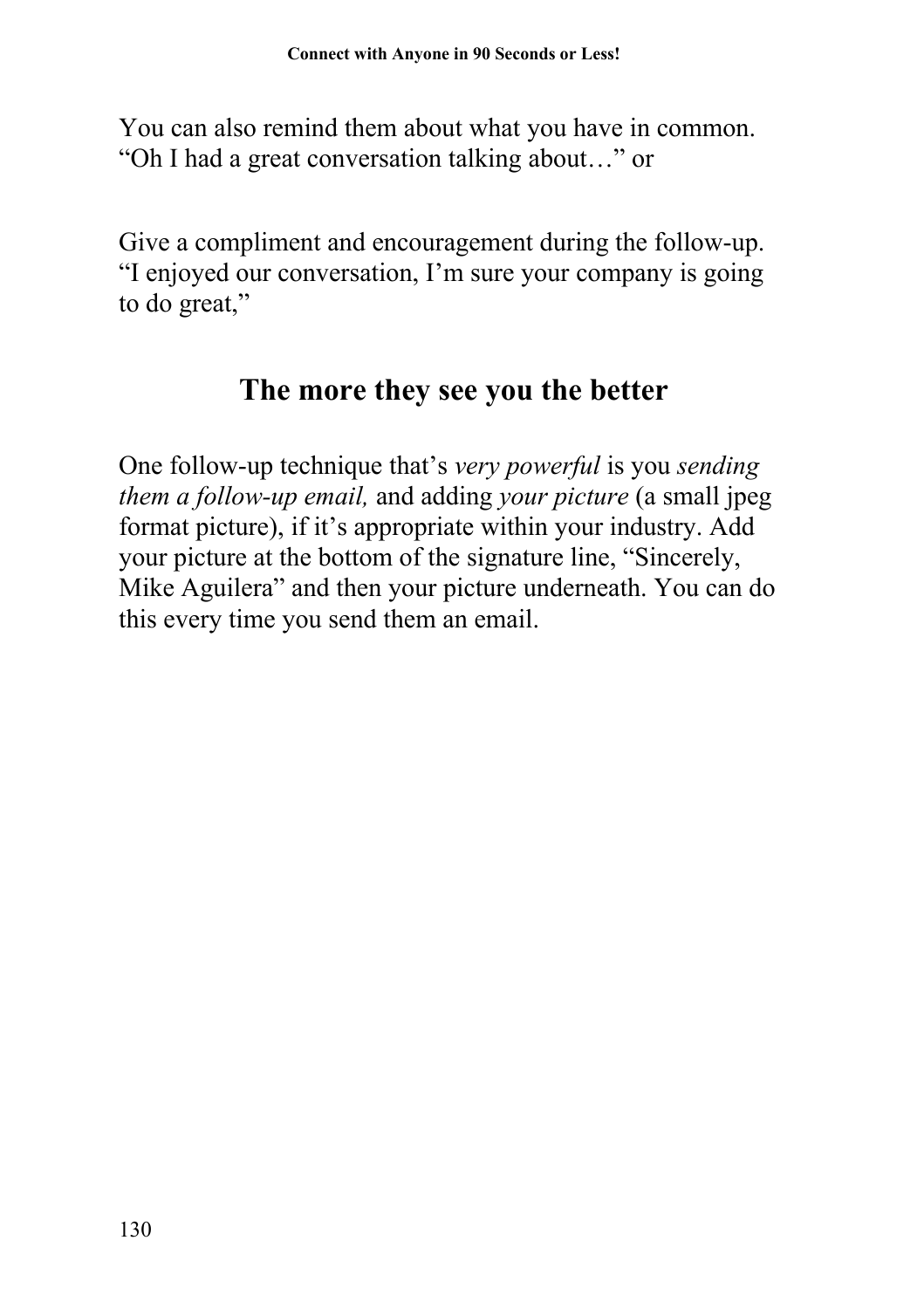### **Example:**

Looking forward to seeing you soon.

Sincerely, Mike Aguilera

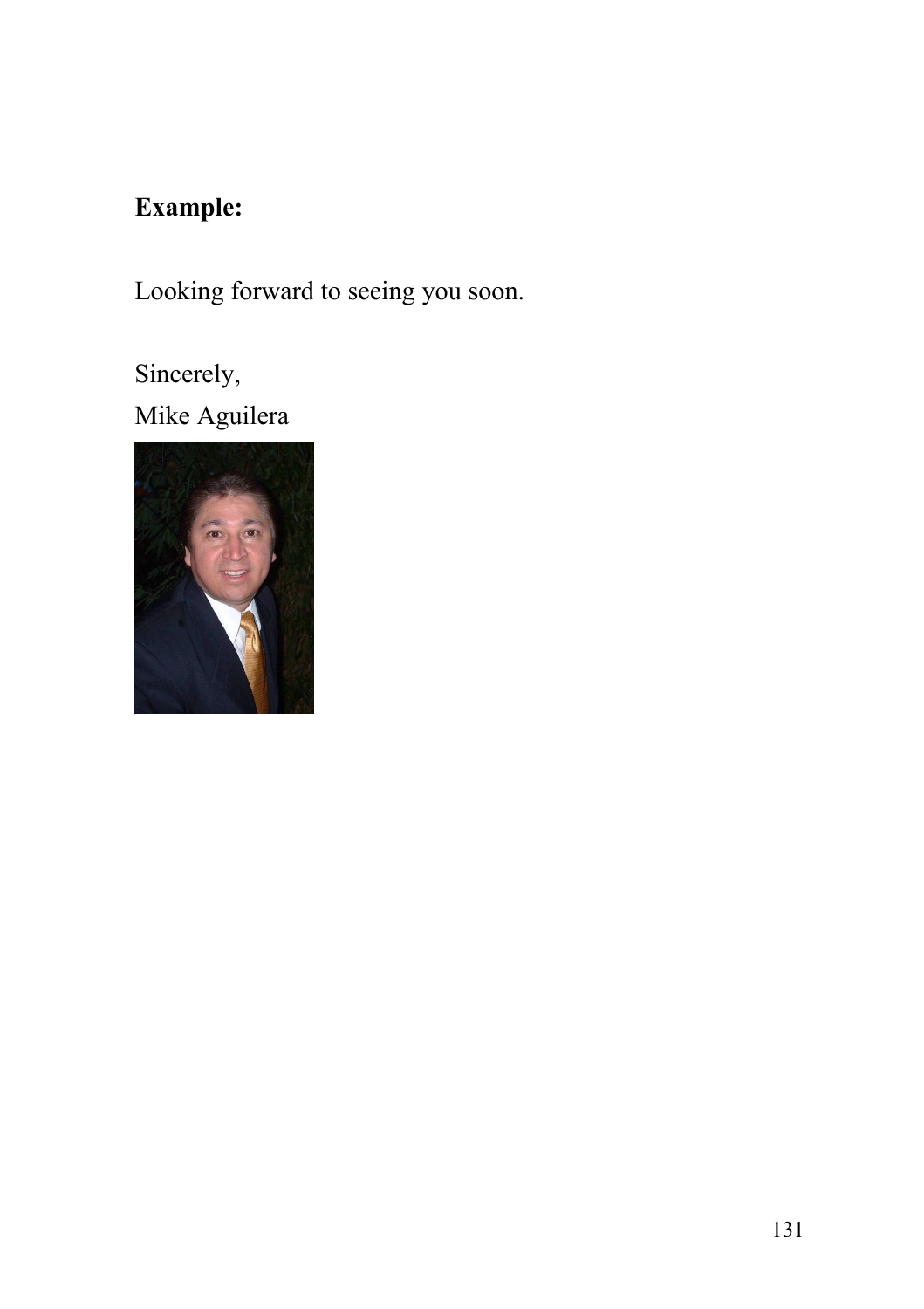The reason that this is so important with rapport is the more someone sees your face, either in person or by picture, the greater the rapport builds, and the more familiar they feel with you. They get a sense that they *know* you. You can also do this with a video clip or video email. The more they see you, the more they get a sense of trust and confidence about you as well. That's why movie stars have fans approaching them as if they know them, and they're friends. This results because of actors constantly being seen in commercials, ads, and movies.

A picture or video also helps others remember you after meeting you at an event. They may have met 20, 30, or more people that day, and a photo in your follow up email will help them remember you.

What's great about a video message is that you can include voice patterns and some of the words, criteria, and other key rapport elements to re-establish rapport.

Take advantage of the technology that's out there that will help you.

Whatever your outcome is, whether it's for career, business, or relationship building, understanding people and understanding yourself are both key contributing factors in your success. You now have new tools and techniques that will help you to be flexible in your communication style.

Use as many of these techniques as you can, think about them, practice and apply them, do what you can to use them in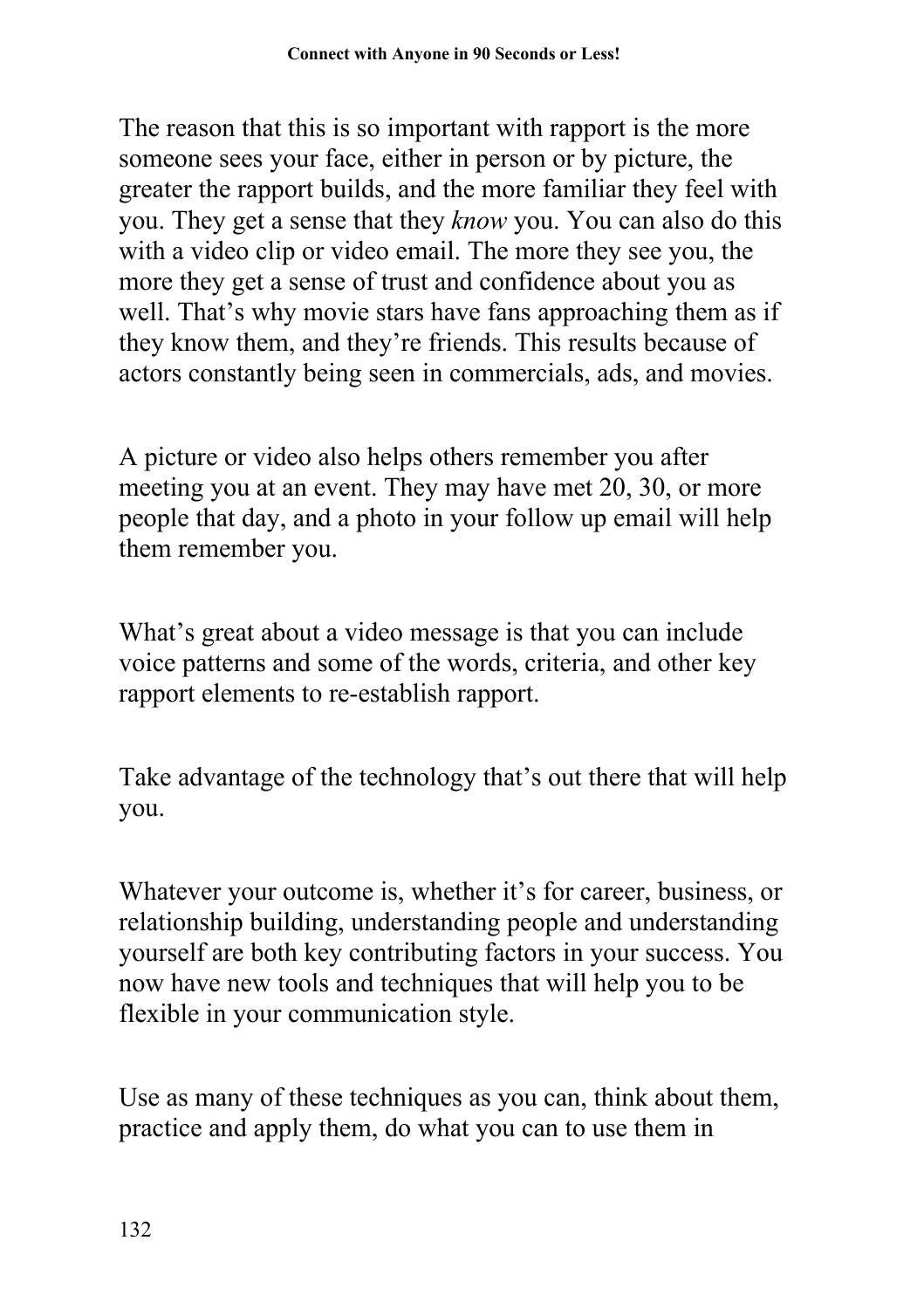different situations so it becomes your natural communication style.

Watch people, and think about their communication style. Have fun practicing. Let the new learned knowledge become a natural part of you. I am confident that you will have great success!

Enjoy the Journey as I have!